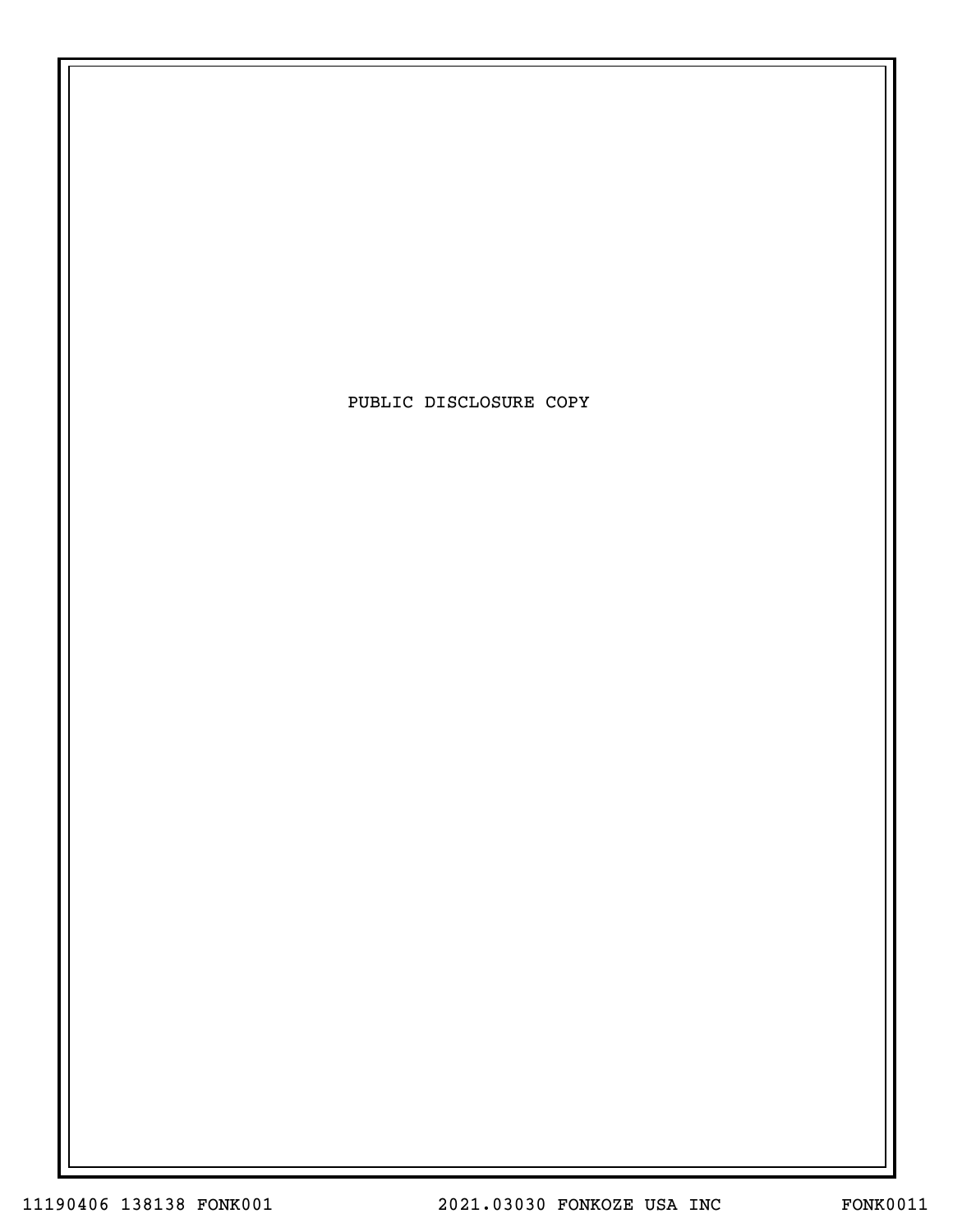SB and Company LLC 10200 Grand Central Ave., Suite 250 Owings Mills, MD 21117 Federal Tax ID: 20-2153727 4105840060

April 6, 2022

Fonkoze USA Inc 1900 L Street NW 304 Washington, DC 20036

Fonkoze USA Inc:

Enclosed is the organization's 2021 extension form. The final State Exempt Organization Annual Report is enclosed.

Specific filing instructions are as follows.

FORM 8868 FOR FORM 990 RETURN:

The extension for Form 990 has qualified for electronic filing. Form 8868 extends the due date of the organization's Form 990 return until November 15, 2022. The extension has been transmitted electronically to the IRS and no further action is required.

No payment is due with Form 8868.

NEW YORK FORM CHAR500:

The New York Form CHAR500 should be mailed on or before May 16, 2022 to:

NYS Office of Attorney General Charities Bureau Registration Section 28 Liberty Street New York, NY 10005

Enclose a check or money order for \$275, payable to Department of Law.

The report should be signed and dated by the authorized individual(s).

The attached copy of the federal Form 990 must be properly signed and dated.

We will include copies of the 2021 extension forms with the completed returns.

We will notify you upon completion of the organization's tax returns. If information pertinent to the returns becomes available, please forward it to us as soon as possible. If you have questions, please do not hesitate to contact our office.

Very truly yours,

Pamela Gray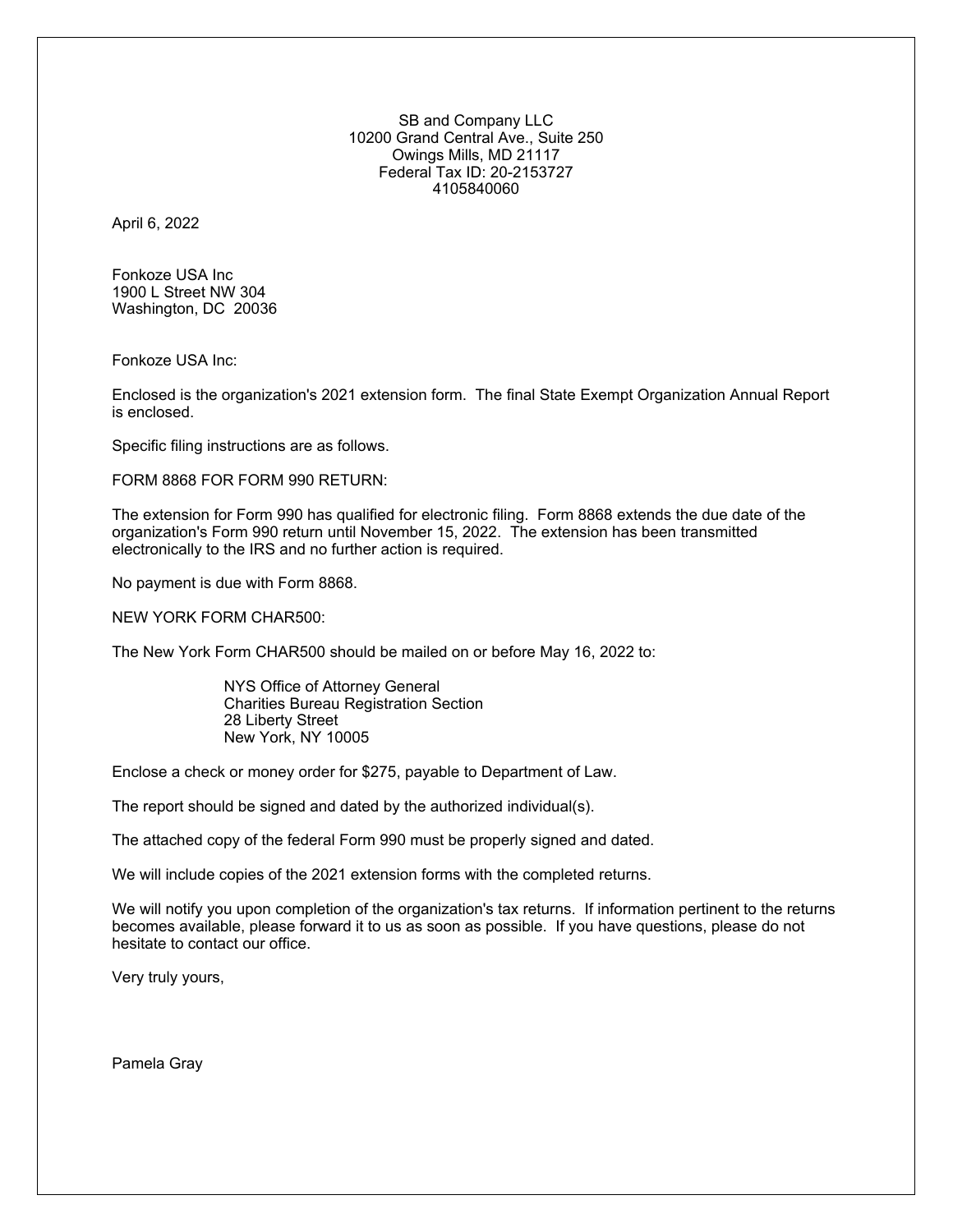| Form 8879-TE                                                                                                                                 |                                                                  |                                                                                       | <b>IRS e-file Signature Authorization<br/>for a Tax Exempt Entity</b>                                                                                                                                                                                                                                                                                                                                                                                                                                                                                                                                                                           |                            | OMB No. 1545-0047                                     |
|----------------------------------------------------------------------------------------------------------------------------------------------|------------------------------------------------------------------|---------------------------------------------------------------------------------------|-------------------------------------------------------------------------------------------------------------------------------------------------------------------------------------------------------------------------------------------------------------------------------------------------------------------------------------------------------------------------------------------------------------------------------------------------------------------------------------------------------------------------------------------------------------------------------------------------------------------------------------------------|----------------------------|-------------------------------------------------------|
|                                                                                                                                              |                                                                  |                                                                                       | For calendar year 2021, or fiscal year beginning ______________________, 2021, and ending ___________________, 20____                                                                                                                                                                                                                                                                                                                                                                                                                                                                                                                           |                            | 2021                                                  |
| Department of the Treasury                                                                                                                   |                                                                  | Do not send to the IRS. Keep for your records.                                        |                                                                                                                                                                                                                                                                                                                                                                                                                                                                                                                                                                                                                                                 |                            |                                                       |
| Internal Revenue Service<br>Name of filer                                                                                                    |                                                                  |                                                                                       | Go to www.irs.gov/Form8879TE for the latest information.                                                                                                                                                                                                                                                                                                                                                                                                                                                                                                                                                                                        | <b>EIN or SSN</b>          |                                                       |
|                                                                                                                                              | FONKOZE USA INC                                                  |                                                                                       |                                                                                                                                                                                                                                                                                                                                                                                                                                                                                                                                                                                                                                                 | 52-2022113                 |                                                       |
| Name and title of officer or person subject to tax                                                                                           |                                                                  | MABEL VALDIVIA-DIAZ                                                                   |                                                                                                                                                                                                                                                                                                                                                                                                                                                                                                                                                                                                                                                 |                            |                                                       |
|                                                                                                                                              |                                                                  | EXECUTIVE DIRECTOR                                                                    |                                                                                                                                                                                                                                                                                                                                                                                                                                                                                                                                                                                                                                                 |                            |                                                       |
| <b>Part I</b>                                                                                                                                | <b>Type of Return and Return Information</b>                     |                                                                                       |                                                                                                                                                                                                                                                                                                                                                                                                                                                                                                                                                                                                                                                 |                            |                                                       |
| than one line in Part I.                                                                                                                     |                                                                  |                                                                                       | Check the box for the return for which you are using this Form 8879-TE and enter the applicable amount, if any, from the return. Form 8038-CP and<br>Form 5330 filers may enter dollars and cents. For all other forms, enter whole dollars only. If you check the box on line 1a, 2a, 3a, 4a, 5a, 6a, 7a, 8a, 9a,<br>or 10a below, and the amount on that line for the return being filed with this form was blank, then leave line 1b, 2b, 3b, 4b, 5b, 6b, 7b, 8b, 9b, or 10b,<br>whichever is applicable, blank (do not enter -0-). But, if you entered -0- on the return, then enter -0- on the applicable line below. Do not complete more |                            |                                                       |
| 1a                                                                                                                                           | Form 990 check here $\text{}$ $\blacktriangleright$ $\mathbb{X}$ |                                                                                       | <b>b</b> Total revenue, if any (Form 990, Part VIII, column (A), line 12)  1b $3,229,586$ .                                                                                                                                                                                                                                                                                                                                                                                                                                                                                                                                                     |                            |                                                       |
| Form 990-EZ check here $\mathbb{R}$<br>2a                                                                                                    |                                                                  |                                                                                       |                                                                                                                                                                                                                                                                                                                                                                                                                                                                                                                                                                                                                                                 |                            |                                                       |
| Form 1120-POL check here $\blacktriangleright$<br>За                                                                                         |                                                                  |                                                                                       |                                                                                                                                                                                                                                                                                                                                                                                                                                                                                                                                                                                                                                                 |                            | 3b                                                    |
| Form 990-PF check here $\blacktriangleright$<br>4а                                                                                           |                                                                  |                                                                                       | <b>b</b> Tax based on investment income (Form 990-PF, Part V, line 5)                                                                                                                                                                                                                                                                                                                                                                                                                                                                                                                                                                           |                            |                                                       |
| Form 8868 check here $\ldots$<br>5a                                                                                                          |                                                                  |                                                                                       |                                                                                                                                                                                                                                                                                                                                                                                                                                                                                                                                                                                                                                                 |                            | 5b _______________                                    |
| Form 990-T check here $\ldots$<br>6a                                                                                                         |                                                                  |                                                                                       |                                                                                                                                                                                                                                                                                                                                                                                                                                                                                                                                                                                                                                                 |                            |                                                       |
| Form 4720 check here $\ldots$<br>7a                                                                                                          |                                                                  |                                                                                       |                                                                                                                                                                                                                                                                                                                                                                                                                                                                                                                                                                                                                                                 |                            |                                                       |
| Form 5227 check here $\ldots$<br>8а                                                                                                          |                                                                  | b FMV of assets at end of tax year (Form 5227, Item D)                                |                                                                                                                                                                                                                                                                                                                                                                                                                                                                                                                                                                                                                                                 | 8b.                        | <u> Albany a Communication and</u>                    |
| 9a<br>Form 5330 check here                                                                                                                   |                                                                  | <b>b</b> Tax due (Form 5330, Part II, line 19)                                        |                                                                                                                                                                                                                                                                                                                                                                                                                                                                                                                                                                                                                                                 |                            |                                                       |
| Form 8038-CP check here<br>10a<br>Part II                                                                                                    |                                                                  |                                                                                       | b Amount of credit payment requested (Form 8038-CP, Part III, line 22)<br>Declaration and Signature Authorization of Officer or Person Subject to Tax                                                                                                                                                                                                                                                                                                                                                                                                                                                                                           |                            | 10b<br><u> 1989 - Jan Store, amerikansk politiker</u> |
|                                                                                                                                              |                                                                  |                                                                                       | Under penalties of perjury, I declare that $\boxed{\mathbf{X}}$ I am an officer of the above entity or $\boxed{\phantom{a}}$ I am a person subject to tax with respect to (name                                                                                                                                                                                                                                                                                                                                                                                                                                                                 |                            |                                                       |
| of entity)                                                                                                                                   |                                                                  |                                                                                       | , (EIN)                                                                                                                                                                                                                                                                                                                                                                                                                                                                                                                                                                                                                                         |                            | and that I have examined a copy of the                |
| PIN: check one box only                                                                                                                      |                                                                  |                                                                                       | financial institution to debit the entry to this account. To revoke a payment, I must contact the U.S. Treasury Financial Agent at 1-888-353-4537 no<br>later than 2 business days prior to the payment (settlement) date. I also authorize the financial institutions involved in the processing of the electronic<br>payment of taxes to receive confidential information necessary to answer inquiries and resolve issues related to the payment. I have selected a<br>personal identification number (PIN) as my signature for the electronic return and, if applicable, the consent to electronic funds withdrawal.                        |                            |                                                       |
| $X$   authorize SB & COMPANY, LLC                                                                                                            |                                                                  |                                                                                       |                                                                                                                                                                                                                                                                                                                                                                                                                                                                                                                                                                                                                                                 | to enter my PIN            | 22113                                                 |
|                                                                                                                                              |                                                                  | <b>ERO</b> firm name                                                                  |                                                                                                                                                                                                                                                                                                                                                                                                                                                                                                                                                                                                                                                 |                            | Enter five numbers, but<br>do not enter all zeros     |
|                                                                                                                                              | on the return's disclosure consent screen.                       | IRS Fed/State program, I will enter my PIN on the return's disclosure consent screen. | as my signature on the tax year 2021 electronically filed return. If I have indicated within this return that a copy of the return is being filed<br>with a state agency(ies) regulating charities as part of the IRS Fed/State program, I also authorize the aforementioned ERO to enter my PIN<br>As an officer or person subject to tax with respect to the entity, I will enter my PIN as my signature on the tax year 2021 electronically filed<br>return. If I have indicated within this return that a copy of the return is being filed with a state agency(ies) regulating charities as part of the                                    |                            |                                                       |
|                                                                                                                                              |                                                                  |                                                                                       |                                                                                                                                                                                                                                                                                                                                                                                                                                                                                                                                                                                                                                                 | Date $\blacktriangleright$ |                                                       |
| Signature of officer or person subject to tax<br>Part III                                                                                    | <b>Certification and Authentication</b>                          |                                                                                       |                                                                                                                                                                                                                                                                                                                                                                                                                                                                                                                                                                                                                                                 |                            |                                                       |
| <b>ERO's EFIN/PIN.</b> Enter your six-digit electronic filing identification<br>number (EFIN) followed by your five-digit self-selected PIN. |                                                                  |                                                                                       | 27037520721<br>Do not enter all zeros                                                                                                                                                                                                                                                                                                                                                                                                                                                                                                                                                                                                           |                            |                                                       |
| Business Returns.                                                                                                                            |                                                                  |                                                                                       | I certify that the above numeric entry is my PIN, which is my signature on the 2021 electronically filed return indicated above. I confirm that I am<br>submitting this return in accordance with the requirements of Pub. 4163, Modernized e-File (MeF) Information for Authorized IRS e-file Providers for                                                                                                                                                                                                                                                                                                                                    |                            |                                                       |
| ERO's signature $\blacktriangleright$                                                                                                        |                                                                  |                                                                                       | Date $\triangleright$ 04/06/22                                                                                                                                                                                                                                                                                                                                                                                                                                                                                                                                                                                                                  |                            |                                                       |
|                                                                                                                                              |                                                                  | <b>ERO Must Retain This Form - See Instructions</b>                                   | Do Not Submit This Form to the IRS Unless Requested To Do So                                                                                                                                                                                                                                                                                                                                                                                                                                                                                                                                                                                    |                            |                                                       |
|                                                                                                                                              |                                                                  | LHA For Privacy act and Paperwork Reduction Act Notice, see instructions.             |                                                                                                                                                                                                                                                                                                                                                                                                                                                                                                                                                                                                                                                 |                            | Form 8879-TE (2021)                                   |
| 102521 01-11-22                                                                                                                              |                                                                  |                                                                                       |                                                                                                                                                                                                                                                                                                                                                                                                                                                                                                                                                                                                                                                 |                            |                                                       |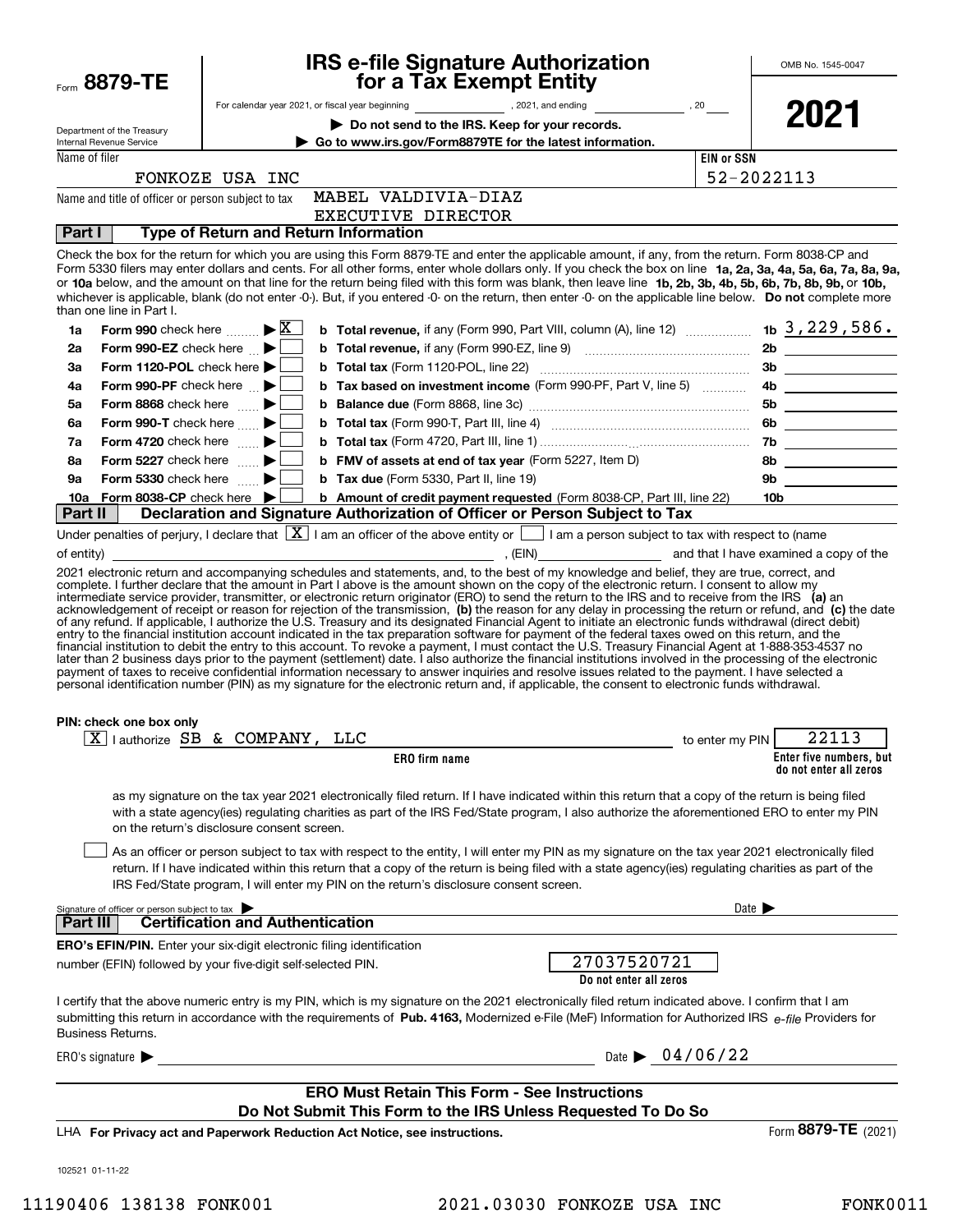(Rev. January 2022)

## **Application for Automatic Extension of Time To File an Exempt Organization Return**

Department of the Treasury Internal Revenue Service

|  |  |  | $\blacktriangleright$ File a separate application for each return. |  |
|--|--|--|--------------------------------------------------------------------|--|
|  |  |  |                                                                    |  |

**| Go to www.irs.gov/Form8868 for the latest information.**

**Electronic filing (e-file).**  You can electronically file Form 8868 to request a 6-month automatic extension of time to file any of the filing of this form, visit www*.irs.gov/e-file-providers/e-file-for-charities-and-non-profits.* forms listed below with the exception of Form 8870, Information Return for Transfers Associated With Certain Personal Benefit Contracts, for which an extension request must be sent to the IRS in paper format (see instructions). For more details on the electronic

#### **Automatic 6-Month Extension of Time.** Only submit original (no copies needed).

All corporations required to file an income tax return other than Form 990-T (including 1120-C filers), partnerships, REMICs, and trusts must use Form 7004 to request an extension of time to file income tax returns.

| Type or                                        | Name of exempt organization or other filer, see instructions.                                                                                                                                                                                                                                                                                                                                                                                                                                                                                                                                                                                                                                            |              |                                                                                                              |                |            | Taxpayer identification number (TIN) |
|------------------------------------------------|----------------------------------------------------------------------------------------------------------------------------------------------------------------------------------------------------------------------------------------------------------------------------------------------------------------------------------------------------------------------------------------------------------------------------------------------------------------------------------------------------------------------------------------------------------------------------------------------------------------------------------------------------------------------------------------------------------|--------------|--------------------------------------------------------------------------------------------------------------|----------------|------------|--------------------------------------|
| print                                          | FONKOZE USA INC                                                                                                                                                                                                                                                                                                                                                                                                                                                                                                                                                                                                                                                                                          |              |                                                                                                              |                | 52-2022113 |                                      |
| File by the<br>due date for<br>filing your     | Number, street, and room or suite no. If a P.O. box, see instructions.<br>1900 L STREET NW, 304                                                                                                                                                                                                                                                                                                                                                                                                                                                                                                                                                                                                          |              |                                                                                                              |                |            |                                      |
| return. See<br>instructions.                   | City, town or post office, state, and ZIP code. For a foreign address, see instructions.<br>20036<br>WASHINGTON, DC                                                                                                                                                                                                                                                                                                                                                                                                                                                                                                                                                                                      |              |                                                                                                              |                |            |                                      |
|                                                | Enter the Return Code for the return that this application is for (file a separate application for each return)                                                                                                                                                                                                                                                                                                                                                                                                                                                                                                                                                                                          |              |                                                                                                              |                |            | $\overline{0}$<br> 1                 |
| <b>Application</b>                             |                                                                                                                                                                                                                                                                                                                                                                                                                                                                                                                                                                                                                                                                                                          | Return       | <b>Application</b>                                                                                           |                |            | Return                               |
| Is For                                         |                                                                                                                                                                                                                                                                                                                                                                                                                                                                                                                                                                                                                                                                                                          | Code         | Is For                                                                                                       |                |            | Code                                 |
|                                                | Form 990 or Form 990-EZ                                                                                                                                                                                                                                                                                                                                                                                                                                                                                                                                                                                                                                                                                  | 01           | Form 1041-A                                                                                                  |                |            | 08                                   |
|                                                | Form 4720 (individual)                                                                                                                                                                                                                                                                                                                                                                                                                                                                                                                                                                                                                                                                                   | 03           | Form 4720 (other than individual)                                                                            |                |            | 09                                   |
| Form 990-PF                                    |                                                                                                                                                                                                                                                                                                                                                                                                                                                                                                                                                                                                                                                                                                          | 04           | Form 5227                                                                                                    |                |            | 10                                   |
|                                                | Form 990-T (sec. 401(a) or 408(a) trust)                                                                                                                                                                                                                                                                                                                                                                                                                                                                                                                                                                                                                                                                 | 05           | Form 6069                                                                                                    |                |            | 11                                   |
|                                                | Form 990-T (trust other than above)                                                                                                                                                                                                                                                                                                                                                                                                                                                                                                                                                                                                                                                                      | 06           | Form 8870                                                                                                    |                |            | 12                                   |
|                                                | Form 990-T (corporation)<br>MABEL VALDIVIA-DIAZ                                                                                                                                                                                                                                                                                                                                                                                                                                                                                                                                                                                                                                                          | 07           |                                                                                                              |                |            |                                      |
| $box \blacktriangleright$<br>1<br>$\mathbf{2}$ | Telephone No. > (202) 628-9033<br>If this is for a Group Return, enter the organization's four digit Group Exemption Number (GEN) __________. If this is for the whole group, check this<br>. If it is for part of the group, check this box $\blacktriangleright$   and attach a list with the names and TINs of all members the extension is for.<br>I request an automatic 6-month extension of time until<br>the organization named above. The extension is for the organization's return for:<br>$\blacktriangleright$ $\boxed{\text{X}}$ calendar year 2021 or<br>tax year beginning<br>If the tax year entered in line 1 is for less than 12 months, check reason:<br>Change in accounting period | , and ending | Fax No.<br>NOVEMBER $15$ , $20\underline{22}$ , to file the exempt organization return for<br>Initial return | Final return   |            |                                      |
| За                                             | If this application is for Forms 990-PF, 990-T, 4720, or 6069, enter the tentative tax, less<br>any nonrefundable credits. See instructions.                                                                                                                                                                                                                                                                                                                                                                                                                                                                                                                                                             |              |                                                                                                              | За             | \$         | $0$ .                                |
| b                                              | If this application is for Forms 990-PF, 990-T, 4720, or 6069, enter any refundable credits and                                                                                                                                                                                                                                                                                                                                                                                                                                                                                                                                                                                                          |              |                                                                                                              |                |            |                                      |
|                                                | estimated tax payments made. Include any prior year overpayment allowed as a credit.                                                                                                                                                                                                                                                                                                                                                                                                                                                                                                                                                                                                                     |              |                                                                                                              | 3 <sub>b</sub> | \$         | 0.                                   |
| c                                              | <b>Balance due.</b> Subtract line 3b from line 3a. Include your payment with this form, if required, by                                                                                                                                                                                                                                                                                                                                                                                                                                                                                                                                                                                                  |              |                                                                                                              |                |            |                                      |
|                                                | using EFTPS (Electronic Federal Tax Payment System). See instructions.                                                                                                                                                                                                                                                                                                                                                                                                                                                                                                                                                                                                                                   |              |                                                                                                              | 3c             |            | 0.                                   |
| instructions.                                  | Caution: If you are going to make an electronic funds withdrawal (direct debit) with this Form 8868, see Form 8453-TE and Form 8879-TE for payment                                                                                                                                                                                                                                                                                                                                                                                                                                                                                                                                                       |              |                                                                                                              |                |            |                                      |
| LHA                                            | For Privacy Act and Paperwork Reduction Act Notice, see instructions.                                                                                                                                                                                                                                                                                                                                                                                                                                                                                                                                                                                                                                    |              |                                                                                                              |                |            | Form 8868 (Rev. 1-2022)              |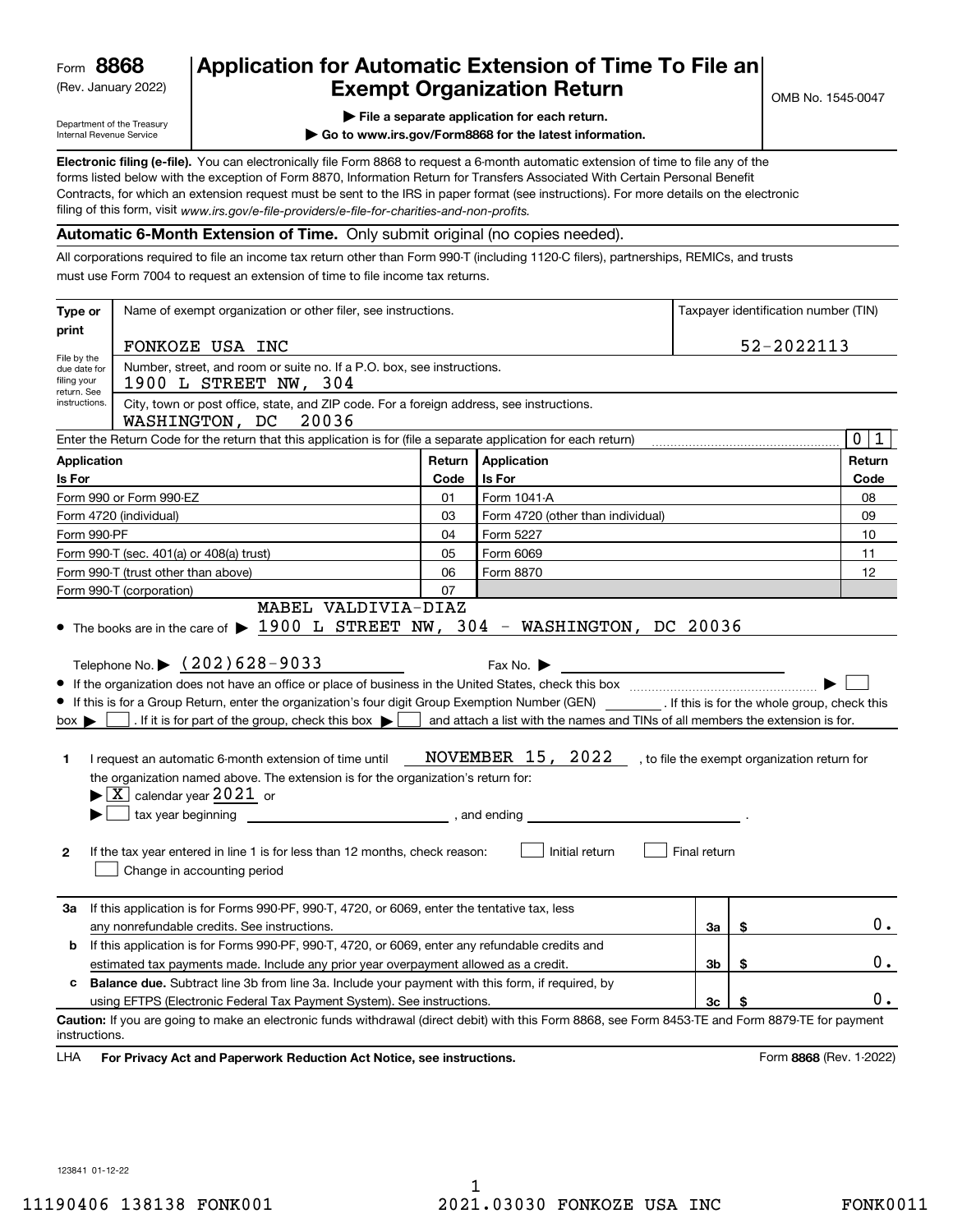#### **Return of Organization Exempt From Income Tax** PUBLIC DISCLOSURE COPY - STATE REGISTRATION NO. NY

Under section 501(c), 527, or 4947(a)(1) of the Internal Revenue Code (except private foundations) **2021** 

**| Do not enter social security numbers on this form as it may be made public.**

▶ Go to www.irs.gov/Form990 for instructions and the latest information.

Form

**990**



| Department of the Treasury<br>Internal Revenue Service | ► Go to www.irs.gov/Form990 for instructions and the latest information.                                                                            |                                                           | Inspection                                  |
|--------------------------------------------------------|-----------------------------------------------------------------------------------------------------------------------------------------------------|-----------------------------------------------------------|---------------------------------------------|
|                                                        | A For the 2021 calendar year, or tax year beginning<br>and ending                                                                                   |                                                           |                                             |
| <b>B</b> Check if<br>applicable:                       | <b>C</b> Name of organization                                                                                                                       | D Employer identification number                          |                                             |
| Address<br>change                                      | FONKOZE USA INC                                                                                                                                     |                                                           |                                             |
| Name<br>change                                         | Doing business as                                                                                                                                   | 52-2022113                                                |                                             |
| Initial<br>return                                      | Number and street (or P.O. box if mail is not delivered to street address)<br>Room/suite                                                            | E Telephone number                                        |                                             |
| Final<br>return/                                       | 304<br>1900 L STREET NW                                                                                                                             | $(202)628-9033$                                           |                                             |
| termin-<br>ated                                        | City or town, state or province, country, and ZIP or foreign postal code                                                                            | <b>G</b> Gross receipts \$                                | 3,229,586.                                  |
| ]Amended<br>]return                                    | 20036<br>WASHINGTON, DC                                                                                                                             | H(a) Is this a group return                               |                                             |
| Applica-<br>tion                                       | F Name and address of principal officer: MABEL VALDIVIA-DIAZ                                                                                        |                                                           | for subordinates? $\Box$ Yes $\boxed{X}$ No |
| pending                                                | SAME AS C ABOVE                                                                                                                                     | H(b) Are all subordinates included?   Yes                 | No                                          |
|                                                        | Tax-exempt status: $\boxed{\mathbf{X}}$ 501(c)(3)<br>$501(c)$ (<br>$\sqrt{\bullet}$ (insert no.)<br>$4947(a)(1)$ or                                 | 527<br>If "No," attach a list. See instructions           |                                             |
|                                                        | J Website: WWW.FONKOZE.ORG                                                                                                                          | $H(c)$ Group exemption number $\blacktriangleright$       |                                             |
|                                                        | <b>K</b> Form of organization: $\boxed{\mathbf{X}}$ Corporation<br>Trust<br>Association<br>Other $\blacktriangleright$                              | L Year of formation: $1997$ M State of legal domicile: NY |                                             |
| Part I<br><b>Summary</b>                               |                                                                                                                                                     |                                                           |                                             |
| 1.                                                     | Briefly describe the organization's mission or most significant activities: RAISE PROGRAM FUNDS, ACCEPT                                             |                                                           |                                             |
|                                                        | SOCIAL LOANS, AND FACILITATE TECHNICAL SUPPORT FOR FONKOZE FAMILY.                                                                                  |                                                           |                                             |
| 2                                                      | Check this box $\blacktriangleright$ $\blacksquare$ if the organization discontinued its operations or disposed of more than 25% of its net assets. |                                                           |                                             |
| з                                                      | Number of voting members of the governing body (Part VI, line 1a)                                                                                   | 3                                                         | 18                                          |
| 4                                                      |                                                                                                                                                     | $\overline{\mathbf{4}}$                                   | 18                                          |
| 5                                                      |                                                                                                                                                     | 5                                                         | $\overline{9}$                              |
| Activities & Governance                                |                                                                                                                                                     | 6                                                         | 18                                          |
|                                                        |                                                                                                                                                     | 7a                                                        | 0.                                          |
|                                                        |                                                                                                                                                     | 7b                                                        | 0.                                          |
|                                                        |                                                                                                                                                     | <b>Prior Year</b>                                         | <b>Current Year</b>                         |
| 8                                                      |                                                                                                                                                     | 2,275,846.                                                | 2,996,259.                                  |
| 9                                                      | Program service revenue (Part VIII, line 2g)                                                                                                        | 0.                                                        | 0.                                          |
| Revenue<br>10                                          |                                                                                                                                                     | 145,578.                                                  | 135,047.                                    |
| 11                                                     | Other revenue (Part VIII, column (A), lines 5, 6d, 8c, 9c, 10c, and 11e)                                                                            | 86,958.                                                   | 98,280.                                     |
| 12                                                     | Total revenue - add lines 8 through 11 (must equal Part VIII, column (A), line 12)                                                                  | 2,508,382.                                                | 3,229,586.                                  |
| 13                                                     | Grants and similar amounts paid (Part IX, column (A), lines 1-3)                                                                                    | 1,246,693.                                                | 1,680,557.                                  |
| 14                                                     |                                                                                                                                                     | 0.                                                        | 0.                                          |
| 15                                                     | Salaries, other compensation, employee benefits (Part IX, column (A), lines 5-10)                                                                   | 682,649.                                                  | 754, 158.                                   |
| Expenses                                               |                                                                                                                                                     | $\mathbf 0$ .                                             | 0.                                          |
|                                                        | <b>b</b> Total fundraising expenses (Part IX, column (D), line 25) $\rightarrow$ 224, 270.                                                          |                                                           |                                             |
|                                                        |                                                                                                                                                     | 428,788.                                                  | 434,395.                                    |
| 18                                                     | Total expenses. Add lines 13-17 (must equal Part IX, column (A), line 25) [                                                                         | 2,358,130.                                                | 2,869,110.                                  |
| 19                                                     | Revenue less expenses. Subtract line 18 from line 12                                                                                                | 150, 252.                                                 | 360,476.                                    |
|                                                        |                                                                                                                                                     | <b>Beginning of Current Year</b>                          | <b>End of Year</b>                          |
| 20                                                     | Total assets (Part X, line 16)                                                                                                                      | 5,095,638.                                                | 5,674,666.                                  |
| Net Assets or<br>Eund Balances<br>21                   | Total liabilities (Part X, line 26)                                                                                                                 | $\overline{3,450},571.$                                   | 3,598,232.                                  |
| 22                                                     |                                                                                                                                                     | 1,645,067.                                                | 2,076,434.                                  |
| Part II                                                | <b>Signature Block</b>                                                                                                                              |                                                           |                                             |

Under penalties of perjury, I declare that I have examined this return, including accompanying schedules and statements, and to the best of my knowledge and belief, it is true, correct, and complete. Declaration of preparer (other than officer) is based on all information of which preparer has any knowledge.

| Sign     | Signature of officer                                                            |                      | Date                     |                                |
|----------|---------------------------------------------------------------------------------|----------------------|--------------------------|--------------------------------|
| Here     | MABEL VALDIVIA-DIAZ, EXECUTIVE DIRECTOR                                         |                      |                          |                                |
|          | Type or print name and title                                                    |                      |                          |                                |
|          | Print/Type preparer's name                                                      | Preparer's signature | Date<br>Check            | <b>PTIN</b>                    |
| Paid     | PAMELA GRAY                                                                     |                      | $04/06/22$ self-employed | P01237506                      |
| Preparer | Firm's name SB & COMPANY, LLC                                                   |                      |                          | Firm's EIN $\geq 20 - 2153727$ |
| Use Only | Firm's address 10200 GRAND CENTRAL AVE., SUITE 250                              |                      |                          |                                |
|          | OWINGS MILLS, MD 21117                                                          |                      |                          | Phone no. $4105840060$         |
|          | May the IRS discuss this return with the preparer shown above? See instructions |                      |                          | $\overline{X}$ Yes<br>No       |
|          |                                                                                 |                      |                          | $F_{2}$ <b>QQ0</b> $(0.001)$   |

132001 12-09-21 LHA **For Paperwork Reduction Act Notice, see the separate instructions. Form 990 (2021)**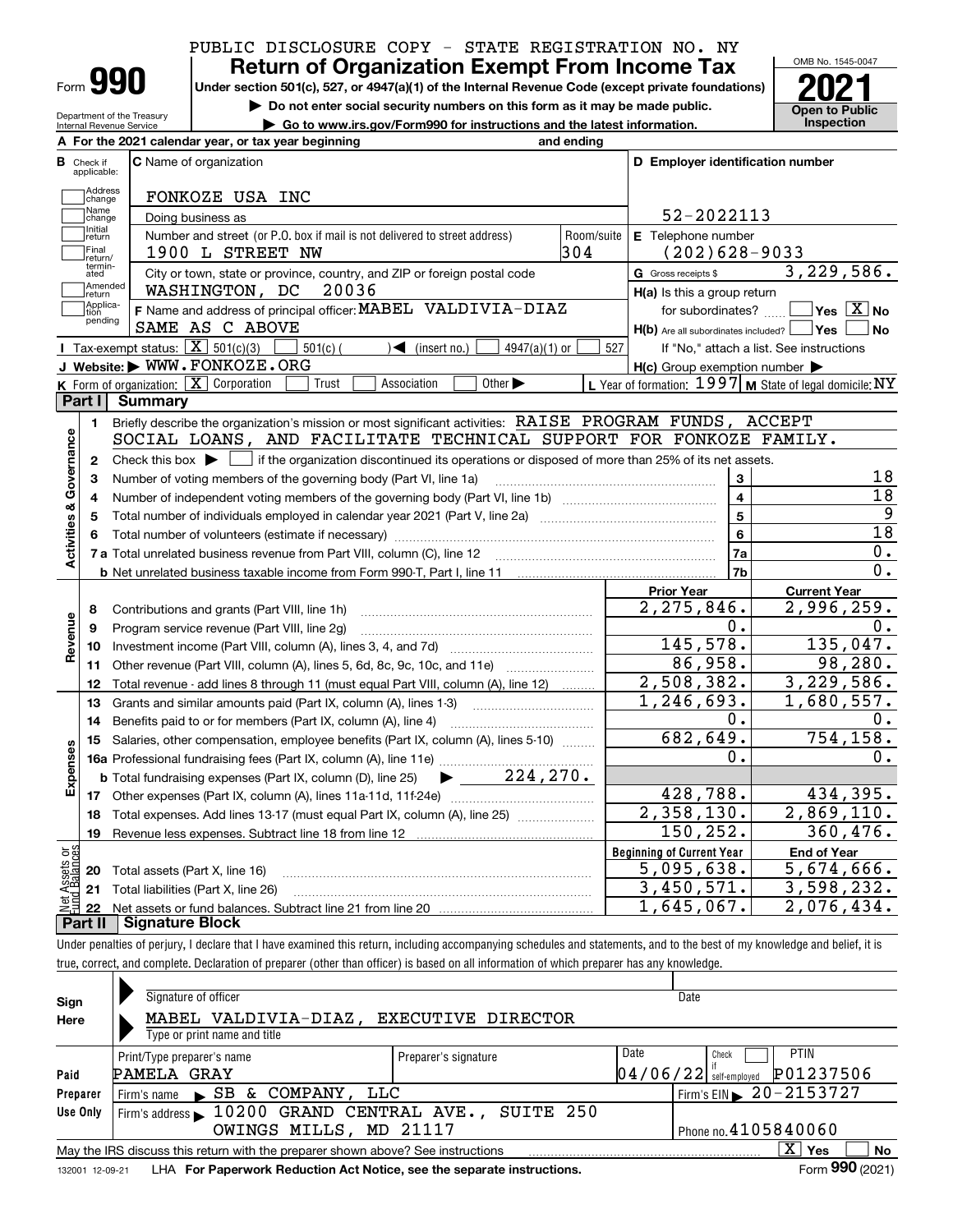| 1            | Briefly describe the organization's mission:                                                                                                                     |
|--------------|------------------------------------------------------------------------------------------------------------------------------------------------------------------|
|              | FONKOZE USA SECURES FINANCIAL AND TECHNICAL SUPPORT FOR ITS HAITIAN                                                                                              |
|              | PARTNERS AND EDUCATES THE AMERICAN PUBLIC ABOUT FONKOZE'S WORK IN                                                                                                |
|              | HAITI. FONKOZE USA ALSO ACTS AS A CHANNEL FOR SOCIALLY RESPONSIBLE                                                                                               |
|              | INVESTORS WHO WANT TO "INVEST" IN FONKOZE'S LOAN FUND.                                                                                                           |
| $\mathbf{2}$ | Did the organization undertake any significant program services during the year which were not listed on the                                                     |
|              | $Yes \quad X$ No<br>prior Form 990 or 990-EZ?                                                                                                                    |
|              | If "Yes." describe these new services on Schedule O.                                                                                                             |
| 3            | $\sqrt{}$ Yes $\sqrt{}$ $\overline{\text{X}}$ No<br>Did the organization cease conducting, or make significant changes in how it conducts, any program services? |
|              | If "Yes," describe these changes on Schedule O.                                                                                                                  |
| 4            | Describe the organization's program service accomplishments for each of its three largest program services, as measured by expenses.                             |
|              | Section 501(c)(3) and 501(c)(4) organizations are required to report the amount of grants and allocations to others, the total expenses, and                     |
|              | revenue, if any, for each program service reported.                                                                                                              |
| 4a           | 1, 442, 833. including grants of \$<br>$1,442,833.$ (Revenue \$<br>) (Expenses \$<br>(Code:                                                                      |
|              | FONKOZE USA RAISES PROGRAM FUNDS TO SUPPORT THE FONKOZE FAMILY OF                                                                                                |
|              | ORGANIZATIONS IN HAITI. GRANTS, BOTH UNRESTRICTED AND RESTRICTED,                                                                                                |
|              | SUPPORT A WIDE VARIETY OF FONKOZE'S PROGRAMS INCLUDING SOCIAL INCLUSION                                                                                          |
|              | AND SELF-RESILIENCE, ADULT LITERACY AND EDUCATION, HEALTH INITIATIVES,                                                                                           |
|              | AS WELL AS MICRO-CREDIT AND OTHER ECONOMIC EMPOWERMENT ACTIVITIES.                                                                                               |
|              | THROUGH THESE PROGRAMS, HUNDREDS OF THOUSANDS OF POOR AND                                                                                                        |
|              | DISENFRANCHISED HAITIANS ACROSS THE COUNTRY ARE NOT ONLY EQUIPPED WITH                                                                                           |
|              | THE TOOLS AND RESOURCES NEEDED TO BREAK THE CYCLE OF POVERTY, BUT THEY                                                                                           |
|              | ARE SUPPORTED THROUGHOUT THEIR JOURNEY.                                                                                                                          |
|              |                                                                                                                                                                  |
|              |                                                                                                                                                                  |
|              |                                                                                                                                                                  |
| 4b           | 290,097. including grants of \$<br>) (Expenses \$<br>) (Revenue \$<br>(Code:<br>EDUCATION: FONKOZE USA EDUCATES THE AMERICAN PUBLIC ABOUT FONKOZE'S              |
|              | EMPOWERING WORK THROUGHOUT HAITI. COMMUNICATIONS ARE DISSEMINATED                                                                                                |
|              | THROUGH A NUMBER OF CHANNELS, INCLUDING FACE-TO-FACE, DIRECT MAIL,<br>AND                                                                                        |
|              | DIGITAL, TO ENGAGE AUDIENCES IN A HOLISTIC WAY. VARIOUS ENGAGEMENT                                                                                               |
|              | OPPORTUNITIES PRESENTED THEMSELVES INCLUDING VIRTUALLY HELD PANEL                                                                                                |
|              | DISCUSSIONS WITH THE HAITIAN TIMES AND OTHER STAKEHOLDERS DISCUSSING                                                                                             |
|              | THE EMERGENCY RESPONSE AFTER THE 2021 EARTHQUAKE.                                                                                                                |
|              |                                                                                                                                                                  |
|              |                                                                                                                                                                  |
|              |                                                                                                                                                                  |
|              |                                                                                                                                                                  |
|              |                                                                                                                                                                  |
|              |                                                                                                                                                                  |
|              |                                                                                                                                                                  |
| 4с           | 660, 998. including grants of \$<br>237,724. ) (Revenue \$<br>(Expenses \$<br>(Code:                                                                             |
|              | FONKOZE FAMILY TO SUPPORT BOTH PROGRAMS AND CAPACITY-BUILDING NEEDS.<br>WRITING AND                                                                              |
|              | INCLUDES<br>IS NOT LIMITED<br>TO)<br>TECHNICAL ASSISTANCE<br>(BUT)<br>GRANT<br>RESEARCH.                                                                         |
|              | COMMUNICATIONS AND BRAND MARKETING, AS WELL AS PARTNERSHIP                                                                                                       |
|              | IN 2021,<br>AS A RESULT<br>SOCIAL LOAN MANAGEMENT.<br>FACILITATION AND<br>OF THE                                                                                 |
|              | EMERGENCY RESPONSE TO THE EARTHQUAKE, FONKOZE'S SOCIAL MEDIA CHANNELS                                                                                            |
|              | RESULTED IN RAISING OVER \$650,000 TO SUPPORT THE FAMILIES AND                                                                                                   |
|              | COMMUNITIES AFFECTED BY THE EMERGENCY.                                                                                                                           |
|              |                                                                                                                                                                  |
|              |                                                                                                                                                                  |
|              |                                                                                                                                                                  |
|              |                                                                                                                                                                  |
|              |                                                                                                                                                                  |
| 4d           | Other program services (Describe on Schedule O.)                                                                                                                 |
|              | (Revenue \$<br>(Expenses \$<br>including grants of \$                                                                                                            |
|              | 2,393,928.<br>Total program service expenses<br>Form 990 (2021)                                                                                                  |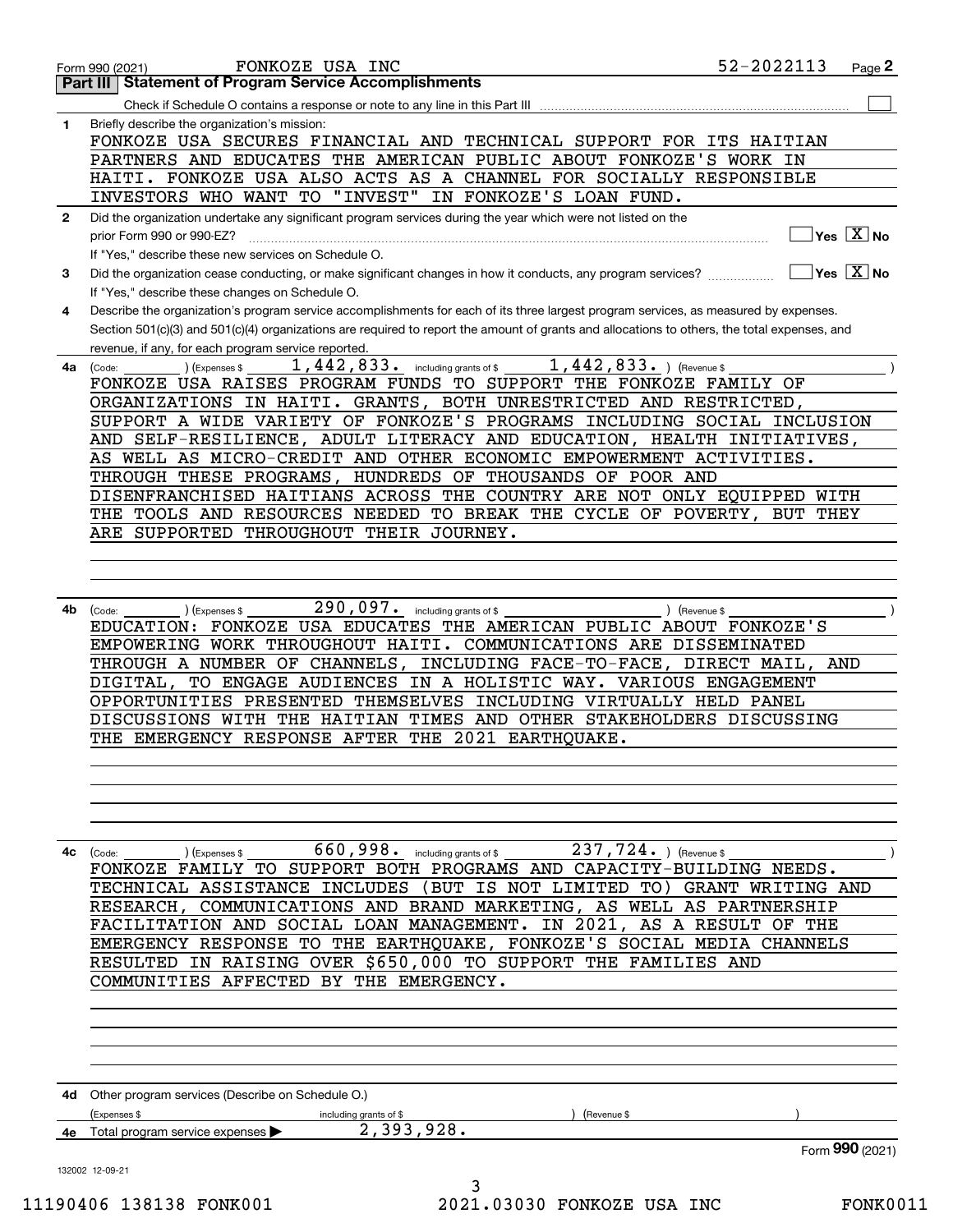|  | Form 990 (2021) |  |
|--|-----------------|--|
|  |                 |  |

Form 990 (2021) Page **3Part IV Checklist of Required Schedules** FONKOZE USA INC 52-2022113

|     |                                                                                                                                       |                 | Yes         | No              |
|-----|---------------------------------------------------------------------------------------------------------------------------------------|-----------------|-------------|-----------------|
| 1.  | Is the organization described in section $501(c)(3)$ or $4947(a)(1)$ (other than a private foundation)?                               |                 |             |                 |
|     |                                                                                                                                       | 1               | х           |                 |
| 2   |                                                                                                                                       | $\overline{2}$  | $\mathbf x$ |                 |
| 3   | Did the organization engage in direct or indirect political campaign activities on behalf of or in opposition to candidates for       |                 |             |                 |
|     |                                                                                                                                       | 3               |             | х               |
| 4   | Section 501(c)(3) organizations. Did the organization engage in lobbying activities, or have a section 501(h) election in effect      |                 |             |                 |
|     |                                                                                                                                       | 4               |             | х               |
| 5   | Is the organization a section 501(c)(4), 501(c)(5), or 501(c)(6) organization that receives membership dues, assessments, or          |                 |             |                 |
|     |                                                                                                                                       | 5               |             | х               |
| 6   | Did the organization maintain any donor advised funds or any similar funds or accounts for which donors have the right to             |                 |             |                 |
|     | provide advice on the distribution or investment of amounts in such funds or accounts? If "Yes," complete Schedule D, Part I          | 6               |             | х               |
| 7   | Did the organization receive or hold a conservation easement, including easements to preserve open space,                             |                 |             |                 |
|     |                                                                                                                                       | $\overline{7}$  |             | x               |
| 8   | Did the organization maintain collections of works of art, historical treasures, or other similar assets? If "Yes," complete          |                 |             |                 |
|     |                                                                                                                                       | 8               |             | х               |
| 9   | Did the organization report an amount in Part X, line 21, for escrow or custodial account liability, serve as a custodian for         |                 |             |                 |
|     | amounts not listed in Part X; or provide credit counseling, debt management, credit repair, or debt negotiation services?             |                 |             |                 |
|     |                                                                                                                                       | 9               |             | х               |
| 10  | Did the organization, directly or through a related organization, hold assets in donor-restricted endowments                          |                 |             |                 |
|     |                                                                                                                                       | 10              | х           |                 |
| 11  | If the organization's answer to any of the following questions is "Yes," then complete Schedule D, Parts VI, VII, VIII, IX, or X,     |                 |             |                 |
|     | as applicable.                                                                                                                        |                 |             |                 |
|     | a Did the organization report an amount for land, buildings, and equipment in Part X, line 10? If "Yes," complete Schedule D.         |                 | х           |                 |
|     |                                                                                                                                       | 11a             |             |                 |
|     | <b>b</b> Did the organization report an amount for investments - other securities in Part X, line 12, that is 5% or more of its total | 11 <sub>b</sub> | х           |                 |
|     | c Did the organization report an amount for investments - program related in Part X, line 13, that is 5% or more of its total         |                 |             |                 |
|     |                                                                                                                                       | 11c             | х           |                 |
|     | d Did the organization report an amount for other assets in Part X, line 15, that is 5% or more of its total assets reported in       |                 |             |                 |
|     |                                                                                                                                       | 11d             |             | x               |
|     | e Did the organization report an amount for other liabilities in Part X, line 25? If "Yes," complete Schedule D, Part X               | 11e             | X           |                 |
| f   | Did the organization's separate or consolidated financial statements for the tax year include a footnote that addresses               |                 |             |                 |
|     | the organization's liability for uncertain tax positions under FIN 48 (ASC 740)? If "Yes," complete Schedule D, Part X                | 11f             | х           |                 |
|     | 12a Did the organization obtain separate, independent audited financial statements for the tax year? If "Yes," complete               |                 |             |                 |
|     |                                                                                                                                       | 12a             | Х           |                 |
|     | <b>b</b> Was the organization included in consolidated, independent audited financial statements for the tax year?                    |                 |             |                 |
|     | If "Yes," and if the organization answered "No" to line 12a, then completing Schedule D, Parts XI and XII is optional                 | 12D             |             | ᅀ               |
| 13  | Is the organization a school described in section $170(b)(1)(A)(ii)?$ If "Yes," complete Schedule E                                   | 13              |             | X               |
| 14a | Did the organization maintain an office, employees, or agents outside of the United States?                                           | 14a             | х           |                 |
|     | <b>b</b> Did the organization have aggregate revenues or expenses of more than \$10,000 from grantmaking, fundraising, business,      |                 |             |                 |
|     | investment, and program service activities outside the United States, or aggregate foreign investments valued at \$100,000            |                 |             |                 |
|     |                                                                                                                                       | 14b             | х           |                 |
| 15  | Did the organization report on Part IX, column (A), line 3, more than \$5,000 of grants or other assistance to or for any             |                 |             |                 |
|     |                                                                                                                                       | 15              | х           |                 |
| 16  | Did the organization report on Part IX, column (A), line 3, more than \$5,000 of aggregate grants or other assistance to              |                 |             |                 |
|     |                                                                                                                                       | 16              |             | x               |
| 17  | Did the organization report a total of more than \$15,000 of expenses for professional fundraising services on Part IX,               | 17              |             | x               |
| 18  | Did the organization report more than \$15,000 total of fundraising event gross income and contributions on Part VIII, lines          |                 |             |                 |
|     |                                                                                                                                       | 18              |             | x               |
| 19  | Did the organization report more than \$15,000 of gross income from gaming activities on Part VIII, line 9a? If "Yes."                |                 |             |                 |
|     |                                                                                                                                       | 19              |             | x               |
|     |                                                                                                                                       | 20a             |             | х               |
|     | b If "Yes" to line 20a, did the organization attach a copy of its audited financial statements to this return?                        | 20 <sub>b</sub> |             |                 |
| 21  | Did the organization report more than \$5,000 of grants or other assistance to any domestic organization or                           |                 |             |                 |
|     |                                                                                                                                       | 21              |             | х               |
|     | 132003 12-09-21                                                                                                                       |                 |             | Form 990 (2021) |

132003 12-09-21

11190406 138138 FONK001 2021.03030 FONKOZE USA INC FONK0011

4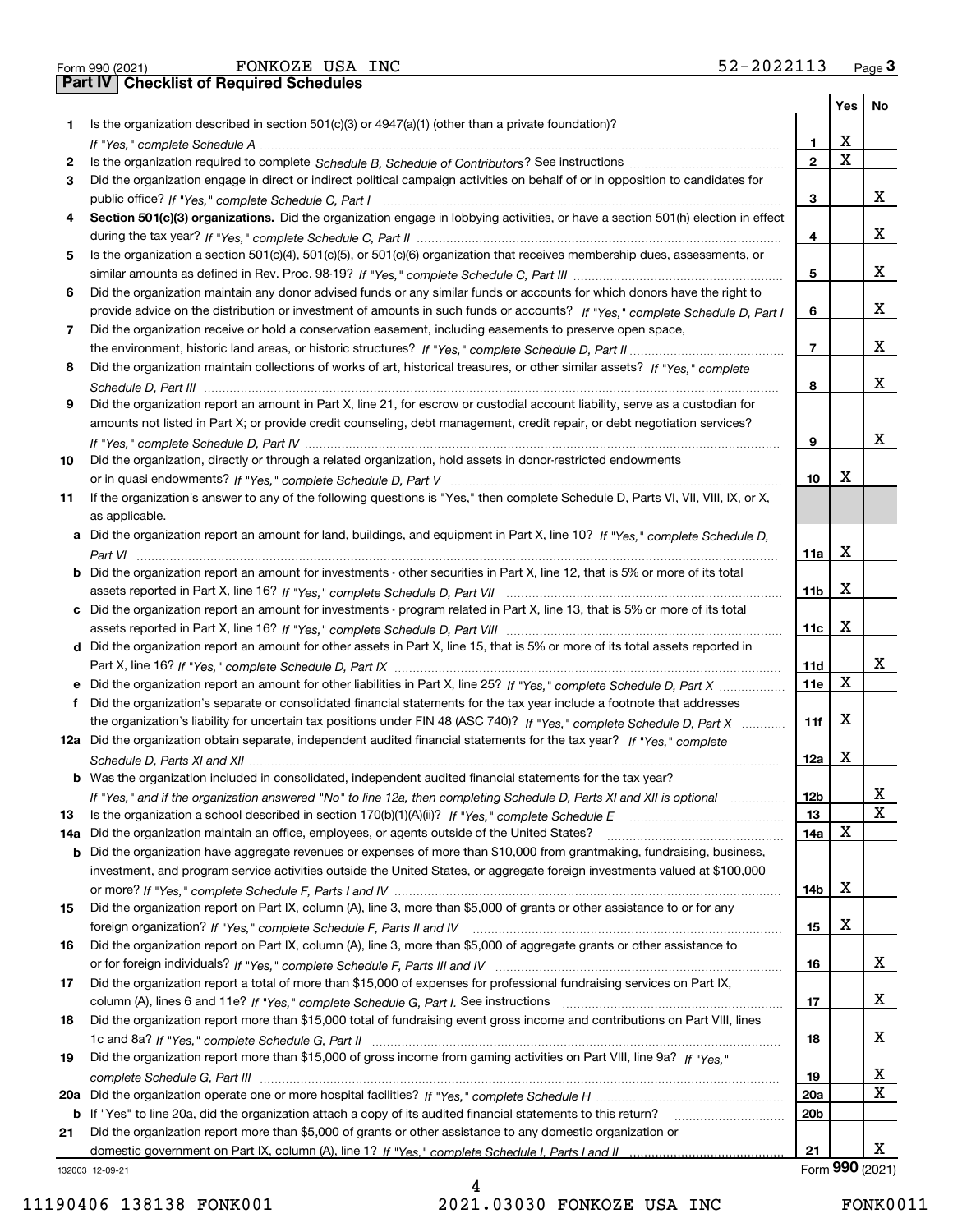|  | Form 990 (2021) |
|--|-----------------|
|  |                 |

*(continued)*

|               |                                                                                                                                       |            | Yes | No              |
|---------------|---------------------------------------------------------------------------------------------------------------------------------------|------------|-----|-----------------|
| 22            | Did the organization report more than \$5,000 of grants or other assistance to or for domestic individuals on                         |            |     |                 |
|               |                                                                                                                                       | 22         |     | х               |
| 23            | Did the organization answer "Yes" to Part VII, Section A, line 3, 4, or 5, about compensation of the organization's current           |            |     |                 |
|               | and former officers, directors, trustees, key employees, and highest compensated employees? If "Yes," complete                        |            |     |                 |
|               |                                                                                                                                       | 23         | x   |                 |
|               | 24a Did the organization have a tax-exempt bond issue with an outstanding principal amount of more than \$100,000 as of the           |            |     |                 |
|               | last day of the year, that was issued after December 31, 2002? If "Yes," answer lines 24b through 24d and complete                    |            |     |                 |
|               |                                                                                                                                       | 24a        |     | х               |
|               | <b>b</b> Did the organization invest any proceeds of tax-exempt bonds beyond a temporary period exception?                            | 24b        |     |                 |
|               | c Did the organization maintain an escrow account other than a refunding escrow at any time during the year to defease                |            |     |                 |
|               |                                                                                                                                       | 24c        |     |                 |
|               |                                                                                                                                       | 24d        |     |                 |
|               | 25a Section 501(c)(3), 501(c)(4), and 501(c)(29) organizations. Did the organization engage in an excess benefit                      |            |     |                 |
|               |                                                                                                                                       | 25a        |     | х               |
|               | b Is the organization aware that it engaged in an excess benefit transaction with a disqualified person in a prior year, and          |            |     |                 |
|               | that the transaction has not been reported on any of the organization's prior Forms 990 or 990-EZ? If "Yes," complete                 |            |     |                 |
|               |                                                                                                                                       | 25b        |     | х               |
|               | Schedule L, Part I<br>Did the organization report any amount on Part X, line 5 or 22, for receivables from or payables to any current |            |     |                 |
| 26            |                                                                                                                                       |            |     |                 |
|               | or former officer, director, trustee, key employee, creator or founder, substantial contributor, or 35%                               |            |     | х               |
|               |                                                                                                                                       | 26         |     |                 |
| 27            | Did the organization provide a grant or other assistance to any current or former officer, director, trustee, key employee,           |            |     |                 |
|               | creator or founder, substantial contributor or employee thereof, a grant selection committee member, or to a 35% controlled           |            |     |                 |
|               | entity (including an employee thereof) or family member of any of these persons? If "Yes," complete Schedule L, Part III              | 27         |     | х               |
| 28            | Was the organization a party to a business transaction with one of the following parties (see the Schedule L, Part IV,                |            |     |                 |
|               | instructions for applicable filing thresholds, conditions, and exceptions):                                                           |            |     |                 |
|               | a A current or former officer, director, trustee, key employee, creator or founder, or substantial contributor? If                    |            |     |                 |
|               |                                                                                                                                       | 28a        |     | х               |
|               |                                                                                                                                       | 28b        |     | $\mathbf x$     |
|               | c A 35% controlled entity of one or more individuals and/or organizations described in line 28a or 28b? If                            |            |     |                 |
|               |                                                                                                                                       | 28c        |     | х               |
| 29            |                                                                                                                                       | 29         | X   |                 |
| 30            | Did the organization receive contributions of art, historical treasures, or other similar assets, or qualified conservation           |            |     |                 |
|               |                                                                                                                                       | 30         |     | х               |
| 31            | Did the organization liquidate, terminate, or dissolve and cease operations? If "Yes," complete Schedule N, Part I                    | 31         |     | X               |
| 32            | Did the organization sell, exchange, dispose of, or transfer more than 25% of its net assets? If "Yes," complete                      |            |     |                 |
|               |                                                                                                                                       | 32         |     | х               |
| 33            | Did the organization own 100% of an entity disregarded as separate from the organization under Regulations                            |            |     |                 |
|               |                                                                                                                                       | 33         |     | х               |
| 34            | Was the organization related to any tax-exempt or taxable entity? If "Yes," complete Schedule R, Part II, III, or IV, and             |            |     |                 |
|               |                                                                                                                                       | 34         | X   |                 |
|               | 35a Did the organization have a controlled entity within the meaning of section 512(b)(13)?                                           | <b>35a</b> |     | X               |
|               | <b>b</b> If "Yes" to line 35a, did the organization receive any payment from or engage in any transaction with a controlled entity    |            |     |                 |
|               |                                                                                                                                       | 35b        |     |                 |
| 36            | Section 501(c)(3) organizations. Did the organization make any transfers to an exempt non-charitable related organization?            |            |     |                 |
|               |                                                                                                                                       | 36         |     | X               |
| 37            | Did the organization conduct more than 5% of its activities through an entity that is not a related organization                      |            |     |                 |
|               |                                                                                                                                       | 37         |     | x               |
| 38            | Did the organization complete Schedule O and provide explanations on Schedule O for Part VI, lines 11b and 19?                        |            |     |                 |
|               | Note: All Form 990 filers are required to complete Schedule O                                                                         | 38         | х   |                 |
| <b>Part V</b> | <b>Statements Regarding Other IRS Filings and Tax Compliance</b>                                                                      |            |     |                 |
|               | Check if Schedule O contains a response or note to any line in this Part V                                                            |            |     |                 |
|               |                                                                                                                                       |            | Yes |                 |
|               |                                                                                                                                       |            |     | No              |
|               | 1a Enter the number reported in box 3 of Form 1096. Enter -0- if not applicable<br>1a<br>0                                            |            |     |                 |
|               | 1b<br>c Did the organization comply with backup withholding rules for reportable payments to vendors and reportable gaming            |            |     |                 |
|               |                                                                                                                                       |            | X   |                 |
|               | (gambling) winnings to prize winners?                                                                                                 | 1c         |     | Form 990 (2021) |
|               | 132004 12-09-21                                                                                                                       |            |     |                 |

5 11190406 138138 FONK001 2021.03030 FONKOZE USA INC FONK0011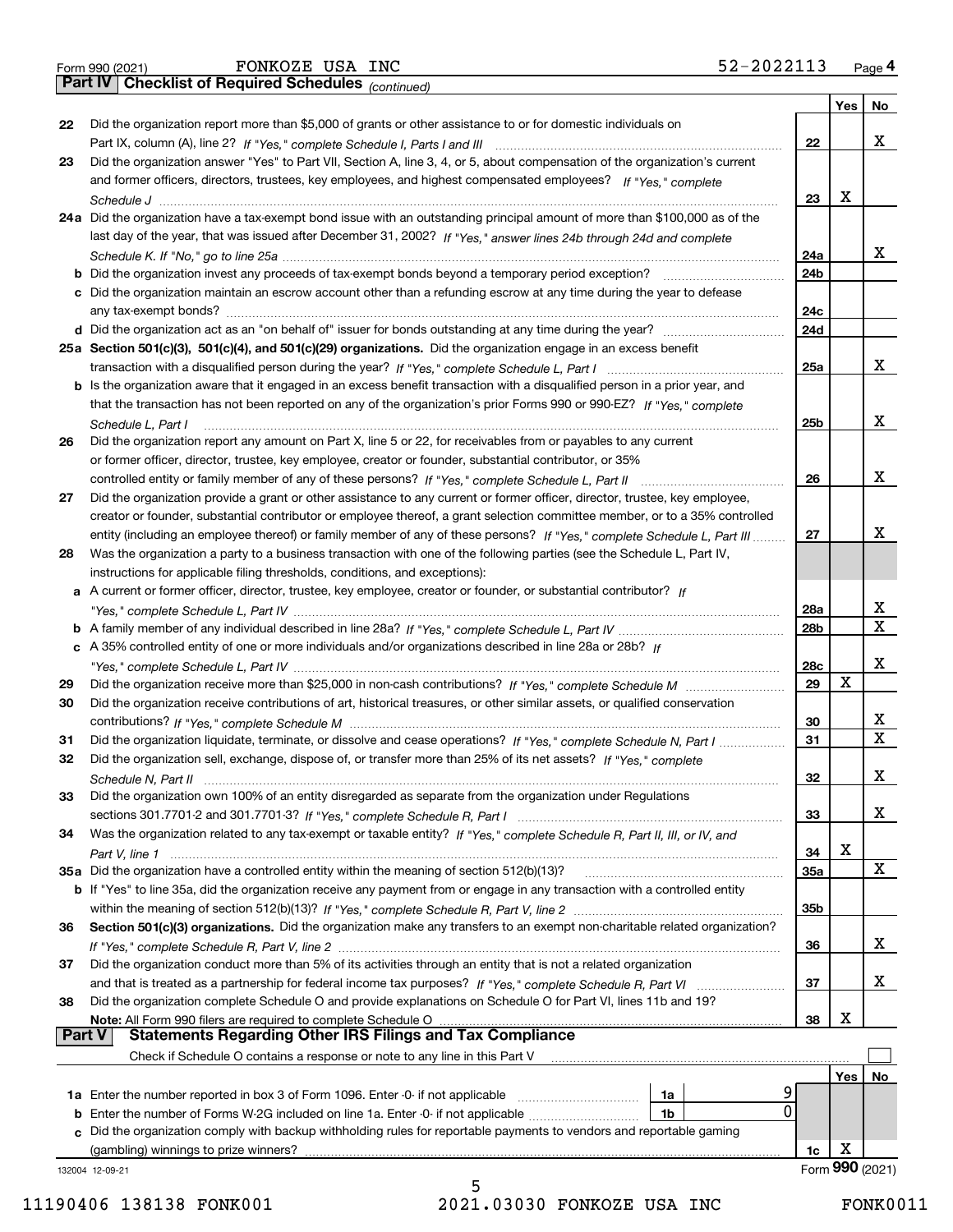| Part V | 52-2022113<br>FONKOZE USA INC<br>Form 990 (2021)<br>Statements Regarding Other IRS Filings and Tax Compliance (continued)                                                                                  |                |            | Page $5$        |
|--------|------------------------------------------------------------------------------------------------------------------------------------------------------------------------------------------------------------|----------------|------------|-----------------|
|        |                                                                                                                                                                                                            |                | <b>Yes</b> | No              |
|        | 2a Enter the number of employees reported on Form W-3, Transmittal of Wage and Tax Statements,                                                                                                             |                |            |                 |
|        | 9<br>filed for the calendar year ending with or within the year covered by this return [11] [11] filed for the calendar year ending with or within the year covered by this return<br>2a                   |                |            |                 |
|        |                                                                                                                                                                                                            | 2 <sub>b</sub> | х          |                 |
|        |                                                                                                                                                                                                            |                |            |                 |
|        | 3a Did the organization have unrelated business gross income of \$1,000 or more during the year?                                                                                                           | 3a             |            | х               |
|        | b If "Yes," has it filed a Form 990-T for this year? If "No" to line 3b, provide an explanation on Schedule O                                                                                              | 3 <sub>b</sub> |            |                 |
|        | 4a At any time during the calendar year, did the organization have an interest in, or a signature or other authority over, a                                                                               |                |            |                 |
|        | financial account in a foreign country (such as a bank account, securities account, or other financial account)?                                                                                           | 4a             | X          |                 |
|        | <b>b</b> If "Yes," enter the name of the foreign country $\blacktriangleright$ HAITI                                                                                                                       |                |            |                 |
|        | See instructions for filing requirements for FinCEN Form 114, Report of Foreign Bank and Financial Accounts (FBAR).                                                                                        |                |            |                 |
|        | 5a Was the organization a party to a prohibited tax shelter transaction at any time during the tax year?                                                                                                   | 5a             |            | х<br>X          |
| b      |                                                                                                                                                                                                            | 5 <sub>b</sub> |            |                 |
| с      |                                                                                                                                                                                                            | 5c             |            |                 |
| 6а     | Does the organization have annual gross receipts that are normally greater than \$100,000, and did the organization solicit<br>any contributions that were not tax deductible as charitable contributions? | 6a             |            | х               |
|        | <b>b</b> If "Yes," did the organization include with every solicitation an express statement that such contributions or gifts                                                                              |                |            |                 |
|        | were not tax deductible?                                                                                                                                                                                   | 6b             |            |                 |
| 7      | Organizations that may receive deductible contributions under section 170(c).                                                                                                                              |                |            |                 |
| а      | Did the organization receive a payment in excess of \$75 made partly as a contribution and partly for goods and services provided to the payor?                                                            | 7a             |            | х               |
| b      | If "Yes," did the organization notify the donor of the value of the goods or services provided?                                                                                                            | 7b             |            |                 |
| с      | Did the organization sell, exchange, or otherwise dispose of tangible personal property for which it was required                                                                                          |                |            |                 |
|        | to file Form 8282?                                                                                                                                                                                         | 7c             |            | х               |
| d      | 7d<br>If "Yes," indicate the number of Forms 8282 filed during the year                                                                                                                                    |                |            |                 |
| е      | Did the organization receive any funds, directly or indirectly, to pay premiums on a personal benefit contract?                                                                                            | 7e             |            |                 |
| f      | Did the organization, during the year, pay premiums, directly or indirectly, on a personal benefit contract?                                                                                               | 7f             |            |                 |
| g      | If the organization received a contribution of qualified intellectual property, did the organization file Form 8899 as required?                                                                           | 7g             |            |                 |
| h      | If the organization received a contribution of cars, boats, airplanes, or other vehicles, did the organization file a Form 1098-C?                                                                         | 7h             |            |                 |
| 8      | Sponsoring organizations maintaining donor advised funds. Did a donor advised fund maintained by the                                                                                                       |                |            |                 |
|        | sponsoring organization have excess business holdings at any time during the year?                                                                                                                         | 8              |            |                 |
| 9      | Sponsoring organizations maintaining donor advised funds.                                                                                                                                                  |                |            |                 |
| а      | Did the sponsoring organization make any taxable distributions under section 4966?                                                                                                                         | 9а             |            |                 |
| b      | Did the sponsoring organization make a distribution to a donor, donor advisor, or related person?                                                                                                          | 9b             |            |                 |
| 10     | Section 501(c)(7) organizations. Enter:<br>10a                                                                                                                                                             |                |            |                 |
|        | <b>b</b> Gross receipts, included on Form 990, Part VIII, line 12, for public use of club facilities<br>10 <sub>b</sub>                                                                                    |                |            |                 |
| 11     | Section 501(c)(12) organizations. Enter:                                                                                                                                                                   |                |            |                 |
| а      | 11a                                                                                                                                                                                                        |                |            |                 |
| b      | Gross income from other sources. (Do not net amounts due or paid to other sources against                                                                                                                  |                |            |                 |
|        | 11 <sub>b</sub>                                                                                                                                                                                            |                |            |                 |
| 12a    | Section 4947(a)(1) non-exempt charitable trusts. Is the organization filing Form 990 in lieu of Form 1041?                                                                                                 | 12a            |            |                 |
| b      | If "Yes," enter the amount of tax-exempt interest received or accrued during the year<br>12b                                                                                                               |                |            |                 |
| 13     | Section 501(c)(29) qualified nonprofit health insurance issuers.                                                                                                                                           |                |            |                 |
| а      |                                                                                                                                                                                                            | 13a            |            |                 |
|        | Note: See the instructions for additional information the organization must report on Schedule O.                                                                                                          |                |            |                 |
|        | <b>b</b> Enter the amount of reserves the organization is required to maintain by the states in which the                                                                                                  |                |            |                 |
|        | 13 <sub>b</sub>                                                                                                                                                                                            |                |            |                 |
| c      | 13c                                                                                                                                                                                                        |                |            |                 |
| 14a    | Did the organization receive any payments for indoor tanning services during the tax year?                                                                                                                 | 14a            |            | x               |
| b      |                                                                                                                                                                                                            | 14b            |            |                 |
| 15     | Is the organization subject to the section 4960 tax on payment(s) of more than \$1,000,000 in remuneration or                                                                                              | 15             |            | х               |
|        | If "Yes," see the instructions and file Form 4720, Schedule N.                                                                                                                                             |                |            |                 |
| 16     | Is the organization an educational institution subject to the section 4968 excise tax on net investment income?<br>.                                                                                       | 16             |            | х               |
|        | If "Yes," complete Form 4720, Schedule O.                                                                                                                                                                  |                |            |                 |
| 17     | Section 501(c)(21) organizations. Did the trust, any disqualified person, or mine operator engage in any                                                                                                   |                |            |                 |
|        |                                                                                                                                                                                                            | 17             |            |                 |
|        | If "Yes," complete Form 6069.                                                                                                                                                                              |                |            |                 |
|        | 6<br>132005 12-09-21                                                                                                                                                                                       |                |            | Form 990 (2021) |

FONK0011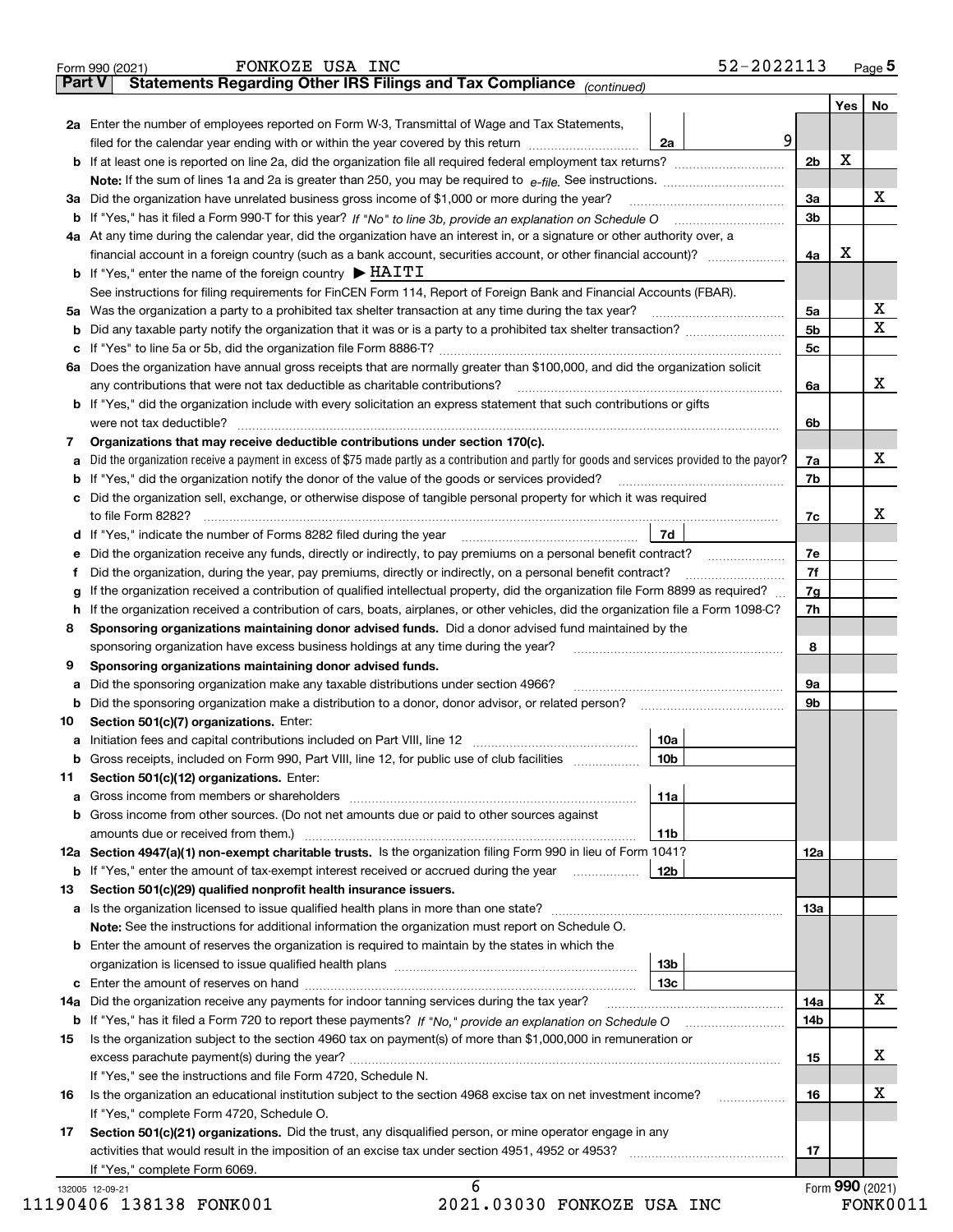|    | to line 8a, 8b, or 10b below, describe the circumstances, processes, or changes on Schedule O. See instructions.                                                                                                                |                 |                         | $\overline{\mathbf{x}}$     |
|----|---------------------------------------------------------------------------------------------------------------------------------------------------------------------------------------------------------------------------------|-----------------|-------------------------|-----------------------------|
|    | Check if Schedule O contains a response or note to any line in this Part VI [11] [12] Check if Schedule O contains a response or note to any line in this Part VI<br><b>Section A. Governing Body and Management</b>            |                 |                         |                             |
|    |                                                                                                                                                                                                                                 |                 |                         |                             |
|    | 18<br>1a<br>1a Enter the number of voting members of the governing body at the end of the tax year                                                                                                                              |                 | Yes                     | No                          |
|    |                                                                                                                                                                                                                                 |                 |                         |                             |
|    | If there are material differences in voting rights among members of the governing body, or if the governing                                                                                                                     |                 |                         |                             |
|    | body delegated broad authority to an executive committee or similar committee, explain on Schedule O.<br>18                                                                                                                     |                 |                         |                             |
| b  | Enter the number of voting members included on line 1a, above, who are independent<br>1b<br>Did any officer, director, trustee, or key employee have a family relationship or a business relationship with any other            |                 |                         |                             |
| 2  |                                                                                                                                                                                                                                 |                 | X                       |                             |
|    | officer, director, trustee, or key employee?<br>Did the organization delegate control over management duties customarily performed by or under the direct supervision                                                           | $\mathbf{2}$    |                         |                             |
| з  |                                                                                                                                                                                                                                 | 3               |                         |                             |
|    | of officers, directors, trustees, or key employees to a management company or other person?<br>Did the organization make any significant changes to its governing documents since the prior Form 990 was filed?                 | 4               |                         | $\frac{\text{X}}{\text{X}}$ |
| 4  |                                                                                                                                                                                                                                 | 5               |                         | $\overline{\mathtt{x}}$     |
| 5  |                                                                                                                                                                                                                                 | 6               |                         | $\overline{\mathbf{x}}$     |
| 6  | Did the organization have members or stockholders?<br>Did the organization have members, stockholders, or other persons who had the power to elect or appoint one or                                                            |                 |                         |                             |
| 7a |                                                                                                                                                                                                                                 |                 |                         | X                           |
|    |                                                                                                                                                                                                                                 | 7a              |                         |                             |
|    | b Are any governance decisions of the organization reserved to (or subject to approval by) members, stockholders, or                                                                                                            |                 |                         | х                           |
|    | persons other than the governing body?<br>Did the organization contemporaneously document the meetings held or written actions undertaken during the year by the following:                                                     | 7b              |                         |                             |
| 8  |                                                                                                                                                                                                                                 |                 | х                       |                             |
|    |                                                                                                                                                                                                                                 | 8а<br>8b        | $\mathbf X$             |                             |
|    |                                                                                                                                                                                                                                 |                 |                         |                             |
| 9  | Is there any officer, director, trustee, or key employee listed in Part VII, Section A, who cannot be reached at the                                                                                                            | 9               |                         | X                           |
|    |                                                                                                                                                                                                                                 |                 |                         |                             |
|    | Section B. Policies (This Section B requests information about policies not required by the Internal Revenue Code.)                                                                                                             |                 | Yes                     | No                          |
|    |                                                                                                                                                                                                                                 | 10a             |                         | $\mathbf x$                 |
|    |                                                                                                                                                                                                                                 |                 |                         |                             |
|    | b If "Yes," did the organization have written policies and procedures governing the activities of such chapters, affiliates,<br>and branches to ensure their operations are consistent with the organization's exempt purposes? | 10 <sub>b</sub> |                         |                             |
|    | 11a Has the organization provided a complete copy of this Form 990 to all members of its governing body before filing the form?                                                                                                 | 11a             | X                       |                             |
|    | <b>b</b> Describe on Schedule O the process, if any, used by the organization to review this Form 990.                                                                                                                          |                 |                         |                             |
|    |                                                                                                                                                                                                                                 | 12a             | X                       |                             |
|    | Were officers, directors, or trustees, and key employees required to disclose annually interests that could give rise to conflicts?                                                                                             | 12 <sub>b</sub> | $\mathbf x$             |                             |
|    | c Did the organization regularly and consistently monitor and enforce compliance with the policy? If "Yes," describe                                                                                                            |                 |                         |                             |
|    |                                                                                                                                                                                                                                 | 12c             | х                       |                             |
| 13 |                                                                                                                                                                                                                                 | 13              | $\overline{\mathbf{x}}$ |                             |
| 14 | Did the organization have a written document retention and destruction policy? [11] manufactured manufactured in the organization have a written document retention and destruction policy? [11] manufactured manufactured in   | 14              | X                       |                             |
|    | Did the process for determining compensation of the following persons include a review and approval by independent                                                                                                              |                 |                         |                             |
|    |                                                                                                                                                                                                                                 |                 |                         |                             |
| 15 |                                                                                                                                                                                                                                 |                 |                         |                             |
|    | persons, comparability data, and contemporaneous substantiation of the deliberation and decision?                                                                                                                               |                 |                         |                             |
|    |                                                                                                                                                                                                                                 | 15a             | х                       |                             |
|    | b Other officers or key employees of the organization manufactured content to the organization manufactured by Other officers or key employees of the organization manufactured content of the organization manufactured by Ot  | 15 <sub>b</sub> | X                       |                             |
|    | If "Yes" to line 15a or 15b, describe the process on Schedule O. See instructions.                                                                                                                                              |                 |                         |                             |
|    | 16a Did the organization invest in, contribute assets to, or participate in a joint venture or similar arrangement with a                                                                                                       |                 |                         |                             |
|    | taxable entity during the year?                                                                                                                                                                                                 | 16a             |                         | х                           |
|    | b If "Yes," did the organization follow a written policy or procedure requiring the organization to evaluate its participation                                                                                                  |                 |                         |                             |
|    | in joint venture arrangements under applicable federal tax law, and take steps to safeguard the organization's                                                                                                                  |                 |                         |                             |
|    | exempt status with respect to such arrangements?                                                                                                                                                                                | 16b             |                         |                             |
|    | <b>Section C. Disclosure</b>                                                                                                                                                                                                    |                 |                         |                             |
| 17 | List the states with which a copy of this Form 990 is required to be filed $NY$ , AL, AR, CA, FL, GA, HI, IL, KS, KY, MD, MA                                                                                                    |                 |                         |                             |
| 18 | Section 6104 requires an organization to make its Forms 1023 (1024 or 1024-A, if applicable), 990, and 990-T (section 501(c)(3)s only) available                                                                                |                 |                         |                             |
|    | for public inspection. Indicate how you made these available. Check all that apply.                                                                                                                                             |                 |                         |                             |
|    | $X$ Upon request<br>$\mid$ $\rm X \mid$ Own website<br>$X$ Another's website<br>Other (explain on Schedule O)                                                                                                                   |                 |                         |                             |
| 19 | Describe on Schedule O whether (and if so, how) the organization made its governing documents, conflict of interest policy, and financial                                                                                       |                 |                         |                             |
|    | statements available to the public during the tax year.                                                                                                                                                                         |                 |                         |                             |
| 20 | State the name, address, and telephone number of the person who possesses the organization's books and records                                                                                                                  |                 |                         |                             |
|    | MABEL VALDIVIA-DIAZ - (202)628-9033<br>1900 L STREET NW, 304, WASHINGTON, DC<br>20036                                                                                                                                           |                 |                         |                             |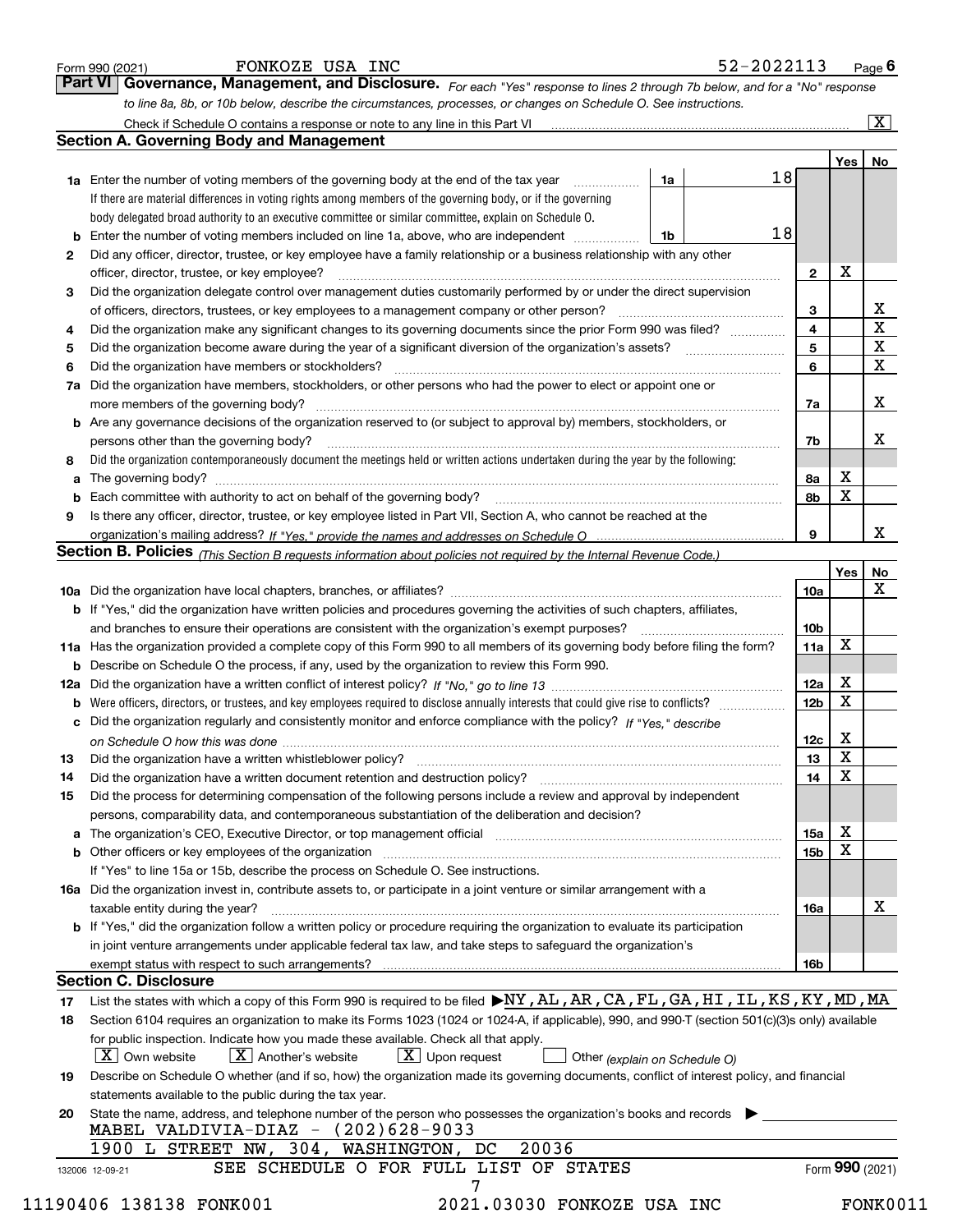| Form 990 (2021) | FONKOZE USA INC                                                                            | 52-2022113 | Page |
|-----------------|--------------------------------------------------------------------------------------------|------------|------|
|                 | Part VII Compensation of Officers, Directors, Trustees, Key Employees, Highest Compensated |            |      |
|                 | <b>Employees, and Independent Contractors</b>                                              |            |      |
|                 | Check if Schedule O contains a response or note to any line in this Part VII               |            |      |
|                 |                                                                                            |            |      |

**Section A. Officers, Directors, Trustees, Key Employees, and Highest Compensated Employees**

**1a**  Complete this table for all persons required to be listed. Report compensation for the calendar year ending with or within the organization's tax year. **•** List all of the organization's current officers, directors, trustees (whether individuals or organizations), regardless of amount of compensation.

Enter -0- in columns (D), (E), and (F) if no compensation was paid.

 $\bullet$  List all of the organization's  $\sf current$  key employees, if any. See the instructions for definition of "key employee."

**•** List the organization's five current highest compensated employees (other than an officer, director, trustee, or key employee) who received reportable compensation (box 5 of Form W-2, Form 1099-MISC, and/or box 1 of Form 1099-NEC) of more than \$100,000 from the organization and any related organizations.

**•** List all of the organization's former officers, key employees, and highest compensated employees who received more than \$100,000 of reportable compensation from the organization and any related organizations.

**former directors or trustees**  ¥ List all of the organization's that received, in the capacity as a former director or trustee of the organization, more than \$10,000 of reportable compensation from the organization and any related organizations.

See the instructions for the order in which to list the persons above.

Check this box if neither the organization nor any related organization compensated any current officer, director, or trustee.  $\mathcal{L}^{\text{max}}$ 

| (A)                                    | (B)               |                               |                                                                  | (C)         |              |                                  |        | (D)             | (E)                           | (F)                   |
|----------------------------------------|-------------------|-------------------------------|------------------------------------------------------------------|-------------|--------------|----------------------------------|--------|-----------------|-------------------------------|-----------------------|
| Name and title                         | Average           |                               | (do not check more than one                                      |             | Position     |                                  |        | Reportable      | Reportable                    | Estimated             |
|                                        | hours per         |                               | box, unless person is both an<br>officer and a director/trustee) |             |              |                                  |        | compensation    | compensation                  | amount of             |
|                                        | week<br>(list any |                               |                                                                  |             |              |                                  |        | from<br>the     | from related<br>organizations | other<br>compensation |
|                                        | hours for         |                               |                                                                  |             |              |                                  |        | organization    | (W-2/1099-MISC/               | from the              |
|                                        | related           |                               |                                                                  |             |              |                                  |        | (W-2/1099-MISC/ | 1099-NEC)                     | organization          |
|                                        | organizations     |                               |                                                                  |             |              |                                  |        | 1099-NEC)       |                               | and related           |
|                                        | below             | ndividual trustee or director | nstitutional trustee                                             |             | Key employee | Highest compensated<br> employee |        |                 |                               | organizations         |
|                                        | line)             |                               |                                                                  | Officer     |              |                                  | Former |                 |                               |                       |
| <b>BETH DANIELS</b><br>(1)             | 2.00              |                               |                                                                  |             |              |                                  |        |                 |                               |                       |
| SECRETARY                              |                   | $\overline{\mathbf{X}}$       |                                                                  | $\mathbf X$ |              |                                  |        | 0.              | $\mathbf 0$ .                 | 0.                    |
| (2)<br><b>LAURA STEPHENS</b>           | 2.00              |                               |                                                                  |             |              |                                  |        |                 |                               |                       |
| CHAIR                                  |                   | $\overline{\text{X}}$         |                                                                  | $\mathbf X$ |              |                                  |        | 0.              | $\mathbf 0$ .                 | $\mathbf 0$ .         |
| LISA W. CLARK<br>(3)                   | 2.00              |                               |                                                                  |             |              |                                  |        |                 |                               |                       |
| VICE-CHAIR                             |                   | $\overline{\text{X}}$         |                                                                  | $\rm X$     |              |                                  |        | 0.              | $\mathbf 0$ .                 | $\mathbf 0$ .         |
| KATHRYN LEININGER CORTES<br>(4)        | 2.00              |                               |                                                                  |             |              |                                  |        |                 |                               |                       |
| <b>TREASURER</b>                       |                   | $\overline{\mathbf{X}}$       |                                                                  | $\mathbf X$ |              |                                  |        | 0.              | $\mathbf{0}$ .                | 0.                    |
| KAVEH H. AZIMI<br>(5)                  | 2.00              |                               |                                                                  |             |              |                                  |        |                 |                               |                       |
| BOARD MEMBER                           |                   | $\overline{\text{X}}$         |                                                                  |             |              |                                  |        | 0.              | $\mathbf 0$ .                 | $\mathbf 0$ .         |
| (6)<br>MACKENZIE KELLER                | 2.00              |                               |                                                                  |             |              |                                  |        |                 |                               |                       |
| <b>BOARD MEMBER</b>                    |                   | $\overline{\text{X}}$         |                                                                  |             |              |                                  |        | 0.              | $\mathbf 0$ .                 | $\mathbf 0$ .         |
| <b>LAWRENCE ARBUTHNOTT</b><br>(7)      | 2.00              |                               |                                                                  |             |              |                                  |        |                 |                               |                       |
| <b>BOARD MEMBER</b>                    |                   | X                             |                                                                  |             |              |                                  |        | 0.              | $\mathbf 0$ .                 | $\mathbf 0$ .         |
| MARGUERITE LATHAN<br>(8)               | 2.00              |                               |                                                                  |             |              |                                  |        |                 |                               |                       |
| <b>BOARD MEMBER</b>                    |                   | $\overline{\mathbf{X}}$       |                                                                  |             |              |                                  |        | 0.              | $\mathbf 0$ .                 | $\mathbf 0$ .         |
| FATHER JOSEPH B. PHILIPPE, CSSP<br>(9) | 2.00              |                               |                                                                  |             |              |                                  |        |                 |                               |                       |
| <b>BOARD MEMBER</b>                    |                   | X                             |                                                                  |             |              |                                  |        | $\mathbf 0$ .   | 0.                            | $\mathbf 0$ .         |
| (10) MARJORIE ROBERTS                  | 2.00              |                               |                                                                  |             |              |                                  |        |                 |                               |                       |
| <b>BOARD MEMBER</b>                    |                   | $\overline{\text{X}}$         |                                                                  |             |              |                                  |        | $\mathbf 0$ .   | $\mathbf 0$ .                 | $0$ .                 |
| (11) LAURA ROBERTS WRIGHT              | 2.00              |                               |                                                                  |             |              |                                  |        |                 |                               |                       |
| <b>BOARD MEMBER</b>                    |                   | X                             |                                                                  |             |              |                                  |        | $\mathbf 0$ .   | $\mathbf 0$ .                 | $\mathbf 0$ .         |
| (12) ROXANN THOMAS CHARGOIS            | 2.00              |                               |                                                                  |             |              |                                  |        |                 |                               |                       |
| <b>BOARD MEMBER</b>                    |                   | X                             |                                                                  |             |              |                                  |        | $\mathbf 0$ .   | $\mathbf 0$ .                 | $\mathbf 0$ .         |
| (13) JERRY NEMORIN                     | 2.00              |                               |                                                                  |             |              |                                  |        |                 |                               |                       |
| <b>BOARD MEMBER</b>                    |                   | $\overline{\mathbf{X}}$       |                                                                  |             |              |                                  |        | 0.              | $\mathbf 0$ .                 | $\mathbf 0$ .         |
| (14) JEAN BELIZAIRE                    | 2.00              |                               |                                                                  |             |              |                                  |        |                 |                               |                       |
| <b>BOARD MEMBER</b>                    |                   | $\overline{\mathbf{X}}$       |                                                                  |             |              |                                  |        | $\mathbf 0$ .   | $\mathbf 0$ .                 | 0.                    |
| (15) LAUREN DOYLE                      | $\overline{2.00}$ |                               |                                                                  |             |              |                                  |        |                 |                               |                       |
| <b>BOARD MEMBER</b>                    |                   | X                             |                                                                  |             |              |                                  |        | 0.              | 0.                            | $\mathbf 0$ .         |
| (16) MARJORIE DORCELY                  | $\overline{2.00}$ |                               |                                                                  |             |              |                                  |        |                 |                               |                       |
| <b>BOARD MEMBER</b>                    |                   | $\rm X$                       |                                                                  |             |              |                                  |        | 0.              | $\mathbf 0$ .                 | 0.                    |
| (17) MICHELE HARTIGAN                  | 2.00              |                               |                                                                  |             |              |                                  |        |                 |                               |                       |
| <b>BOARD MEMBER</b>                    |                   | $\overline{\mathbf{X}}$       |                                                                  |             |              |                                  |        | 0.              | $\mathbf 0$ .                 | 0.                    |
|                                        |                   |                               |                                                                  |             |              |                                  |        |                 |                               | $\overline{2}$        |

8

132007 12-09-21

Form (2021) **990**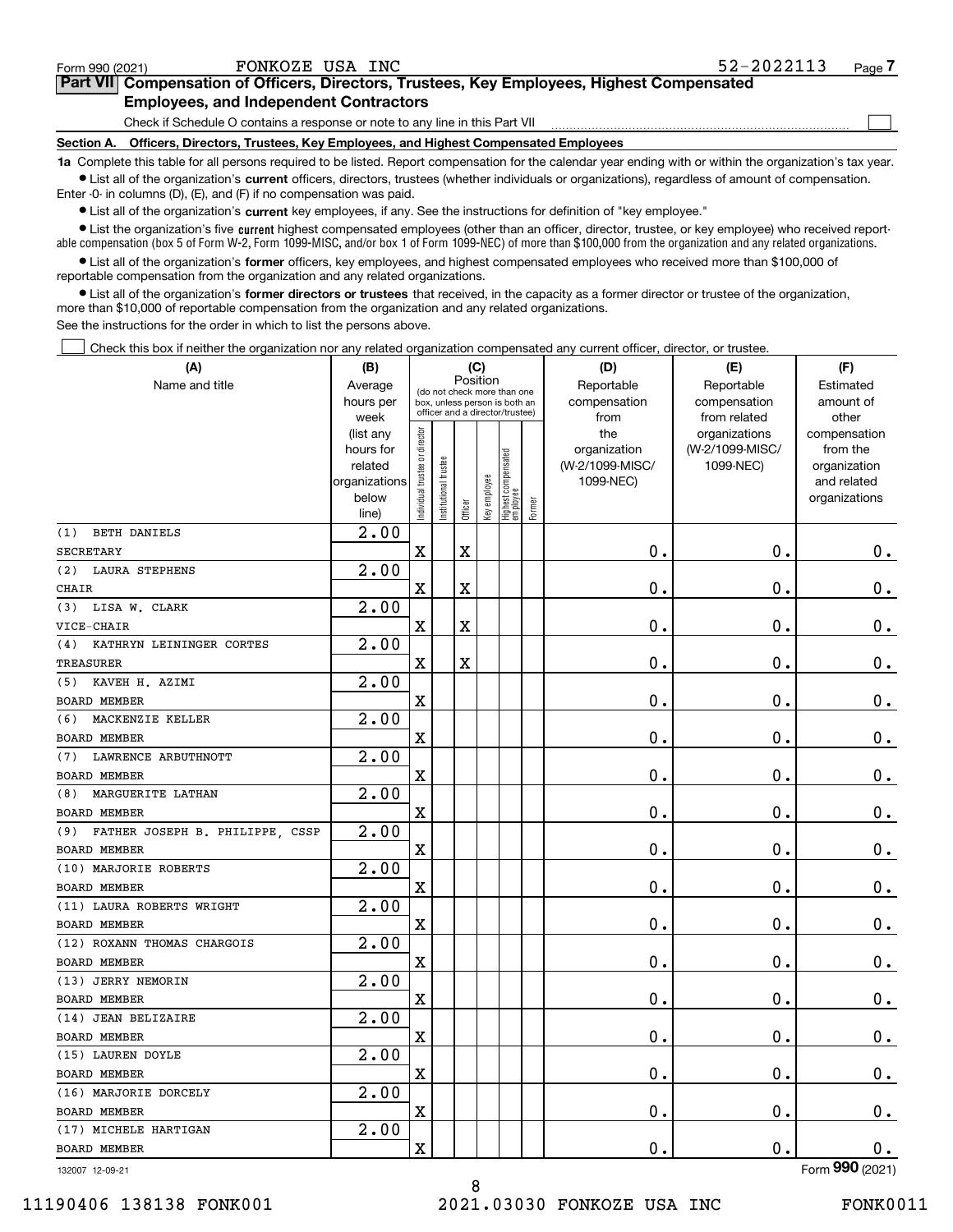| FONKOZE USA INC<br>Form 990 (2021)                                                                                                                                                                                                                                          |                                                                                                                                                           |                               |                       |         |              |                                  |                                           |                                                     | 52-2022113                                    |                                        |                     | Page 8                                                                   |
|-----------------------------------------------------------------------------------------------------------------------------------------------------------------------------------------------------------------------------------------------------------------------------|-----------------------------------------------------------------------------------------------------------------------------------------------------------|-------------------------------|-----------------------|---------|--------------|----------------------------------|-------------------------------------------|-----------------------------------------------------|-----------------------------------------------|----------------------------------------|---------------------|--------------------------------------------------------------------------|
| <b>Part VII</b><br>Section A. Officers, Directors, Trustees, Key Employees, and Highest Compensated Employees (continued)                                                                                                                                                   |                                                                                                                                                           |                               |                       |         |              |                                  |                                           |                                                     |                                               |                                        |                     |                                                                          |
| (A)<br>Name and title                                                                                                                                                                                                                                                       | (B)<br>(C)<br>Position<br>Average<br>(do not check more than one<br>hours per<br>box, unless person is both an<br>officer and a director/trustee)<br>week |                               |                       |         |              |                                  | (D)<br>Reportable<br>compensation<br>from | (E)<br>Reportable<br>compensation<br>from related   |                                               | (F)<br>Estimated<br>amount of<br>other |                     |                                                                          |
|                                                                                                                                                                                                                                                                             | (list any<br>hours for<br>related<br>organizations<br>below<br>line)                                                                                      | ndividual trustee or director | Institutional trustee | Officer | Key employee | Highest compensated<br> employee | Former                                    | the<br>organization<br>(W-2/1099-MISC/<br>1099-NEC) | organizations<br>(W-2/1099-MISC/<br>1099-NEC) |                                        |                     | compensation<br>from the<br>organization<br>and related<br>organizations |
| (18) R. CLAUDIA CYRILL<br><b>BOARD MEMBER</b>                                                                                                                                                                                                                               | $\overline{2.00}$                                                                                                                                         | X                             |                       |         |              |                                  |                                           | 0.                                                  |                                               | 0.                                     |                     | 0.                                                                       |
| (19) NAVNEET RANGRA<br>COMPTROLLER                                                                                                                                                                                                                                          | 40.00                                                                                                                                                     |                               |                       | х       |              |                                  |                                           | 93,224.                                             |                                               | 0.                                     |                     | 3,676.                                                                   |
| (20) MABEL VALDIVIA-DIAZ<br>EXECUTIVE DIRECTOR                                                                                                                                                                                                                              | 40.00                                                                                                                                                     |                               |                       | Χ       |              |                                  |                                           | 155,142.                                            |                                               | 0.                                     |                     | 8,858.                                                                   |
|                                                                                                                                                                                                                                                                             |                                                                                                                                                           |                               |                       |         |              |                                  |                                           |                                                     |                                               |                                        |                     |                                                                          |
|                                                                                                                                                                                                                                                                             |                                                                                                                                                           |                               |                       |         |              |                                  |                                           |                                                     |                                               |                                        |                     |                                                                          |
|                                                                                                                                                                                                                                                                             |                                                                                                                                                           |                               |                       |         |              |                                  |                                           |                                                     |                                               |                                        |                     |                                                                          |
|                                                                                                                                                                                                                                                                             |                                                                                                                                                           |                               |                       |         |              |                                  |                                           | 248,366.                                            |                                               | 0.                                     |                     | 12,534.                                                                  |
| c Total from continuation sheets to Part VII, Section A                                                                                                                                                                                                                     |                                                                                                                                                           |                               |                       |         |              |                                  |                                           | $\mathbf 0$ .<br>248, 366.                          |                                               | 0.<br>$\overline{0}$ .                 |                     | 0.<br>12,534.                                                            |
| Total number of individuals (including but not limited to those listed above) who received more than \$100,000 of reportable<br>$\mathbf{2}$<br>compensation from the organization $\blacktriangleright$                                                                    |                                                                                                                                                           |                               |                       |         |              |                                  |                                           |                                                     |                                               |                                        |                     | 1                                                                        |
| 3<br>Did the organization list any former officer, director, trustee, key employee, or highest compensated employee on                                                                                                                                                      |                                                                                                                                                           |                               |                       |         |              |                                  |                                           |                                                     |                                               |                                        |                     | Yes<br>No                                                                |
| line 1a? If "Yes," complete Schedule J for such individual manufactured contained and the 1a? If "Yes," complete Schedule J for such individual<br>For any individual listed on line 1a, is the sum of reportable compensation and other compensation from the organization |                                                                                                                                                           |                               |                       |         |              |                                  |                                           |                                                     |                                               |                                        | 3                   | X                                                                        |
| Did any person listed on line 1a receive or accrue compensation from any unrelated organization or individual for services<br>5                                                                                                                                             |                                                                                                                                                           |                               |                       |         |              |                                  |                                           |                                                     |                                               |                                        | 4                   | X                                                                        |
| rendered to the organization? If "Yes." complete Schedule J for such person.<br><b>Section B. Independent Contractors</b>                                                                                                                                                   |                                                                                                                                                           |                               |                       |         |              |                                  |                                           |                                                     |                                               |                                        | 5                   | х                                                                        |
| Complete this table for your five highest compensated independent contractors that received more than \$100,000 of compensation from<br>1<br>the organization. Report compensation for the calendar year ending with or within the organization's tax year.                 |                                                                                                                                                           |                               |                       |         |              |                                  |                                           |                                                     |                                               |                                        |                     |                                                                          |
| (A)<br>Name and business address                                                                                                                                                                                                                                            |                                                                                                                                                           |                               | <b>NONE</b>           |         |              |                                  |                                           | (B)<br>Description of services                      |                                               |                                        | (C)<br>Compensation |                                                                          |
|                                                                                                                                                                                                                                                                             |                                                                                                                                                           |                               |                       |         |              |                                  |                                           |                                                     |                                               |                                        |                     |                                                                          |
|                                                                                                                                                                                                                                                                             |                                                                                                                                                           |                               |                       |         |              |                                  |                                           |                                                     |                                               |                                        |                     |                                                                          |
|                                                                                                                                                                                                                                                                             |                                                                                                                                                           |                               |                       |         |              |                                  |                                           |                                                     |                                               |                                        |                     |                                                                          |
|                                                                                                                                                                                                                                                                             |                                                                                                                                                           |                               |                       |         |              |                                  |                                           |                                                     |                                               |                                        |                     |                                                                          |
| Total number of independent contractors (including but not limited to those listed above) who received more than<br>2<br>\$100,000 of compensation from the organization                                                                                                    |                                                                                                                                                           |                               |                       |         |              | 0                                |                                           |                                                     |                                               |                                        |                     |                                                                          |
|                                                                                                                                                                                                                                                                             |                                                                                                                                                           |                               |                       |         |              |                                  |                                           |                                                     |                                               |                                        |                     | Form 990 (2021)                                                          |

132008 12-09-21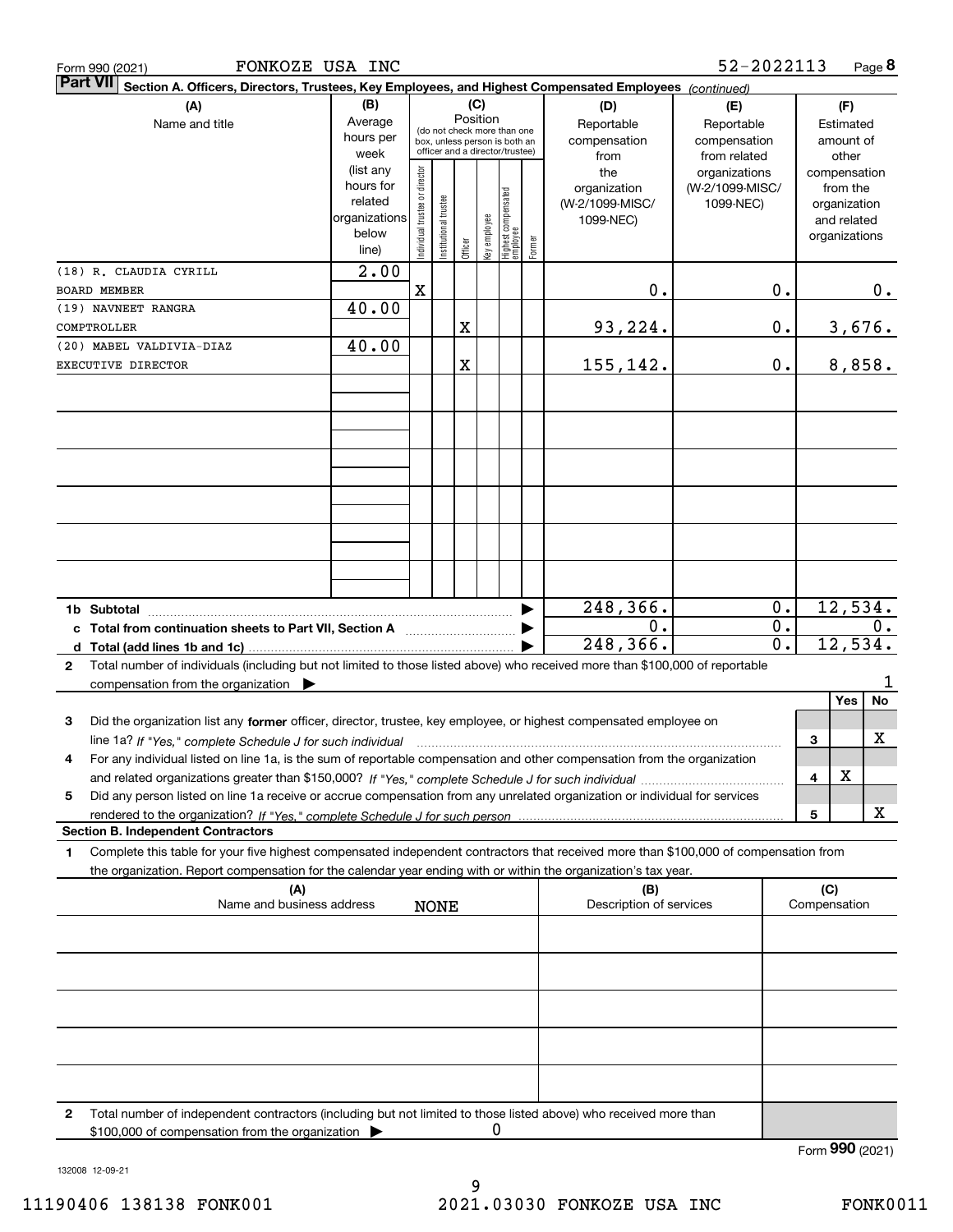|                                                           | Form 990 (2021)  |                                                                                                            | FONKOZE USA INC |                               |                                  |                                              | 52-2022113                                        | Page 9                                                          |
|-----------------------------------------------------------|------------------|------------------------------------------------------------------------------------------------------------|-----------------|-------------------------------|----------------------------------|----------------------------------------------|---------------------------------------------------|-----------------------------------------------------------------|
|                                                           | <b>Part VIII</b> | <b>Statement of Revenue</b>                                                                                |                 |                               |                                  |                                              |                                                   |                                                                 |
|                                                           |                  | Check if Schedule O contains a response or note to any line in this Part VIII                              |                 |                               |                                  |                                              |                                                   |                                                                 |
|                                                           |                  |                                                                                                            |                 |                               | (A)<br>Total revenue             | (B)<br>Related or exempt<br>function revenue | $\overline{(C)}$<br>Unrelated<br>business revenue | (D)<br>Revenue excluded<br>from tax under<br>sections 512 - 514 |
|                                                           |                  | 1 a Federated campaigns                                                                                    | 1a              |                               |                                  |                                              |                                                   |                                                                 |
| Contributions, Gifts, Grants<br>and Other Similar Amounts |                  | <b>b</b> Membership dues                                                                                   | 1 <sub>b</sub>  |                               |                                  |                                              |                                                   |                                                                 |
|                                                           | с                | Fundraising events                                                                                         | 1 <sub>c</sub>  |                               |                                  |                                              |                                                   |                                                                 |
|                                                           |                  | d Related organizations                                                                                    | 1 <sub>d</sub>  |                               |                                  |                                              |                                                   |                                                                 |
|                                                           |                  | e Government grants (contributions)                                                                        | 1e              | 204,185.                      |                                  |                                              |                                                   |                                                                 |
|                                                           |                  | f All other contributions, gifts, grants, and                                                              |                 |                               |                                  |                                              |                                                   |                                                                 |
|                                                           |                  | similar amounts not included above                                                                         | 1f              | $\frac{2,792,074.}{276,686.}$ |                                  |                                              |                                                   |                                                                 |
|                                                           |                  | Noncash contributions included in lines 1a-1f                                                              | $1g$ \$         |                               |                                  |                                              |                                                   |                                                                 |
|                                                           |                  |                                                                                                            |                 | <b>Business Code</b>          | $\blacktriangleright$ 2,996,259. |                                              |                                                   |                                                                 |
|                                                           |                  |                                                                                                            |                 |                               |                                  |                                              |                                                   |                                                                 |
|                                                           | 2 a<br>b         |                                                                                                            |                 |                               |                                  |                                              |                                                   |                                                                 |
|                                                           | c                | <u> 1980 - Andrea Andrew Maria (h. 1980).</u>                                                              |                 |                               |                                  |                                              |                                                   |                                                                 |
|                                                           | d                | <u> 1989 - Johann Stein, fransk politik (d. 1989)</u><br><u> 1989 - Johann Barbara, martxa alemaniar a</u> |                 |                               |                                  |                                              |                                                   |                                                                 |
| Program Service<br>Revenue                                | е                |                                                                                                            |                 |                               |                                  |                                              |                                                   |                                                                 |
|                                                           | f                |                                                                                                            |                 |                               |                                  |                                              |                                                   |                                                                 |
|                                                           | a                |                                                                                                            |                 | $\blacktriangleright$         |                                  |                                              |                                                   |                                                                 |
|                                                           | 3                | Investment income (including dividends, interest, and                                                      |                 |                               |                                  |                                              |                                                   |                                                                 |
|                                                           |                  |                                                                                                            |                 |                               | 135,047.                         |                                              |                                                   | 135,047.                                                        |
|                                                           | 4                | Income from investment of tax-exempt bond proceeds                                                         |                 |                               |                                  |                                              |                                                   |                                                                 |
|                                                           | 5                |                                                                                                            | (i) Real        |                               |                                  |                                              |                                                   |                                                                 |
|                                                           |                  |                                                                                                            |                 | (ii) Personal                 |                                  |                                              |                                                   |                                                                 |
|                                                           |                  | 6a<br>6 a Gross rents<br>.<br>6 <sub>b</sub><br>Less: rental expenses                                      |                 |                               |                                  |                                              |                                                   |                                                                 |
|                                                           | b<br>c           | 6c<br>Rental income or (loss)                                                                              |                 |                               |                                  |                                              |                                                   |                                                                 |
|                                                           |                  | d Net rental income or (loss)                                                                              |                 |                               |                                  |                                              |                                                   |                                                                 |
|                                                           |                  | 7 a Gross amount from sales of                                                                             | (i) Securities  | (ii) Other                    |                                  |                                              |                                                   |                                                                 |
|                                                           |                  | assets other than inventory<br>7a                                                                          |                 |                               |                                  |                                              |                                                   |                                                                 |
|                                                           |                  | <b>b</b> Less: cost or other basis                                                                         |                 |                               |                                  |                                              |                                                   |                                                                 |
|                                                           |                  | and sales expenses<br>7b                                                                                   |                 |                               |                                  |                                              |                                                   |                                                                 |
| venue                                                     |                  | 7c<br>c Gain or (loss)                                                                                     |                 |                               |                                  |                                              |                                                   |                                                                 |
|                                                           |                  |                                                                                                            |                 |                               |                                  |                                              |                                                   |                                                                 |
| Other Re                                                  |                  | 8 a Gross income from fundraising events (not                                                              |                 |                               |                                  |                                              |                                                   |                                                                 |
|                                                           |                  |                                                                                                            |                 |                               |                                  |                                              |                                                   |                                                                 |
|                                                           |                  | contributions reported on line 1c). See                                                                    | 8a              |                               |                                  |                                              |                                                   |                                                                 |
|                                                           |                  | <b>b</b> Less: direct expenses                                                                             | 8b              |                               |                                  |                                              |                                                   |                                                                 |
|                                                           |                  | Net income or (loss) from fundraising events                                                               |                 |                               |                                  |                                              |                                                   |                                                                 |
|                                                           |                  | 9 a Gross income from gaming activities. See                                                               |                 |                               |                                  |                                              |                                                   |                                                                 |
|                                                           |                  |                                                                                                            | 9а              |                               |                                  |                                              |                                                   |                                                                 |
|                                                           |                  |                                                                                                            | 9 <sub>b</sub>  |                               |                                  |                                              |                                                   |                                                                 |
|                                                           |                  | c Net income or (loss) from gaming activities                                                              |                 | .                             |                                  |                                              |                                                   |                                                                 |
|                                                           |                  | 10 a Gross sales of inventory, less returns                                                                |                 |                               |                                  |                                              |                                                   |                                                                 |
|                                                           |                  |                                                                                                            | 10a             |                               |                                  |                                              |                                                   |                                                                 |
|                                                           |                  | <b>b</b> Less: cost of goods sold                                                                          | 10 <sub>b</sub> |                               |                                  |                                              |                                                   |                                                                 |
|                                                           |                  | c Net income or (loss) from sales of inventory                                                             |                 | <b>Business Code</b>          |                                  |                                              |                                                   |                                                                 |
|                                                           | 11 a             | CONTRACT INCOME                                                                                            |                 | 561499                        | 98,280.                          |                                              |                                                   | 98,280.                                                         |
| Revenue                                                   | b                |                                                                                                            |                 |                               |                                  |                                              |                                                   |                                                                 |
|                                                           | c                |                                                                                                            |                 |                               |                                  |                                              |                                                   |                                                                 |
| Miscellaneous                                             |                  |                                                                                                            |                 |                               |                                  |                                              |                                                   |                                                                 |
|                                                           |                  |                                                                                                            |                 | $\blacktriangleright$         | 98,280.                          |                                              |                                                   |                                                                 |
|                                                           | 12               |                                                                                                            |                 | $\blacktriangleright$         | 3,229,586.                       | 0.                                           | 0.1                                               | 233,327.                                                        |
|                                                           | 132009 12-09-21  |                                                                                                            |                 |                               |                                  |                                              |                                                   | Form 990 (2021)                                                 |

10 11190406 138138 FONK001 2021.03030 FONKOZE USA INC FONK0011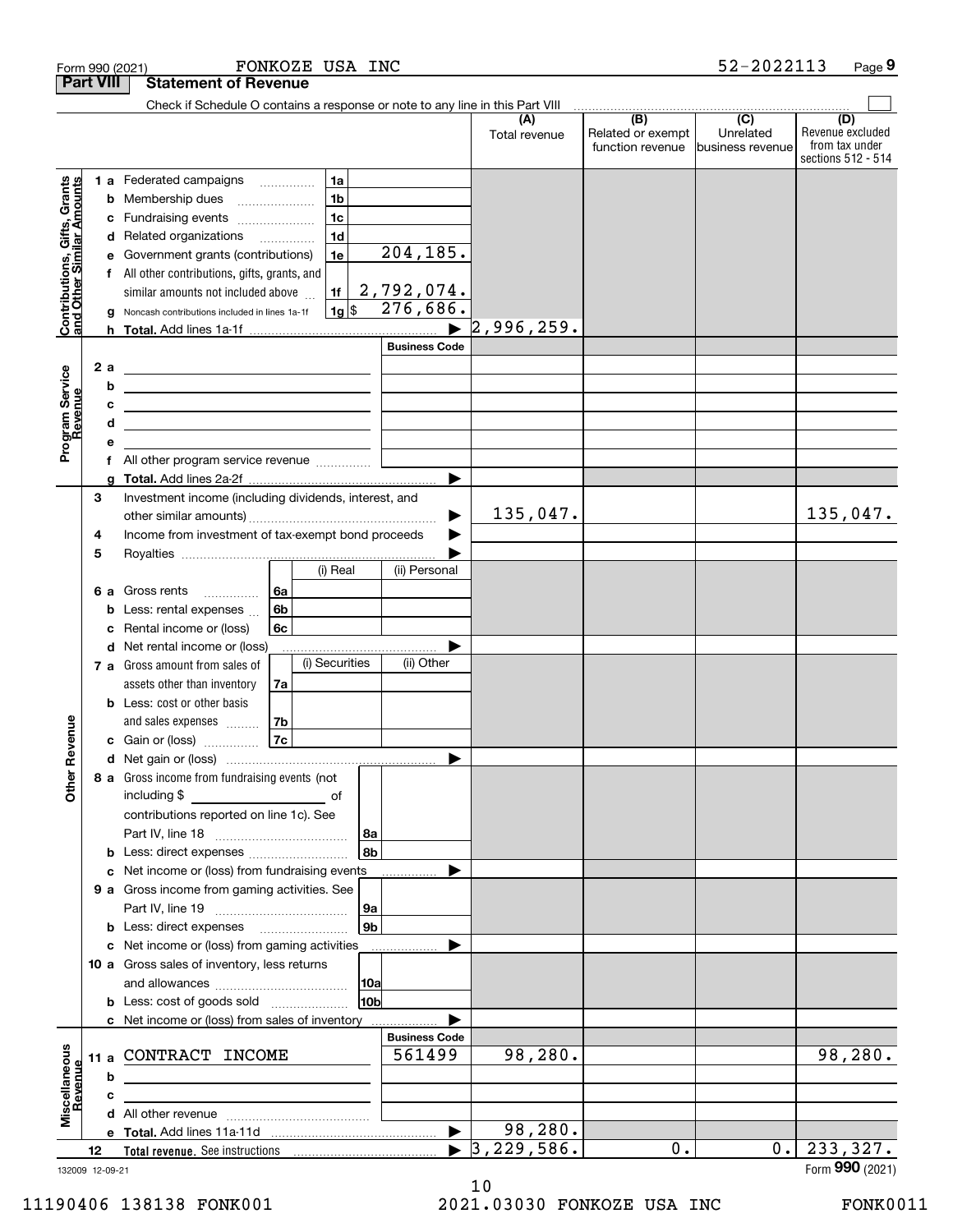FONKOZE USA INC 52-2022113

|              | Section 501(c)(3) and 501(c)(4) organizations must complete all columns. All other organizations must complete column (A).                                                                                   |                       |                                                 |                                                      |                                |  |  |  |  |
|--------------|--------------------------------------------------------------------------------------------------------------------------------------------------------------------------------------------------------------|-----------------------|-------------------------------------------------|------------------------------------------------------|--------------------------------|--|--|--|--|
|              | Check if Schedule O contains a response or note to any line in this Part IX                                                                                                                                  |                       |                                                 |                                                      |                                |  |  |  |  |
|              | Do not include amounts reported on lines 6b,<br>7b, 8b, 9b, and 10b of Part VIII.                                                                                                                            | (A)<br>Total expenses | $\overline{(B)}$<br>Program service<br>expenses | $\overline{C}$<br>Management and<br>general expenses | (D)<br>Fundraising<br>expenses |  |  |  |  |
| 1.           | Grants and other assistance to domestic organizations                                                                                                                                                        |                       |                                                 |                                                      |                                |  |  |  |  |
|              | and domestic governments. See Part IV, line 21                                                                                                                                                               |                       |                                                 |                                                      |                                |  |  |  |  |
| $\mathbf{2}$ | Grants and other assistance to domestic                                                                                                                                                                      |                       |                                                 |                                                      |                                |  |  |  |  |
|              | individuals. See Part IV, line 22<br>and a complete the contract of the complete state of the complete state of the complete state of the complete                                                           |                       |                                                 |                                                      |                                |  |  |  |  |
| 3            | Grants and other assistance to foreign                                                                                                                                                                       |                       |                                                 |                                                      |                                |  |  |  |  |
|              | organizations, foreign governments, and foreign                                                                                                                                                              |                       |                                                 |                                                      |                                |  |  |  |  |
|              | individuals. See Part IV, lines 15 and 16                                                                                                                                                                    | 1,680,557.            | 1,680,557.                                      |                                                      |                                |  |  |  |  |
| 4            | Benefits paid to or for members                                                                                                                                                                              |                       |                                                 |                                                      |                                |  |  |  |  |
| 5            | Compensation of current officers, directors,                                                                                                                                                                 |                       |                                                 |                                                      |                                |  |  |  |  |
|              | trustees, and key employees                                                                                                                                                                                  | 260,900.              | 156,629.                                        | 52,716.                                              | 51,555.                        |  |  |  |  |
| 6            | Compensation not included above to disqualified                                                                                                                                                              |                       |                                                 |                                                      |                                |  |  |  |  |
|              | persons (as defined under section 4958(f)(1)) and                                                                                                                                                            |                       |                                                 |                                                      |                                |  |  |  |  |
|              | persons described in section 4958(c)(3)(B)                                                                                                                                                                   |                       |                                                 |                                                      |                                |  |  |  |  |
| 7            |                                                                                                                                                                                                              | 358,758.              | 215, 377.                                       | 72,489.                                              | 70,892.                        |  |  |  |  |
| 8            | Pension plan accruals and contributions (include                                                                                                                                                             |                       |                                                 |                                                      |                                |  |  |  |  |
|              | section 401(k) and 403(b) employer contributions)                                                                                                                                                            | 22,201.               | 13,328.                                         | $\frac{4,486}{11,370}$ .                             | $\frac{4,387.}{11,120.}$       |  |  |  |  |
| 9            |                                                                                                                                                                                                              | $\overline{56, 273.}$ | 33,783.                                         |                                                      |                                |  |  |  |  |
| 10           |                                                                                                                                                                                                              | 56,026.               | 33,635.                                         | 11,320.                                              | 11,071.                        |  |  |  |  |
| 11           | Fees for services (nonemployees):                                                                                                                                                                            |                       |                                                 |                                                      |                                |  |  |  |  |
| a            |                                                                                                                                                                                                              |                       |                                                 |                                                      |                                |  |  |  |  |
| b            |                                                                                                                                                                                                              | 3,500.                |                                                 | 3,500.                                               |                                |  |  |  |  |
|              |                                                                                                                                                                                                              |                       |                                                 |                                                      |                                |  |  |  |  |
| d            |                                                                                                                                                                                                              |                       |                                                 |                                                      |                                |  |  |  |  |
|              | Professional fundraising services. See Part IV, line 17                                                                                                                                                      |                       |                                                 |                                                      |                                |  |  |  |  |
|              | Investment management fees                                                                                                                                                                                   |                       |                                                 |                                                      |                                |  |  |  |  |
| g            | Other. (If line 11g amount exceeds 10% of line 25,                                                                                                                                                           | 74,015.               | 35,053.                                         | 16,798.                                              |                                |  |  |  |  |
|              | column (A), amount, list line 11g expenses on Sch O.)                                                                                                                                                        | 5,094.                | 4,140.                                          | $\overline{8}$ .                                     | 22,164.<br>946.                |  |  |  |  |
| 12           |                                                                                                                                                                                                              | 96, 215.              | 62,920.                                         | 16, 134.                                             | 17,161.                        |  |  |  |  |
| 13           |                                                                                                                                                                                                              | 34, 115.              | 12,774.                                         | 12,311.                                              | 9,030.                         |  |  |  |  |
| 14           |                                                                                                                                                                                                              |                       |                                                 |                                                      |                                |  |  |  |  |
| 15<br>16     |                                                                                                                                                                                                              | 55,600.               | 31, 136.                                        | 16,124.                                              | 8,340.                         |  |  |  |  |
| 17           |                                                                                                                                                                                                              | 19,949.               | 15,020.                                         | $\overline{2,742}$ .                                 | 2,187.                         |  |  |  |  |
| 18           | Payments of travel or entertainment expenses                                                                                                                                                                 |                       |                                                 |                                                      |                                |  |  |  |  |
|              | for any federal, state, or local public officials                                                                                                                                                            |                       |                                                 |                                                      |                                |  |  |  |  |
| 19           | Conferences, conventions, and meetings                                                                                                                                                                       | 8,558.                | $\overline{5,173.}$                             | 1,859.                                               | 1,526.                         |  |  |  |  |
| 20           | Interest                                                                                                                                                                                                     | $\overline{59,431}$ . | $\overline{59,431}$ .                           |                                                      |                                |  |  |  |  |
| 21           |                                                                                                                                                                                                              |                       |                                                 |                                                      |                                |  |  |  |  |
| 22           | Depreciation, depletion, and amortization                                                                                                                                                                    |                       |                                                 |                                                      |                                |  |  |  |  |
| 23           | Insurance                                                                                                                                                                                                    | 8,026.                | 4,071.                                          | $\overline{2,811}$ .                                 | 1,144.                         |  |  |  |  |
| 24           | Other expenses. Itemize expenses not covered<br>above. (List miscellaneous expenses on line 24e. If<br>line 24e amount exceeds 10% of line 25, column (A),<br>amount, list line 24e expenses on Schedule O.) |                       |                                                 |                                                      |                                |  |  |  |  |
| a            | ALL OTHER EXPENSES                                                                                                                                                                                           | 43,053.               | 8,033.                                          | 22,389.                                              | 12,631.                        |  |  |  |  |
|              | MISCELLANEOUS                                                                                                                                                                                                | 26,839.               | 22,868.                                         | 3,855.                                               | 116.                           |  |  |  |  |
| с            |                                                                                                                                                                                                              |                       |                                                 |                                                      |                                |  |  |  |  |
| d            |                                                                                                                                                                                                              |                       |                                                 |                                                      |                                |  |  |  |  |
| е            | All other expenses                                                                                                                                                                                           |                       |                                                 |                                                      |                                |  |  |  |  |
| 25           | Total functional expenses. Add lines 1 through 24e                                                                                                                                                           | 2,869,110.            | 2,393,928.                                      | 250, 912.                                            | 224, 270.                      |  |  |  |  |
| 26           | Joint costs. Complete this line only if the organization                                                                                                                                                     |                       |                                                 |                                                      |                                |  |  |  |  |
|              | reported in column (B) joint costs from a combined                                                                                                                                                           |                       |                                                 |                                                      |                                |  |  |  |  |
|              | educational campaign and fundraising solicitation.                                                                                                                                                           |                       |                                                 |                                                      |                                |  |  |  |  |
|              | Check here $\blacktriangleright$<br>if following SOP 98-2 (ASC 958-720)                                                                                                                                      |                       |                                                 |                                                      |                                |  |  |  |  |

132010 12-09-21

11 11190406 138138 FONK001 2021.03030 FONKOZE USA INC FONK0011

Form (2021) **990**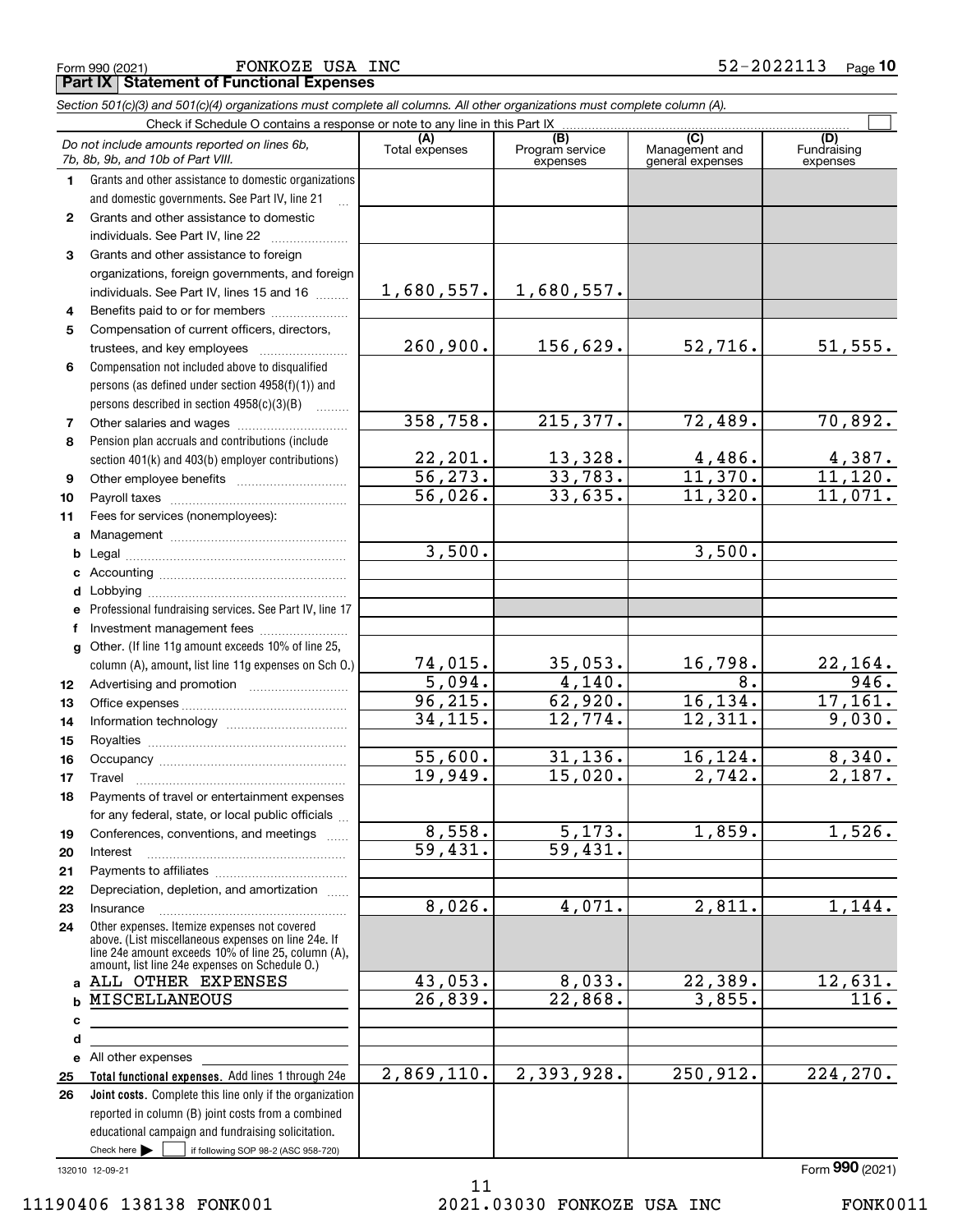Form (2021) **990**

|                             | Part X   | <b>Balance Sheet</b>                                                                                                                                                                                                           |                 |                     |                          |                         |                    |
|-----------------------------|----------|--------------------------------------------------------------------------------------------------------------------------------------------------------------------------------------------------------------------------------|-----------------|---------------------|--------------------------|-------------------------|--------------------|
|                             |          |                                                                                                                                                                                                                                |                 |                     |                          |                         |                    |
|                             |          |                                                                                                                                                                                                                                |                 |                     | (A)<br>Beginning of year |                         | (B)<br>End of year |
|                             | 1        |                                                                                                                                                                                                                                | 133,599.        | 1                   | $\overline{539,028}$ .   |                         |                    |
|                             | 2        |                                                                                                                                                                                                                                |                 | $\mathbf{2}$        |                          |                         |                    |
|                             | з        |                                                                                                                                                                                                                                | 42,642.         | $\mathbf{3}$        |                          |                         |                    |
|                             | 4        |                                                                                                                                                                                                                                |                 |                     | 596,480.                 | $\overline{\mathbf{4}}$ | 142,524.           |
|                             | 5        | Loans and other receivables from any current or former officer, director,                                                                                                                                                      |                 |                     |                          |                         |                    |
|                             |          | trustee, key employee, creator or founder, substantial contributor, or 35%                                                                                                                                                     |                 |                     |                          |                         |                    |
|                             |          | controlled entity or family member of any of these persons                                                                                                                                                                     |                 |                     |                          | 5                       |                    |
|                             | 6        | Loans and other receivables from other disqualified persons (as defined                                                                                                                                                        |                 |                     |                          |                         |                    |
|                             |          | under section $4958(f)(1)$ , and persons described in section $4958(c)(3)(B)$                                                                                                                                                  |                 | $\ldots$            |                          | 6                       |                    |
|                             | 7        |                                                                                                                                                                                                                                |                 |                     |                          | $\overline{7}$          |                    |
| Assets                      | 8        |                                                                                                                                                                                                                                |                 |                     |                          | 8                       |                    |
|                             | 9        | Prepaid expenses and deferred charges                                                                                                                                                                                          |                 |                     | 13,757.                  | $\mathbf{9}$            | 4,386.             |
|                             |          | <b>10a</b> Land, buildings, and equipment: cost or other                                                                                                                                                                       |                 |                     |                          |                         |                    |
|                             |          | basis. Complete Part VI of Schedule D                                                                                                                                                                                          | 10a             | <u>34,850.</u>      |                          |                         |                    |
|                             |          | <b>b</b> Less: accumulated depreciation<br>. 1                                                                                                                                                                                 | 10 <sub>b</sub> | 34,850.             | $0$ .                    | 10 <sub>c</sub>         | 0.                 |
|                             | 11       |                                                                                                                                                                                                                                |                 | 1,063,870.          | 11                       | 1,132,843.              |                    |
|                             | 12       |                                                                                                                                                                                                                                |                 |                     | 616,920.                 | 12                      | 856, 541.          |
|                             | 13       |                                                                                                                                                                                                                                | 2,600,522.      | 13                  | 2,912,167.               |                         |                    |
|                             | 14       |                                                                                                                                                                                                                                |                 |                     |                          | 14                      |                    |
|                             | 15       |                                                                                                                                                                                                                                |                 |                     | 27,848.                  | 15                      | 87,177.            |
|                             | 16       |                                                                                                                                                                                                                                |                 |                     | 5,095,638.               | 16                      | 5,674,666.         |
|                             | 17       |                                                                                                                                                                                                                                |                 | 77,630.<br>549,000. | 17                       | 31,065.                 |                    |
|                             | 18       |                                                                                                                                                                                                                                |                 |                     |                          | 18                      | 549,000.           |
|                             | 19       | Deferred revenue manual contracts and contracts are all the contracts and contracts are contracted and contracts are contracted and contract are contracted and contract are contracted and contract are contracted and contra |                 |                     |                          | 19                      |                    |
|                             | 20       |                                                                                                                                                                                                                                |                 | 20                  |                          |                         |                    |
|                             | 21<br>22 | Escrow or custodial account liability. Complete Part IV of Schedule D<br>Loans and other payables to any current or former officer, director,                                                                                  |                 | 1.1.1.1.1.1.1.1.1.1 |                          | 21                      |                    |
| Liabilities                 |          | trustee, key employee, creator or founder, substantial contributor, or 35%                                                                                                                                                     |                 |                     |                          |                         |                    |
|                             |          | controlled entity or family member of any of these persons                                                                                                                                                                     |                 |                     |                          | 22                      |                    |
|                             | 23       | Secured mortgages and notes payable to unrelated third parties                                                                                                                                                                 |                 |                     | 23                       |                         |                    |
|                             | 24       | Unsecured notes and loans payable to unrelated third parties                                                                                                                                                                   |                 |                     | 205, 207.                | 24                      | 106,000.           |
|                             | 25       | Other liabilities (including federal income tax, payables to related third                                                                                                                                                     |                 |                     |                          |                         |                    |
|                             |          | parties, and other liabilities not included on lines 17-24). Complete Part X                                                                                                                                                   |                 |                     |                          |                         |                    |
|                             |          | of Schedule D                                                                                                                                                                                                                  |                 |                     | 2,618,734.               | 25                      | 2,912,167.         |
|                             | 26       | Total liabilities. Add lines 17 through 25                                                                                                                                                                                     |                 |                     | 3,450,571.               | 26                      | 3,598,232.         |
|                             |          | Organizations that follow FASB ASC 958, check here $\blacktriangleright \boxed{X}$                                                                                                                                             |                 |                     |                          |                         |                    |
|                             |          | and complete lines 27, 28, 32, and 33.                                                                                                                                                                                         |                 |                     |                          |                         |                    |
|                             | 27       | Net assets without donor restrictions                                                                                                                                                                                          |                 |                     | 591,222.                 | 27                      | 1,621,714.         |
|                             | 28       | Net assets with donor restrictions                                                                                                                                                                                             |                 |                     | 1,053,845.               | 28                      | 454, 720.          |
|                             |          | Organizations that do not follow FASB ASC 958, check here $\blacktriangleright$                                                                                                                                                |                 |                     |                          |                         |                    |
|                             |          | and complete lines 29 through 33.                                                                                                                                                                                              |                 |                     |                          |                         |                    |
|                             | 29       |                                                                                                                                                                                                                                |                 |                     |                          | 29                      |                    |
|                             | 30       | Paid-in or capital surplus, or land, building, or equipment fund                                                                                                                                                               |                 |                     |                          | 30                      |                    |
| Net Assets or Fund Balances | 31       | Retained earnings, endowment, accumulated income, or other funds                                                                                                                                                               |                 |                     |                          | 31                      |                    |
|                             | 32       |                                                                                                                                                                                                                                |                 |                     | 1,645,067.               | 32                      | 2,076,434.         |
|                             | 33       |                                                                                                                                                                                                                                |                 |                     | 5,095,638.               | 33                      | 5,674,666.         |

FONKOZE USA INC

12 11190406 138138 FONK001 2021.03030 FONKOZE USA INC FONK0011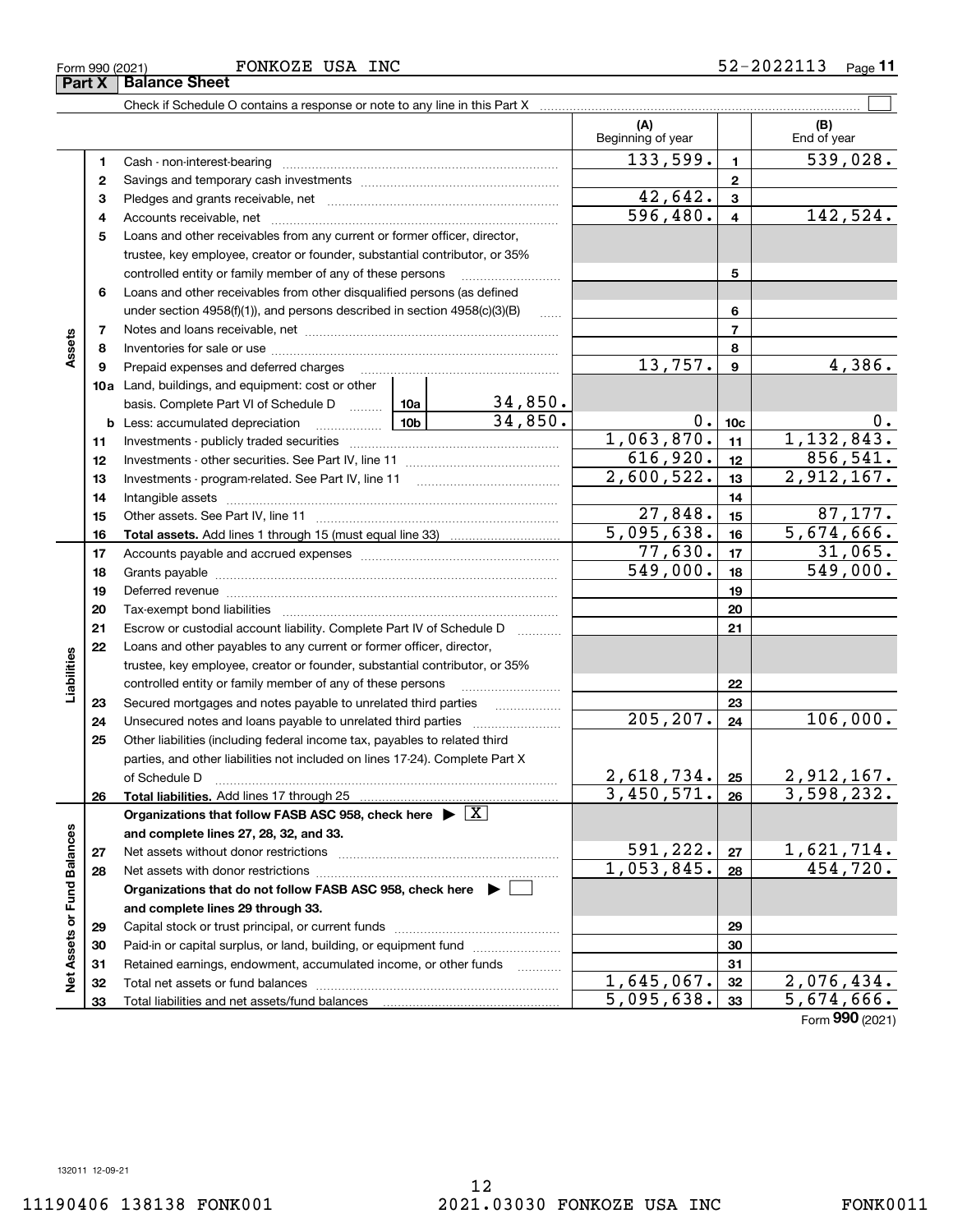|    | FONKOZE USA INC<br>Form 990 (2021)                                                                                              |                         | 52-2022113 |             | Page $12$          |
|----|---------------------------------------------------------------------------------------------------------------------------------|-------------------------|------------|-------------|--------------------|
|    | Part XI<br><b>Reconciliation of Net Assets</b>                                                                                  |                         |            |             |                    |
|    |                                                                                                                                 |                         |            |             |                    |
|    |                                                                                                                                 |                         |            |             |                    |
| 1  |                                                                                                                                 | 1.                      | 3,229,586. |             |                    |
| 2  |                                                                                                                                 | $\mathbf{2}$            | 2,869,110. |             |                    |
| З  | Revenue less expenses. Subtract line 2 from line 1                                                                              | 3                       | 360,476.   |             |                    |
| 4  |                                                                                                                                 | $\overline{\mathbf{4}}$ | 1,645,067. |             |                    |
| 5  | Net unrealized gains (losses) on investments                                                                                    | 5                       |            |             | 70,891.            |
| 6  |                                                                                                                                 | 6                       |            |             |                    |
| 7  | Investment expenses                                                                                                             | $\overline{7}$          |            |             |                    |
| 8  |                                                                                                                                 | 8                       |            |             |                    |
| 9  | Other changes in net assets or fund balances (explain on Schedule O)                                                            | 9                       |            |             | $\overline{0}$ .   |
| 10 | Net assets or fund balances at end of year. Combine lines 3 through 9 (must equal Part X, line 32,                              |                         |            |             |                    |
|    |                                                                                                                                 | 10                      | 2,076,434. |             |                    |
|    | Part XII Financial Statements and Reporting                                                                                     |                         |            |             |                    |
|    |                                                                                                                                 |                         |            |             | $\boxed{\text{X}}$ |
|    |                                                                                                                                 |                         |            | Yes         | <b>No</b>          |
| 1. | $\boxed{\text{X}}$ Accrual<br>Accounting method used to prepare the Form 990: <u>[</u> Cash<br>Other                            |                         |            |             |                    |
|    | If the organization changed its method of accounting from a prior year or checked "Other," explain on Schedule O.               |                         |            |             |                    |
|    | 2a Were the organization's financial statements compiled or reviewed by an independent accountant?                              |                         | 2a         |             | х                  |
|    | If "Yes," check a box below to indicate whether the financial statements for the year were compiled or reviewed on a            |                         |            |             |                    |
|    | separate basis, consolidated basis, or both:                                                                                    |                         |            |             |                    |
|    | Separate basis<br>Consolidated basis<br>Both consolidated and separate basis                                                    |                         |            |             |                    |
|    | <b>b</b> Were the organization's financial statements audited by an independent accountant?                                     |                         | 2b         | х           |                    |
|    | If "Yes," check a box below to indicate whether the financial statements for the year were audited on a separate basis,         |                         |            |             |                    |
|    | consolidated basis, or both:                                                                                                    |                         |            |             |                    |
|    | $ \mathbf{X} $ Separate basis<br>Consolidated basis<br>Both consolidated and separate basis                                     |                         |            |             |                    |
|    | c If "Yes" to line 2a or 2b, does the organization have a committee that assumes responsibility for oversight of the audit,     |                         |            |             |                    |
|    |                                                                                                                                 |                         | 2c         | $\mathbf X$ |                    |
|    | If the organization changed either its oversight process or selection process during the tax year, explain on Schedule O.       |                         |            |             |                    |
|    | 3a As a result of a federal award, was the organization required to undergo an audit or audits as set forth in the Single Audit |                         |            |             |                    |
|    |                                                                                                                                 |                         | 3a         |             | x                  |
|    | b If "Yes," did the organization undergo the required audit or audits? If the organization did not undergo the required audit   |                         |            |             |                    |
|    |                                                                                                                                 |                         | 3b         | <b>nnn</b>  |                    |

Form (2021) **990**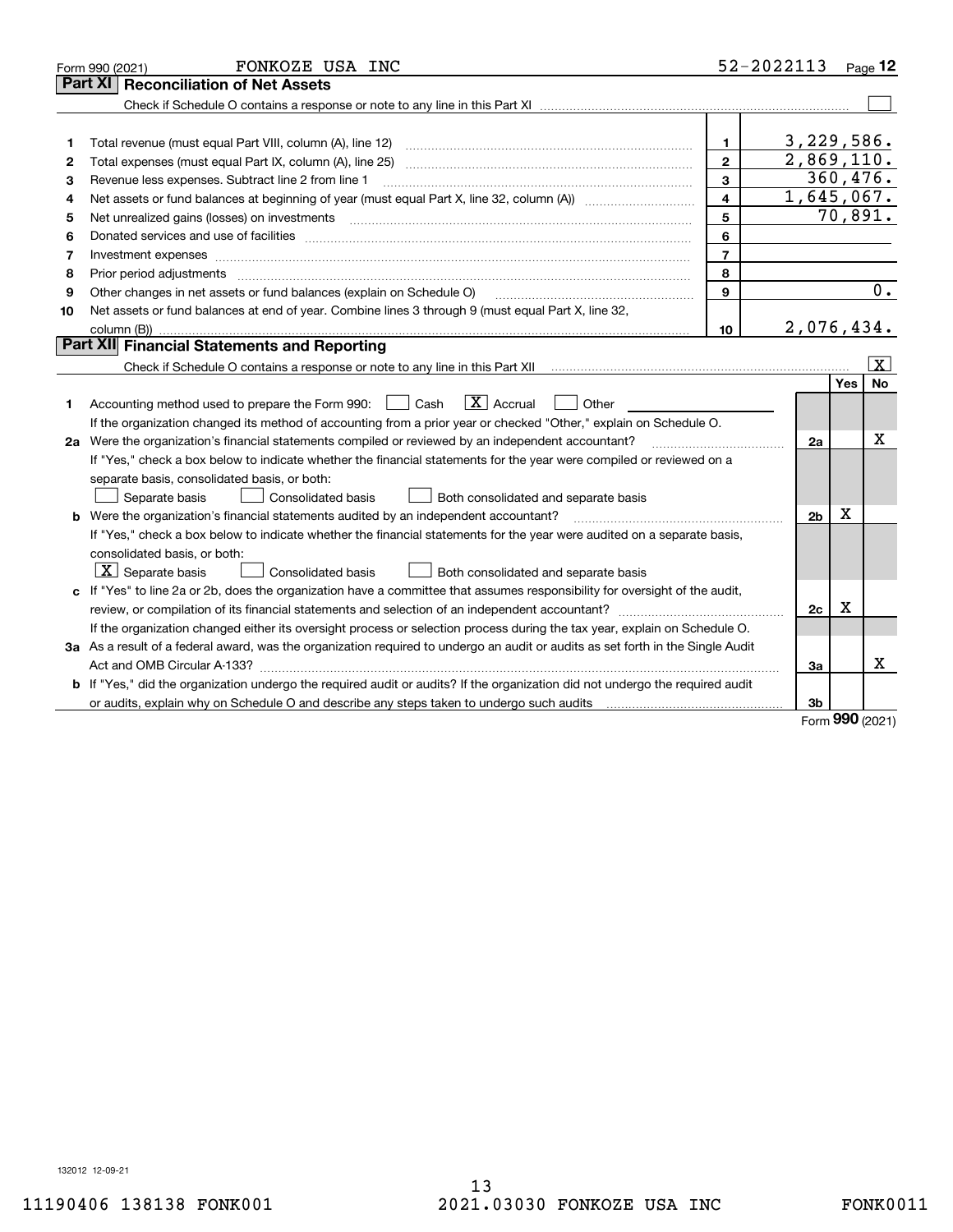Department of the Treasury Internal Revenue Service

**(Form 990)**

## **Public Charity Status and Public Support**

**Complete if the organization is a section 501(c)(3) organization or a section 4947(a)(1) nonexempt charitable trust.**

**| Attach to Form 990 or Form 990-EZ.** 

**| Go to www.irs.gov/Form990 for instructions and the latest information.**

| OMB No. 1545-0047 |  |
|-------------------|--|
| n                 |  |

**Open to Public**

| Inspection                           |
|--------------------------------------|
| <b>nployer identification number</b> |

|  |  | Name of the organization |
|--|--|--------------------------|
|--|--|--------------------------|

|                          | Name of the organization |                                                                                                                                                                                                                                               |                 |                                                        |                                                                |    |                            |  | <b>Employer identification number</b> |  |  |
|--------------------------|--------------------------|-----------------------------------------------------------------------------------------------------------------------------------------------------------------------------------------------------------------------------------------------|-----------------|--------------------------------------------------------|----------------------------------------------------------------|----|----------------------------|--|---------------------------------------|--|--|
|                          |                          |                                                                                                                                                                                                                                               | FONKOZE USA INC |                                                        |                                                                |    |                            |  | 52-2022113                            |  |  |
| Part I                   |                          | Reason for Public Charity Status. (All organizations must complete this part.) See instructions.<br>The organization is not a private foundation because it is: (For lines 1 through 12, check only one box.)                                 |                 |                                                        |                                                                |    |                            |  |                                       |  |  |
|                          |                          |                                                                                                                                                                                                                                               |                 |                                                        |                                                                |    |                            |  |                                       |  |  |
| 1                        |                          | A church, convention of churches, or association of churches described in section 170(b)(1)(A)(i).                                                                                                                                            |                 |                                                        |                                                                |    |                            |  |                                       |  |  |
| 2                        |                          | A school described in section 170(b)(1)(A)(ii). (Attach Schedule E (Form 990).)                                                                                                                                                               |                 |                                                        |                                                                |    |                            |  |                                       |  |  |
| з                        |                          | A hospital or a cooperative hospital service organization described in section 170(b)(1)(A)(iii).                                                                                                                                             |                 |                                                        |                                                                |    |                            |  |                                       |  |  |
| 4                        |                          | A medical research organization operated in conjunction with a hospital described in section 170(b)(1)(A)(iii). Enter the hospital's name,                                                                                                    |                 |                                                        |                                                                |    |                            |  |                                       |  |  |
|                          |                          | city, and state:                                                                                                                                                                                                                              |                 |                                                        |                                                                |    |                            |  |                                       |  |  |
| 5                        |                          | An organization operated for the benefit of a college or university owned or operated by a governmental unit described in                                                                                                                     |                 |                                                        |                                                                |    |                            |  |                                       |  |  |
|                          |                          | section 170(b)(1)(A)(iv). (Complete Part II.)                                                                                                                                                                                                 |                 |                                                        |                                                                |    |                            |  |                                       |  |  |
| 6                        |                          | A federal, state, or local government or governmental unit described in section 170(b)(1)(A)(v).                                                                                                                                              |                 |                                                        |                                                                |    |                            |  |                                       |  |  |
| $\lfloor x \rfloor$<br>7 |                          | An organization that normally receives a substantial part of its support from a governmental unit or from the general public described in                                                                                                     |                 |                                                        |                                                                |    |                            |  |                                       |  |  |
|                          |                          | section 170(b)(1)(A)(vi). (Complete Part II.)                                                                                                                                                                                                 |                 |                                                        |                                                                |    |                            |  |                                       |  |  |
| 8                        |                          | A community trust described in section 170(b)(1)(A)(vi). (Complete Part II.)                                                                                                                                                                  |                 |                                                        |                                                                |    |                            |  |                                       |  |  |
| 9                        |                          | An agricultural research organization described in section 170(b)(1)(A)(ix) operated in conjunction with a land-grant college                                                                                                                 |                 |                                                        |                                                                |    |                            |  |                                       |  |  |
|                          |                          | or university or a non-land-grant college of agriculture (see instructions). Enter the name, city, and state of the college or                                                                                                                |                 |                                                        |                                                                |    |                            |  |                                       |  |  |
|                          |                          | university:                                                                                                                                                                                                                                   |                 |                                                        |                                                                |    |                            |  |                                       |  |  |
| 10                       |                          | An organization that normally receives (1) more than 33 1/3% of its support from contributions, membership fees, and gross receipts from                                                                                                      |                 |                                                        |                                                                |    |                            |  |                                       |  |  |
|                          |                          | activities related to its exempt functions, subject to certain exceptions; and (2) no more than 33 1/3% of its support from gross investment                                                                                                  |                 |                                                        |                                                                |    |                            |  |                                       |  |  |
|                          |                          | income and unrelated business taxable income (less section 511 tax) from businesses acquired by the organization after June 30, 1975.                                                                                                         |                 |                                                        |                                                                |    |                            |  |                                       |  |  |
|                          |                          | See section 509(a)(2). (Complete Part III.)                                                                                                                                                                                                   |                 |                                                        |                                                                |    |                            |  |                                       |  |  |
| 11                       |                          | An organization organized and operated exclusively to test for public safety. See section 509(a)(4).                                                                                                                                          |                 |                                                        |                                                                |    |                            |  |                                       |  |  |
| 12                       |                          | An organization organized and operated exclusively for the benefit of, to perform the functions of, or to carry out the purposes of one or                                                                                                    |                 |                                                        |                                                                |    |                            |  |                                       |  |  |
|                          |                          | more publicly supported organizations described in section $509(a)(1)$ or section $509(a)(2)$ . See section $509(a)(3)$ . Check the box on                                                                                                    |                 |                                                        |                                                                |    |                            |  |                                       |  |  |
|                          |                          | lines 12a through 12d that describes the type of supporting organization and complete lines 12e, 12f, and 12g.<br>Type I. A supporting organization operated, supervised, or controlled by its supported organization(s), typically by giving |                 |                                                        |                                                                |    |                            |  |                                       |  |  |
| а                        |                          | the supported organization(s) the power to regularly appoint or elect a majority of the directors or trustees of the supporting                                                                                                               |                 |                                                        |                                                                |    |                            |  |                                       |  |  |
|                          |                          | organization. You must complete Part IV, Sections A and B.                                                                                                                                                                                    |                 |                                                        |                                                                |    |                            |  |                                       |  |  |
| b                        |                          | Type II. A supporting organization supervised or controlled in connection with its supported organization(s), by having                                                                                                                       |                 |                                                        |                                                                |    |                            |  |                                       |  |  |
|                          |                          | control or management of the supporting organization vested in the same persons that control or manage the supported                                                                                                                          |                 |                                                        |                                                                |    |                            |  |                                       |  |  |
|                          |                          | organization(s). You must complete Part IV, Sections A and C.                                                                                                                                                                                 |                 |                                                        |                                                                |    |                            |  |                                       |  |  |
| с                        |                          | Type III functionally integrated. A supporting organization operated in connection with, and functionally integrated with,                                                                                                                    |                 |                                                        |                                                                |    |                            |  |                                       |  |  |
|                          |                          | its supported organization(s) (see instructions). You must complete Part IV, Sections A, D, and E.                                                                                                                                            |                 |                                                        |                                                                |    |                            |  |                                       |  |  |
| d                        |                          | Type III non-functionally integrated. A supporting organization operated in connection with its supported organization(s)                                                                                                                     |                 |                                                        |                                                                |    |                            |  |                                       |  |  |
|                          |                          | that is not functionally integrated. The organization generally must satisfy a distribution requirement and an attentiveness                                                                                                                  |                 |                                                        |                                                                |    |                            |  |                                       |  |  |
|                          |                          | requirement (see instructions). You must complete Part IV, Sections A and D, and Part V.                                                                                                                                                      |                 |                                                        |                                                                |    |                            |  |                                       |  |  |
|                          |                          | Check this box if the organization received a written determination from the IRS that it is a Type I, Type II, Type III                                                                                                                       |                 |                                                        |                                                                |    |                            |  |                                       |  |  |
|                          |                          | functionally integrated, or Type III non-functionally integrated supporting organization.                                                                                                                                                     |                 |                                                        |                                                                |    |                            |  |                                       |  |  |
| f                        |                          | Enter the number of supported organizations                                                                                                                                                                                                   |                 |                                                        |                                                                |    |                            |  |                                       |  |  |
|                          |                          | Provide the following information about the supported organization(s).                                                                                                                                                                        |                 |                                                        |                                                                |    |                            |  |                                       |  |  |
|                          |                          | (i) Name of supported<br>organization                                                                                                                                                                                                         | (ii) EIN        | (iii) Type of organization<br>(described on lines 1-10 | (iv) Is the organization listed<br>in your governing document? |    | (v) Amount of monetary     |  | (vi) Amount of other                  |  |  |
|                          |                          |                                                                                                                                                                                                                                               |                 | above (see instructions))                              | Yes                                                            | No | support (see instructions) |  | support (see instructions)            |  |  |
|                          |                          |                                                                                                                                                                                                                                               |                 |                                                        |                                                                |    |                            |  |                                       |  |  |
|                          |                          |                                                                                                                                                                                                                                               |                 |                                                        |                                                                |    |                            |  |                                       |  |  |
|                          |                          |                                                                                                                                                                                                                                               |                 |                                                        |                                                                |    |                            |  |                                       |  |  |
|                          |                          |                                                                                                                                                                                                                                               |                 |                                                        |                                                                |    |                            |  |                                       |  |  |
|                          |                          |                                                                                                                                                                                                                                               |                 |                                                        |                                                                |    |                            |  |                                       |  |  |
|                          |                          |                                                                                                                                                                                                                                               |                 |                                                        |                                                                |    |                            |  |                                       |  |  |
|                          |                          |                                                                                                                                                                                                                                               |                 |                                                        |                                                                |    |                            |  |                                       |  |  |
|                          |                          |                                                                                                                                                                                                                                               |                 |                                                        |                                                                |    |                            |  |                                       |  |  |
| Total                    |                          |                                                                                                                                                                                                                                               |                 |                                                        |                                                                |    |                            |  |                                       |  |  |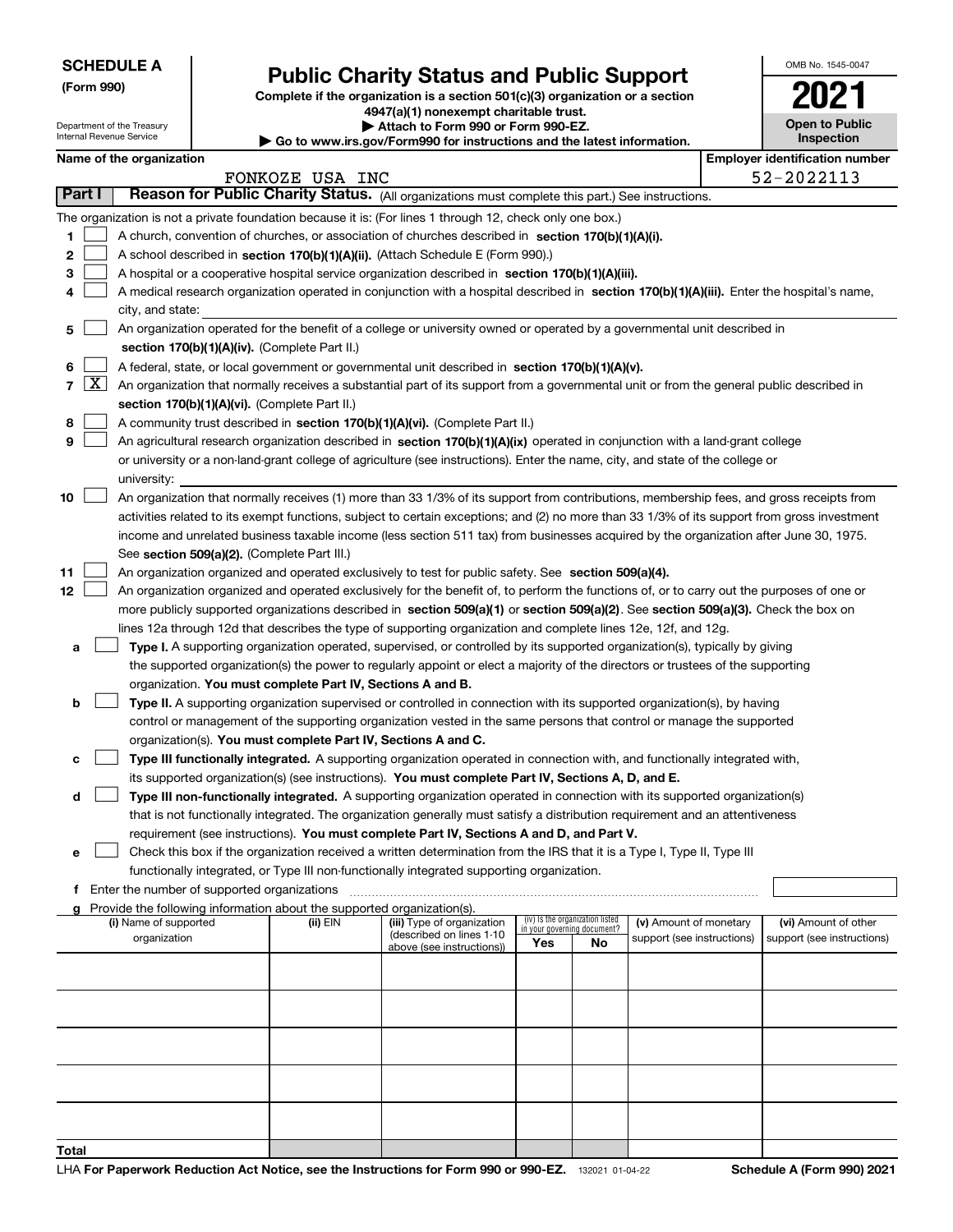**2** Schedule A (Form 990) 2021 Page FONKOZE USA INC 52-2022113

**Part II Support Schedule for Organizations Described in Sections 170(b)(1)(A)(iv) and 170(b)(1)(A)(vi)**

(Complete only if you checked the box on line 5, 7, or 8 of Part I or if the organization failed to qualify under Part III. If the organization fails to qualify under the tests listed below, please complete Part III.)

|    | <b>Section A. Public Support</b>                                                                                                                                                                                                                 |          |            |            |            |          |                                         |  |  |
|----|--------------------------------------------------------------------------------------------------------------------------------------------------------------------------------------------------------------------------------------------------|----------|------------|------------|------------|----------|-----------------------------------------|--|--|
|    | Calendar year (or fiscal year beginning in)                                                                                                                                                                                                      | (a) 2017 | $(b)$ 2018 | $(c)$ 2019 | $(d)$ 2020 | (e) 2021 | (f) Total                               |  |  |
|    | 1 Gifts, grants, contributions, and                                                                                                                                                                                                              |          |            |            |            |          |                                         |  |  |
|    | membership fees received. (Do not                                                                                                                                                                                                                |          |            |            |            |          |                                         |  |  |
|    | include any "unusual grants.")                                                                                                                                                                                                                   | 1516731. | 2503367.   | 1886435.   | 2275846.   |          | 2996259.11178638.                       |  |  |
|    | 2 Tax revenues levied for the organ-                                                                                                                                                                                                             |          |            |            |            |          |                                         |  |  |
|    | ization's benefit and either paid to                                                                                                                                                                                                             |          |            |            |            |          |                                         |  |  |
|    | or expended on its behalf                                                                                                                                                                                                                        |          |            |            |            |          |                                         |  |  |
|    | 3 The value of services or facilities                                                                                                                                                                                                            |          |            |            |            |          |                                         |  |  |
|    | furnished by a governmental unit to                                                                                                                                                                                                              |          |            |            |            |          |                                         |  |  |
|    | the organization without charge                                                                                                                                                                                                                  |          |            |            |            |          |                                         |  |  |
|    | 4 Total. Add lines 1 through 3                                                                                                                                                                                                                   | 1516731. | 2503367.   | 1886435.   | 2275846.   |          | 2996259.11178638.                       |  |  |
|    | 5 The portion of total contributions                                                                                                                                                                                                             |          |            |            |            |          |                                         |  |  |
|    | by each person (other than a                                                                                                                                                                                                                     |          |            |            |            |          |                                         |  |  |
|    | governmental unit or publicly                                                                                                                                                                                                                    |          |            |            |            |          |                                         |  |  |
|    | supported organization) included                                                                                                                                                                                                                 |          |            |            |            |          |                                         |  |  |
|    | on line 1 that exceeds 2% of the                                                                                                                                                                                                                 |          |            |            |            |          |                                         |  |  |
|    | amount shown on line 11,                                                                                                                                                                                                                         |          |            |            |            |          |                                         |  |  |
|    | column (f)                                                                                                                                                                                                                                       |          |            |            |            |          | 1490136.                                |  |  |
|    | 6 Public support. Subtract line 5 from line 4.                                                                                                                                                                                                   |          |            |            |            |          | 9688502.                                |  |  |
|    | <b>Section B. Total Support</b>                                                                                                                                                                                                                  |          |            |            |            |          |                                         |  |  |
|    | Calendar year (or fiscal year beginning in)                                                                                                                                                                                                      | (a) 2017 | $(b)$ 2018 | $(c)$ 2019 | $(d)$ 2020 | (e) 2021 | (f) Total                               |  |  |
|    | 7 Amounts from line 4                                                                                                                                                                                                                            | 1516731. | 2503367.   | 1886435.   | 2275846.   |          | 2996259.11178638.                       |  |  |
|    | 8 Gross income from interest,                                                                                                                                                                                                                    |          |            |            |            |          |                                         |  |  |
|    | dividends, payments received on                                                                                                                                                                                                                  |          |            |            |            |          |                                         |  |  |
|    | securities loans, rents, royalties,                                                                                                                                                                                                              |          |            |            |            |          |                                         |  |  |
|    | and income from similar sources                                                                                                                                                                                                                  | 14,669.  | 139,397.   | 75,010.    | 131, 209.  | 135,047. | 495,332.                                |  |  |
|    | <b>9</b> Net income from unrelated business                                                                                                                                                                                                      |          |            |            |            |          |                                         |  |  |
|    | activities, whether or not the                                                                                                                                                                                                                   |          |            |            |            |          |                                         |  |  |
|    | business is regularly carried on                                                                                                                                                                                                                 |          |            |            |            |          |                                         |  |  |
|    | 10 Other income. Do not include gain                                                                                                                                                                                                             |          |            |            |            |          |                                         |  |  |
|    | or loss from the sale of capital                                                                                                                                                                                                                 |          |            |            |            |          |                                         |  |  |
|    | assets (Explain in Part VI.)                                                                                                                                                                                                                     | 54, 163. | 72, 537.   | 83, 273.   | 86,958.    | 98, 280. | 395,211.                                |  |  |
|    | 11 Total support. Add lines 7 through 10                                                                                                                                                                                                         |          |            |            |            |          | 12069181.                               |  |  |
|    | 12 Gross receipts from related activities, etc. (see instructions)                                                                                                                                                                               |          |            |            |            | 12       |                                         |  |  |
|    | 13 First 5 years. If the Form 990 is for the organization's first, second, third, fourth, or fifth tax year as a section 501(c)(3)                                                                                                               |          |            |            |            |          |                                         |  |  |
|    | organization, check this box and stop here                                                                                                                                                                                                       |          |            |            |            |          |                                         |  |  |
|    | Section C. Computation of Public Support Percentage                                                                                                                                                                                              |          |            |            |            |          |                                         |  |  |
|    |                                                                                                                                                                                                                                                  |          |            |            |            | 14       | 80.27<br>%                              |  |  |
|    |                                                                                                                                                                                                                                                  |          |            |            |            | 15       | 76.95<br>$\frac{9}{6}$                  |  |  |
|    | 16a 33 1/3% support test - 2021. If the organization did not check the box on line 13, and line 14 is 33 1/3% or more, check this box and                                                                                                        |          |            |            |            |          |                                         |  |  |
|    | stop here. The organization qualifies as a publicly supported organization                                                                                                                                                                       |          |            |            |            |          | $\blacktriangleright$ $\vert$ X $\vert$ |  |  |
|    | b 33 1/3% support test - 2020. If the organization did not check a box on line 13 or 16a, and line 15 is 33 1/3% or more, check this box                                                                                                         |          |            |            |            |          |                                         |  |  |
|    | and stop here. The organization qualifies as a publicly supported organization                                                                                                                                                                   |          |            |            |            |          |                                         |  |  |
|    |                                                                                                                                                                                                                                                  |          |            |            |            |          |                                         |  |  |
|    | 17a 10% -facts-and-circumstances test - 2021. If the organization did not check a box on line 13, 16a, or 16b, and line 14 is 10% or more,                                                                                                       |          |            |            |            |          |                                         |  |  |
|    | and if the organization meets the facts-and-circumstances test, check this box and stop here. Explain in Part VI how the organization<br>meets the facts-and-circumstances test. The organization qualifies as a publicly supported organization |          |            |            |            |          |                                         |  |  |
|    |                                                                                                                                                                                                                                                  |          |            |            |            |          |                                         |  |  |
|    | <b>b 10% -facts-and-circumstances test - 2020.</b> If the organization did not check a box on line 13, 16a, 16b, or 17a, and line 15 is 10% or                                                                                                   |          |            |            |            |          |                                         |  |  |
|    | more, and if the organization meets the facts-and-circumstances test, check this box and stop here. Explain in Part VI how the                                                                                                                   |          |            |            |            |          |                                         |  |  |
|    | organization meets the facts-and-circumstances test. The organization qualifies as a publicly supported organization                                                                                                                             |          |            |            |            |          |                                         |  |  |
| 18 | Private foundation. If the organization did not check a box on line 13, 16a, 16b, 17a, or 17b, check this box and see instructions                                                                                                               |          |            |            |            |          | Schodule A (Form 000) 2021              |  |  |

**Schedule A (Form 990) 2021**

132022 01-04-22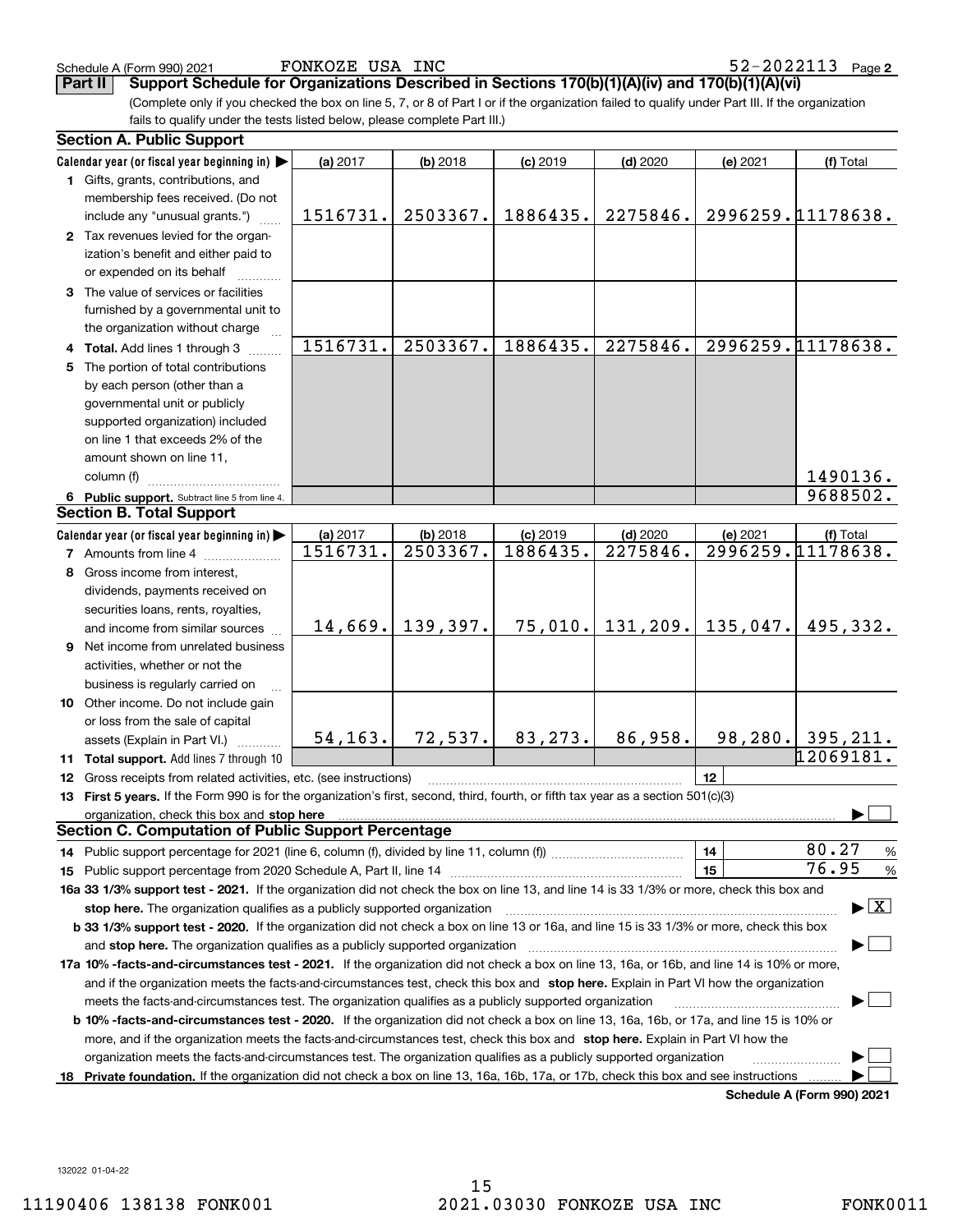**Part III Support Schedule for Organizations Described in Section 509(a)(2)** 

(Complete only if you checked the box on line 10 of Part I or if the organization failed to qualify under Part II. If the organization fails to qualify under the tests listed below, please complete Part II.)

|    | <b>Section A. Public Support</b>                                                                                                                                                                                               |          |          |                 |            |          |                            |
|----|--------------------------------------------------------------------------------------------------------------------------------------------------------------------------------------------------------------------------------|----------|----------|-----------------|------------|----------|----------------------------|
|    | Calendar year (or fiscal year beginning in) $\blacktriangleright$                                                                                                                                                              | (a) 2017 | (b) 2018 | <b>(c)</b> 2019 | $(d)$ 2020 | (e) 2021 | (f) Total                  |
|    | 1 Gifts, grants, contributions, and                                                                                                                                                                                            |          |          |                 |            |          |                            |
|    | membership fees received. (Do not                                                                                                                                                                                              |          |          |                 |            |          |                            |
|    | include any "unusual grants.")                                                                                                                                                                                                 |          |          |                 |            |          |                            |
|    | <b>2</b> Gross receipts from admissions,<br>merchandise sold or services per-<br>formed, or facilities furnished in<br>any activity that is related to the<br>organization's tax-exempt purpose                                |          |          |                 |            |          |                            |
|    | 3 Gross receipts from activities that<br>are not an unrelated trade or bus-                                                                                                                                                    |          |          |                 |            |          |                            |
|    | iness under section 513                                                                                                                                                                                                        |          |          |                 |            |          |                            |
|    | 4 Tax revenues levied for the organ-<br>ization's benefit and either paid to                                                                                                                                                   |          |          |                 |            |          |                            |
|    | or expended on its behalf<br>.                                                                                                                                                                                                 |          |          |                 |            |          |                            |
|    | 5 The value of services or facilities<br>furnished by a governmental unit to<br>the organization without charge                                                                                                                |          |          |                 |            |          |                            |
|    | <b>6 Total.</b> Add lines 1 through 5 $\dots$                                                                                                                                                                                  |          |          |                 |            |          |                            |
|    | 7a Amounts included on lines 1, 2, and<br>3 received from disqualified persons                                                                                                                                                 |          |          |                 |            |          |                            |
|    | <b>b</b> Amounts included on lines 2 and 3 received<br>from other than disqualified persons that<br>exceed the greater of \$5,000 or 1% of the<br>amount on line 13 for the year                                               |          |          |                 |            |          |                            |
|    | c Add lines 7a and 7b                                                                                                                                                                                                          |          |          |                 |            |          |                            |
|    | 8 Public support. (Subtract line 7c from line 6.)<br><b>Section B. Total Support</b>                                                                                                                                           |          |          |                 |            |          |                            |
|    |                                                                                                                                                                                                                                |          |          |                 |            |          |                            |
|    | Calendar year (or fiscal year beginning in)                                                                                                                                                                                    | (a) 2017 | (b) 2018 | <b>(c)</b> 2019 | $(d)$ 2020 | (e) 2021 | (f) Total                  |
|    | 9 Amounts from line 6<br>10a Gross income from interest,<br>dividends, payments received on<br>securities loans, rents, royalties,<br>and income from similar sources                                                          |          |          |                 |            |          |                            |
|    | <b>b</b> Unrelated business taxable income<br>(less section 511 taxes) from businesses<br>acquired after June 30, 1975 [10001]                                                                                                 |          |          |                 |            |          |                            |
|    | c Add lines 10a and 10b                                                                                                                                                                                                        |          |          |                 |            |          |                            |
|    | 11 Net income from unrelated business<br>activities not included on line 10b,<br>whether or not the business is<br>regularly carried on                                                                                        |          |          |                 |            |          |                            |
|    | 12 Other income. Do not include gain<br>or loss from the sale of capital<br>assets (Explain in Part VI.)                                                                                                                       |          |          |                 |            |          |                            |
|    | 13 Total support. (Add lines 9, 10c, 11, and 12.)                                                                                                                                                                              |          |          |                 |            |          |                            |
|    | 14 First 5 years. If the Form 990 is for the organization's first, second, third, fourth, or fifth tax year as a section 501(c)(3) organization,                                                                               |          |          |                 |            |          |                            |
|    | check this box and stop here manufactured and content to the state of the state of the state of the state of the state of the state of the state of the state of the state of the state of the state of the state of the state |          |          |                 |            |          |                            |
|    | <b>Section C. Computation of Public Support Percentage</b>                                                                                                                                                                     |          |          |                 |            |          |                            |
|    |                                                                                                                                                                                                                                |          |          |                 |            | 15       | %                          |
| 16 | Public support percentage from 2020 Schedule A, Part III, line 15                                                                                                                                                              |          |          |                 |            | 16       | %                          |
|    | <b>Section D. Computation of Investment Income Percentage</b>                                                                                                                                                                  |          |          |                 |            |          |                            |
|    | 17 Investment income percentage for 2021 (line 10c, column (f), divided by line 13, column (f))                                                                                                                                |          |          |                 |            | 17       | %                          |
|    | 18 Investment income percentage from 2020 Schedule A, Part III, line 17                                                                                                                                                        |          |          |                 |            | 18       | %                          |
|    | 19a 33 1/3% support tests - 2021. If the organization did not check the box on line 14, and line 15 is more than 33 1/3%, and line 17 is not                                                                                   |          |          |                 |            |          | $\sim$ 1                   |
|    | more than 33 1/3%, check this box and stop here. The organization qualifies as a publicly supported organization                                                                                                               |          |          |                 |            |          |                            |
|    | b 33 1/3% support tests - 2020. If the organization did not check a box on line 14 or line 19a, and line 16 is more than 33 1/3%, and                                                                                          |          |          |                 |            |          |                            |
|    | line 18 is not more than 33 1/3%, check this box and stop here. The organization qualifies as a publicly supported organization                                                                                                |          |          |                 |            |          |                            |
| 20 | Private foundation. If the organization did not check a box on line 14, 19a, or 19b, check this box and see instructions                                                                                                       |          |          |                 |            |          | Schedule A (Form 990) 2021 |
|    | 132023 01-04-22                                                                                                                                                                                                                |          | 16       |                 |            |          |                            |

11190406 138138 FONK001 2021.03030 FONKOZE USA INC FONK0011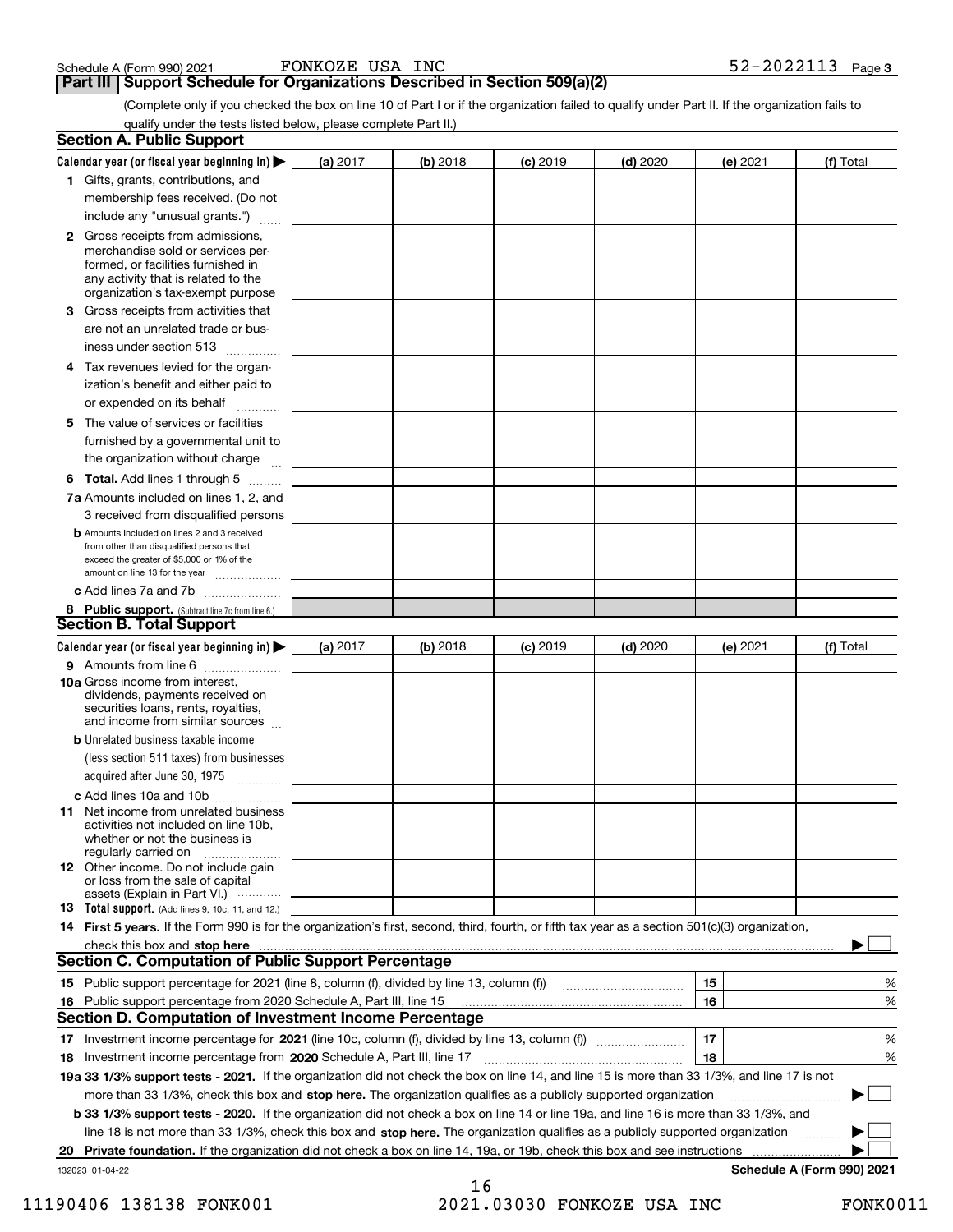**1**

**2**

**3a**

**3b**

**3c**

**4a**

**4b**

**4c**

**5a**

**5b5c**

**6**

**7**

**8**

**9a**

**9b**

**9c**

**10a**

**YesNo**

#### **Part IV Supporting Organizations**

(Complete only if you checked a box in line 12 on Part I. If you checked box 12a, Part I, complete Sections A and B. If you checked box 12b, Part I, complete Sections A and C. If you checked box 12c, Part I, complete Sections A, D, and E. If you checked box 12d, Part I, complete Sections A and D, and complete Part V.)

#### **Section A. All Supporting Organizations**

- **1** Are all of the organization's supported organizations listed by name in the organization's governing documents? If "No," describe in **Part VI** how the supported organizations are designated. If designated by *class or purpose, describe the designation. If historic and continuing relationship, explain.*
- **2** Did the organization have any supported organization that does not have an IRS determination of status under section 509(a)(1) or (2)? If "Yes," explain in Part VI how the organization determined that the supported *organization was described in section 509(a)(1) or (2).*
- **3a** Did the organization have a supported organization described in section 501(c)(4), (5), or (6)? If "Yes," answer *lines 3b and 3c below.*
- **b** Did the organization confirm that each supported organization qualified under section 501(c)(4), (5), or (6) and satisfied the public support tests under section 509(a)(2)? If "Yes," describe in **Part VI** when and how the *organization made the determination.*
- **c**Did the organization ensure that all support to such organizations was used exclusively for section 170(c)(2)(B) purposes? If "Yes," explain in **Part VI** what controls the organization put in place to ensure such use.
- **4a***If* Was any supported organization not organized in the United States ("foreign supported organization")? *"Yes," and if you checked box 12a or 12b in Part I, answer lines 4b and 4c below.*
- **b** Did the organization have ultimate control and discretion in deciding whether to make grants to the foreign supported organization? If "Yes," describe in **Part VI** how the organization had such control and discretion *despite being controlled or supervised by or in connection with its supported organizations.*
- **c** Did the organization support any foreign supported organization that does not have an IRS determination under sections 501(c)(3) and 509(a)(1) or (2)? If "Yes," explain in **Part VI** what controls the organization used *to ensure that all support to the foreign supported organization was used exclusively for section 170(c)(2)(B) purposes.*
- **5a** Did the organization add, substitute, or remove any supported organizations during the tax year? If "Yes," answer lines 5b and 5c below (if applicable). Also, provide detail in **Part VI,** including (i) the names and EIN *numbers of the supported organizations added, substituted, or removed; (ii) the reasons for each such action; (iii) the authority under the organization's organizing document authorizing such action; and (iv) how the action was accomplished (such as by amendment to the organizing document).*
- **b** Type I or Type II only. Was any added or substituted supported organization part of a class already designated in the organization's organizing document?
- **cSubstitutions only.**  Was the substitution the result of an event beyond the organization's control?
- **6** Did the organization provide support (whether in the form of grants or the provision of services or facilities) to **Part VI.** *If "Yes," provide detail in* support or benefit one or more of the filing organization's supported organizations? anyone other than (i) its supported organizations, (ii) individuals that are part of the charitable class benefited by one or more of its supported organizations, or (iii) other supporting organizations that also
- **7**Did the organization provide a grant, loan, compensation, or other similar payment to a substantial contributor *If "Yes," complete Part I of Schedule L (Form 990).* regard to a substantial contributor? (as defined in section 4958(c)(3)(C)), a family member of a substantial contributor, or a 35% controlled entity with
- **8** Did the organization make a loan to a disqualified person (as defined in section 4958) not described on line 7? *If "Yes," complete Part I of Schedule L (Form 990).*
- **9a** Was the organization controlled directly or indirectly at any time during the tax year by one or more in section 509(a)(1) or (2))? If "Yes," *provide detail in* <code>Part VI.</code> disqualified persons, as defined in section 4946 (other than foundation managers and organizations described
- **b**the supporting organization had an interest? If "Yes," provide detail in P**art VI**. Did one or more disqualified persons (as defined on line 9a) hold a controlling interest in any entity in which
- **c**Did a disqualified person (as defined on line 9a) have an ownership interest in, or derive any personal benefit from, assets in which the supporting organization also had an interest? If "Yes," provide detail in P**art VI.**
- **10a** Was the organization subject to the excess business holdings rules of section 4943 because of section supporting organizations)? If "Yes," answer line 10b below. 4943(f) (regarding certain Type II supporting organizations, and all Type III non-functionally integrated
- **b** Did the organization have any excess business holdings in the tax year? (Use Schedule C, Form 4720, to *determine whether the organization had excess business holdings.)*

132024 01-04-21

#### 17 11190406 138138 FONK001 2021.03030 FONKOZE USA INC FONK0011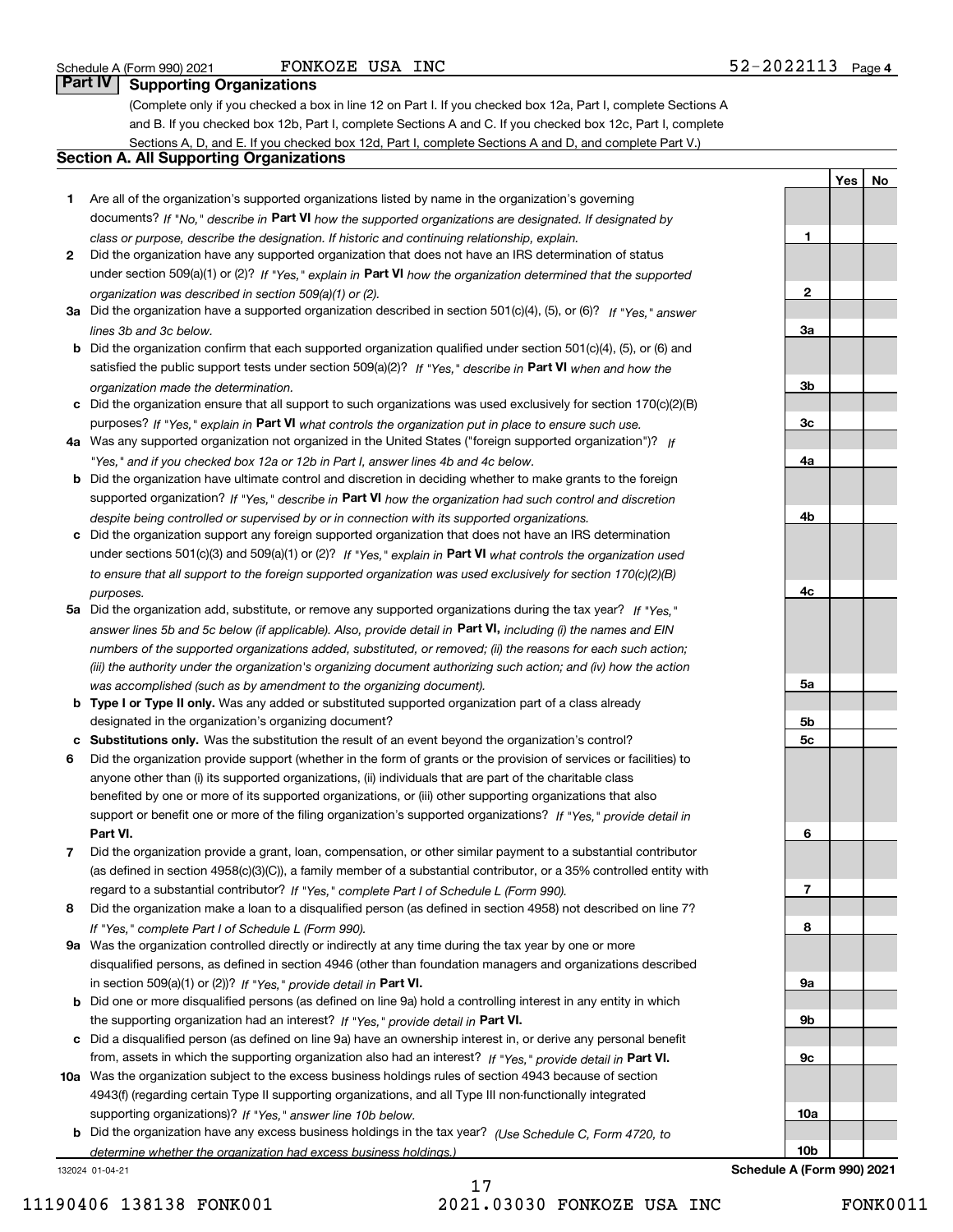| Schedule A | √ (Form | 1990) 2021 |  | <b>FONKOZE</b><br>USA | INC | יז נ<br>. - - ^ U Z Z I I J | $P$ age $t$ |
|------------|---------|------------|--|-----------------------|-----|-----------------------------|-------------|
| ---<br>. . |         |            |  |                       |     |                             |             |

|              | Supporting Organizations (continued)<br>Part IV                                                                                                                                                                                                                                                                                                                                                                                                                                                                                                                                                                                                      |                 |            |    |
|--------------|------------------------------------------------------------------------------------------------------------------------------------------------------------------------------------------------------------------------------------------------------------------------------------------------------------------------------------------------------------------------------------------------------------------------------------------------------------------------------------------------------------------------------------------------------------------------------------------------------------------------------------------------------|-----------------|------------|----|
|              |                                                                                                                                                                                                                                                                                                                                                                                                                                                                                                                                                                                                                                                      |                 | Yes        | No |
| 11           | Has the organization accepted a gift or contribution from any of the following persons?                                                                                                                                                                                                                                                                                                                                                                                                                                                                                                                                                              |                 |            |    |
|              | a A person who directly or indirectly controls, either alone or together with persons described on lines 11b and                                                                                                                                                                                                                                                                                                                                                                                                                                                                                                                                     |                 |            |    |
|              | 11c below, the governing body of a supported organization?                                                                                                                                                                                                                                                                                                                                                                                                                                                                                                                                                                                           | 11a             |            |    |
|              | <b>b</b> A family member of a person described on line 11a above?                                                                                                                                                                                                                                                                                                                                                                                                                                                                                                                                                                                    | 11 <sub>b</sub> |            |    |
|              | c A 35% controlled entity of a person described on line 11a or 11b above? If "Yes" to line 11a, 11b, or 11c, provide                                                                                                                                                                                                                                                                                                                                                                                                                                                                                                                                 |                 |            |    |
|              | detail in Part VI.                                                                                                                                                                                                                                                                                                                                                                                                                                                                                                                                                                                                                                   | 11c             |            |    |
|              | <b>Section B. Type I Supporting Organizations</b>                                                                                                                                                                                                                                                                                                                                                                                                                                                                                                                                                                                                    |                 |            |    |
|              |                                                                                                                                                                                                                                                                                                                                                                                                                                                                                                                                                                                                                                                      |                 | <b>Yes</b> | No |
| 1            | Did the governing body, members of the governing body, officers acting in their official capacity, or membership of one or<br>more supported organizations have the power to regularly appoint or elect at least a majority of the organization's officers,<br>directors, or trustees at all times during the tax year? If "No." describe in Part VI how the supported organization(s)<br>effectively operated, supervised, or controlled the organization's activities. If the organization had more than one supported<br>organization, describe how the powers to appoint and/or remove officers, directors, or trustees were allocated among the |                 |            |    |
|              | supported organizations and what conditions or restrictions, if any, applied to such powers during the tax year.                                                                                                                                                                                                                                                                                                                                                                                                                                                                                                                                     | 1               |            |    |
| $\mathbf{2}$ | Did the organization operate for the benefit of any supported organization other than the supported                                                                                                                                                                                                                                                                                                                                                                                                                                                                                                                                                  |                 |            |    |
|              | organization(s) that operated, supervised, or controlled the supporting organization? If "Yes," explain in                                                                                                                                                                                                                                                                                                                                                                                                                                                                                                                                           |                 |            |    |
|              | Part VI how providing such benefit carried out the purposes of the supported organization(s) that operated,                                                                                                                                                                                                                                                                                                                                                                                                                                                                                                                                          |                 |            |    |
|              | supervised, or controlled the supporting organization.                                                                                                                                                                                                                                                                                                                                                                                                                                                                                                                                                                                               | $\mathbf{2}$    |            |    |
|              | Section C. Type II Supporting Organizations                                                                                                                                                                                                                                                                                                                                                                                                                                                                                                                                                                                                          |                 |            |    |
|              |                                                                                                                                                                                                                                                                                                                                                                                                                                                                                                                                                                                                                                                      |                 | Yes        | No |
| 1.           | Were a majority of the organization's directors or trustees during the tax year also a majority of the directors                                                                                                                                                                                                                                                                                                                                                                                                                                                                                                                                     |                 |            |    |
|              | or trustees of each of the organization's supported organization(s)? If "No." describe in Part VI how control                                                                                                                                                                                                                                                                                                                                                                                                                                                                                                                                        |                 |            |    |
|              | or management of the supporting organization was vested in the same persons that controlled or managed                                                                                                                                                                                                                                                                                                                                                                                                                                                                                                                                               |                 |            |    |
|              | the supported organization(s).                                                                                                                                                                                                                                                                                                                                                                                                                                                                                                                                                                                                                       |                 |            |    |
|              | Section D. All Type III Supporting Organizations                                                                                                                                                                                                                                                                                                                                                                                                                                                                                                                                                                                                     |                 |            |    |
|              |                                                                                                                                                                                                                                                                                                                                                                                                                                                                                                                                                                                                                                                      |                 | <b>Yes</b> | No |
| 1            | Did the organization provide to each of its supported organizations, by the last day of the fifth month of the                                                                                                                                                                                                                                                                                                                                                                                                                                                                                                                                       |                 |            |    |
|              | organization's tax year, (i) a written notice describing the type and amount of support provided during the prior tax                                                                                                                                                                                                                                                                                                                                                                                                                                                                                                                                |                 |            |    |
|              | year, (ii) a copy of the Form 990 that was most recently filed as of the date of notification, and (iii) copies of the                                                                                                                                                                                                                                                                                                                                                                                                                                                                                                                               |                 |            |    |
|              | organization's governing documents in effect on the date of notification, to the extent not previously provided?                                                                                                                                                                                                                                                                                                                                                                                                                                                                                                                                     | 1               |            |    |

- **2** Were any of the organization's officers, directors, or trustees either (i) appointed or elected by the supported organization(s) or (ii) serving on the governing body of a supported organization? If "No," explain in **Part VI** how *the organization maintained a close and continuous working relationship with the supported organization(s).*
- **3**income or assets at all times during the tax year? If "Yes," describe in **Part VI** the role the organization's By reason of the relationship described on line 2, above, did the organization's supported organizations have a significant voice in the organization's investment policies and in directing the use of the organization's

*supported organizations played in this regard.* **Section E. Type III Functionally Integrated Supporting Organizations**

- **1**Check the box next to the method that the organization used to satisfy the Integral Part Test during the year (see instructions).
- **alinupy** The organization satisfied the Activities Test. Complete line 2 below.
- **b**The organization is the parent of each of its supported organizations. *Complete* line 3 *below.*  $\mathcal{L}^{\text{max}}$

|  |  | The organization supported a governmental entity. Describe in Part VI how you supported a governmental entity (see instructions). |  |
|--|--|-----------------------------------------------------------------------------------------------------------------------------------|--|
|--|--|-----------------------------------------------------------------------------------------------------------------------------------|--|

- **2Answer lines 2a and 2b below. Yes No** Activities Test.
- **a** Did substantially all of the organization's activities during the tax year directly further the exempt purposes of the supported organization(s) to which the organization was responsive? If "Yes," then in **Part VI identify those supported organizations and explain**  *how these activities directly furthered their exempt purposes, how the organization was responsive to those supported organizations, and how the organization determined that these activities constituted substantially all of its activities.*
- **b** Did the activities described on line 2a, above, constitute activities that, but for the organization's involvement, **Part VI**  *the reasons for the organization's position that its supported organization(s) would have engaged in* one or more of the organization's supported organization(s) would have been engaged in? If "Yes," e*xplain in these activities but for the organization's involvement.*
- **3** Parent of Supported Organizations. Answer lines 3a and 3b below.
- **a** Did the organization have the power to regularly appoint or elect a majority of the officers, directors, or trustees of each of the supported organizations? If "Yes" or "No" provide details in **Part VI.**

132025 01-04-22 **b** Did the organization exercise a substantial degree of direction over the policies, programs, and activities of each of its supported organizations? If "Yes," describe in Part VI the role played by the organization in this regard.

**3bSchedule A (Form 990) 2021**

**2**

**3**

**2a**

**2b**

**3a**

18 11190406 138138 FONK001 2021.03030 FONKOZE USA INC FONK0011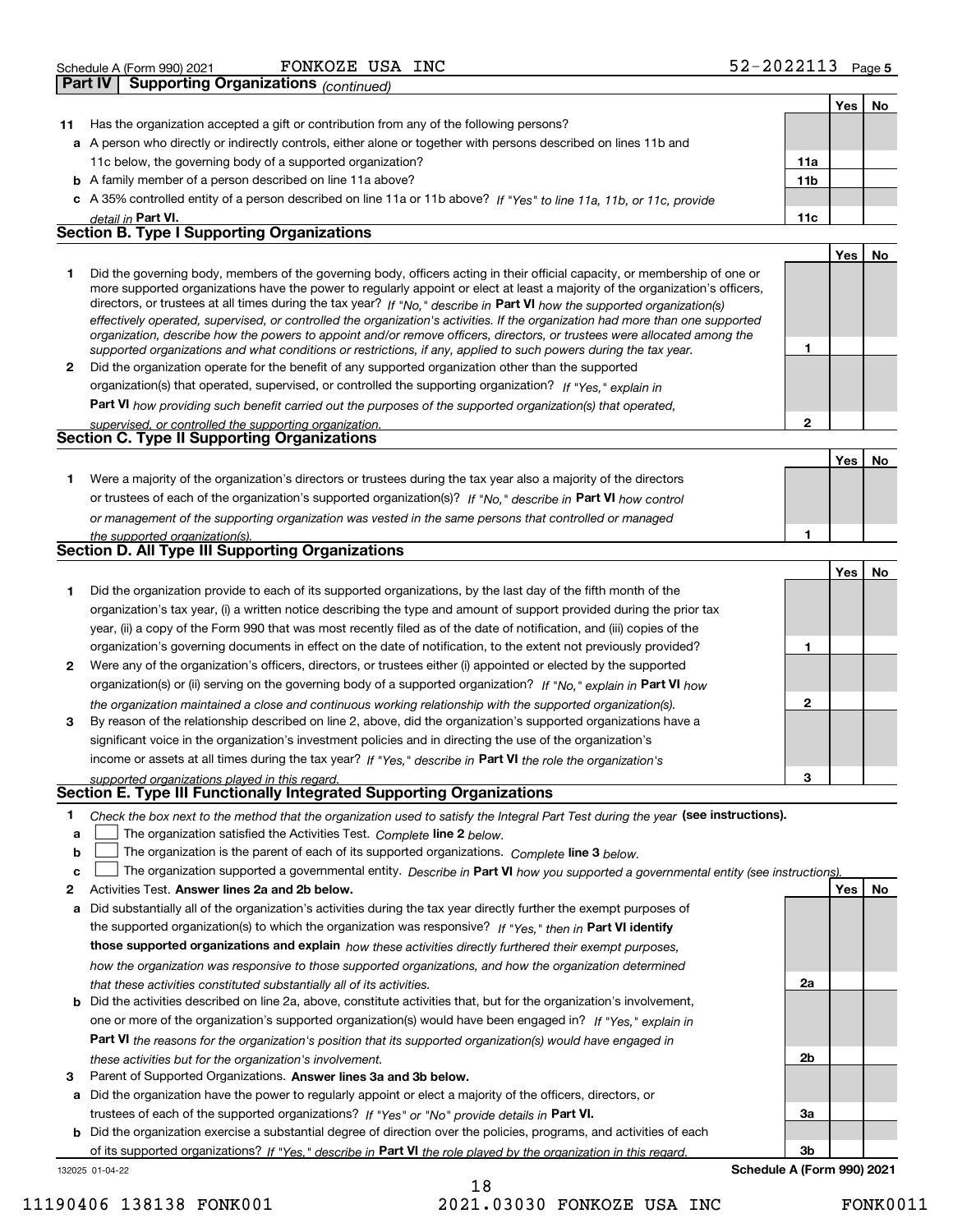| Schedule A (Form 990) 202 |  |  |  |
|---------------------------|--|--|--|
|---------------------------|--|--|--|

|  | Schedule A (Form 990) 2021 | FONKOZE | USA | INC | $-2022113$<br>′ −∆ر | Page 6 |
|--|----------------------------|---------|-----|-----|---------------------|--------|
|--|----------------------------|---------|-----|-----|---------------------|--------|

**1Part VI** Check here if the organization satisfied the Integral Part Test as a qualifying trust on Nov. 20, 1970 ( explain in Part **VI**). See instructions. **Section A - Adjusted Net Income 123456** Portion of operating expenses paid or incurred for production or **7** Other expenses (see instructions) **8** Adjusted Net Income (subtract lines 5, 6, and 7 from line 4) **8 8 1234567Section B - Minimum Asset Amount 1**Aggregate fair market value of all non-exempt-use assets (see **2**Acquisition indebtedness applicable to non-exempt-use assets **3** Subtract line 2 from line 1d. **4**Cash deemed held for exempt use. Enter 0.015 of line 3 (for greater amount, **5** Net value of non-exempt-use assets (subtract line 4 from line 3) **678a** Average monthly value of securities **b** Average monthly cash balances **c**Fair market value of other non-exempt-use assets **dTotal**  (add lines 1a, 1b, and 1c) **eDiscount** claimed for blockage or other factors **1a1b1c1d2345678**(explain in detail in Part VI): **Minimum Asset Amount**  (add line 7 to line 6) **Section C - Distributable Amount 123456123456Distributable Amount.** Subtract line 5 from line 4, unless subject to All other Type III non-functionally integrated supporting organizations must complete Sections A through E. (B) Current Year (optional)(A) Prior Year Net short-term capital gain Recoveries of prior-year distributions Other gross income (see instructions) Add lines 1 through 3. Depreciation and depletion collection of gross income or for management, conservation, or maintenance of property held for production of income (see instructions) (B) Current Year (optional)(A) Prior Year instructions for short tax year or assets held for part of year): see instructions). Multiply line 5 by 0.035. Recoveries of prior-year distributions Current Year Adjusted net income for prior year (from Section A, line 8, column A) Enter 0.85 of line 1. Minimum asset amount for prior year (from Section B, line 8, column A) Enter greater of line 2 or line 3. Income tax imposed in prior year emergency temporary reduction (see instructions). **Part V Type III Non-Functionally Integrated 509(a)(3) Supporting Organizations**   $\mathcal{L}^{\text{max}}$ 

**7**Check here if the current year is the organization's first as a non-functionally integrated Type III supporting organization (see instructions). $\mathcal{L}^{\text{max}}$ 

**Schedule A (Form 990) 2021**

132026 01-04-22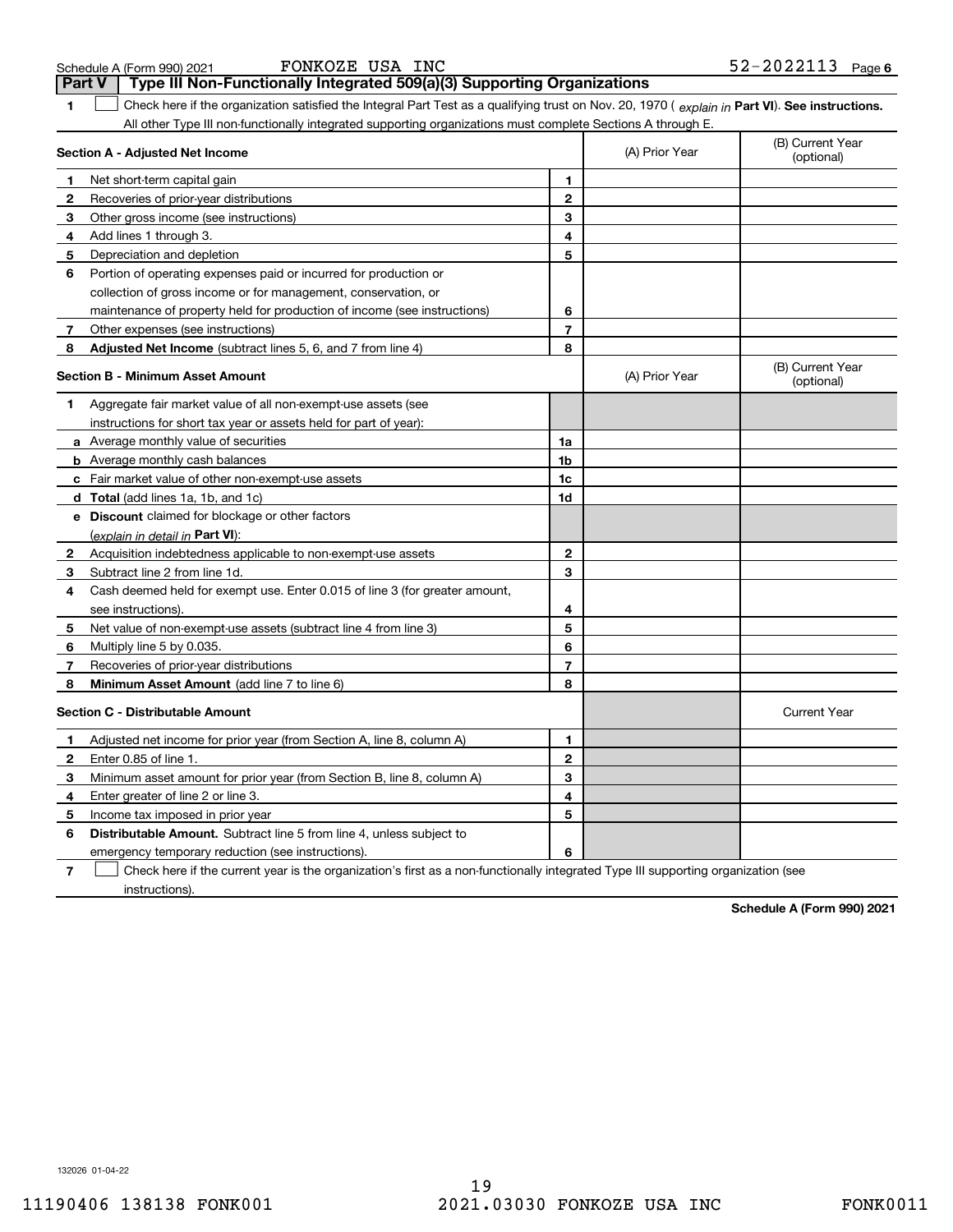| <b>Part V</b> | Type III Non-Functionally Integrated 509(a)(3) Supporting Organizations                    |                                    | (continued)                                   |                |                                                         |  |  |  |  |
|---------------|--------------------------------------------------------------------------------------------|------------------------------------|-----------------------------------------------|----------------|---------------------------------------------------------|--|--|--|--|
|               | <b>Current Year</b><br><b>Section D - Distributions</b>                                    |                                    |                                               |                |                                                         |  |  |  |  |
| 1             | Amounts paid to supported organizations to accomplish exempt purposes                      | 1                                  |                                               |                |                                                         |  |  |  |  |
| $\mathbf{2}$  | Amounts paid to perform activity that directly furthers exempt purposes of supported       |                                    |                                               |                |                                                         |  |  |  |  |
|               | organizations, in excess of income from activity                                           |                                    |                                               |                |                                                         |  |  |  |  |
| 3             | Administrative expenses paid to accomplish exempt purposes of supported organizations      | 3                                  |                                               |                |                                                         |  |  |  |  |
| 4             | Amounts paid to acquire exempt-use assets                                                  |                                    |                                               | 4              |                                                         |  |  |  |  |
| 5             | Qualified set aside amounts (prior IRS approval required - provide details in Part VI)     |                                    |                                               | 5              |                                                         |  |  |  |  |
| 6             | Other distributions ( <i>describe in</i> Part VI). See instructions.                       |                                    |                                               | 6              |                                                         |  |  |  |  |
| 7             | Total annual distributions. Add lines 1 through 6.                                         |                                    |                                               | $\overline{7}$ |                                                         |  |  |  |  |
| 8             | Distributions to attentive supported organizations to which the organization is responsive |                                    |                                               |                |                                                         |  |  |  |  |
|               | (provide details in Part VI). See instructions.                                            |                                    |                                               | 8              |                                                         |  |  |  |  |
| 9             | Distributable amount for 2021 from Section C, line 6                                       |                                    |                                               | 9              |                                                         |  |  |  |  |
| 10            | Line 8 amount divided by line 9 amount                                                     |                                    |                                               | 10             |                                                         |  |  |  |  |
|               | <b>Section E - Distribution Allocations</b> (see instructions)                             | (i)<br><b>Excess Distributions</b> | (ii)<br><b>Underdistributions</b><br>Pre-2021 |                | (iii)<br><b>Distributable</b><br><b>Amount for 2021</b> |  |  |  |  |
| 1             | Distributable amount for 2021 from Section C, line 6                                       |                                    |                                               |                |                                                         |  |  |  |  |
| 2             | Underdistributions, if any, for years prior to 2021 (reason-                               |                                    |                                               |                |                                                         |  |  |  |  |
|               | able cause required - explain in Part VI). See instructions.                               |                                    |                                               |                |                                                         |  |  |  |  |
| 3             | Excess distributions carryover, if any, to 2021                                            |                                    |                                               |                |                                                         |  |  |  |  |
|               | <b>a</b> From 2016                                                                         |                                    |                                               |                |                                                         |  |  |  |  |
|               | <b>b</b> From 2017                                                                         |                                    |                                               |                |                                                         |  |  |  |  |
|               | c From 2018                                                                                |                                    |                                               |                |                                                         |  |  |  |  |
|               | <b>d</b> From 2019                                                                         |                                    |                                               |                |                                                         |  |  |  |  |
|               | e From 2020                                                                                |                                    |                                               |                |                                                         |  |  |  |  |
|               | f Total of lines 3a through 3e                                                             |                                    |                                               |                |                                                         |  |  |  |  |
|               | g Applied to underdistributions of prior years                                             |                                    |                                               |                |                                                         |  |  |  |  |
|               | <b>h</b> Applied to 2021 distributable amount                                              |                                    |                                               |                |                                                         |  |  |  |  |
| ÷.            | Carryover from 2016 not applied (see instructions)                                         |                                    |                                               |                |                                                         |  |  |  |  |
|               | Remainder. Subtract lines 3g, 3h, and 3i from line 3f.                                     |                                    |                                               |                |                                                         |  |  |  |  |
| 4             | Distributions for 2021 from Section D,                                                     |                                    |                                               |                |                                                         |  |  |  |  |
|               | \$<br>line $7:$                                                                            |                                    |                                               |                |                                                         |  |  |  |  |
|               | <b>a</b> Applied to underdistributions of prior years                                      |                                    |                                               |                |                                                         |  |  |  |  |
|               | <b>b</b> Applied to 2021 distributable amount                                              |                                    |                                               |                |                                                         |  |  |  |  |
|               | c Remainder. Subtract lines 4a and 4b from line 4.                                         |                                    |                                               |                |                                                         |  |  |  |  |
| 5             | Remaining underdistributions for years prior to 2021, if                                   |                                    |                                               |                |                                                         |  |  |  |  |
|               | any. Subtract lines 3g and 4a from line 2. For result greater                              |                                    |                                               |                |                                                         |  |  |  |  |
|               | than zero, explain in Part VI. See instructions.                                           |                                    |                                               |                |                                                         |  |  |  |  |
| 6             | Remaining underdistributions for 2021. Subtract lines 3h                                   |                                    |                                               |                |                                                         |  |  |  |  |
|               | and 4b from line 1. For result greater than zero, explain in                               |                                    |                                               |                |                                                         |  |  |  |  |
|               | <b>Part VI.</b> See instructions.                                                          |                                    |                                               |                |                                                         |  |  |  |  |
| 7             | <b>Excess distributions carryover to 2022.</b> Add lines 3j                                |                                    |                                               |                |                                                         |  |  |  |  |
|               | and 4c.                                                                                    |                                    |                                               |                |                                                         |  |  |  |  |
| 8             | Breakdown of line 7:                                                                       |                                    |                                               |                |                                                         |  |  |  |  |
|               | a Excess from 2017                                                                         |                                    |                                               |                |                                                         |  |  |  |  |
|               | <b>b</b> Excess from 2018                                                                  |                                    |                                               |                |                                                         |  |  |  |  |
|               | c Excess from 2019                                                                         |                                    |                                               |                |                                                         |  |  |  |  |
|               | d Excess from 2020                                                                         |                                    |                                               |                |                                                         |  |  |  |  |
|               | e Excess from 2021                                                                         |                                    |                                               |                |                                                         |  |  |  |  |

**Schedule A (Form 990) 2021**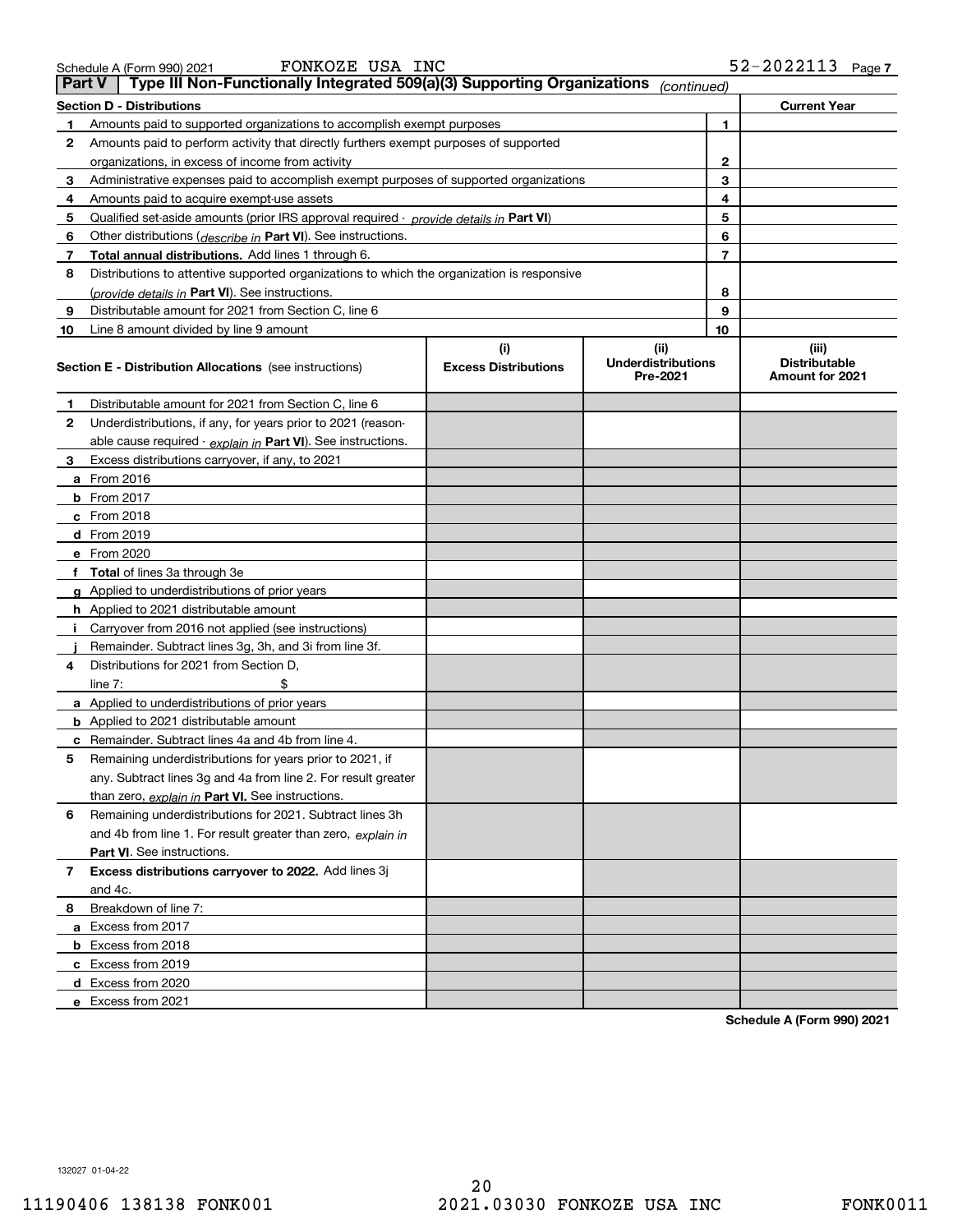|                 | Schedule A (Form 990) 2021 | FONKOZE USA INC |    |                                                                                                                                                                                                                                                                  | 52-2022113 Page 8                                                                                                                                                                                                                                                                                |
|-----------------|----------------------------|-----------------|----|------------------------------------------------------------------------------------------------------------------------------------------------------------------------------------------------------------------------------------------------------------------|--------------------------------------------------------------------------------------------------------------------------------------------------------------------------------------------------------------------------------------------------------------------------------------------------|
| <b>Part VI</b>  |                            |                 |    | Supplemental Information. Provide the explanations required by Part II, line 10; Part II, line 17a or 17b; Part III, line 12;<br>Section D, lines 5, 6, and 8; and Part V, Section E, lines 2, 5, and 6. Also complete this part for any additional information. | Part IV, Section A, lines 1, 2, 3b, 3c, 4b, 4c, 5a, 6, 9a, 9b, 9c, 11a, 11b, and 11c; Part IV, Section B, lines 1 and 2; Part IV, Section C,<br>line 1; Part IV, Section D, lines 2 and 3; Part IV, Section E, lines 1c, 2a, 2b, 3a, and 3b; Part V, line 1; Part V, Section B, line 1e; Part V, |
|                 | (See instructions.)        |                 |    |                                                                                                                                                                                                                                                                  |                                                                                                                                                                                                                                                                                                  |
|                 |                            |                 |    |                                                                                                                                                                                                                                                                  |                                                                                                                                                                                                                                                                                                  |
|                 |                            |                 |    |                                                                                                                                                                                                                                                                  |                                                                                                                                                                                                                                                                                                  |
|                 |                            |                 |    |                                                                                                                                                                                                                                                                  |                                                                                                                                                                                                                                                                                                  |
|                 |                            |                 |    |                                                                                                                                                                                                                                                                  |                                                                                                                                                                                                                                                                                                  |
|                 |                            |                 |    |                                                                                                                                                                                                                                                                  |                                                                                                                                                                                                                                                                                                  |
|                 |                            |                 |    |                                                                                                                                                                                                                                                                  |                                                                                                                                                                                                                                                                                                  |
|                 |                            |                 |    |                                                                                                                                                                                                                                                                  |                                                                                                                                                                                                                                                                                                  |
|                 |                            |                 |    |                                                                                                                                                                                                                                                                  |                                                                                                                                                                                                                                                                                                  |
|                 |                            |                 |    |                                                                                                                                                                                                                                                                  |                                                                                                                                                                                                                                                                                                  |
|                 |                            |                 |    |                                                                                                                                                                                                                                                                  |                                                                                                                                                                                                                                                                                                  |
|                 |                            |                 |    |                                                                                                                                                                                                                                                                  |                                                                                                                                                                                                                                                                                                  |
|                 |                            |                 |    |                                                                                                                                                                                                                                                                  |                                                                                                                                                                                                                                                                                                  |
|                 |                            |                 |    |                                                                                                                                                                                                                                                                  |                                                                                                                                                                                                                                                                                                  |
|                 |                            |                 |    |                                                                                                                                                                                                                                                                  |                                                                                                                                                                                                                                                                                                  |
|                 |                            |                 |    |                                                                                                                                                                                                                                                                  |                                                                                                                                                                                                                                                                                                  |
|                 |                            |                 |    |                                                                                                                                                                                                                                                                  |                                                                                                                                                                                                                                                                                                  |
|                 |                            |                 |    |                                                                                                                                                                                                                                                                  |                                                                                                                                                                                                                                                                                                  |
|                 |                            |                 |    |                                                                                                                                                                                                                                                                  |                                                                                                                                                                                                                                                                                                  |
|                 |                            |                 |    |                                                                                                                                                                                                                                                                  |                                                                                                                                                                                                                                                                                                  |
|                 |                            |                 |    |                                                                                                                                                                                                                                                                  |                                                                                                                                                                                                                                                                                                  |
|                 |                            |                 |    |                                                                                                                                                                                                                                                                  |                                                                                                                                                                                                                                                                                                  |
|                 |                            |                 |    |                                                                                                                                                                                                                                                                  |                                                                                                                                                                                                                                                                                                  |
|                 |                            |                 |    |                                                                                                                                                                                                                                                                  |                                                                                                                                                                                                                                                                                                  |
|                 |                            |                 |    |                                                                                                                                                                                                                                                                  |                                                                                                                                                                                                                                                                                                  |
| 132028 01-04-22 |                            |                 |    |                                                                                                                                                                                                                                                                  | Schedule A (Form 990) 2021                                                                                                                                                                                                                                                                       |
|                 |                            |                 | 21 |                                                                                                                                                                                                                                                                  |                                                                                                                                                                                                                                                                                                  |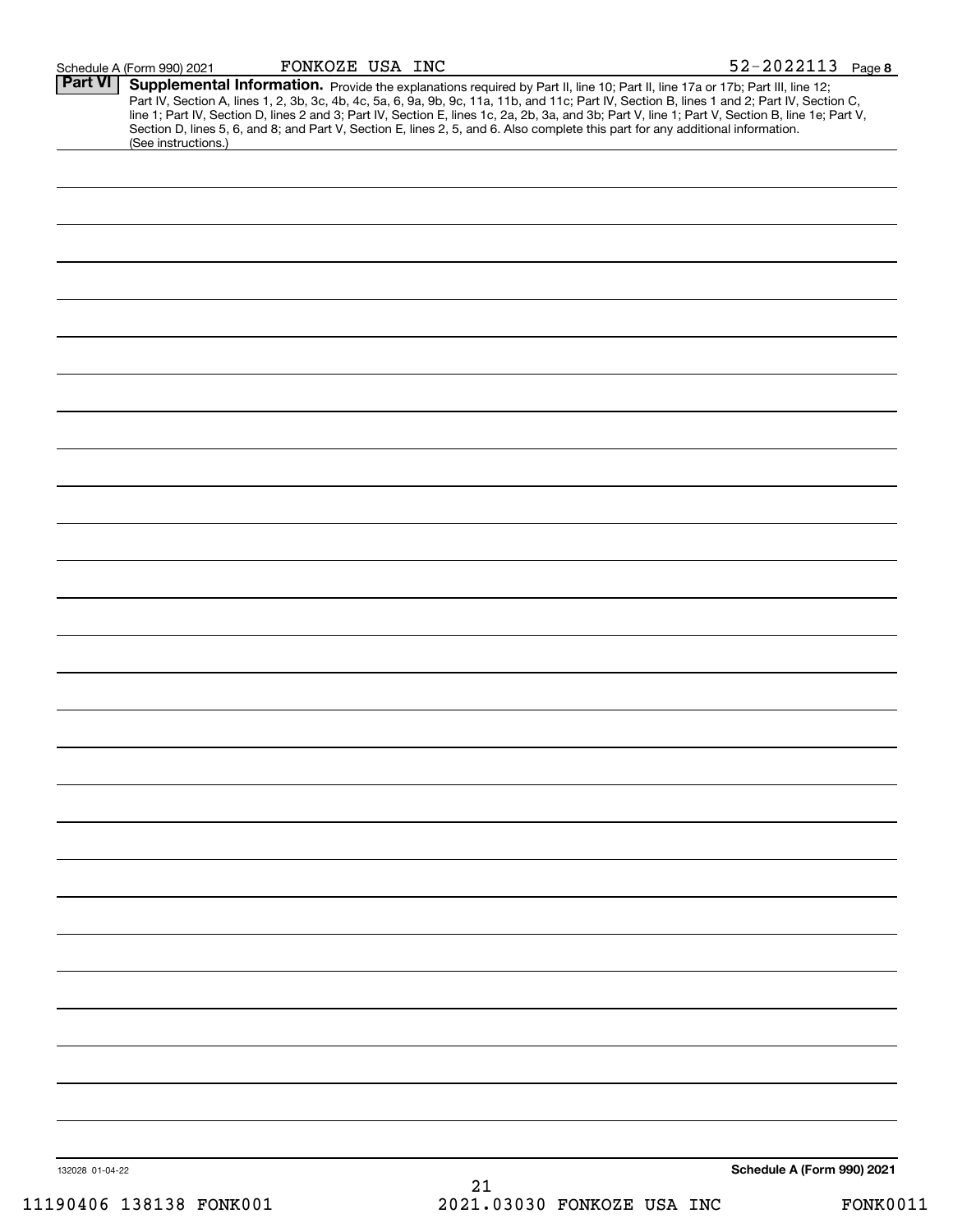Department of the Treasury Internal Revenue Service

Name of the organization

#### \*\* PUBLIC DISCLOSURE COPY \*\*

# **Schedule B Schedule of Contributors**

**(Form 990) | Attach to Form 990 or Form 990-PF. | Go to www.irs.gov/Form990 for the latest information.** OMB No. 1545-0047

# **2021**

**Employer identification number**

FONKOZE USA INC | 52-2022113

| FONKOZE US |  |
|------------|--|

|                    | <b>Organization type (check one):</b>                                       |  |  |  |  |
|--------------------|-----------------------------------------------------------------------------|--|--|--|--|
| Filers of:         | Section:                                                                    |  |  |  |  |
| Form 990 or 990-EZ | $\lfloor x \rfloor$ 501(c)( 3) (enter number) organization                  |  |  |  |  |
|                    | $4947(a)(1)$ nonexempt charitable trust not treated as a private foundation |  |  |  |  |
|                    | 527 political organization                                                  |  |  |  |  |
| Form 990-PF        | 501(c)(3) exempt private foundation                                         |  |  |  |  |
|                    | 4947(a)(1) nonexempt charitable trust treated as a private foundation       |  |  |  |  |
|                    | 501(c)(3) taxable private foundation                                        |  |  |  |  |
|                    |                                                                             |  |  |  |  |

Check if your organization is covered by the **General Rule** or a **Special Rule. Note:**  Only a section 501(c)(7), (8), or (10) organization can check boxes for both the General Rule and a Special Rule. See instructions.

#### **General Rule**

 $\mathcal{L}^{\text{max}}$ 

For an organization filing Form 990, 990-EZ, or 990-PF that received, during the year, contributions totaling \$5,000 or more (in money or property) from any one contributor. Complete Parts I and II. See instructions for determining a contributor's total contributions.

#### **Special Rules**

contributor, during the year, total contributions of the greater of (1**)** \$5,000; or (2) 2% of the amount on (i) Form 990, Part VIII, line 1h;  $\boxed{\textbf{X}}$  For an organization described in section 501(c)(3) filing Form 990 or 990-EZ that met the 33 1/3% support test of the regulations under sections 509(a)(1) and 170(b)(1)(A)(vi), that checked Schedule A (Form 990), Part II, line 13, 16a, or 16b, and that received from any one or (ii) Form 990-EZ, line 1. Complete Parts I and II.

For an organization described in section 501(c)(7), (8), or (10) filing Form 990 or 990-EZ that received from any one contributor, during the year, total contributions of more than \$1,000 exclusively for religious, charitable, scientific, literary, or educational purposes, or for the prevention of cruelty to children or animals. Complete Parts I (entering "N/A" in column (b) instead of the contributor name and address), II, and III.  $\mathcal{L}^{\text{max}}$ 

purpose. Don't complete any of the parts unless the **General Rule** applies to this organization because it received *nonexclusively* year, contributions <sub>exclusively</sub> for religious, charitable, etc., purposes, but no such contributions totaled more than \$1,000. If this box is checked, enter here the total contributions that were received during the year for an  $\;$ exclusively religious, charitable, etc., For an organization described in section 501(c)(7), (8), or (10) filing Form 990 or 990-EZ that received from any one contributor, during the religious, charitable, etc., contributions totaling \$5,000 or more during the year ~~~~~~~~~~~~~~~ | \$  $\mathcal{L}^{\text{max}}$ 

Caution: An organization that isn't covered by the General Rule and/or the Special Rules doesn't file Schedule B (Form 990), but it **must** answer "No" on Part IV, line 2, of its Form 990; or check the box on line H of its Form 990-EZ or on its Form 990-PF, Part I, line 2, to certify that it doesn't meet the filing requirements of Schedule B (Form 990).

LHA For Paperwork Reduction Act Notice, see the instructions for Form 990, 990-EZ, or 990-PF. **In the act and Schedule B** (Form 990) (2021)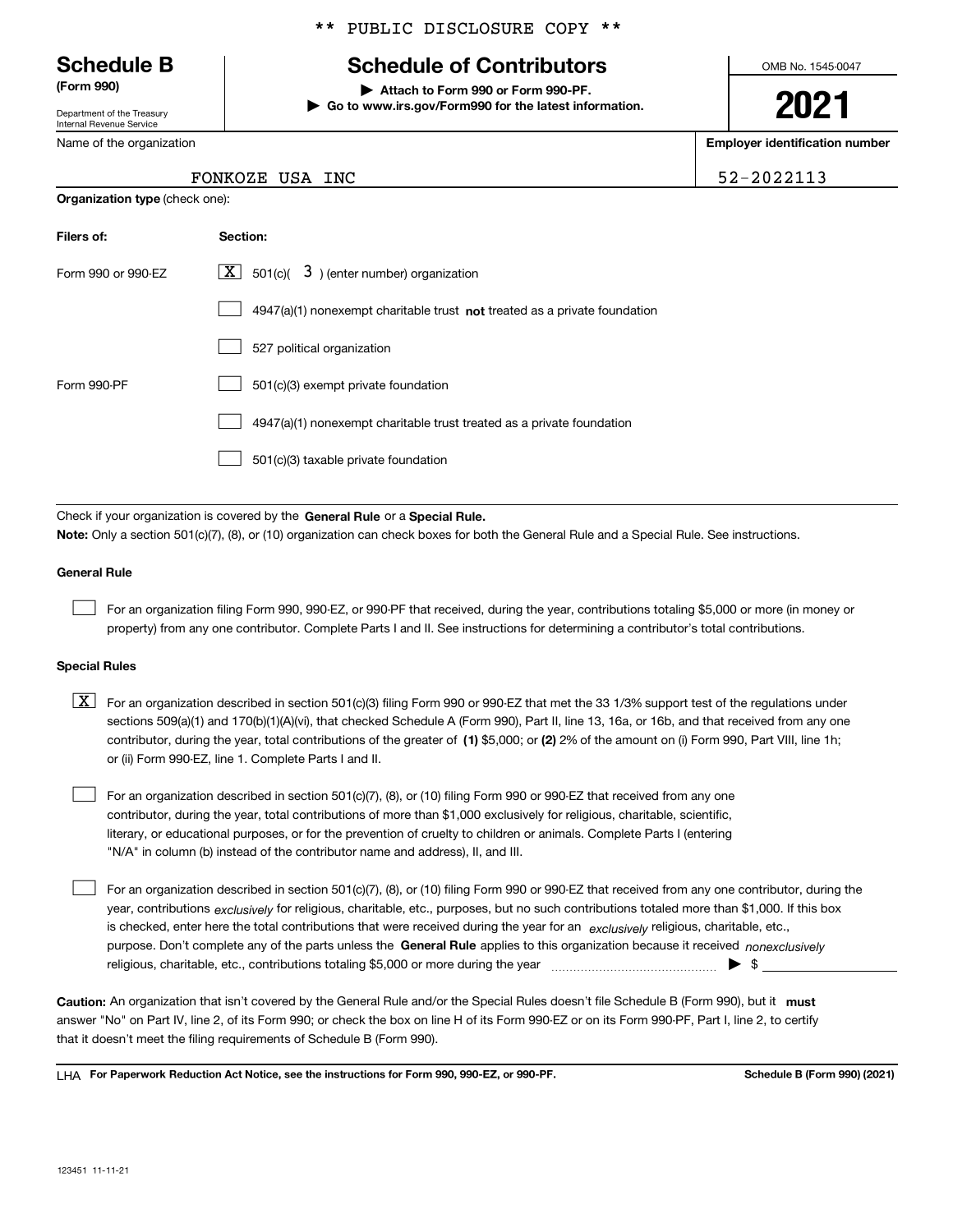| (a)             | (b)                                 | (d)<br>(c)                                   |                                                                                                                                      |  |  |
|-----------------|-------------------------------------|----------------------------------------------|--------------------------------------------------------------------------------------------------------------------------------------|--|--|
| No.<br>1        | Name, address, and ZIP + 4          | <b>Total contributions</b><br>270,086.<br>\$ | Type of contribution<br>$\overline{\text{X}}$<br>Person<br>Payroll<br>Noncash                                                        |  |  |
|                 |                                     |                                              | (Complete Part II for<br>noncash contributions.)                                                                                     |  |  |
| (a)<br>No.      | (b)<br>Name, address, and ZIP + 4   | (c)<br><b>Total contributions</b>            | (d)<br>Type of contribution                                                                                                          |  |  |
| 2               |                                     | 258,580.<br>\$                               | $\overline{\text{X}}$<br>Person<br>Payroll<br>$\overline{\mathbf{X}}$<br>Noncash<br>(Complete Part II for<br>noncash contributions.) |  |  |
| (a)<br>No.      | (b)<br>Name, address, and ZIP + 4   | (c)<br><b>Total contributions</b>            | (d)<br>Type of contribution                                                                                                          |  |  |
| 3               |                                     | 150,000.<br>\$                               | X,<br>Person<br>Payroll<br>Noncash<br>(Complete Part II for<br>noncash contributions.)                                               |  |  |
| (a)<br>No.      | (b)<br>Name, address, and ZIP + 4   | (c)<br><b>Total contributions</b>            | (d)<br>Type of contribution                                                                                                          |  |  |
| 4               |                                     | 125,000.<br>\$                               | X,<br>Person<br>Payroll<br>Noncash<br>(Complete Part II for<br>noncash contributions.)                                               |  |  |
| (a)<br>No.      | (b)<br>Name, address, and $ZIP + 4$ | (c)<br><b>Total contributions</b>            | (d)<br>Type of contribution                                                                                                          |  |  |
| 5               |                                     | 96,755.<br>\$                                | $\overline{\mathbf{X}}$<br>Person<br>Payroll<br>Noncash<br>(Complete Part II for<br>noncash contributions.)                          |  |  |
| (a)<br>No.      | (b)<br>Name, address, and ZIP + 4   | (c)<br><b>Total contributions</b>            | (d)<br>Type of contribution                                                                                                          |  |  |
| 6               |                                     | 60,000.<br>\$                                | $\overline{\mathbf{X}}$<br>Person<br>Payroll<br>Noncash<br>(Complete Part II for<br>noncash contributions.)                          |  |  |
| 123452 11-11-21 | 23                                  |                                              | Schedule B (Form 990) (2021)                                                                                                         |  |  |

FONKOZE USA INC 52-2022113

Name of organization

**Employer identification number** Employer identification Page 2<br>
Iame of organization<br> **2Part I Contributors** (see instructions). Use duplicate copies of Part I if additional space is needed.<br> **2Part I Contributors** (see instructions). Use duplicate c

11190406 138138 FONK001 2021.03030 FONKOZE USA INC FONK0011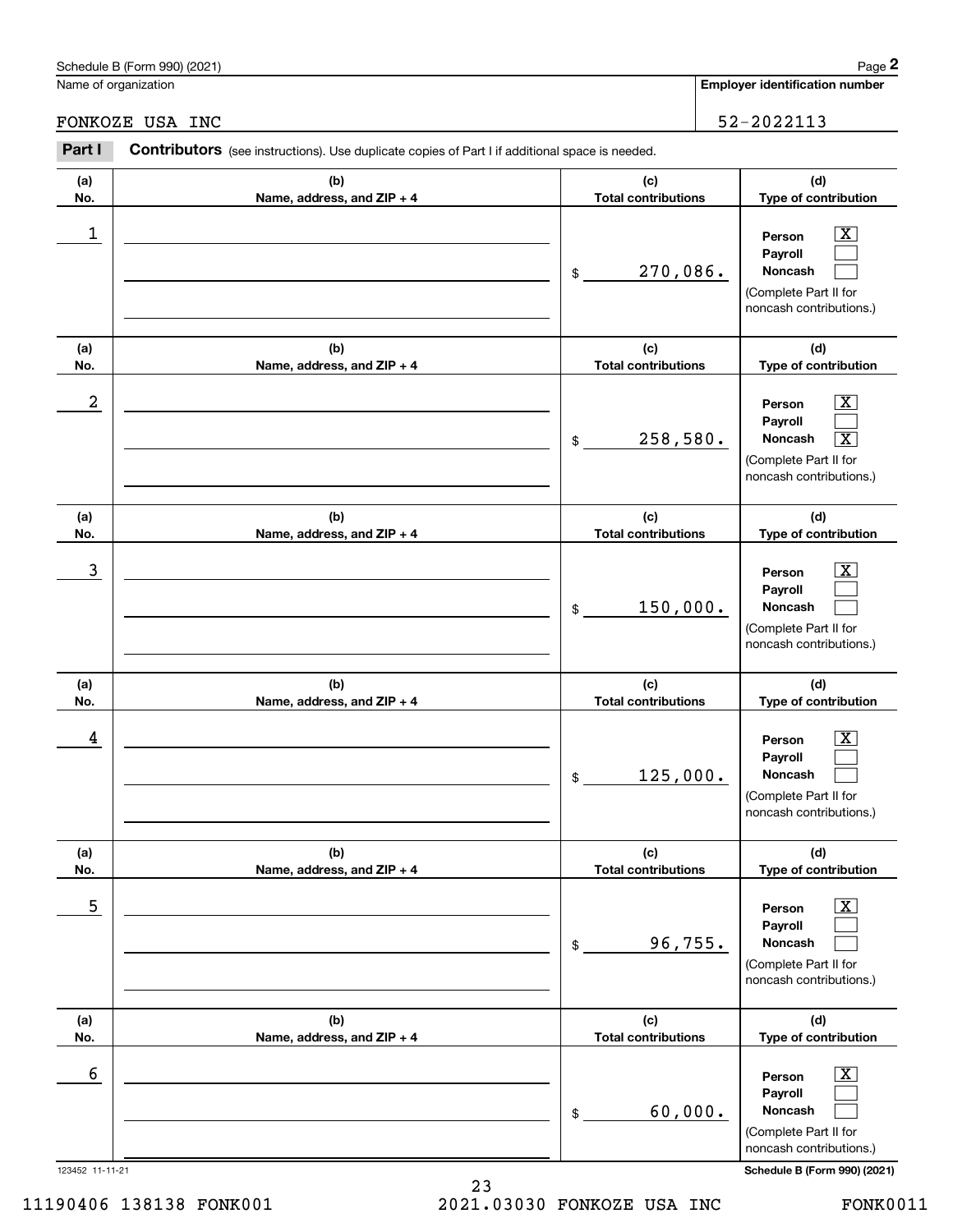|                              | Schedule B (Form 990) (2021)                                                                        |                                                 | Page 3                                |
|------------------------------|-----------------------------------------------------------------------------------------------------|-------------------------------------------------|---------------------------------------|
|                              | Name of organization                                                                                |                                                 | <b>Employer identification number</b> |
|                              | FONKOZE USA INC                                                                                     |                                                 | 52-2022113                            |
| Part II                      | Noncash Property (see instructions). Use duplicate copies of Part II if additional space is needed. |                                                 |                                       |
| (a)<br>No.<br>from<br>Part I | (b)<br>Description of noncash property given                                                        | (c)<br>FMV (or estimate)<br>(See instructions.) | (d)<br>Date received                  |
|                              | 409 SHARES IDXX                                                                                     |                                                 |                                       |
| $\boldsymbol{2}$             |                                                                                                     | 203,580.<br>$$\circ$$                           | 03/12/21                              |
| (a)<br>No.<br>from<br>Part I | (b)<br>Description of noncash property given                                                        | (c)<br>FMV (or estimate)<br>(See instructions.) | (d)<br>Date received                  |
|                              |                                                                                                     | \$                                              |                                       |
| (a)<br>No.<br>from<br>Part I | (b)<br>Description of noncash property given                                                        | (c)<br>FMV (or estimate)<br>(See instructions.) | (d)<br>Date received                  |
|                              |                                                                                                     | \$                                              |                                       |
| (a)<br>No.<br>from<br>Part I | (b)<br>Description of noncash property given                                                        | (c)<br>FMV (or estimate)<br>(See instructions.) | (d)<br>Date received                  |
|                              |                                                                                                     | \$                                              |                                       |
| (a)<br>No.<br>from<br>Part I | (b)<br>Description of noncash property given                                                        | (c)<br>FMV (or estimate)<br>(See instructions.) | (d)<br>Date received                  |
|                              |                                                                                                     | \$                                              |                                       |
| (a)<br>No.<br>from<br>Part I | (b)<br>Description of noncash property given                                                        | (c)<br>FMV (or estimate)<br>(See instructions.) | (d)<br>Date received                  |
|                              |                                                                                                     | \$                                              |                                       |

24 11190406 138138 FONK001 2021.03030 FONKOZE USA INC FONK0011

<sup>123453 11-11-21</sup> **Schedule B (Form 990) (2021)**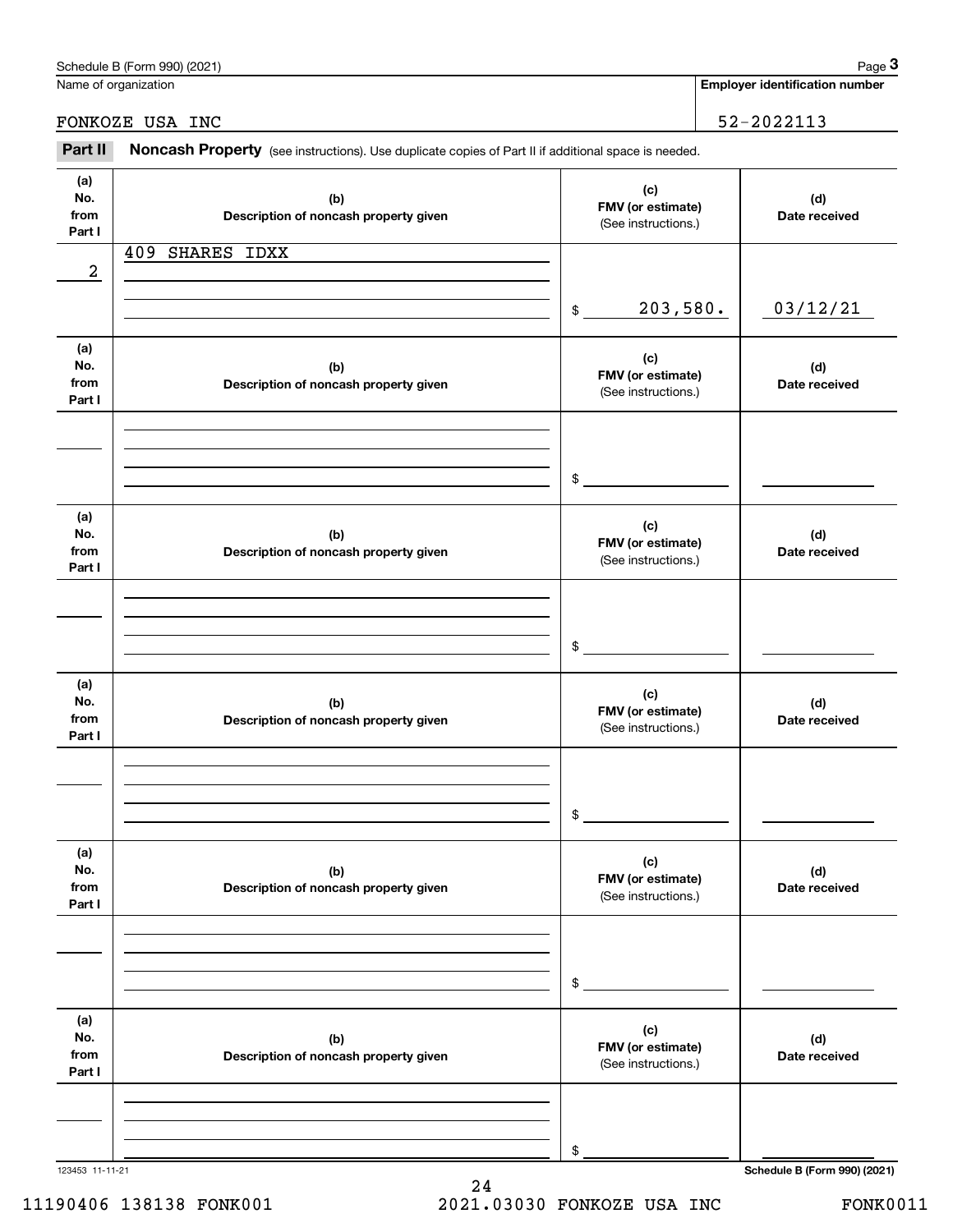|                 | Schedule B (Form 990) (2021)                                                                                                                                                                                                                                                                    |                      | Page 4                                   |
|-----------------|-------------------------------------------------------------------------------------------------------------------------------------------------------------------------------------------------------------------------------------------------------------------------------------------------|----------------------|------------------------------------------|
|                 | Name of organization                                                                                                                                                                                                                                                                            |                      | <b>Employer identification number</b>    |
|                 | FONKOZE USA INC                                                                                                                                                                                                                                                                                 |                      | 52-2022113                               |
| Part III        | Exclusively religious, charitable, etc., contributions to organizations described in section 501(c)(7), (8), or (10) that total more than \$1,000 for the year                                                                                                                                  |                      |                                          |
|                 | from any one contributor. Complete columns (a) through (e) and the following line entry. For organizations<br>completing Part III, enter the total of exclusively religious, charitable, etc., contributions of \$1,000 or less for the year. (Enter this info. once.) $\blacktriangleright$ \$ |                      |                                          |
|                 | Use duplicate copies of Part III if additional space is needed.                                                                                                                                                                                                                                 |                      |                                          |
| (a) No.<br>from | (b) Purpose of gift                                                                                                                                                                                                                                                                             | (c) Use of gift      | (d) Description of how gift is held      |
| Part I          |                                                                                                                                                                                                                                                                                                 |                      |                                          |
|                 |                                                                                                                                                                                                                                                                                                 |                      |                                          |
|                 |                                                                                                                                                                                                                                                                                                 |                      |                                          |
|                 |                                                                                                                                                                                                                                                                                                 |                      |                                          |
|                 |                                                                                                                                                                                                                                                                                                 | (e) Transfer of gift |                                          |
|                 | Transferee's name, address, and ZIP + 4                                                                                                                                                                                                                                                         |                      | Relationship of transferor to transferee |
|                 |                                                                                                                                                                                                                                                                                                 |                      |                                          |
|                 |                                                                                                                                                                                                                                                                                                 |                      |                                          |
|                 |                                                                                                                                                                                                                                                                                                 |                      |                                          |
| (a) No.         |                                                                                                                                                                                                                                                                                                 |                      |                                          |
| from<br>Part I  | (b) Purpose of gift                                                                                                                                                                                                                                                                             | (c) Use of gift      | (d) Description of how gift is held      |
|                 |                                                                                                                                                                                                                                                                                                 |                      |                                          |
|                 |                                                                                                                                                                                                                                                                                                 |                      |                                          |
|                 |                                                                                                                                                                                                                                                                                                 |                      |                                          |
|                 |                                                                                                                                                                                                                                                                                                 | (e) Transfer of gift |                                          |
|                 |                                                                                                                                                                                                                                                                                                 |                      |                                          |
|                 | Transferee's name, address, and ZIP + 4                                                                                                                                                                                                                                                         |                      | Relationship of transferor to transferee |
|                 |                                                                                                                                                                                                                                                                                                 |                      |                                          |
|                 |                                                                                                                                                                                                                                                                                                 |                      |                                          |
|                 |                                                                                                                                                                                                                                                                                                 |                      |                                          |
| (a) No.<br>from | (b) Purpose of gift                                                                                                                                                                                                                                                                             | (c) Use of gift      | (d) Description of how gift is held      |
| Part I          |                                                                                                                                                                                                                                                                                                 |                      |                                          |
|                 |                                                                                                                                                                                                                                                                                                 |                      |                                          |
|                 |                                                                                                                                                                                                                                                                                                 |                      |                                          |
|                 |                                                                                                                                                                                                                                                                                                 |                      |                                          |
|                 |                                                                                                                                                                                                                                                                                                 | (e) Transfer of gift |                                          |
|                 | Transferee's name, address, and $ZIP + 4$                                                                                                                                                                                                                                                       |                      | Relationship of transferor to transferee |
|                 |                                                                                                                                                                                                                                                                                                 |                      |                                          |
|                 |                                                                                                                                                                                                                                                                                                 |                      |                                          |
|                 |                                                                                                                                                                                                                                                                                                 |                      |                                          |
| (a) No.<br>from |                                                                                                                                                                                                                                                                                                 |                      |                                          |
| Part I          | (b) Purpose of gift                                                                                                                                                                                                                                                                             | (c) Use of gift      | (d) Description of how gift is held      |
|                 |                                                                                                                                                                                                                                                                                                 |                      |                                          |
|                 |                                                                                                                                                                                                                                                                                                 |                      |                                          |
|                 |                                                                                                                                                                                                                                                                                                 |                      |                                          |
|                 |                                                                                                                                                                                                                                                                                                 | (e) Transfer of gift |                                          |
|                 |                                                                                                                                                                                                                                                                                                 |                      |                                          |
|                 | Transferee's name, address, and $ZIP + 4$                                                                                                                                                                                                                                                       |                      | Relationship of transferor to transferee |
|                 |                                                                                                                                                                                                                                                                                                 |                      |                                          |
|                 |                                                                                                                                                                                                                                                                                                 |                      |                                          |
|                 |                                                                                                                                                                                                                                                                                                 |                      |                                          |

**Schedule B (Form 990) (2021)**

25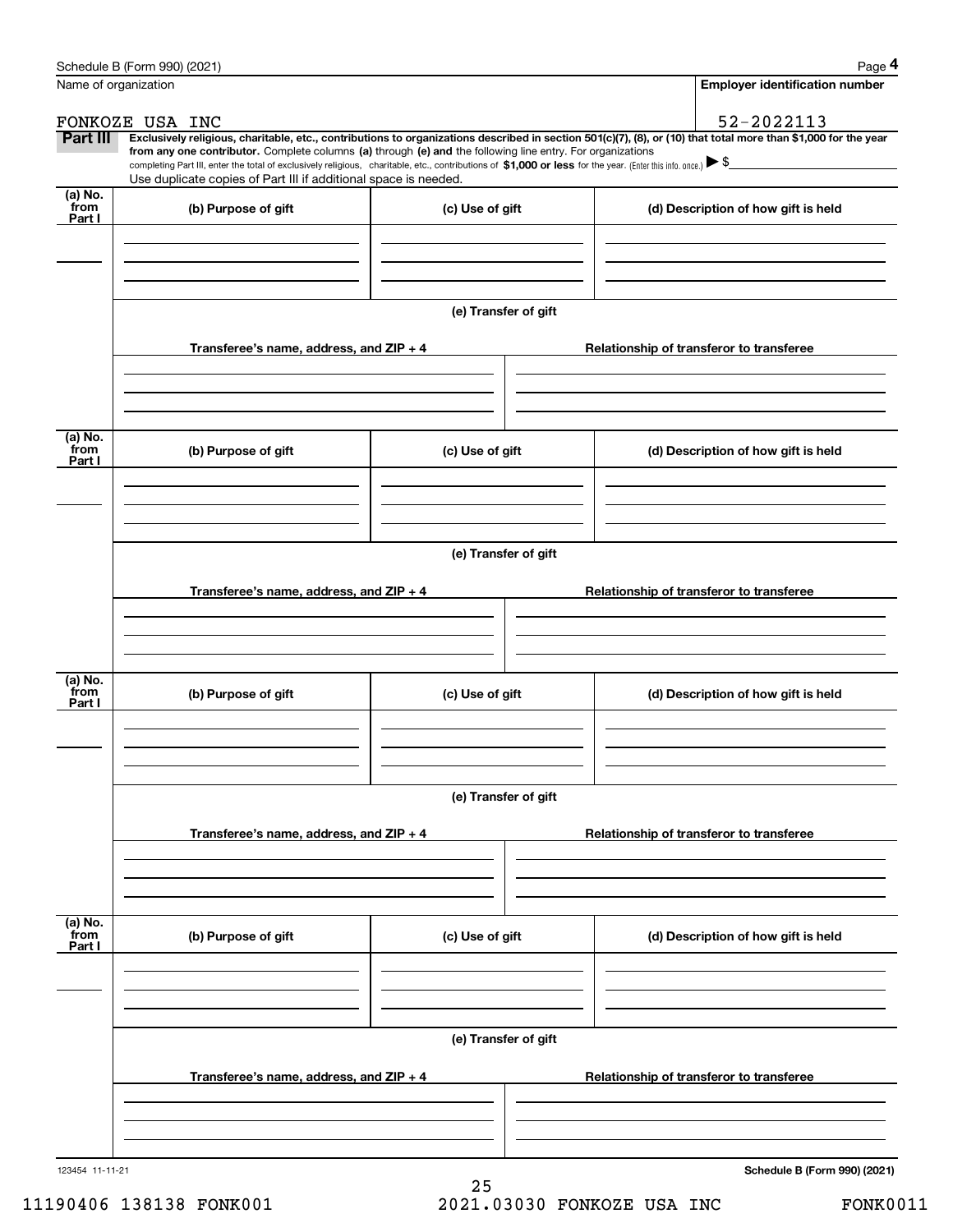|         | <b>SCHEDULE D</b>                                                                                                                                  |                                                                                                        | <b>Supplemental Financial Statements</b>                                                                                                       |                          | OMB No. 1545-0047                     |  |  |  |
|---------|----------------------------------------------------------------------------------------------------------------------------------------------------|--------------------------------------------------------------------------------------------------------|------------------------------------------------------------------------------------------------------------------------------------------------|--------------------------|---------------------------------------|--|--|--|
|         | Complete if the organization answered "Yes" on Form 990,<br>(Form 990)<br>Part IV, line 6, 7, 8, 9, 10, 11a, 11b, 11c, 11d, 11e, 11f, 12a, or 12b. |                                                                                                        |                                                                                                                                                |                          |                                       |  |  |  |
|         | Department of the Treasury                                                                                                                         |                                                                                                        | <b>Open to Public</b><br>Attach to Form 990.<br><b>Inspection</b><br>Go to www.irs.gov/Form990 for instructions and the latest information.    |                          |                                       |  |  |  |
|         | Internal Revenue Service<br>Name of the organization                                                                                               |                                                                                                        |                                                                                                                                                |                          | <b>Employer identification number</b> |  |  |  |
|         |                                                                                                                                                    | FONKOZE USA INC                                                                                        |                                                                                                                                                |                          | 52-2022113                            |  |  |  |
| Part I  |                                                                                                                                                    |                                                                                                        | Organizations Maintaining Donor Advised Funds or Other Similar Funds or Accounts. Complete if the                                              |                          |                                       |  |  |  |
|         |                                                                                                                                                    | organization answered "Yes" on Form 990, Part IV, line 6.                                              |                                                                                                                                                |                          |                                       |  |  |  |
|         |                                                                                                                                                    |                                                                                                        | (a) Donor advised funds                                                                                                                        |                          | (b) Funds and other accounts          |  |  |  |
| 1       |                                                                                                                                                    |                                                                                                        |                                                                                                                                                |                          |                                       |  |  |  |
| 2       |                                                                                                                                                    | Aggregate value of contributions to (during year)                                                      |                                                                                                                                                |                          |                                       |  |  |  |
| з       |                                                                                                                                                    |                                                                                                        |                                                                                                                                                |                          |                                       |  |  |  |
| 4       |                                                                                                                                                    |                                                                                                        |                                                                                                                                                |                          |                                       |  |  |  |
| 5       |                                                                                                                                                    |                                                                                                        | Did the organization inform all donors and donor advisors in writing that the assets held in donor advised funds                               |                          |                                       |  |  |  |
|         |                                                                                                                                                    |                                                                                                        |                                                                                                                                                |                          | <b>Yes</b><br><b>No</b>               |  |  |  |
| 6       |                                                                                                                                                    |                                                                                                        | Did the organization inform all grantees, donors, and donor advisors in writing that grant funds can be used only                              |                          |                                       |  |  |  |
|         |                                                                                                                                                    |                                                                                                        | for charitable purposes and not for the benefit of the donor or donor advisor, or for any other purpose conferring                             |                          |                                       |  |  |  |
|         | impermissible private benefit?                                                                                                                     |                                                                                                        |                                                                                                                                                |                          | Yes<br>No                             |  |  |  |
| Part II |                                                                                                                                                    |                                                                                                        | Conservation Easements. Complete if the organization answered "Yes" on Form 990, Part IV, line 7.                                              |                          |                                       |  |  |  |
| 1       |                                                                                                                                                    | Purpose(s) of conservation easements held by the organization (check all that apply).                  |                                                                                                                                                |                          |                                       |  |  |  |
|         |                                                                                                                                                    | Preservation of land for public use (for example, recreation or education)                             | Preservation of a historically important land area                                                                                             |                          |                                       |  |  |  |
|         |                                                                                                                                                    | Protection of natural habitat                                                                          | Preservation of a certified historic structure                                                                                                 |                          |                                       |  |  |  |
|         |                                                                                                                                                    | Preservation of open space                                                                             |                                                                                                                                                |                          |                                       |  |  |  |
| 2       |                                                                                                                                                    |                                                                                                        | Complete lines 2a through 2d if the organization held a qualified conservation contribution in the form of a conservation easement on the last |                          |                                       |  |  |  |
|         | day of the tax year.                                                                                                                               |                                                                                                        |                                                                                                                                                |                          | Held at the End of the Tax Year       |  |  |  |
|         |                                                                                                                                                    |                                                                                                        |                                                                                                                                                | 2a                       |                                       |  |  |  |
| b       |                                                                                                                                                    | Total acreage restricted by conservation easements                                                     |                                                                                                                                                | 2b                       |                                       |  |  |  |
| с       |                                                                                                                                                    |                                                                                                        | Number of conservation easements on a certified historic structure included in (a) manufacture included in (a)                                 | 2c                       |                                       |  |  |  |
|         |                                                                                                                                                    |                                                                                                        | d Number of conservation easements included in (c) acquired after 7/25/06, and not on a historic structure                                     |                          |                                       |  |  |  |
|         |                                                                                                                                                    |                                                                                                        |                                                                                                                                                | 2d                       |                                       |  |  |  |
| З       |                                                                                                                                                    |                                                                                                        | Number of conservation easements modified, transferred, released, extinguished, or terminated by the organization during the tax               |                          |                                       |  |  |  |
|         | $\gamma$ ear $\blacktriangleright$                                                                                                                 |                                                                                                        |                                                                                                                                                |                          |                                       |  |  |  |
| 4       |                                                                                                                                                    | Number of states where property subject to conservation easement is located $\blacktriangleright$      |                                                                                                                                                |                          |                                       |  |  |  |
| 5       |                                                                                                                                                    | Does the organization have a written policy regarding the periodic monitoring, inspection, handling of |                                                                                                                                                |                          |                                       |  |  |  |
|         |                                                                                                                                                    | violations, and enforcement of the conservation easements it holds?                                    |                                                                                                                                                |                          | Yes<br><b>No</b>                      |  |  |  |
| 6       |                                                                                                                                                    |                                                                                                        | Staff and volunteer hours devoted to monitoring, inspecting, handling of violations, and enforcing conservation easements during the year      |                          |                                       |  |  |  |
|         | ▶                                                                                                                                                  |                                                                                                        |                                                                                                                                                |                          |                                       |  |  |  |
| 7       |                                                                                                                                                    |                                                                                                        | Amount of expenses incurred in monitoring, inspecting, handling of violations, and enforcing conservation easements during the year            |                          |                                       |  |  |  |
|         | $\blacktriangleright$ \$                                                                                                                           |                                                                                                        |                                                                                                                                                |                          |                                       |  |  |  |
| 8       |                                                                                                                                                    |                                                                                                        | Does each conservation easement reported on line 2(d) above satisfy the requirements of section 170(h)(4)(B)(i)                                |                          |                                       |  |  |  |
|         |                                                                                                                                                    |                                                                                                        |                                                                                                                                                |                          | Yes<br>No                             |  |  |  |
| 9       |                                                                                                                                                    |                                                                                                        | In Part XIII, describe how the organization reports conservation easements in its revenue and expense statement and                            |                          |                                       |  |  |  |
|         |                                                                                                                                                    |                                                                                                        | balance sheet, and include, if applicable, the text of the footnote to the organization's financial statements that describes the              |                          |                                       |  |  |  |
|         | Part III                                                                                                                                           | organization's accounting for conservation easements.                                                  | Organizations Maintaining Collections of Art, Historical Treasures, or Other Similar Assets.                                                   |                          |                                       |  |  |  |
|         |                                                                                                                                                    | Complete if the organization answered "Yes" on Form 990, Part IV, line 8.                              |                                                                                                                                                |                          |                                       |  |  |  |
|         |                                                                                                                                                    |                                                                                                        |                                                                                                                                                |                          |                                       |  |  |  |
|         |                                                                                                                                                    |                                                                                                        | 1a If the organization elected, as permitted under FASB ASC 958, not to report in its revenue statement and balance sheet works                |                          |                                       |  |  |  |
|         |                                                                                                                                                    |                                                                                                        | of art, historical treasures, or other similar assets held for public exhibition, education, or research in furtherance of public              |                          |                                       |  |  |  |
|         |                                                                                                                                                    |                                                                                                        | service, provide in Part XIII the text of the footnote to its financial statements that describes these items.                                 |                          |                                       |  |  |  |
|         |                                                                                                                                                    |                                                                                                        | <b>b</b> If the organization elected, as permitted under FASB ASC 958, to report in its revenue statement and balance sheet works of           |                          |                                       |  |  |  |
|         |                                                                                                                                                    |                                                                                                        | art, historical treasures, or other similar assets held for public exhibition, education, or research in furtherance of public service,        |                          |                                       |  |  |  |
|         |                                                                                                                                                    | provide the following amounts relating to these items:                                                 |                                                                                                                                                |                          |                                       |  |  |  |
|         |                                                                                                                                                    |                                                                                                        |                                                                                                                                                |                          | $\frac{1}{2}$                         |  |  |  |
|         |                                                                                                                                                    | (ii) Assets included in Form 990, Part X                                                               |                                                                                                                                                | $\blacktriangleright$ \$ |                                       |  |  |  |
| 2       |                                                                                                                                                    |                                                                                                        | If the organization received or held works of art, historical treasures, or other similar assets for financial gain, provide                   |                          |                                       |  |  |  |
|         |                                                                                                                                                    | the following amounts required to be reported under FASB ASC 958 relating to these items:              |                                                                                                                                                |                          |                                       |  |  |  |
|         |                                                                                                                                                    |                                                                                                        |                                                                                                                                                | $\blacktriangleright$ \$ |                                       |  |  |  |

|  | <b>b</b> Assets included in Form 990, Part X |
|--|----------------------------------------------|
|  |                                              |

132051 10-28-21 **For Paperwork Reduction Act Notice, see the Instructions for Form 990. Schedule D (Form 990) 2021** LHA

 $\blacktriangleright$  \$

26 11190406 138138 FONK001 2021.03030 FONKOZE USA INC FONK0011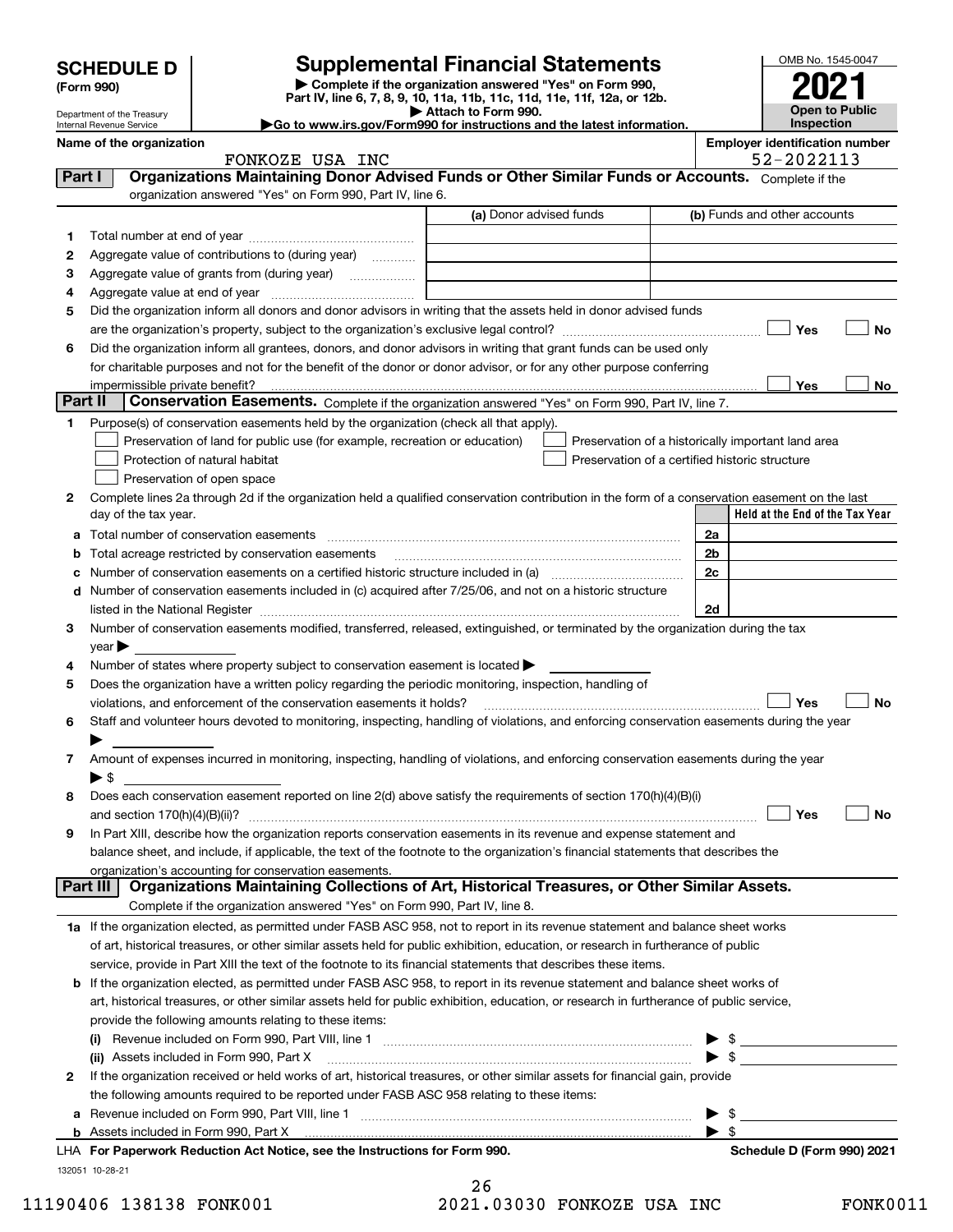|        | Schedule D (Form 990) 2021                                                                                                                                                                                                     | FONKOZE USA INC                         |                |                                    |           |                                 | 52-2022113 Page 2    |                     |          |        |
|--------|--------------------------------------------------------------------------------------------------------------------------------------------------------------------------------------------------------------------------------|-----------------------------------------|----------------|------------------------------------|-----------|---------------------------------|----------------------|---------------------|----------|--------|
|        | Organizations Maintaining Collections of Art, Historical Treasures, or Other Similar Assets (continued)<br>Part III                                                                                                            |                                         |                |                                    |           |                                 |                      |                     |          |        |
| 3      | Using the organization's acquisition, accession, and other records, check any of the following that make significant use of its                                                                                                |                                         |                |                                    |           |                                 |                      |                     |          |        |
|        | collection items (check all that apply):                                                                                                                                                                                       |                                         |                |                                    |           |                                 |                      |                     |          |        |
| а      | Public exhibition                                                                                                                                                                                                              |                                         |                | Loan or exchange program           |           |                                 |                      |                     |          |        |
| b      | Scholarly research                                                                                                                                                                                                             | e                                       |                |                                    |           |                                 |                      |                     |          |        |
| c      | Preservation for future generations                                                                                                                                                                                            |                                         |                |                                    |           |                                 |                      |                     |          |        |
| 4      | Provide a description of the organization's collections and explain how they further the organization's exempt purpose in Part XIII.                                                                                           |                                         |                |                                    |           |                                 |                      |                     |          |        |
| 5      | During the year, did the organization solicit or receive donations of art, historical treasures, or other similar assets                                                                                                       |                                         |                |                                    |           |                                 |                      |                     |          |        |
|        | to be sold to raise funds rather than to be maintained as part of the organization's collection?                                                                                                                               |                                         |                |                                    |           |                                 |                      | Yes                 |          | No     |
|        | <b>Part IV</b><br>Escrow and Custodial Arrangements. Complete if the organization answered "Yes" on Form 990, Part IV, line 9, or                                                                                              |                                         |                |                                    |           |                                 |                      |                     |          |        |
|        | reported an amount on Form 990, Part X, line 21.                                                                                                                                                                               |                                         |                |                                    |           |                                 |                      |                     |          |        |
|        | 1a Is the organization an agent, trustee, custodian or other intermediary for contributions or other assets not included                                                                                                       |                                         |                |                                    |           |                                 |                      |                     |          |        |
|        | on Form 990, Part X? [11] matter contracts and contracts and contracts are contracted as a form 990, Part X?                                                                                                                   |                                         |                |                                    |           |                                 |                      | Yes                 |          | No     |
|        | b If "Yes," explain the arrangement in Part XIII and complete the following table:                                                                                                                                             |                                         |                |                                    |           |                                 |                      | Amount              |          |        |
|        |                                                                                                                                                                                                                                |                                         |                |                                    |           |                                 |                      |                     |          |        |
|        | c Beginning balance measurements and the contract of the contract of the contract of the contract of the contract of the contract of the contract of the contract of the contract of the contract of the contract of the contr |                                         |                |                                    |           | 1c                              |                      |                     |          |        |
|        |                                                                                                                                                                                                                                |                                         |                |                                    |           | 1d                              |                      |                     |          |        |
| f.     | e Distributions during the year manufactured and continuum and contained and the year manufactured and contained and the year manufactured and contained and contained and contained and contained and contained and contained |                                         |                |                                    |           | 1e<br>1f                        |                      |                     |          |        |
|        | 2a Did the organization include an amount on Form 990, Part X, line 21, for escrow or custodial account liability?                                                                                                             |                                         |                |                                    |           |                                 |                      | Yes                 |          | No     |
|        | <b>b</b> If "Yes," explain the arrangement in Part XIII. Check here if the explanation has been provided on Part XIII                                                                                                          |                                         |                |                                    |           |                                 |                      |                     |          |        |
| Part V | Endowment Funds. Complete if the organization answered "Yes" on Form 990, Part IV, line 10.                                                                                                                                    |                                         |                |                                    |           |                                 |                      |                     |          |        |
|        |                                                                                                                                                                                                                                | (a) Current year                        | (b) Prior year | (c) Two years back                 |           |                                 | (d) Three years back | (e) Four years back |          |        |
|        | 1a Beginning of year balance                                                                                                                                                                                                   | 1,063,870.                              | 972,360.       |                                    | 812,134.  |                                 | 859,925.             |                     | 754,153. |        |
| b      |                                                                                                                                                                                                                                |                                         |                |                                    | 600.      |                                 |                      |                     |          | 1,000. |
| c      | Net investment earnings, gains, and losses                                                                                                                                                                                     | 130,673.                                | 91,510.        |                                    | 159,626.  |                                 | 139,397.             |                     | 104,772. |        |
|        |                                                                                                                                                                                                                                |                                         |                |                                    |           |                                 |                      |                     |          |        |
|        | e Other expenditures for facilities                                                                                                                                                                                            |                                         |                |                                    |           |                                 |                      |                     |          |        |
|        | and programs                                                                                                                                                                                                                   | $-61,700.$                              |                |                                    |           |                                 | $-187, 134.$         |                     |          |        |
|        | f Administrative expenses                                                                                                                                                                                                      |                                         |                |                                    |           |                                 |                      |                     |          |        |
| g      | End of year balance                                                                                                                                                                                                            | 1, 132, 843.                            | 1,063,870.     |                                    | 972, 360. |                                 | 812,134.             |                     | 859,925. |        |
| 2      | Provide the estimated percentage of the current year end balance (line 1g, column (a)) held as:                                                                                                                                |                                         |                |                                    |           |                                 |                      |                     |          |        |
| а      | Board designated or quasi-endowment                                                                                                                                                                                            | .0000                                   | %              |                                    |           |                                 |                      |                     |          |        |
| b      | Permanent endowment $\blacktriangleright$ 18.0000                                                                                                                                                                              | %                                       |                |                                    |           |                                 |                      |                     |          |        |
|        | c Term endowment $\blacktriangleright$ 82.0000                                                                                                                                                                                 | %                                       |                |                                    |           |                                 |                      |                     |          |        |
|        | The percentages on lines 2a, 2b, and 2c should equal 100%.                                                                                                                                                                     |                                         |                |                                    |           |                                 |                      |                     |          |        |
|        | 3a Are there endowment funds not in the possession of the organization that are held and administered for the organization                                                                                                     |                                         |                |                                    |           |                                 |                      |                     |          |        |
|        | by:                                                                                                                                                                                                                            |                                         |                |                                    |           |                                 |                      |                     | Yes      | No     |
|        | (i)                                                                                                                                                                                                                            |                                         |                |                                    |           |                                 |                      | 3a(i)               |          | х      |
|        |                                                                                                                                                                                                                                |                                         |                |                                    |           |                                 |                      | 3a(ii)              |          | X      |
|        |                                                                                                                                                                                                                                |                                         |                |                                    |           |                                 |                      | 3b                  |          |        |
| 4      | Describe in Part XIII the intended uses of the organization's endowment funds.                                                                                                                                                 |                                         |                |                                    |           |                                 |                      |                     |          |        |
|        | Land, Buildings, and Equipment.<br>Part VI                                                                                                                                                                                     |                                         |                |                                    |           |                                 |                      |                     |          |        |
|        | Complete if the organization answered "Yes" on Form 990, Part IV, line 11a. See Form 990, Part X, line 10.                                                                                                                     |                                         |                |                                    |           |                                 |                      |                     |          |        |
|        | Description of property                                                                                                                                                                                                        | (a) Cost or other<br>basis (investment) |                | (b) Cost or other<br>basis (other) |           | (c) Accumulated<br>depreciation |                      | (d) Book value      |          |        |
|        |                                                                                                                                                                                                                                |                                         |                |                                    |           |                                 |                      |                     |          |        |
| b      |                                                                                                                                                                                                                                |                                         |                |                                    |           |                                 |                      |                     |          |        |
| с      |                                                                                                                                                                                                                                |                                         |                | 3,035.                             |           | 3,035.                          |                      |                     |          | $0$ .  |
|        |                                                                                                                                                                                                                                |                                         |                | 6, 224.                            |           | 6, 224.                         |                      |                     |          | 0.     |
|        |                                                                                                                                                                                                                                |                                         |                | 25,591.                            |           | 25,591.                         |                      |                     |          | 0.     |
|        |                                                                                                                                                                                                                                |                                         |                |                                    |           |                                 |                      |                     |          | 0.     |

**Schedule D (Form 990) 2021**

132052 10-28-21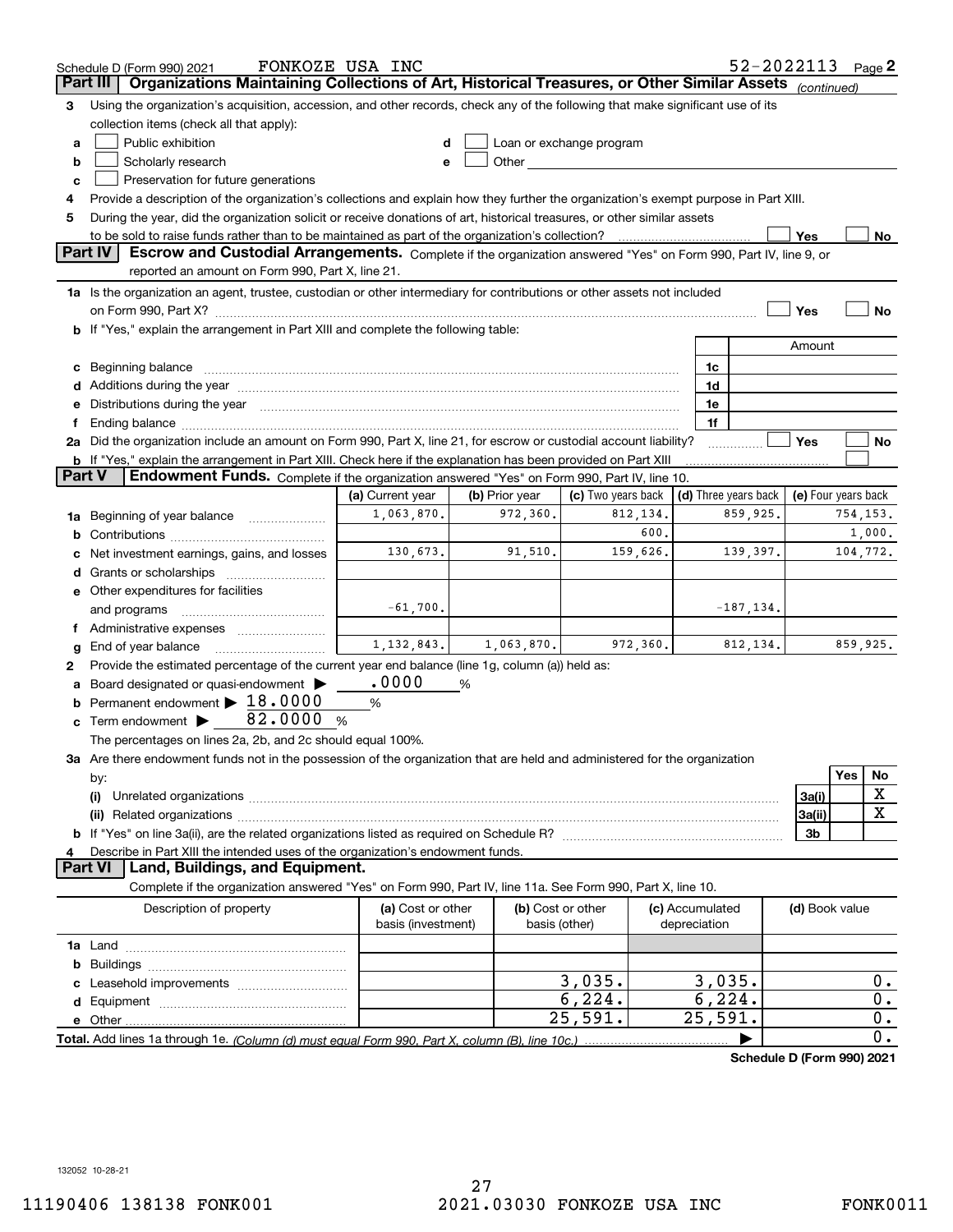| Schedule D (Form 990) 2021 | FONKOZE USA INC |  |
|----------------------------|-----------------|--|
|                            |                 |  |

| FONKOZE USA INC<br>Schedule D (Form 990) 2021                                                                     |                 |                                                           | 52-2022113 $_{Page}$ 3 |
|-------------------------------------------------------------------------------------------------------------------|-----------------|-----------------------------------------------------------|------------------------|
| Part VII Investments - Other Securities.                                                                          |                 |                                                           |                        |
| Complete if the organization answered "Yes" on Form 990, Part IV, line 11b. See Form 990, Part X, line 12.        |                 |                                                           |                        |
| (a) Description of security or category (including name of security)                                              | (b) Book value  | (c) Method of valuation: Cost or end-of-year market value |                        |
| (1) Financial derivatives                                                                                         |                 |                                                           |                        |
| (2) Closely held equity interests                                                                                 |                 |                                                           |                        |
| (3) Other                                                                                                         |                 |                                                           |                        |
| INVESTMENT IN FONKOZE S.<br>(A)                                                                                   |                 |                                                           |                        |
| $(B)$ $A.$                                                                                                        | 856,541.        | END-OF-YEAR MARKET VALUE                                  |                        |
| (C)                                                                                                               |                 |                                                           |                        |
| (D)                                                                                                               |                 |                                                           |                        |
| (E)                                                                                                               |                 |                                                           |                        |
| (F)                                                                                                               |                 |                                                           |                        |
| (G)                                                                                                               |                 |                                                           |                        |
| (H)                                                                                                               |                 |                                                           |                        |
| Total. (Col. (b) must equal Form 990, Part X, col. (B) line 12.)                                                  | 856,541.        |                                                           |                        |
| Part VIII Investments - Program Related.                                                                          |                 |                                                           |                        |
| Complete if the organization answered "Yes" on Form 990, Part IV, line 11c. See Form 990, Part X, line 13.        |                 |                                                           |                        |
| (a) Description of investment                                                                                     | (b) Book value  | (c) Method of valuation: Cost or end-of-year market value |                        |
| (1) LOAN RECEIVABLES, RELATED                                                                                     |                 |                                                           |                        |
| $(2)$ PARTY                                                                                                       | 2,912,167.      | END-OF-YEAR MARKET VALUE                                  |                        |
| (3)                                                                                                               |                 |                                                           |                        |
| (4)                                                                                                               |                 |                                                           |                        |
| (5)                                                                                                               |                 |                                                           |                        |
| (6)                                                                                                               |                 |                                                           |                        |
| (7)                                                                                                               |                 |                                                           |                        |
| (8)                                                                                                               |                 |                                                           |                        |
| (9)                                                                                                               |                 |                                                           |                        |
| Total. (Col. (b) must equal Form 990, Part X, col. (B) line 13.)                                                  | 2,912,167.      |                                                           |                        |
| <b>Other Assets.</b><br>Part IX                                                                                   |                 |                                                           |                        |
| Complete if the organization answered "Yes" on Form 990, Part IV, line 11d. See Form 990, Part X, line 15.        |                 |                                                           |                        |
|                                                                                                                   | (a) Description |                                                           | (b) Book value         |
| (1)                                                                                                               |                 |                                                           |                        |
| (2)                                                                                                               |                 |                                                           |                        |
|                                                                                                                   |                 |                                                           |                        |
| (3)                                                                                                               |                 |                                                           |                        |
| (4)                                                                                                               |                 |                                                           |                        |
| (5)<br>(6)                                                                                                        |                 |                                                           |                        |
|                                                                                                                   |                 |                                                           |                        |
| (7)                                                                                                               |                 |                                                           |                        |
| (8)                                                                                                               |                 |                                                           |                        |
| (9)                                                                                                               |                 |                                                           |                        |
| Total. (Column (b) must equal Form 990, Part X, col. (B) line 15.)<br><b>Other Liabilities.</b><br>Part X         |                 |                                                           |                        |
| Complete if the organization answered "Yes" on Form 990, Part IV, line 11e or 11f. See Form 990, Part X, line 25. |                 |                                                           |                        |
|                                                                                                                   |                 |                                                           |                        |
| (a) Description of liability<br>1.                                                                                |                 |                                                           | (b) Book value         |
| (1)<br>Federal income taxes                                                                                       |                 |                                                           |                        |
| LOAN PAYABLE,<br><b>INVESTORS</b><br>(2)                                                                          |                 |                                                           | 2,912,167.             |
| (3)                                                                                                               |                 |                                                           |                        |
| (4)                                                                                                               |                 |                                                           |                        |
| (5)                                                                                                               |                 |                                                           |                        |
| (6)                                                                                                               |                 |                                                           |                        |
| (7)                                                                                                               |                 |                                                           |                        |
| (8)                                                                                                               |                 |                                                           |                        |
| (9)                                                                                                               |                 |                                                           |                        |
| Total. (Column (b) must equal Form 990. Part X, col. (B) line 25.)                                                |                 |                                                           | 2,912,167.             |

**2.** Liability for uncertain tax positions. In Part XIII, provide the text of the footnote to the organization's financial statements that reports the

organization's liability for uncertain tax positions under FASB ASC 740. Check here if the text of the footnote has been provided in Part XIII  $\boxed{\text{X}}$ 

**Schedule D (Form 990) 2021**

132053 10-28-21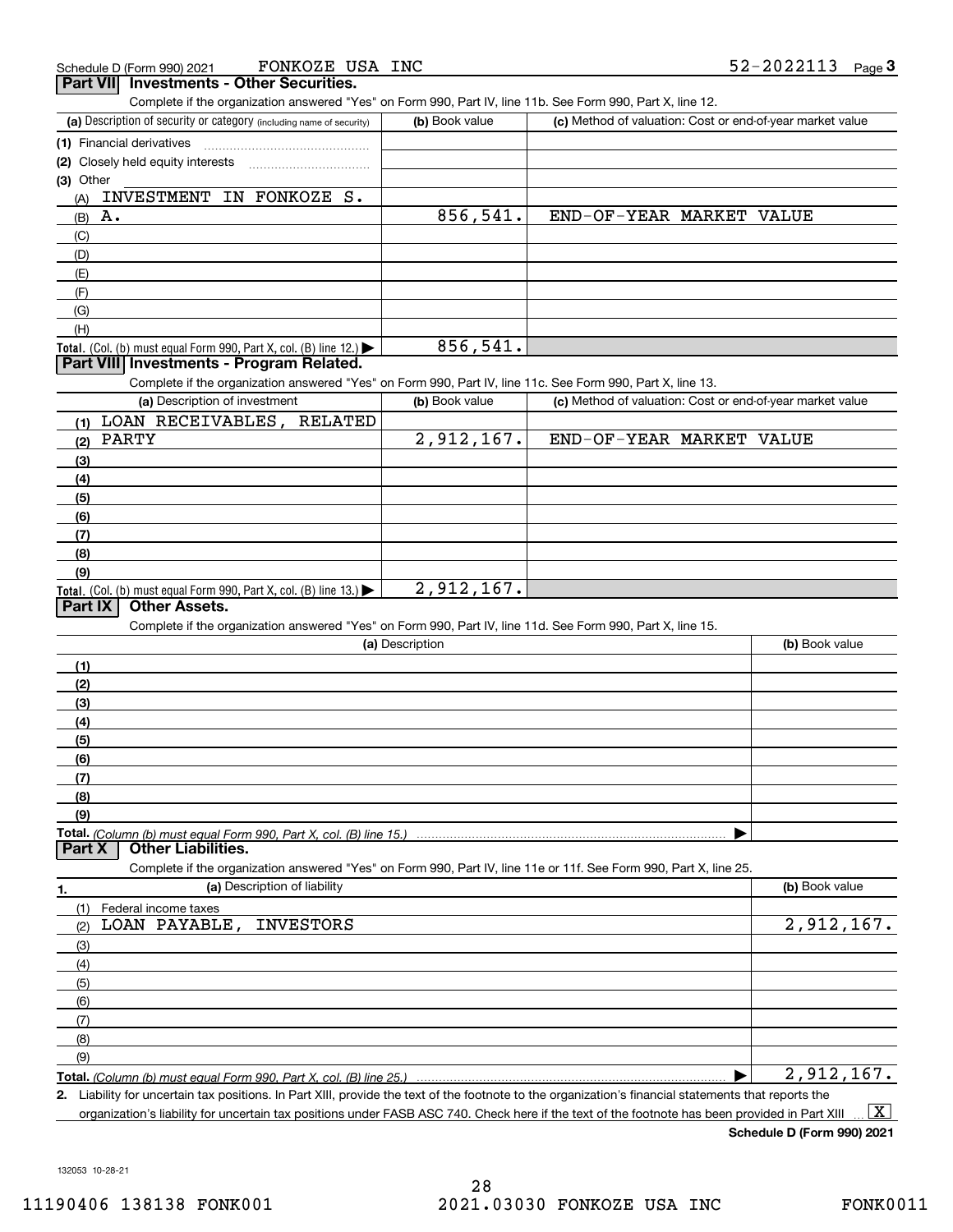|              | FONKOZE USA INC<br>Schedule D (Form 990) 2021                                                                                                                                                                                       |                |         |                | $52 - 2022113$ Page 4 |         |
|--------------|-------------------------------------------------------------------------------------------------------------------------------------------------------------------------------------------------------------------------------------|----------------|---------|----------------|-----------------------|---------|
|              | Reconciliation of Revenue per Audited Financial Statements With Revenue per Return.<br>Part XI                                                                                                                                      |                |         |                |                       |         |
|              | Complete if the organization answered "Yes" on Form 990, Part IV, line 12a.                                                                                                                                                         |                |         |                |                       |         |
| 1            | Total revenue, gains, and other support per audited financial statements                                                                                                                                                            |                |         | 1 <sup>1</sup> | 3,300,477.            |         |
| $\mathbf{2}$ | Amounts included on line 1 but not on Form 990, Part VIII, line 12:                                                                                                                                                                 |                |         |                |                       |         |
|              |                                                                                                                                                                                                                                     | 2a             | 70,891. |                |                       |         |
| b            |                                                                                                                                                                                                                                     | 2 <sub>b</sub> |         |                |                       |         |
| c            |                                                                                                                                                                                                                                     | 2c             |         |                |                       |         |
| d            | Other (Describe in Part XIII.)                                                                                                                                                                                                      | 2d             |         |                |                       |         |
| е            | Add lines 2a through 2d                                                                                                                                                                                                             |                |         | <b>2e</b>      |                       | 70,891. |
| 3            |                                                                                                                                                                                                                                     |                |         | 3              | 3,229,586.            |         |
|              | Amounts included on Form 990, Part VIII, line 12, but not on line 1:                                                                                                                                                                |                |         |                |                       |         |
| a            |                                                                                                                                                                                                                                     | 4a             |         |                |                       |         |
| b            | Other (Describe in Part XIII.) [100] [100] [100] [100] [100] [100] [100] [100] [100] [100] [100] [100] [100] [                                                                                                                      | 4b             |         |                |                       |         |
|              | Add lines 4a and 4b                                                                                                                                                                                                                 |                |         | 4c             |                       |         |
| 5            |                                                                                                                                                                                                                                     |                |         | 5              | 3,229,586.            |         |
|              | Part XII   Reconciliation of Expenses per Audited Financial Statements With Expenses per Return.                                                                                                                                    |                |         |                |                       |         |
|              | Complete if the organization answered "Yes" on Form 990, Part IV, line 12a.                                                                                                                                                         |                |         |                |                       |         |
| 1            |                                                                                                                                                                                                                                     |                |         | $\mathbf{1}$   | 2,869,110.            |         |
| 2            | Amounts included on line 1 but not on Form 990, Part IX, line 25:                                                                                                                                                                   |                |         |                |                       |         |
| a            |                                                                                                                                                                                                                                     | 2a             |         |                |                       |         |
| b            |                                                                                                                                                                                                                                     | 2 <sub>b</sub> |         |                |                       |         |
| c            | Other losses <b>with a construction of the construction of the construction of the construction</b>                                                                                                                                 | 2c             |         |                |                       |         |
| d            |                                                                                                                                                                                                                                     | 2d             |         |                |                       |         |
|              |                                                                                                                                                                                                                                     |                |         | 2e             |                       |         |
| з            |                                                                                                                                                                                                                                     |                |         | 3              | 2,869,110.            |         |
| 4            | Amounts included on Form 990, Part IX, line 25, but not on line 1:                                                                                                                                                                  |                |         |                |                       |         |
| a            | Investment expenses not included on Form 990, Part VIII, line 7b [1000000000000000000000000000000000                                                                                                                                | 4a             |         |                |                       |         |
| b            | Other (Describe in Part XIII.) <b>Construction Contract Construction</b> Chemical Construction Chemical Chemical Chemical Chemical Chemical Chemical Chemical Chemical Chemical Chemical Chemical Chemical Chemical Chemical Chemic | 4b.            |         |                |                       |         |
|              | c Add lines 4a and 4b                                                                                                                                                                                                               |                |         | 4c             |                       | υ.      |
|              |                                                                                                                                                                                                                                     |                |         | 5              | 2,869,110.            |         |
|              | Part XIII Supplemental Information.                                                                                                                                                                                                 |                |         |                |                       |         |

Provide the descriptions required for Part II, lines 3, 5, and 9; Part III, lines 1a and 4; Part IV, lines 1b and 2b; Part V, line 4; Part X, line 2; Part XI, lines 2d and 4b; and Part XII, lines 2d and 4b. Also complete this part to provide any additional information.

#### PART X, LINE 2:

| THE PROVISIONS INCLUDED IN ACCOUNTING PRINCIPLES GENERALLY ACCEPTED IN THE |
|----------------------------------------------------------------------------|
| UNITED STATES OF AMERICA PROVIDE CONSISTENT GUIDANCE FOR THE ACCOUNTING    |
| FOR UNCERTAINTY IN INCOME TAXES RECOGNIZED IN AN ENTITY'S FINANCIAL        |
| STATEMENTS AND PRESCRIBE A THRESHOLD OF "MORE LIKELY THAN NOT" FOR         |
| RECOGNITION OF TAX POSITIONS TAKEN OR EXPECTED TO BE TAKEN<br>IN A TAX     |
| RETURN.                                                                    |
|                                                                            |
| THE ORGANIZATION PERFORMED AN EVALUATION OF UNCERTAIN TAX POSITIONS AS OF  |
| DECEMBER 31, 2021, AND DETERMINED THAT THERE WERE NO MATTERS THAT WOULD    |
| REQUIRE RECOGNITION IN THE FINANCIAL STATEMENTS OR THAT MAY HAVE ANY       |
|                                                                            |

132054 10-28-21 **Schedule D (Form 990) 2021** EFFECT ON ITS TAX-EXEMPT STATUS. AS OF DECEMBER 31, 2021, THE STATUTE OF 29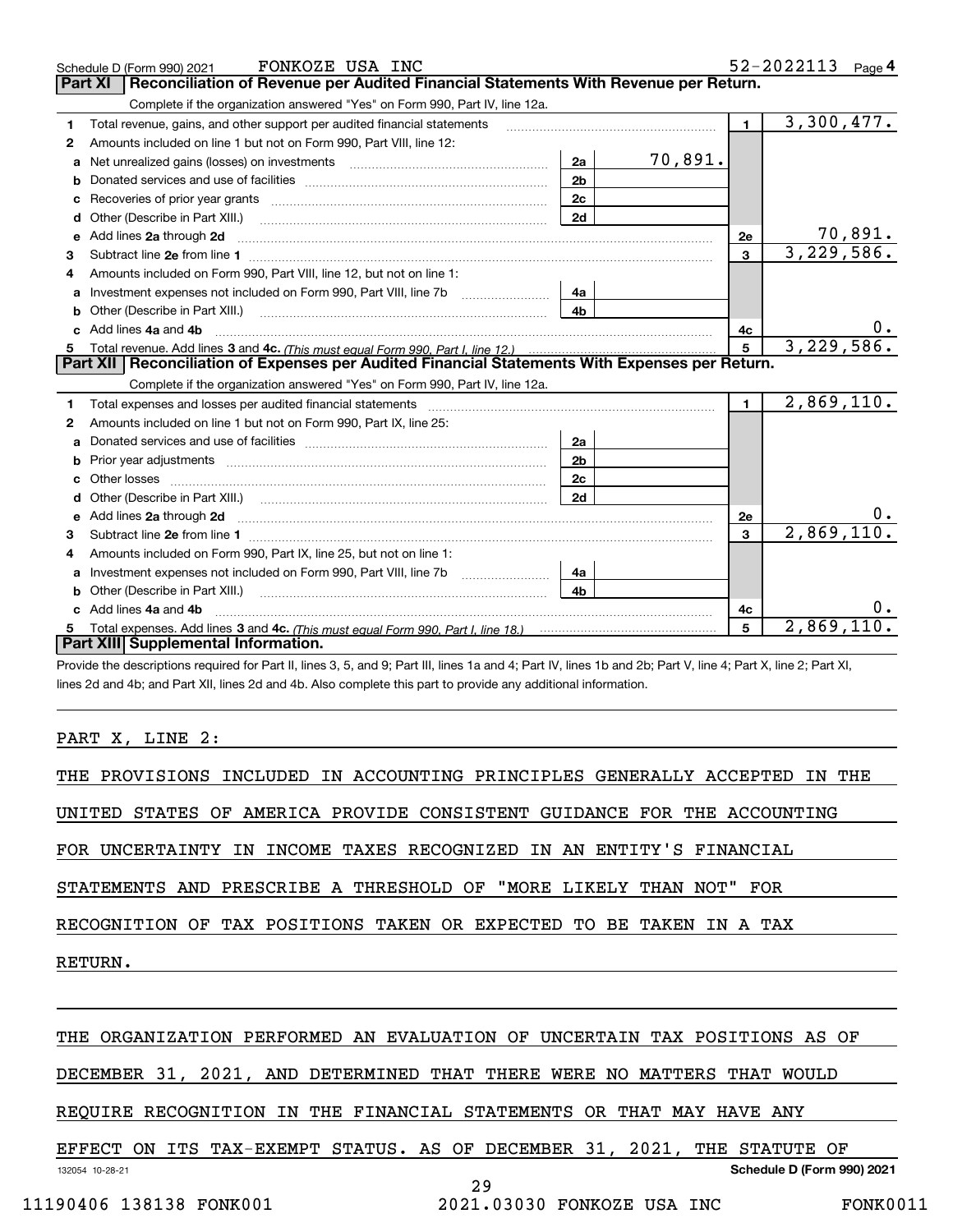LIMITATIONS FOR YEARS 2018 THROUGH 2021 REMAIN OPEN WITH THE U.S. FEDERAL JURISDICTION OR THE STATE AND LOCAL JURISDICTION IN WHICH THE ORGANIZATION FILES TAX RETURNS. IT IS THE ORGANIZATION'S POLICY TO RECOGNIZE INTEREST AND/OR PENALTIES RELATED TO UNCERTAIN TAX POSITIONS, IF ANY, AS INCOME TAX EXPENSE.

PART VIII, LINE 2

SEE THE AUDITED FINANCIAL STATEMENTS FOR ADDITIONAL DISCLOSURES RELATED TO LOANS RECEIVABLE, RELATED PARTY.

PART X, LINE 2

SEE THE AUDITED FINANCIAL STATEMENTS FOR ADDITIONAL DISCLOSURES RELATED TO

LOANS PAYABLE, RELATED PARTIES, INVESTORS.

**Schedule D (Form 990) 2021**

132055 10-28-21

30 11190406 138138 FONK001 2021.03030 FONKOZE USA INC FONK0011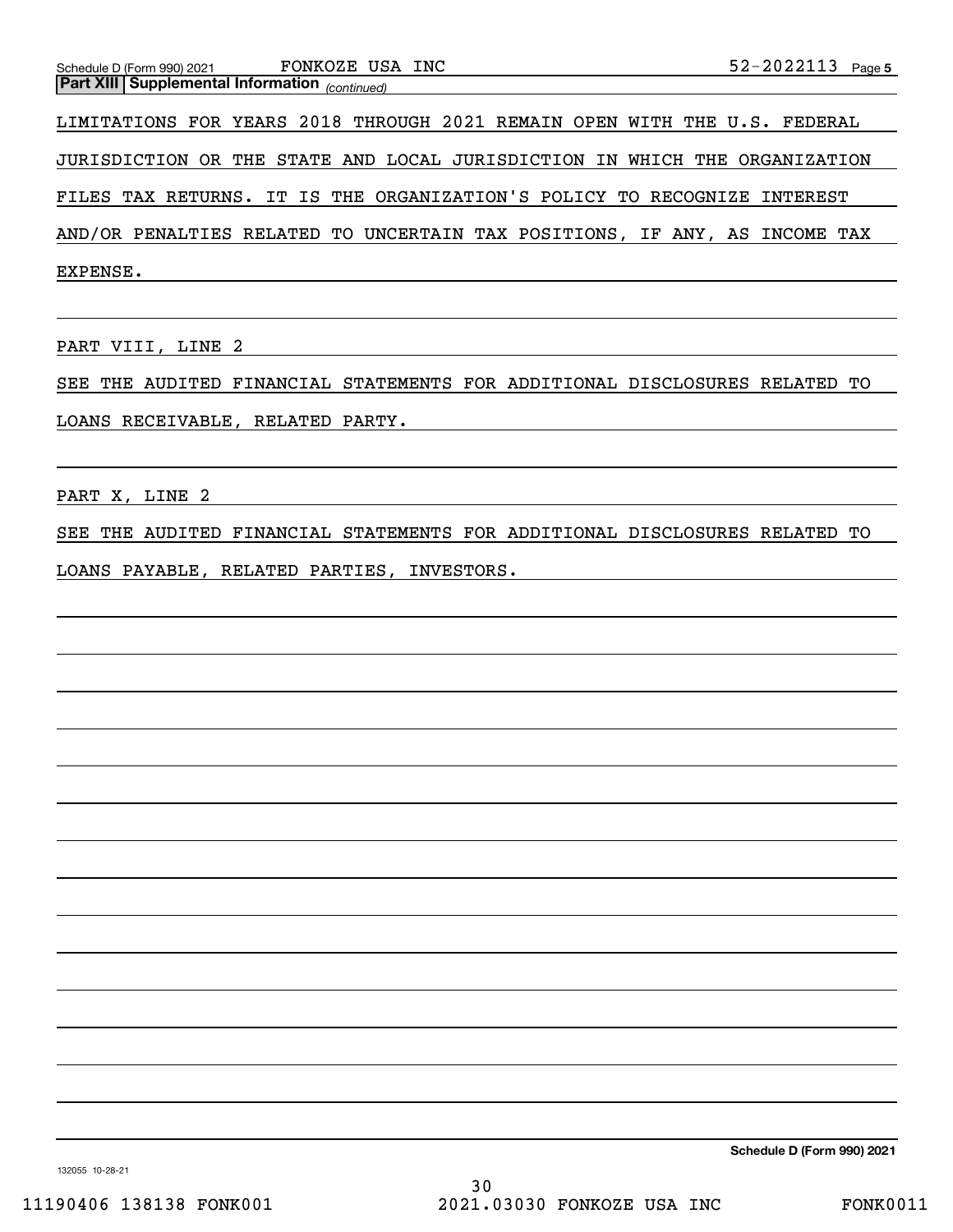|    | FONKOZE USA INC                       |               |                            |                                                                                                                                         | 52-2022113                    |                                     |
|----|---------------------------------------|---------------|----------------------------|-----------------------------------------------------------------------------------------------------------------------------------------|-------------------------------|-------------------------------------|
|    | Part I                                |               |                            | General Information on Activities Outside the United States. Complete if the organization answered "Yes" on                             |                               |                                     |
|    | Form 990, Part IV, line 14b.          |               |                            |                                                                                                                                         |                               |                                     |
| 1. |                                       |               |                            | For grantmakers. Does the organization maintain records to substantiate the amount of its grants and other assistance,                  |                               |                                     |
|    |                                       |               |                            | the grantees' eligibility for the grants or assistance, and the selection criteria used to award the grants or assistance?              |                               | $\boxed{\text{X}}$ Yes<br><b>No</b> |
|    |                                       |               |                            |                                                                                                                                         |                               |                                     |
| 2  |                                       |               |                            | For grantmakers. Describe in Part V the organization's procedures for monitoring the use of its grants and other assistance outside the |                               |                                     |
|    | United States.                        |               |                            |                                                                                                                                         |                               |                                     |
| 3  |                                       |               |                            | Activities per Region. (The following Part I, line 3 table can be duplicated if additional space is needed.)                            |                               |                                     |
|    | (a) Region                            | (b) Number of | (c) Number of              | (d) Activities conducted in the region                                                                                                  | (e) If activity listed in (d) | (f) Total                           |
|    |                                       | offices       | employees,<br>agents, and  | (by type) (such as, fundraising, pro-                                                                                                   | is a program service,         | expenditures<br>for and             |
|    |                                       | in the region | independent<br>contractors | gram services, investments, grants to                                                                                                   | describe specific type        | investments                         |
|    |                                       |               | in the region              | recipients located in the region)                                                                                                       | of service(s) in the region   | in the region                       |
|    |                                       |               |                            |                                                                                                                                         |                               |                                     |
|    |                                       |               |                            |                                                                                                                                         |                               |                                     |
|    | CENTRAL AMERICA AND                   |               |                            |                                                                                                                                         |                               |                                     |
|    | THE CARIBBEAN                         |               |                            | GRANTS                                                                                                                                  |                               | 1,680,557.                          |
|    |                                       |               |                            |                                                                                                                                         |                               |                                     |
|    |                                       |               |                            |                                                                                                                                         |                               |                                     |
|    | CENTRAL AMERICA AND                   |               |                            | PROGRAM INVESTMENTS /                                                                                                                   |                               |                                     |
|    | THE CARIBBEAN                         |               |                            | PAYABLES                                                                                                                                |                               | 2,912,167.                          |
|    |                                       |               |                            |                                                                                                                                         |                               |                                     |
|    |                                       |               |                            |                                                                                                                                         |                               |                                     |
|    |                                       |               |                            |                                                                                                                                         |                               |                                     |
|    |                                       |               |                            |                                                                                                                                         |                               |                                     |
|    |                                       |               |                            |                                                                                                                                         |                               |                                     |
|    |                                       |               |                            |                                                                                                                                         |                               |                                     |
|    |                                       |               |                            |                                                                                                                                         |                               |                                     |
|    |                                       |               |                            |                                                                                                                                         |                               |                                     |
|    |                                       |               |                            |                                                                                                                                         |                               |                                     |
|    |                                       |               |                            |                                                                                                                                         |                               |                                     |
|    |                                       |               |                            |                                                                                                                                         |                               |                                     |
|    |                                       |               |                            |                                                                                                                                         |                               |                                     |
|    |                                       |               |                            |                                                                                                                                         |                               |                                     |
|    |                                       |               |                            |                                                                                                                                         |                               |                                     |
|    |                                       |               |                            |                                                                                                                                         |                               |                                     |
|    |                                       |               |                            |                                                                                                                                         |                               |                                     |
|    |                                       |               |                            |                                                                                                                                         |                               |                                     |
|    |                                       |               |                            |                                                                                                                                         |                               |                                     |
|    |                                       |               |                            |                                                                                                                                         |                               |                                     |
|    |                                       |               |                            |                                                                                                                                         |                               |                                     |
|    |                                       |               |                            |                                                                                                                                         |                               |                                     |
|    |                                       |               |                            |                                                                                                                                         |                               |                                     |
|    |                                       |               |                            |                                                                                                                                         |                               |                                     |
|    |                                       |               |                            |                                                                                                                                         |                               |                                     |
|    | 3 a Subtotal                          | 0             | 0                          |                                                                                                                                         |                               | 4,592,724.                          |
|    | .<br><b>b</b> Total from continuation |               |                            |                                                                                                                                         |                               |                                     |
|    | sheets to Part I                      | 0             | 0                          |                                                                                                                                         |                               | 0.                                  |
|    | c Totals (add lines 3a                |               |                            |                                                                                                                                         |                               |                                     |
|    | and 3b)                               | 0             | 0                          |                                                                                                                                         |                               | 4,592,724.                          |

**| Complete if the organization answered "Yes" on Form 990, Part IV, line 14b, 15, or 16. | Attach to Form 990. | Go to www.irs.gov/Form990 for instructions and the latest information.**

**Statement of Activities Outside the United States** 

LHA For Paperwork Reduction Act Notice, see the Instructions for Form 990. Schedule F (Form 990) 2021

OMB No. 1545-0047

**2021**

**Open to Public InspectionEmployer identification number**

132071 12-20-21

Department of the Treasury Internal Revenue Service

**(Form 990)**

Name of the organization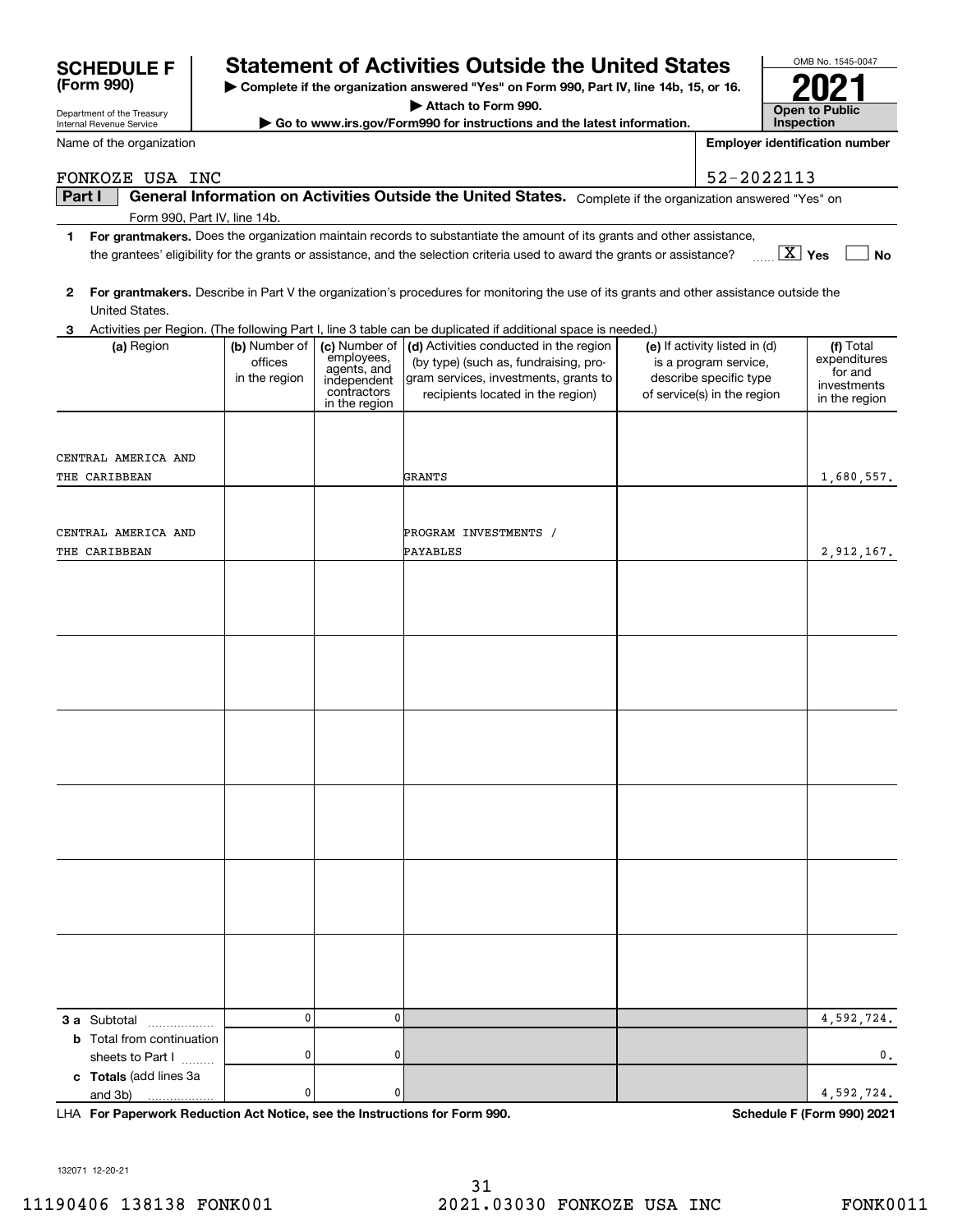| Part II<br>Grants and Other Assistance to Organizations or Entities Outside the United States. Complete if the organization answered "Yes" on Form 990, Part IV, line 15, for any<br>recipient who received more than \$5,000. Part II can be duplicated if additional space is needed. |                          |                                                                     |            |                                                      |            |                                                   |                                |                               |                        |  |
|-----------------------------------------------------------------------------------------------------------------------------------------------------------------------------------------------------------------------------------------------------------------------------------------|--------------------------|---------------------------------------------------------------------|------------|------------------------------------------------------|------------|---------------------------------------------------|--------------------------------|-------------------------------|------------------------|--|
|                                                                                                                                                                                                                                                                                         | (a) Name of organization | $\vert$ (b) IRS code section $\vert$<br>$ $ ond EIN (if opplieghlo) | (c) Region | (d) Purpose of<br>$\sim$ $\sim$ $\sim$ $\sim$ $\sim$ | (e) Amount | (f) Manner of<br>of soop groot Loogh digh usement | <b>g)</b> Amount of<br>noncash | (h) Description<br>of noncash | (i)<br><i>Ivaluati</i> |  |

| 1<br>(a) Name of organization | (b) IRS code section<br>and EIN (if applicable) | (c) Region        | (d) Purpose of<br>grant                                                                                                                 | (e) Amount<br>of cash grant | (f) Manner of<br>cash disbursement | (g) Amount of<br>noncash<br>assistance | (h) Description<br>of noncash<br>assistance | (i) Method of<br>valuation (book, FMV,<br>appraisal, other) |
|-------------------------------|-------------------------------------------------|-------------------|-----------------------------------------------------------------------------------------------------------------------------------------|-----------------------------|------------------------------------|----------------------------------------|---------------------------------------------|-------------------------------------------------------------|
|                               |                                                 |                   |                                                                                                                                         |                             |                                    |                                        |                                             |                                                             |
|                               |                                                 | CENTRAL AMERICA & |                                                                                                                                         |                             |                                    |                                        |                                             |                                                             |
|                               |                                                 | THE CARIBBEAN     | EDUCATION AND SUPPORT                                                                                                                   |                             | 1680557. WIRE TRANSFER             | $\mathbf{0}$                           |                                             |                                                             |
|                               |                                                 |                   |                                                                                                                                         |                             |                                    |                                        |                                             |                                                             |
|                               |                                                 |                   |                                                                                                                                         |                             |                                    |                                        |                                             |                                                             |
|                               |                                                 |                   |                                                                                                                                         |                             |                                    |                                        |                                             |                                                             |
|                               |                                                 |                   |                                                                                                                                         |                             |                                    |                                        |                                             |                                                             |
|                               |                                                 |                   |                                                                                                                                         |                             |                                    |                                        |                                             |                                                             |
|                               |                                                 |                   |                                                                                                                                         |                             |                                    |                                        |                                             |                                                             |
|                               |                                                 |                   |                                                                                                                                         |                             |                                    |                                        |                                             |                                                             |
|                               |                                                 |                   |                                                                                                                                         |                             |                                    |                                        |                                             |                                                             |
|                               |                                                 |                   |                                                                                                                                         |                             |                                    |                                        |                                             |                                                             |
|                               |                                                 |                   |                                                                                                                                         |                             |                                    |                                        |                                             |                                                             |
|                               |                                                 |                   |                                                                                                                                         |                             |                                    |                                        |                                             |                                                             |
|                               |                                                 |                   |                                                                                                                                         |                             |                                    |                                        |                                             |                                                             |
|                               |                                                 |                   |                                                                                                                                         |                             |                                    |                                        |                                             |                                                             |
|                               |                                                 |                   |                                                                                                                                         |                             |                                    |                                        |                                             |                                                             |
|                               |                                                 |                   |                                                                                                                                         |                             |                                    |                                        |                                             |                                                             |
|                               |                                                 |                   |                                                                                                                                         |                             |                                    |                                        |                                             |                                                             |
|                               |                                                 |                   |                                                                                                                                         |                             |                                    |                                        |                                             |                                                             |
|                               |                                                 |                   |                                                                                                                                         |                             |                                    |                                        |                                             |                                                             |
|                               |                                                 |                   |                                                                                                                                         |                             |                                    |                                        |                                             |                                                             |
|                               |                                                 |                   |                                                                                                                                         |                             |                                    |                                        |                                             |                                                             |
|                               |                                                 |                   |                                                                                                                                         |                             |                                    |                                        |                                             |                                                             |
|                               |                                                 |                   |                                                                                                                                         |                             |                                    |                                        |                                             |                                                             |
|                               |                                                 |                   |                                                                                                                                         |                             |                                    |                                        |                                             |                                                             |
|                               |                                                 |                   |                                                                                                                                         |                             |                                    |                                        |                                             |                                                             |
|                               |                                                 |                   |                                                                                                                                         |                             |                                    |                                        |                                             |                                                             |
| $\mathbf{2}$                  |                                                 |                   | Enter total number of recipient organizations listed above that are recognized as charities by the foreign country, recognized as a tax |                             |                                    |                                        |                                             |                                                             |
|                               |                                                 |                   | exempt 501(c)(3) organization by the IRS, or for which the grantee or counsel has provided a section 501(c)(3) equivalency letter       |                             |                                    |                                        |                                             |                                                             |
| 3                             |                                                 |                   |                                                                                                                                         |                             |                                    |                                        |                                             |                                                             |

**2**

Schedule F (Form 990) 2021 FONKOZE USA INC 52-2022113 FONKOZE USA INC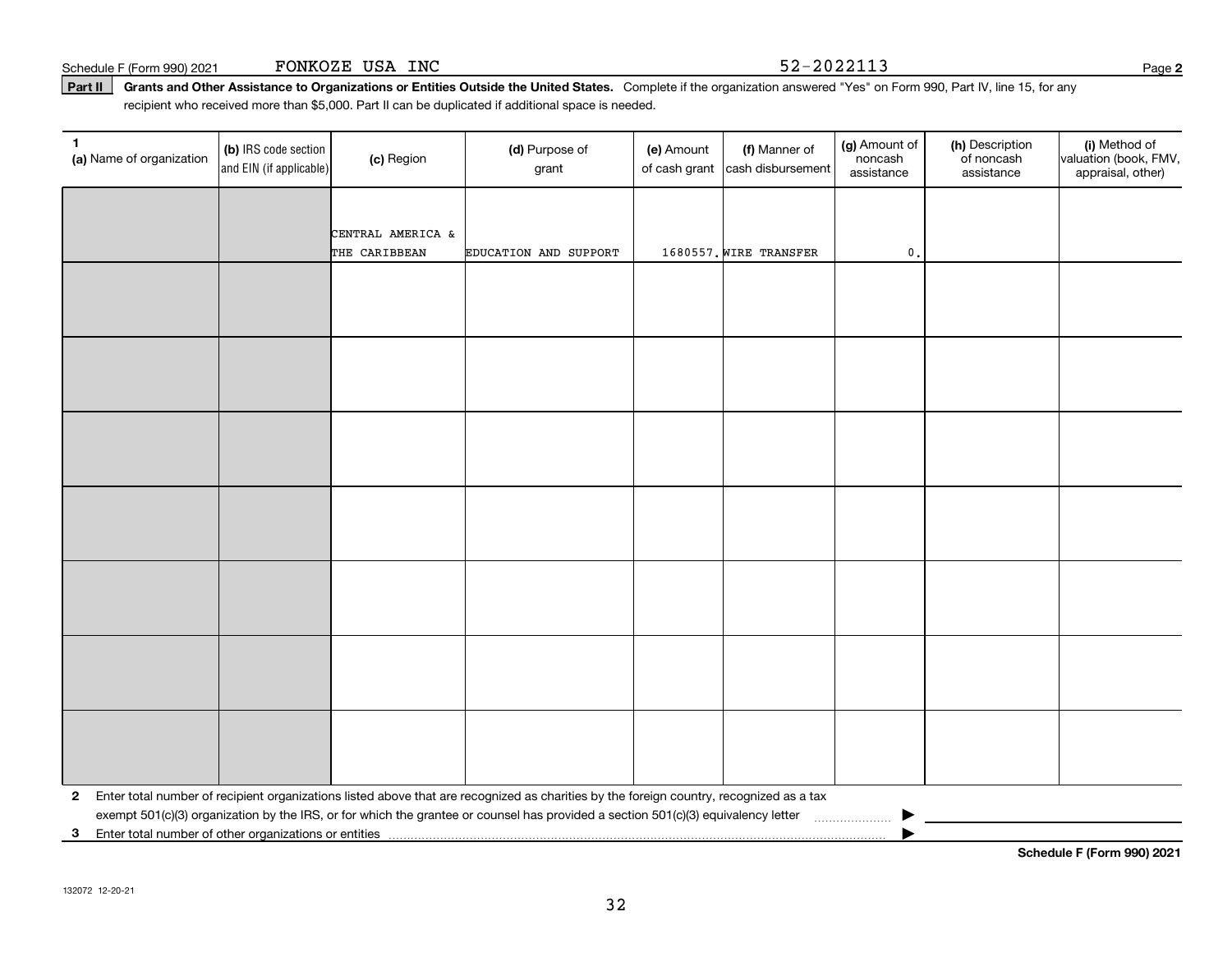(d) Amount of cash grant

**(c)** Number of **| (d)** Amount of **| (e)** Manner of **| (f)** Amount of **| (g)** Description of **| (h)** 

(f) Amount of noncashassistance

noncash assistance

(e) Manner of cash disbursement

Part III Grants and Other Assistance to Individuals Outside the United States. Complete if the organization answered "Yes" on Form 990, Part IV, line 16. Part III can be duplicated if additional space is needed.

> (c) Number of *recipients*

**(h)** Method of<br>valuation<br>(book, FMV,<br>appraisal, other)

**Schedule F (Form 990) 2021**

Schedule F (Form 990) 2021 **FONKOZE USA INC** 5 2-2 0 2 2 1 1 3 Page

**(a)** Type of grant or assistance  $\qquad$  **(b)** Region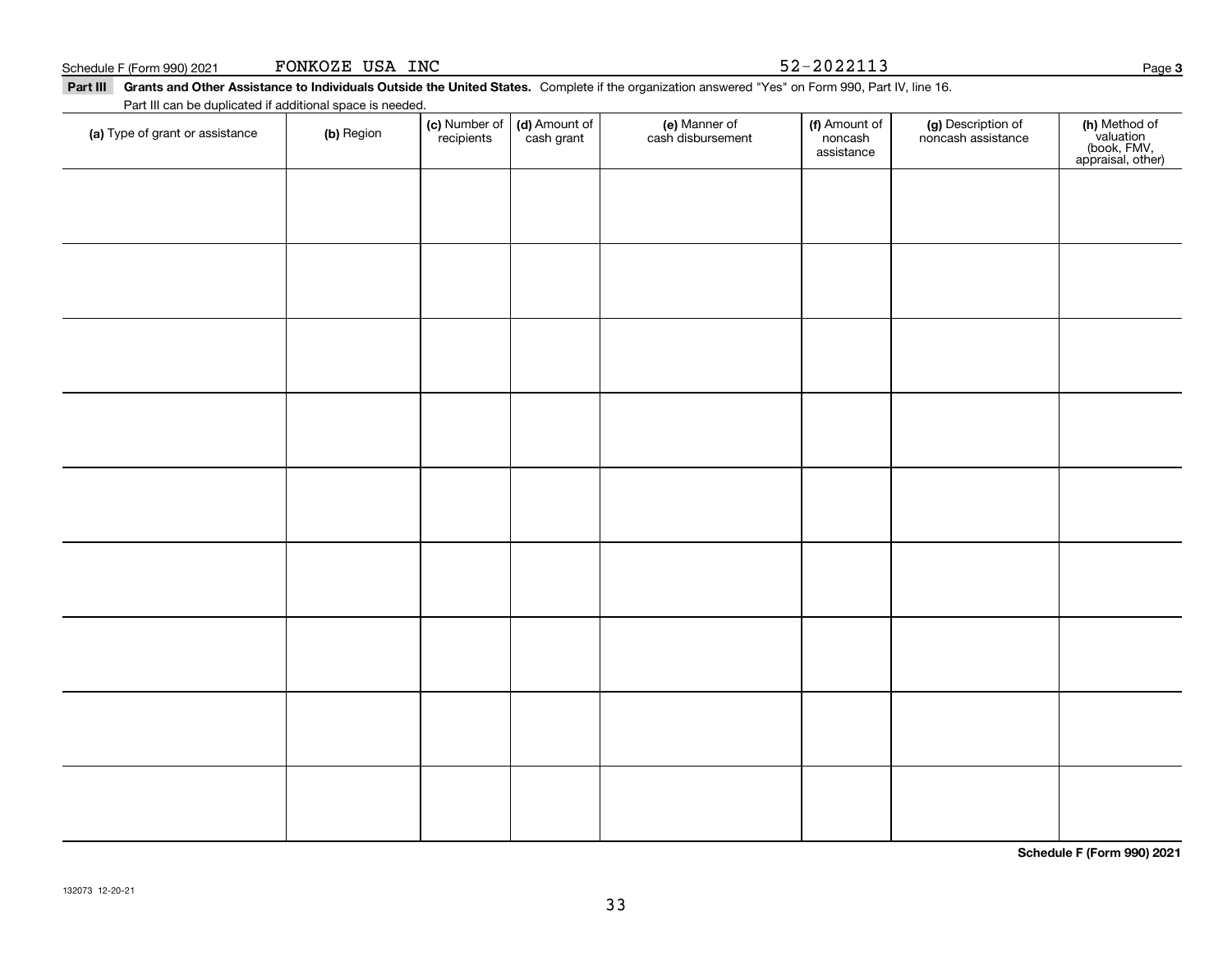| 1            | Was the organization a U.S. transferor of property to a foreign corporation during the tax year? If "Yes."<br>the organization may be required to file Form 926, Return by a U.S. Transferor of Property to a Foreign<br>Corporation (see Instructions for Form 926) <i>manual content content corporation</i> (see Instructions for Form 926) | Yes | ∣X∣No                      |
|--------------|------------------------------------------------------------------------------------------------------------------------------------------------------------------------------------------------------------------------------------------------------------------------------------------------------------------------------------------------|-----|----------------------------|
| $\mathbf{2}$ | Did the organization have an interest in a foreign trust during the tax year? If "Yes." the organization may<br>be required to separately file Form 3520, Annual Return To Report Transactions With Foreign Trusts and<br>Receipt of Certain Foreign Gifts, and/or Form 3520-A, Annual Information Return of Foreign Trust With a              | Yes | $\mathbf{X}$<br><b>No</b>  |
| 3            | Did the organization have an ownership interest in a foreign corporation during the tax year? If "Yes."<br>the organization may be required to file Form 5471, Information Return of U.S. Persons With Respect to                                                                                                                              | Yes | $X \mid N_0$               |
| 4            | Was the organization a direct or indirect shareholder of a passive foreign investment company or a<br>qualified electing fund during the tax year? If "Yes," the organization may be required to file Form 8621,<br>Information Return by a Shareholder of a Passive Foreign Investment Company or Qualified Electing                          | Yes | $\overline{\text{X}}$   No |
| 5            | Did the organization have an ownership interest in a foreign partnership during the tax year? If "Yes."<br>the organization may be required to file Form 8865, Return of U.S. Persons With Respect to Certain<br>Foreign Partnerships (see Instructions for Form 8865) <i>manual content content content content content content</i> co        | Yes | X∣No                       |
| 6            | Did the organization have any operations in or related to any boycotting countries during the tax year? If<br>"Yes," the organization may be required to separately file Form 5713, International Boycott Report (see                                                                                                                          | Yes |                            |

**Schedule F (Form 990) 2021**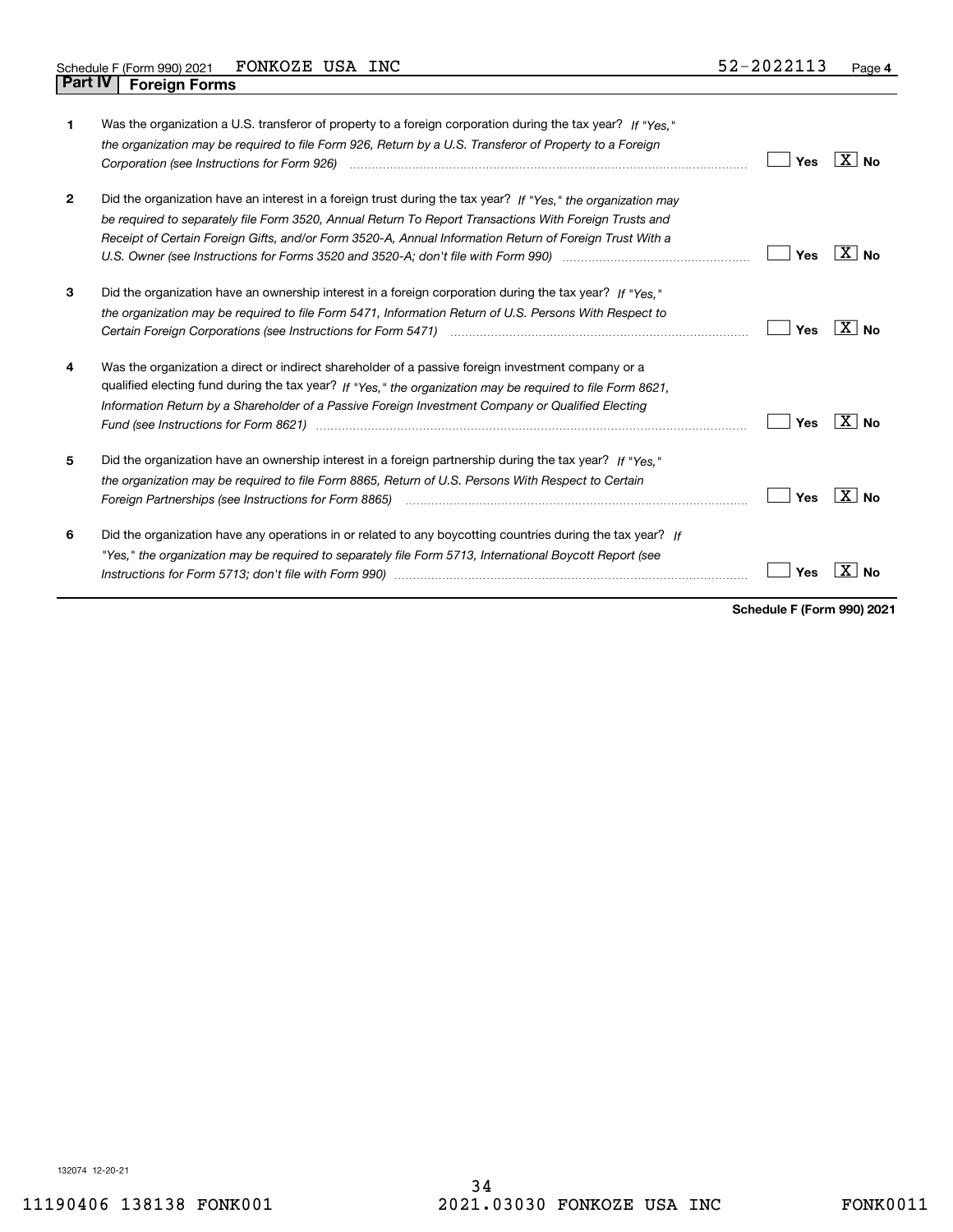| Schedule F (Form 990) 2021 | FONKOZE USA<br>INC | 52-2022113 | Page |
|----------------------------|--------------------|------------|------|
|----------------------------|--------------------|------------|------|

#### **Part V Supplemental Information**

Provide the information required by Part I, line 2 (monitoring of funds); Part I, line 3, column (f) (accounting method; amounts of investments vs. expenditures per region); Part II, line 1 (accounting method); Part III (accounting method); and Part III, column (c) (estimated number of recipients), as applicable. Also complete this part to provide any additional information. See instructions.

| 132075 12-20-21 | Schedule F (Form 990) 2021<br>$\Omega$ $\Gamma$ |
|-----------------|-------------------------------------------------|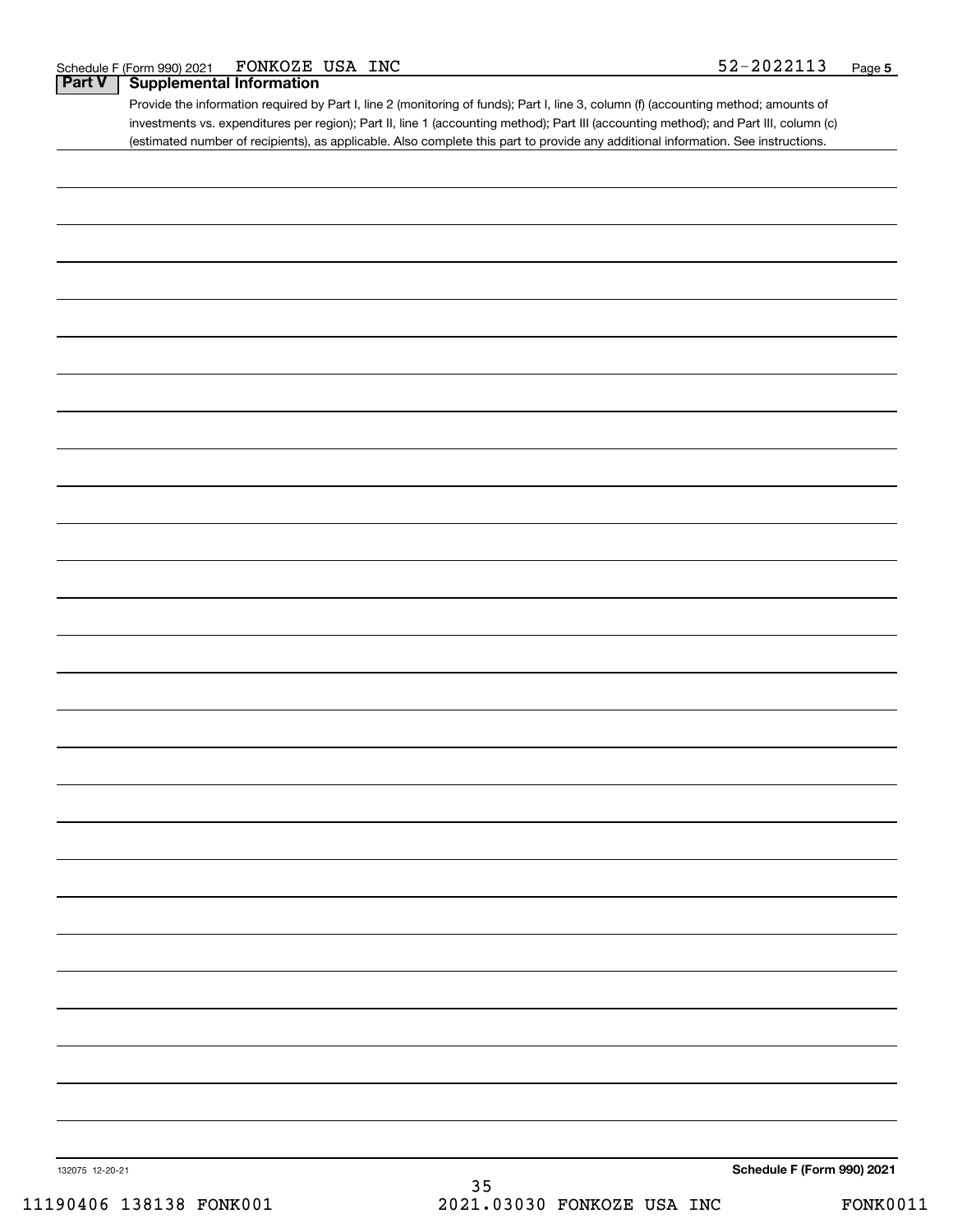| <b>SCHEDULE J</b>                       | <b>Compensation Information</b>                                                                                                                                                                                                      |  | OMB No. 1545-0047                     |                                     |                              |  |  |  |  |
|-----------------------------------------|--------------------------------------------------------------------------------------------------------------------------------------------------------------------------------------------------------------------------------------|--|---------------------------------------|-------------------------------------|------------------------------|--|--|--|--|
| (Form 990)                              | For certain Officers, Directors, Trustees, Key Employees, and Highest                                                                                                                                                                |  | 2021                                  |                                     |                              |  |  |  |  |
|                                         | <b>Compensated Employees</b><br>Complete if the organization answered "Yes" on Form 990, Part IV, line 23.                                                                                                                           |  |                                       |                                     |                              |  |  |  |  |
| Department of the Treasury              | Attach to Form 990.                                                                                                                                                                                                                  |  |                                       | <b>Open to Public</b><br>Inspection |                              |  |  |  |  |
| Internal Revenue Service                | Go to www.irs.gov/Form990 for instructions and the latest information.                                                                                                                                                               |  |                                       |                                     |                              |  |  |  |  |
| Name of the organization                |                                                                                                                                                                                                                                      |  | <b>Employer identification number</b> |                                     |                              |  |  |  |  |
| Part I                                  | FONKOZE USA INC<br><b>Questions Regarding Compensation</b>                                                                                                                                                                           |  | 52-2022113                            |                                     |                              |  |  |  |  |
|                                         |                                                                                                                                                                                                                                      |  |                                       |                                     |                              |  |  |  |  |
|                                         |                                                                                                                                                                                                                                      |  |                                       | Yes                                 | No                           |  |  |  |  |
|                                         | Check the appropriate box(es) if the organization provided any of the following to or for a person listed on Form 990,                                                                                                               |  |                                       |                                     |                              |  |  |  |  |
| First-class or charter travel           | Part VII, Section A, line 1a. Complete Part III to provide any relevant information regarding these items.                                                                                                                           |  |                                       |                                     |                              |  |  |  |  |
| Travel for companions                   | Housing allowance or residence for personal use<br>Payments for business use of personal residence                                                                                                                                   |  |                                       |                                     |                              |  |  |  |  |
|                                         | Health or social club dues or initiation fees<br>Tax indemnification and gross-up payments                                                                                                                                           |  |                                       |                                     |                              |  |  |  |  |
|                                         | Discretionary spending account<br>Personal services (such as maid, chauffeur, chef)                                                                                                                                                  |  |                                       |                                     |                              |  |  |  |  |
|                                         |                                                                                                                                                                                                                                      |  |                                       |                                     |                              |  |  |  |  |
|                                         | <b>b</b> If any of the boxes on line 1a are checked, did the organization follow a written policy regarding payment or                                                                                                               |  |                                       |                                     |                              |  |  |  |  |
|                                         |                                                                                                                                                                                                                                      |  | 1b                                    |                                     |                              |  |  |  |  |
| 2                                       | Did the organization require substantiation prior to reimbursing or allowing expenses incurred by all directors,                                                                                                                     |  |                                       |                                     |                              |  |  |  |  |
|                                         |                                                                                                                                                                                                                                      |  | $\mathbf{2}$                          |                                     |                              |  |  |  |  |
|                                         |                                                                                                                                                                                                                                      |  |                                       |                                     |                              |  |  |  |  |
| З                                       | Indicate which, if any, of the following the organization used to establish the compensation of the organization's                                                                                                                   |  |                                       |                                     |                              |  |  |  |  |
|                                         | CEO/Executive Director. Check all that apply. Do not check any boxes for methods used by a related organization to                                                                                                                   |  |                                       |                                     |                              |  |  |  |  |
|                                         | establish compensation of the CEO/Executive Director, but explain in Part III.                                                                                                                                                       |  |                                       |                                     |                              |  |  |  |  |
| Compensation committee                  | Written employment contract                                                                                                                                                                                                          |  |                                       |                                     |                              |  |  |  |  |
|                                         | Compensation survey or study<br>Independent compensation consultant                                                                                                                                                                  |  |                                       |                                     |                              |  |  |  |  |
|                                         | $\boxed{\textbf{X}}$ Approval by the board or compensation committee<br>Form 990 of other organizations                                                                                                                              |  |                                       |                                     |                              |  |  |  |  |
|                                         |                                                                                                                                                                                                                                      |  |                                       |                                     |                              |  |  |  |  |
| 4                                       | During the year, did any person listed on Form 990, Part VII, Section A, line 1a, with respect to the filing                                                                                                                         |  |                                       |                                     |                              |  |  |  |  |
| organization or a related organization: |                                                                                                                                                                                                                                      |  |                                       |                                     |                              |  |  |  |  |
| а                                       | Receive a severance payment or change-of-control payment?                                                                                                                                                                            |  | 4a                                    |                                     | Χ                            |  |  |  |  |
|                                         | Participate in or receive payment from a supplemental nonqualified retirement plan?                                                                                                                                                  |  | 4b                                    |                                     | $\overline{\textbf{X}}$      |  |  |  |  |
|                                         | Participate in or receive payment from an equity-based compensation arrangement?                                                                                                                                                     |  | 4c                                    |                                     | $\mathbf X$                  |  |  |  |  |
|                                         | If "Yes" to any of lines 4a-c, list the persons and provide the applicable amounts for each item in Part III.                                                                                                                        |  |                                       |                                     |                              |  |  |  |  |
|                                         |                                                                                                                                                                                                                                      |  |                                       |                                     |                              |  |  |  |  |
|                                         | Only section 501(c)(3), 501(c)(4), and 501(c)(29) organizations must complete lines 5-9.                                                                                                                                             |  |                                       |                                     |                              |  |  |  |  |
|                                         | For persons listed on Form 990, Part VII, Section A, line 1a, did the organization pay or accrue any compensation                                                                                                                    |  |                                       |                                     |                              |  |  |  |  |
| contingent on the revenues of:          |                                                                                                                                                                                                                                      |  |                                       |                                     |                              |  |  |  |  |
| a                                       |                                                                                                                                                                                                                                      |  | 5a                                    |                                     | x                            |  |  |  |  |
|                                         |                                                                                                                                                                                                                                      |  | 5b                                    |                                     | $\overline{\mathbf{x}}$      |  |  |  |  |
|                                         | If "Yes" on line 5a or 5b, describe in Part III.                                                                                                                                                                                     |  |                                       |                                     |                              |  |  |  |  |
|                                         | 6 For persons listed on Form 990, Part VII, Section A, line 1a, did the organization pay or accrue any compensation                                                                                                                  |  |                                       |                                     |                              |  |  |  |  |
| contingent on the net earnings of:      |                                                                                                                                                                                                                                      |  |                                       |                                     |                              |  |  |  |  |
| a                                       | The organization? <b>With the contract of the contract of the contract of the contract of the contract of the contract of the contract of the contract of the contract of the contract of the contract of the contract of the co</b> |  | 6a                                    |                                     | х<br>$\overline{\mathbf{x}}$ |  |  |  |  |
|                                         |                                                                                                                                                                                                                                      |  | 6b                                    |                                     |                              |  |  |  |  |
|                                         | If "Yes" on line 6a or 6b, describe in Part III.                                                                                                                                                                                     |  |                                       |                                     |                              |  |  |  |  |
|                                         | 7 For persons listed on Form 990, Part VII, Section A, line 1a, did the organization provide any nonfixed payments                                                                                                                   |  |                                       |                                     |                              |  |  |  |  |
|                                         |                                                                                                                                                                                                                                      |  | 7                                     |                                     | х                            |  |  |  |  |
| 8                                       | Were any amounts reported on Form 990, Part VII, paid or accrued pursuant to a contract that was subject to the                                                                                                                      |  |                                       |                                     |                              |  |  |  |  |
|                                         | initial contract exception described in Regulations section 53.4958-4(a)(3)? If "Yes," describe in Part III                                                                                                                          |  | 8                                     |                                     | х                            |  |  |  |  |
| 9                                       | If "Yes" on line 8, did the organization also follow the rebuttable presumption procedure described in                                                                                                                               |  |                                       |                                     |                              |  |  |  |  |
|                                         | LHA For Paperwork Reduction Act Notice, see the Instructions for Form 990.                                                                                                                                                           |  | 9                                     |                                     |                              |  |  |  |  |
|                                         |                                                                                                                                                                                                                                      |  | Schedule J (Form 990) 2021            |                                     |                              |  |  |  |  |

132111 11-02-21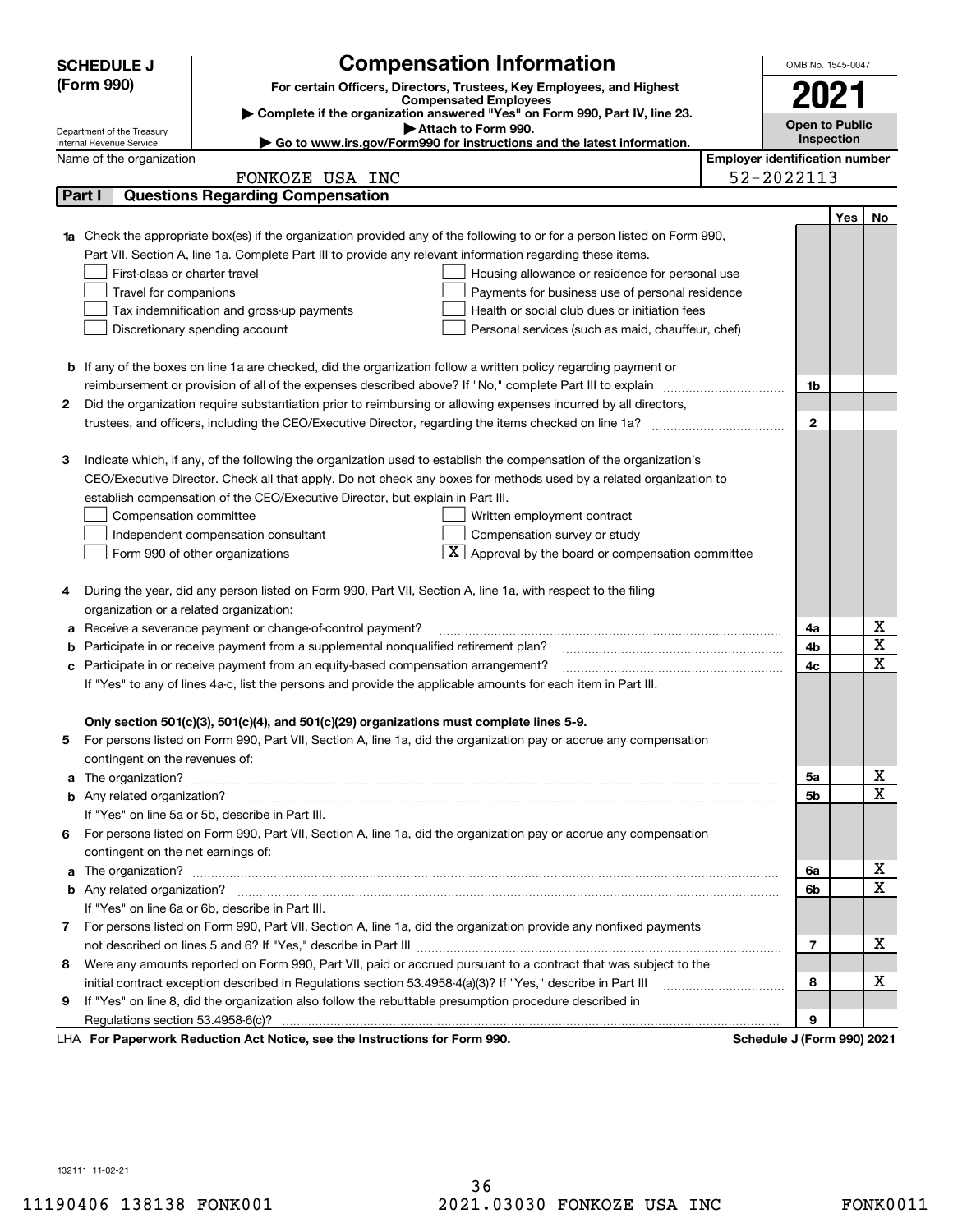#### 52-2022113

**2**

# Page Schedule J (Form 990) 2021 Page Line of CONKOZE USA INC<br>Part II │ Officers, Directors, Trustees, Key Employees, and Highest Compensated Employees. Use duplicate copies if additional space is needed.

For each individual whose compensation must be reported on Schedule J, report compensation from the organization on row (i) and from related organizations, described in the instructions, on row (ii). Do not list any individuals that aren't listed on Form 990, Part VII.

**Note:**  The sum of columns (B)(i)-(iii) for each listed individual must equal the total amount of Form 990, Part VII, Section A, line 1a, applicable column (D) and (E) amounts for that individual.

|                         |                              | (B) Breakdown of W-2 and/or 1099-MISC and/or 1099-NEC<br>compensation |                                           |                                           | (C) Retirement and<br>other deferred | (D) Nontaxable<br>benefits | (E) Total of columns<br>$(B)(i)-(D)$ | (F) Compensation<br>in column (B)         |
|-------------------------|------------------------------|-----------------------------------------------------------------------|-------------------------------------------|-------------------------------------------|--------------------------------------|----------------------------|--------------------------------------|-------------------------------------------|
| (A) Name and Title      |                              | (i) Base<br>compensation                                              | (ii) Bonus &<br>incentive<br>compensation | (iii) Other<br>reportable<br>compensation | compensation                         |                            |                                      | reported as deferred<br>on prior Form 990 |
| (1) MABEL VALDIVIA-DIAZ | (i)                          | 155, 142.                                                             | $\overline{0}$ .                          | $\overline{0}$ .                          | $\overline{0}$ .                     | 8,858.                     | 164,000.                             | 0.                                        |
| EXECUTIVE DIRECTOR      | <u>(ii)</u>                  | $\overline{0}$ .                                                      | $\overline{0}$ .                          | $\overline{0}$ .                          | $\overline{0}$ .                     | $\overline{0}$ .           | $\overline{0}$ .                     | $\overline{0}$ .                          |
|                         | $\qquad \qquad \textbf{(i)}$ |                                                                       |                                           |                                           |                                      |                            |                                      |                                           |
|                         | <u>(ii)</u>                  |                                                                       |                                           |                                           |                                      |                            |                                      |                                           |
|                         | (i)                          |                                                                       |                                           |                                           |                                      |                            |                                      |                                           |
|                         | <u>(ii)</u>                  |                                                                       |                                           |                                           |                                      |                            |                                      |                                           |
|                         | (i)                          |                                                                       |                                           |                                           |                                      |                            |                                      |                                           |
|                         | <u>(ii)</u>                  |                                                                       |                                           |                                           |                                      |                            |                                      |                                           |
|                         | (i)                          |                                                                       |                                           |                                           |                                      |                            |                                      |                                           |
|                         | <u>(ii)</u>                  |                                                                       |                                           |                                           |                                      |                            |                                      |                                           |
|                         | (i)                          |                                                                       |                                           |                                           |                                      |                            |                                      |                                           |
|                         | <u>(ii)</u>                  |                                                                       |                                           |                                           |                                      |                            |                                      |                                           |
|                         | (i)                          |                                                                       |                                           |                                           |                                      |                            |                                      |                                           |
|                         | <u>(ii)</u><br>(i)           |                                                                       |                                           |                                           |                                      |                            |                                      |                                           |
|                         | <u>(ii)</u>                  |                                                                       |                                           |                                           |                                      |                            |                                      |                                           |
|                         | (i)                          |                                                                       |                                           |                                           |                                      |                            |                                      |                                           |
|                         | <u>(ii)</u>                  |                                                                       |                                           |                                           |                                      |                            |                                      |                                           |
|                         | $\qquad \qquad \textbf{(i)}$ |                                                                       |                                           |                                           |                                      |                            |                                      |                                           |
|                         | (ii)                         |                                                                       |                                           |                                           |                                      |                            |                                      |                                           |
|                         | $(\sf{i})$                   |                                                                       |                                           |                                           |                                      |                            |                                      |                                           |
|                         | (ii)                         |                                                                       |                                           |                                           |                                      |                            |                                      |                                           |
|                         | (i)                          |                                                                       |                                           |                                           |                                      |                            |                                      |                                           |
|                         | <u>(ii)</u>                  |                                                                       |                                           |                                           |                                      |                            |                                      |                                           |
|                         | (i)                          |                                                                       |                                           |                                           |                                      |                            |                                      |                                           |
|                         | <u>(ii)</u>                  |                                                                       |                                           |                                           |                                      |                            |                                      |                                           |
|                         | (i)                          |                                                                       |                                           |                                           |                                      |                            |                                      |                                           |
|                         | <u>(ii)</u>                  |                                                                       |                                           |                                           |                                      |                            |                                      |                                           |
|                         | (i)                          |                                                                       |                                           |                                           |                                      |                            |                                      |                                           |
|                         | <u>(ii)</u>                  |                                                                       |                                           |                                           |                                      |                            |                                      |                                           |
|                         | $(\sf{i})$                   |                                                                       |                                           |                                           |                                      |                            |                                      |                                           |
|                         | (ii)                         |                                                                       |                                           |                                           |                                      |                            |                                      |                                           |

**Schedule J (Form 990) 2021**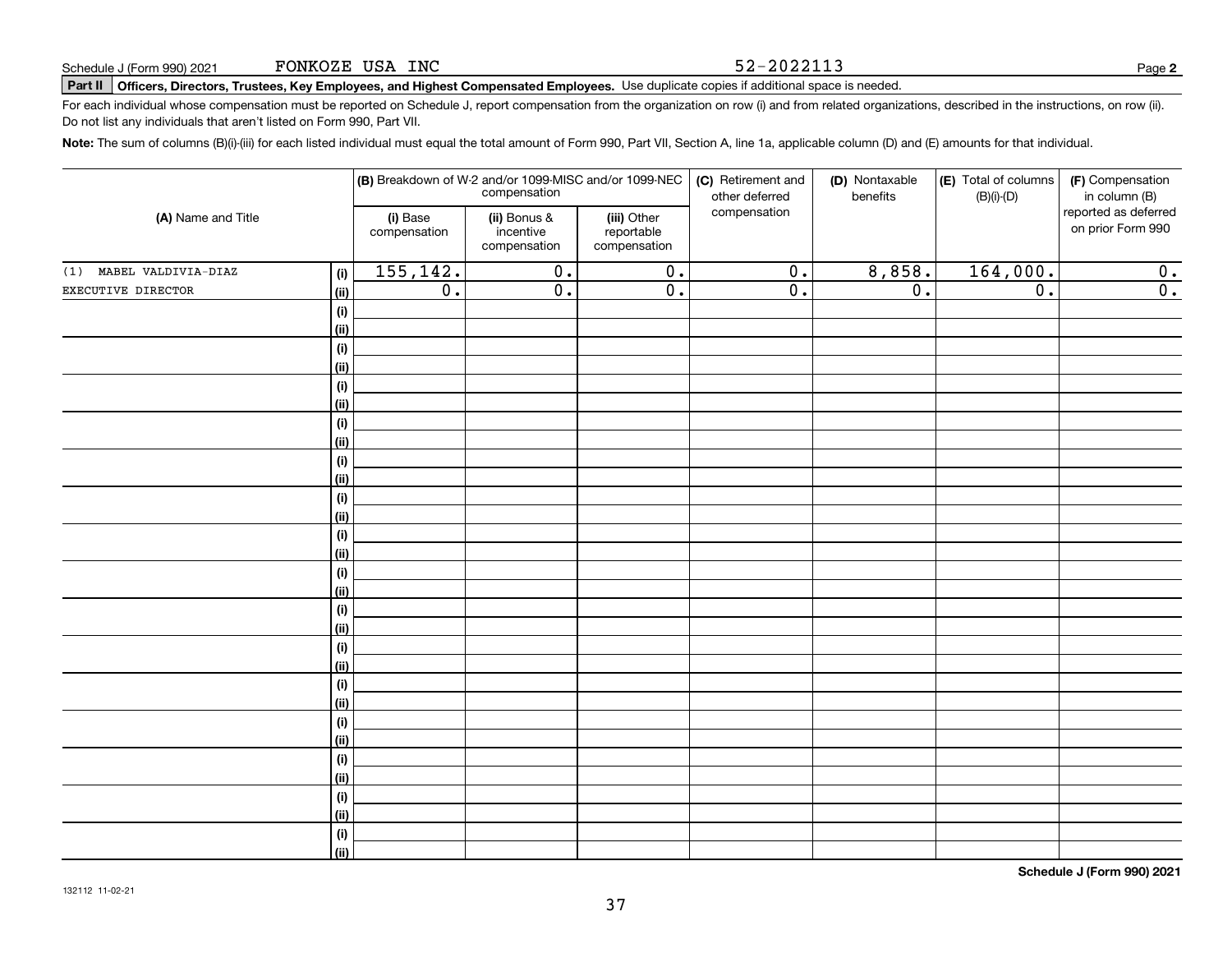#### **Part III Supplemental Information**

Schedule J (Form 990) 2021 FONKOZE USA INC<br>
Part III Supplemental Information<br>
Provide the information, explanation, or descriptions required for Part I, lines 1a, 1b, 3, 4a, 4b, 4c, 5a, 5b, 6a, 6b, 7, and 8, and for Part

**Schedule J (Form 990) 2021**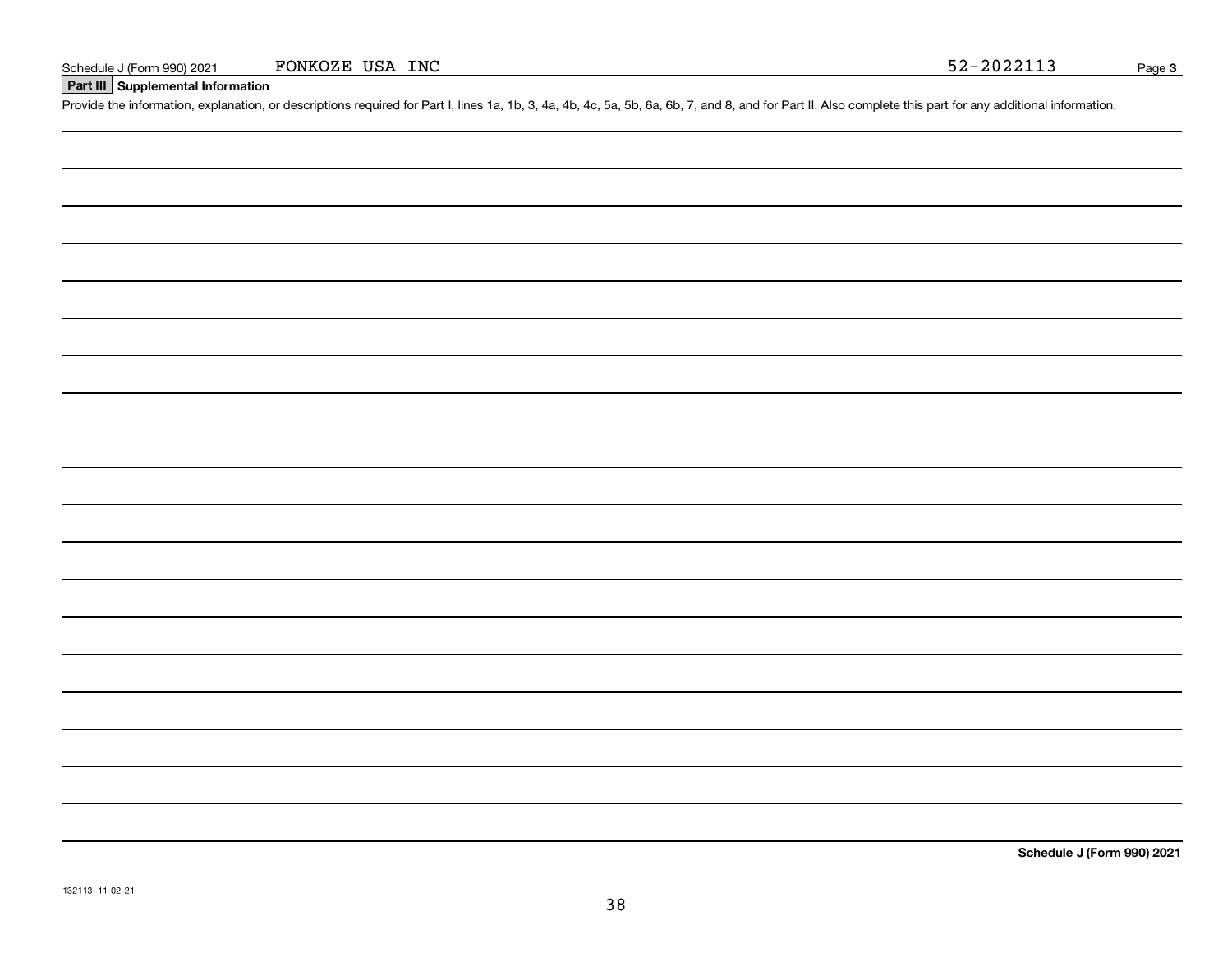#### **SCHEDULE M (Form 990)**

# **Noncash Contributions**

OMB No. 1545-0047

Department of the Treasury Internal Revenue Service

**Complete if the organizations answered "Yes" on Form 990, Part IV, lines 29 or 30.** <sup>J</sup>**2021 Attach to Form 990.** J

**Open to Public Inspection**

| Name of the organization |  |
|--------------------------|--|

|  | Go to www.irs.gov/Form990 for instructions and the latest information. |  |
|--|------------------------------------------------------------------------|--|
|  |                                                                        |  |

**Employer identification number** 52-2022113

| FONKOZE USA | INC |  |
|-------------|-----|--|
|             |     |  |

| Part I | <b>Types of Property</b>                                                                                                       |                               |                                      |                                                                                                       |                                                              |     |    |
|--------|--------------------------------------------------------------------------------------------------------------------------------|-------------------------------|--------------------------------------|-------------------------------------------------------------------------------------------------------|--------------------------------------------------------------|-----|----|
|        |                                                                                                                                | (a)<br>Check if<br>applicable | (b)<br>Number of<br>contributions or | (c)<br>Noncash contribution<br>amounts reported on<br>items contributed  Form 990, Part VIII, line 1g | (d)<br>Method of determining<br>noncash contribution amounts |     |    |
| 1      |                                                                                                                                |                               |                                      |                                                                                                       |                                                              |     |    |
| 2      |                                                                                                                                |                               |                                      |                                                                                                       |                                                              |     |    |
| 3      | Art - Fractional interests                                                                                                     |                               |                                      |                                                                                                       |                                                              |     |    |
| 4      | Books and publications                                                                                                         |                               |                                      |                                                                                                       |                                                              |     |    |
| 5      | Clothing and household goods                                                                                                   |                               |                                      |                                                                                                       |                                                              |     |    |
| 6      |                                                                                                                                |                               |                                      |                                                                                                       |                                                              |     |    |
| 7      |                                                                                                                                |                               |                                      |                                                                                                       |                                                              |     |    |
| 8      |                                                                                                                                |                               |                                      |                                                                                                       |                                                              |     |    |
| 9      | Securities - Publicly traded                                                                                                   | X                             | 5                                    | 276,686.FMV                                                                                           |                                                              |     |    |
| 10     | Securities - Closely held stock                                                                                                |                               |                                      |                                                                                                       |                                                              |     |    |
| 11     | Securities - Partnership, LLC, or                                                                                              |                               |                                      |                                                                                                       |                                                              |     |    |
|        | trust interests                                                                                                                |                               |                                      |                                                                                                       |                                                              |     |    |
| 12     | Securities - Miscellaneous                                                                                                     |                               |                                      |                                                                                                       |                                                              |     |    |
| 13     | Qualified conservation contribution -                                                                                          |                               |                                      |                                                                                                       |                                                              |     |    |
|        |                                                                                                                                |                               |                                      |                                                                                                       |                                                              |     |    |
| 14     | Qualified conservation contribution - Other                                                                                    |                               |                                      |                                                                                                       |                                                              |     |    |
| 15     | Real estate - Residential                                                                                                      |                               |                                      |                                                                                                       |                                                              |     |    |
| 16     | Real estate - Commercial                                                                                                       |                               |                                      |                                                                                                       |                                                              |     |    |
| 17     |                                                                                                                                |                               |                                      |                                                                                                       |                                                              |     |    |
| 18     |                                                                                                                                |                               |                                      |                                                                                                       |                                                              |     |    |
| 19     |                                                                                                                                |                               |                                      |                                                                                                       |                                                              |     |    |
| 20     | Drugs and medical supplies                                                                                                     |                               |                                      |                                                                                                       |                                                              |     |    |
| 21     |                                                                                                                                |                               |                                      |                                                                                                       |                                                              |     |    |
| 22     |                                                                                                                                |                               |                                      |                                                                                                       |                                                              |     |    |
| 23     |                                                                                                                                |                               |                                      |                                                                                                       |                                                              |     |    |
| 24     |                                                                                                                                |                               |                                      |                                                                                                       |                                                              |     |    |
| 25     | Other $\blacktriangleright$                                                                                                    |                               |                                      |                                                                                                       |                                                              |     |    |
| 26     | Other                                                                                                                          |                               |                                      |                                                                                                       |                                                              |     |    |
| 27     | Other $\blacktriangleright$                                                                                                    |                               |                                      |                                                                                                       |                                                              |     |    |
| 28     | Other<br>▸                                                                                                                     |                               |                                      |                                                                                                       |                                                              |     |    |
| 29     | Number of Forms 8283 received by the organization during the tax year for contributions                                        |                               |                                      |                                                                                                       |                                                              |     |    |
|        | for which the organization completed Form 8283, Part V, Donee Acknowledgement                                                  |                               |                                      | 29                                                                                                    |                                                              |     |    |
|        |                                                                                                                                |                               |                                      |                                                                                                       |                                                              | Yes | No |
|        | 30a During the year, did the organization receive by contribution any property reported in Part I, lines 1 through 28, that it |                               |                                      |                                                                                                       |                                                              |     |    |
|        | must hold for at least three years from the date of the initial contribution, and which isn't required to be used for          |                               |                                      |                                                                                                       |                                                              |     |    |
|        | exempt purposes for the entire holding period?                                                                                 |                               |                                      |                                                                                                       |                                                              | 30a | х  |
| b      | If "Yes," describe the arrangement in Part II.                                                                                 |                               |                                      |                                                                                                       |                                                              |     |    |
| 31     | Does the organization have a gift acceptance policy that requires the review of any nonstandard contributions?                 |                               |                                      |                                                                                                       |                                                              | 31  | х  |
|        | 32a Does the organization hire or use third parties or related organizations to solicit, process, or sell noncash              |                               |                                      |                                                                                                       |                                                              |     |    |
|        | contributions?                                                                                                                 |                               |                                      |                                                                                                       |                                                              | 32a | х  |
|        | <b>b</b> If "Yes," describe in Part II.                                                                                        |                               |                                      |                                                                                                       |                                                              |     |    |
| 33     | If the organization didn't report an amount in column (c) for a type of property for which column (a) is checked,              |                               |                                      |                                                                                                       |                                                              |     |    |
|        | describe in Part II.                                                                                                           |                               |                                      |                                                                                                       |                                                              |     |    |
|        |                                                                                                                                |                               |                                      |                                                                                                       |                                                              |     |    |

**For Paperwork Reduction Act Notice, see the Instructions for Form 990. Schedule M (Form 990) 2021** LHA

132141 11-17-21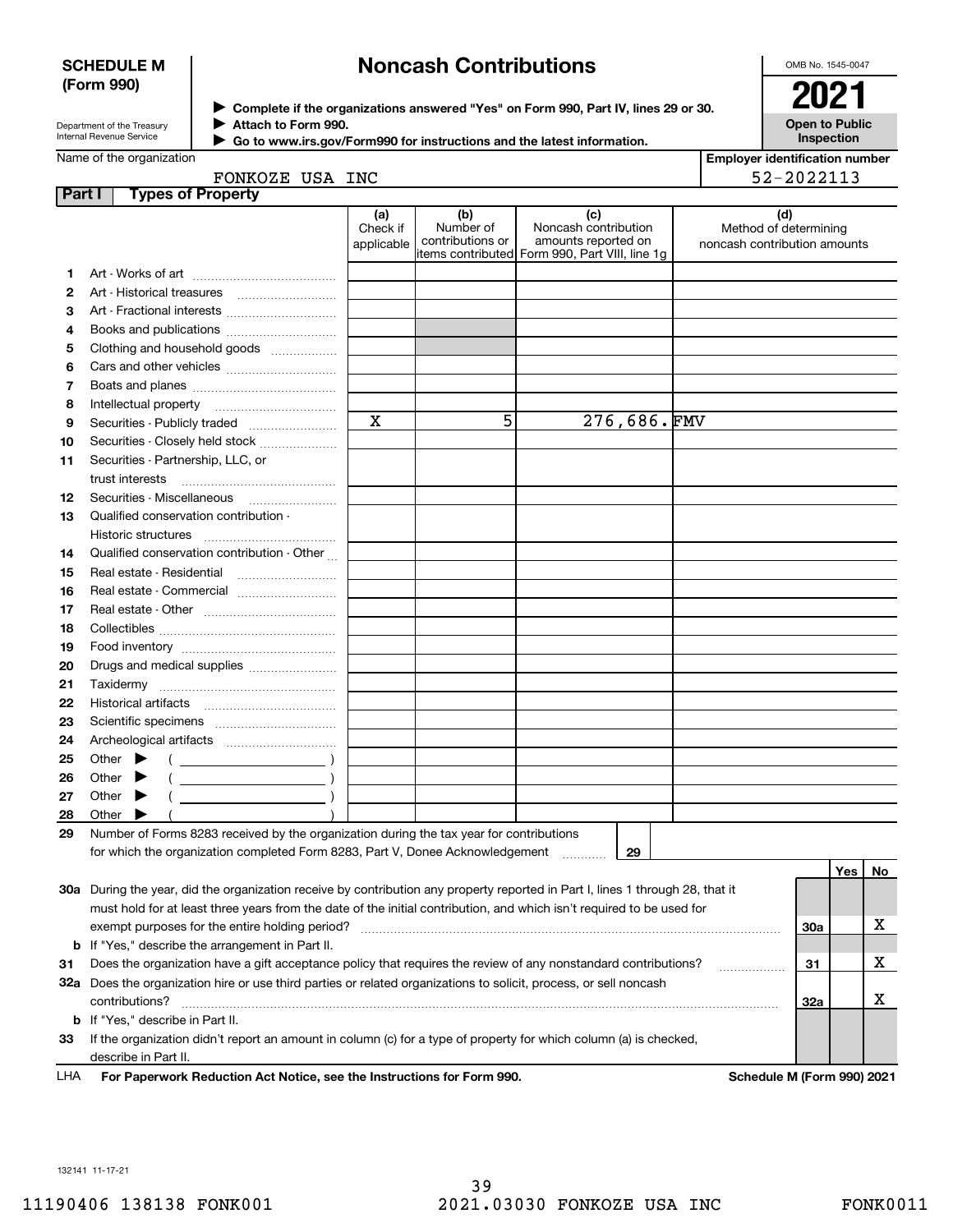Part II | Supplemental Information. Provide the information required by Part I, lines 30b, 32b, and 33, and whether the organization is reporting in Part I, column (b), the number of contributions, the number of items received, or a combination of both. Also complete this part for any additional information.

| 132142 11-17-21 | Schedule M (Form 990) 2021 |
|-----------------|----------------------------|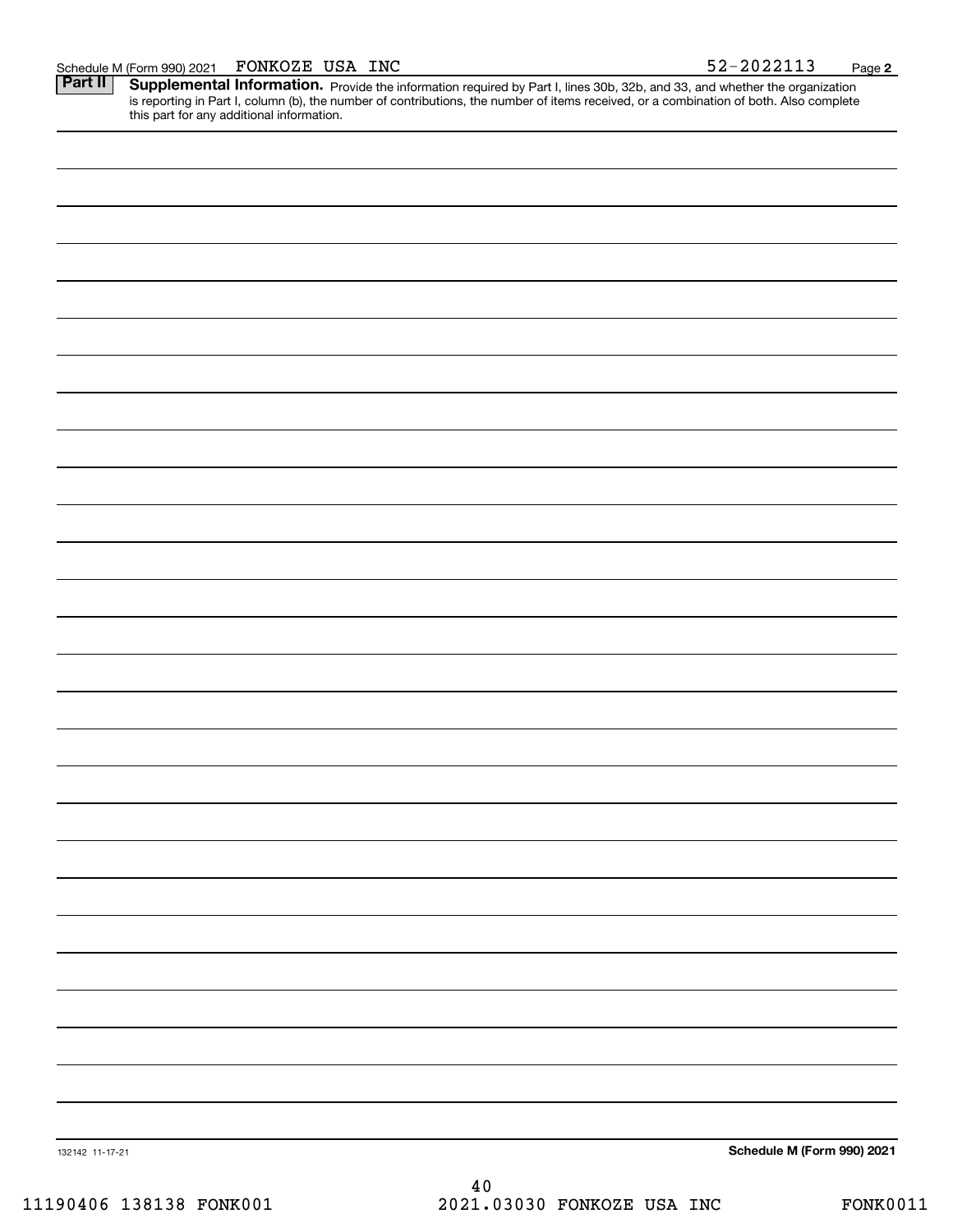**(Form 990)**

Department of the Treasury Internal Revenue Service Name of the organization **Complete to provide information for responses to specific questions on Form 990 or 990-EZ or to provide any additional information. | Attach to Form 990 or Form 990-EZ. | Go to www.irs.gov/Form990 for the latest information.**



**Employer identification number**

FONKOZE USA INC  $\vert$  52-2022113

FORM 990, PART VI, SECTION A, LINE 2:

LAURA ROBERTS WRIGHT AND MARJORIE ROBERTS, BOTH BOARD MEMBERS ARE SISTERS.

FORM 990, PART VI, SECTION B, LINE 11B:

FORM 990 IS REVIEWED BY THE ORGANIZATION'S FINANCIAL OFFICER, THE MEMBERS

OF ITS BOARD, AND AN INDEPENDENT CPA.

FORM 990, PART VI, SECTION B, LINE 12C:

THE ORGANIZATION REGULARLY AND CONSISTENTLY MONITORS AND ENFORCES

COMPLIANCE WITH THE CONFLICT OF INTEREST POLICY THROUGH INQUIRY OF ALL

PARTIES.

FORM 990, PART VI, SECTION B, LINE 15:

THE COMPENSATION FOR OFFICERS AND OTHER KEY EMPLOYEES IS EVALUATED BY THE

BOARD OF DIRECTORS.

FORM 990, PART VI, LINE 17, LIST OF STATES RECEIVING COPY OF FORM 990:

NY,AL,AR,CA,FL,GA,HI,IL,KS,KY,MD,MA,MI,MN,MS,NH,NJ,NM,NC,OR,PA,RI,SC,TN,UT

VA,WV,WI

FORM 990, PART VI, SECTION C, LINE 19:

THE ORGANIZATION MAKES ITS GOVERNING DOCUMENTS (BY-LAWS), CONFLICT OF

INTEREST POLICY, DONOR RIGHTS POLICY, AND FINANCAL STATEMENTS AVAILABLE TO

THE PUBLIC THROUGH ITS WEBSITE.

FORM 990, PART XII, LINE 2C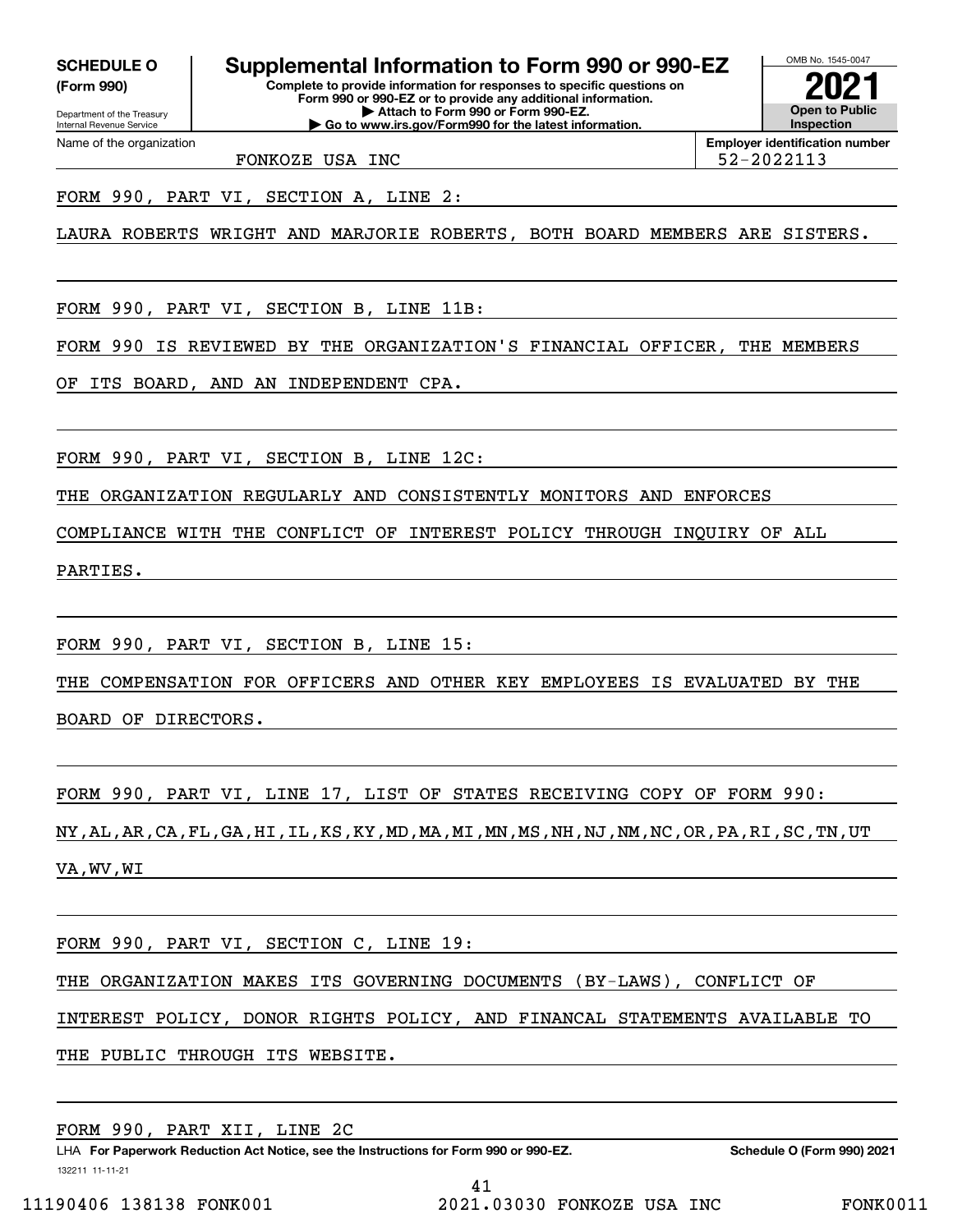| Schedule O (Form 990) 2021<br>Name of the organization | Page 2                                           |
|--------------------------------------------------------|--------------------------------------------------|
| FONKOZE USA INC                                        | Employer identification number<br>$52 - 2022113$ |
| NO CHANGE FROM LAST YEAR.                              |                                                  |
|                                                        |                                                  |
|                                                        |                                                  |
|                                                        |                                                  |
|                                                        |                                                  |
|                                                        |                                                  |
|                                                        |                                                  |
|                                                        |                                                  |
|                                                        |                                                  |
|                                                        |                                                  |
|                                                        |                                                  |
|                                                        |                                                  |
|                                                        |                                                  |
|                                                        |                                                  |
|                                                        |                                                  |
|                                                        |                                                  |
|                                                        |                                                  |
|                                                        |                                                  |
|                                                        |                                                  |
|                                                        |                                                  |
|                                                        |                                                  |
|                                                        |                                                  |
|                                                        |                                                  |
|                                                        |                                                  |
|                                                        |                                                  |
|                                                        |                                                  |
|                                                        |                                                  |
|                                                        |                                                  |
|                                                        |                                                  |
|                                                        |                                                  |
|                                                        |                                                  |
|                                                        |                                                  |
|                                                        |                                                  |
|                                                        |                                                  |
|                                                        |                                                  |
| 132212 11-11-21<br>42                                  | Schedule O (Form 990) 2021                       |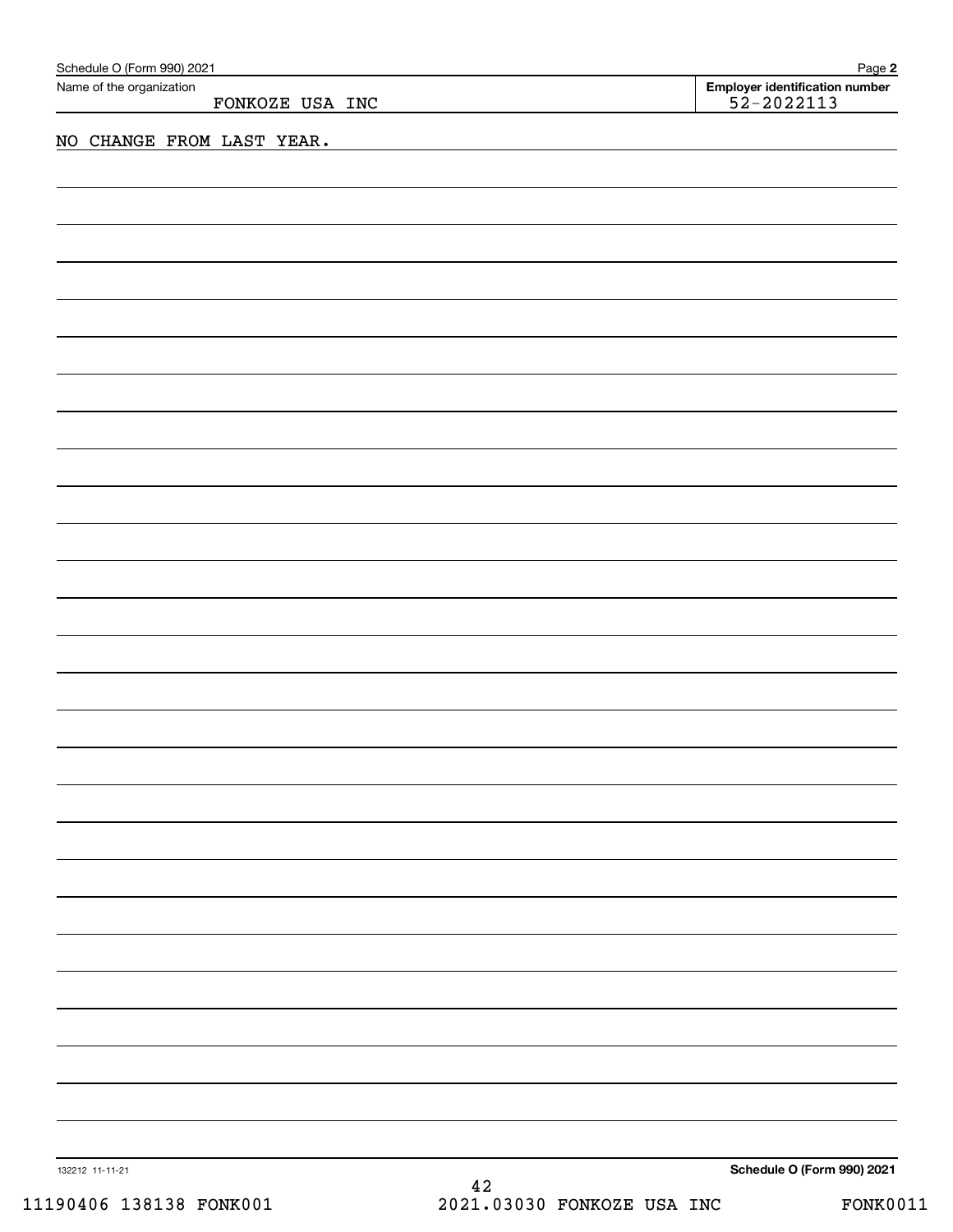**For Paperwork Reduction Act Notice, see the Instructions for Form 990. Schedule R (Form 990) 2021**

## **Related Organizations and Unrelated Partnerships**

**Complete if the organization answered "Yes" on Form 990, Part IV, line 33, 34, 35b, 36, or 37.** |

**Attach to Form 990.**  |

OMB No. 1545-0047

**Employer identification number**

52-2022113

**Part I Identification of Disregarded Entities.**  Complete if the organization answered "Yes" on Form 990, Part IV, line 33.

FONKOZE USA INC

| (a)<br>Name, address, and EIN (if applicable)<br>of disregarded entity | (b)<br>Primary activity | (c)<br>Legal domicile (state or<br>foreign country) | (d)<br>Total income | (e)<br>End-of-year assets | (f)<br>Direct controlling<br>entity |
|------------------------------------------------------------------------|-------------------------|-----------------------------------------------------|---------------------|---------------------------|-------------------------------------|
|                                                                        |                         |                                                     |                     |                           |                                     |
|                                                                        |                         |                                                     |                     |                           |                                     |
|                                                                        |                         |                                                     |                     |                           |                                     |
|                                                                        |                         |                                                     |                     |                           |                                     |

**Identification of Related Tax-Exempt Organizations.** Complete if the organization answered "Yes" on Form 990, Part IV, line 34, because it had one or more related tax-exempt **Part II** organizations during the tax year.

| (a)<br>Name, address, and EIN | (b)<br>Primary activity  | (c)<br>Legal domicile (state or | (d)<br>Exempt Code | (e)<br>Public charity            | (f)<br>Direct controlling |     | $(g)$<br>Section 512(b)(13)<br>controlled |
|-------------------------------|--------------------------|---------------------------------|--------------------|----------------------------------|---------------------------|-----|-------------------------------------------|
| of related organization       |                          | foreign country)                | section            | status (if section<br>501(c)(3)) | entity                    | Yes | entity?<br>No                             |
| FONDAYSON KOLE ZEPOL          | DEVELOPMENT SERVICES AND |                                 |                    |                                  |                           |     |                                           |
| 119 AVENUE CHRISTOPHE         | PROGRAMS TO SUPPORT THE  |                                 |                    |                                  |                           |     |                                           |
| PORT-AU-PRINCE, HAITI         | ULTRA-POOR               | HAITI                           | N/A                |                                  |                           |     | x                                         |
|                               |                          |                                 |                    |                                  |                           |     |                                           |
|                               |                          |                                 |                    |                                  |                           |     |                                           |
|                               |                          |                                 |                    |                                  |                           |     |                                           |
|                               |                          |                                 |                    |                                  |                           |     |                                           |
|                               |                          |                                 |                    |                                  |                           |     |                                           |
|                               |                          |                                 |                    |                                  |                           |     |                                           |
|                               |                          |                                 |                    |                                  |                           |     |                                           |
|                               |                          |                                 |                    |                                  |                           |     |                                           |
|                               |                          |                                 |                    |                                  |                           |     |                                           |

43

**| Go to www.irs.gov/Form990 for instructions and the latest information. Inspection**

# Department of the Treasury Internal Revenue Service

Name of the organization

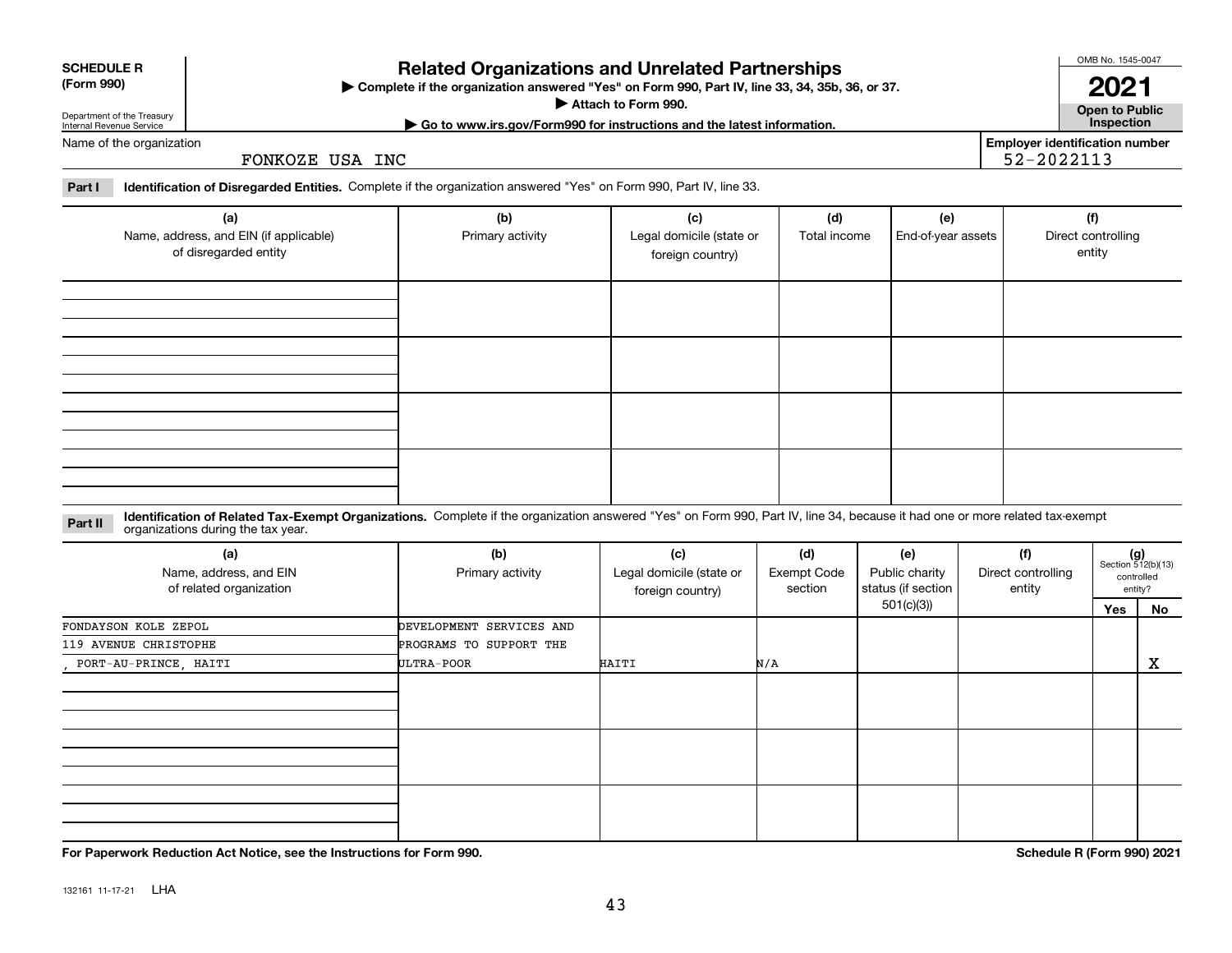#### Schedule R (Form 990) 2021 Page FONKOZE USA INC 52-2022113

**Identification of Related Organizations Taxable as a Partnership.** Complete if the organization answered "Yes" on Form 990, Part IV, line 34, because it had one or more related **Part III** organizations treated as a partnership during the tax year.

| (a)                                               | (b)              | (c)                  | (d)                          | (e)                                                                                                 | (f)            | (g)                     |                                  | (h) | (i)                                                                     | (j) | (k)                                                       |
|---------------------------------------------------|------------------|----------------------|------------------------------|-----------------------------------------------------------------------------------------------------|----------------|-------------------------|----------------------------------|-----|-------------------------------------------------------------------------|-----|-----------------------------------------------------------|
| Name, address, and EIN<br>of related organization | Primary activity | Legal<br>domicile    | Direct controlling<br>entity | Predominant income<br>related, unrelated,<br>excluded from tax under<br>sections 512-514)<br>income | Share of total | Share of<br>end-of-year | Disproportionate<br>allocations? |     | Code V-UBI<br>amount in box<br>20 of Schedule<br>K-1 (Form 1065) Yes No |     | General or Percentage<br>managing<br>partner?<br>partner? |
|                                                   |                  | (state or<br>foreign |                              |                                                                                                     |                | assets                  |                                  |     |                                                                         |     |                                                           |
|                                                   |                  | country)             |                              |                                                                                                     |                |                         | Yes $ $                          | No  |                                                                         |     |                                                           |
|                                                   |                  |                      |                              |                                                                                                     |                |                         |                                  |     |                                                                         |     |                                                           |
|                                                   |                  |                      |                              |                                                                                                     |                |                         |                                  |     |                                                                         |     |                                                           |
|                                                   |                  |                      |                              |                                                                                                     |                |                         |                                  |     |                                                                         |     |                                                           |
|                                                   |                  |                      |                              |                                                                                                     |                |                         |                                  |     |                                                                         |     |                                                           |
|                                                   |                  |                      |                              |                                                                                                     |                |                         |                                  |     |                                                                         |     |                                                           |
|                                                   |                  |                      |                              |                                                                                                     |                |                         |                                  |     |                                                                         |     |                                                           |
|                                                   |                  |                      |                              |                                                                                                     |                |                         |                                  |     |                                                                         |     |                                                           |
|                                                   |                  |                      |                              |                                                                                                     |                |                         |                                  |     |                                                                         |     |                                                           |
|                                                   |                  |                      |                              |                                                                                                     |                |                         |                                  |     |                                                                         |     |                                                           |
|                                                   |                  |                      |                              |                                                                                                     |                |                         |                                  |     |                                                                         |     |                                                           |
|                                                   |                  |                      |                              |                                                                                                     |                |                         |                                  |     |                                                                         |     |                                                           |
|                                                   |                  |                      |                              |                                                                                                     |                |                         |                                  |     |                                                                         |     |                                                           |
|                                                   |                  |                      |                              |                                                                                                     |                |                         |                                  |     |                                                                         |     |                                                           |
|                                                   |                  |                      |                              |                                                                                                     |                |                         |                                  |     |                                                                         |     |                                                           |
|                                                   |                  |                      |                              |                                                                                                     |                |                         |                                  |     |                                                                         |     |                                                           |
|                                                   |                  |                      |                              |                                                                                                     |                |                         |                                  |     |                                                                         |     |                                                           |

**Identification of Related Organizations Taxable as a Corporation or Trust.** Complete if the organization answered "Yes" on Form 990, Part IV, line 34, because it had one or more related **Part IV** organizations treated as a corporation or trust during the tax year.

| (a)<br>Name, address, and EIN<br>of related organization | (b)<br>Primary activity | (c)<br>Legal domicile<br>(state or<br>foreign | (d)<br>Direct controlling<br>entity | (e)<br>Type of entity<br>(C corp, S corp,<br>or trust) | (f)<br>Share of total<br>income | (g)<br>Share of<br>end-of-year<br>assets | (h)<br>Percentage<br>ownership |            | $\begin{array}{c} \textbf{(i)}\\ \text{Section}\\ 512 \text{(b)} \text{(13)}\\ \text{controlled}\end{array}$<br>entity? |
|----------------------------------------------------------|-------------------------|-----------------------------------------------|-------------------------------------|--------------------------------------------------------|---------------------------------|------------------------------------------|--------------------------------|------------|-------------------------------------------------------------------------------------------------------------------------|
|                                                          |                         | country)                                      |                                     |                                                        |                                 |                                          |                                | $Yes \mid$ | <b>No</b>                                                                                                               |
| SEVIS FINANSYE FONKOZE, S.A.                             |                         |                                               |                                     |                                                        |                                 |                                          |                                |            |                                                                                                                         |
| 119 AVENUE CHRISTOPHE                                    |                         |                                               |                                     |                                                        |                                 |                                          |                                |            |                                                                                                                         |
| , PORT-AU-PRINCE, HAITI                                  | MICROLOANS              | HAITI                                         | N/A                                 |                                                        |                                 |                                          | 3.45%                          |            | X                                                                                                                       |
|                                                          |                         |                                               |                                     |                                                        |                                 |                                          |                                |            |                                                                                                                         |
|                                                          |                         |                                               |                                     |                                                        |                                 |                                          |                                |            |                                                                                                                         |
|                                                          |                         |                                               |                                     |                                                        |                                 |                                          |                                |            |                                                                                                                         |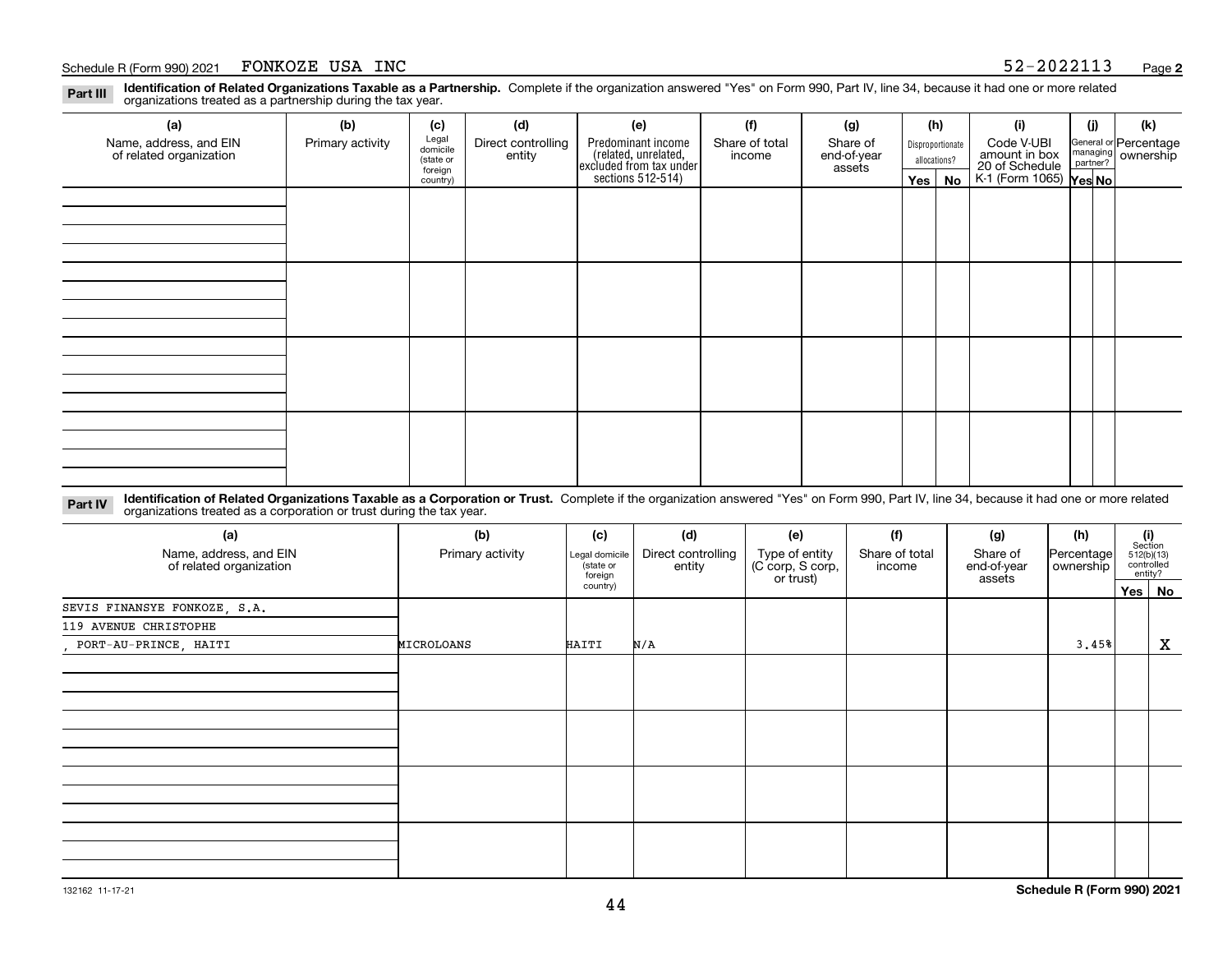#### Schedule R (Form 990) 2021 Page FONKOZE USA INC 52-2022113

 $\overline{\phantom{a}}$ 

**Part V** T**ransactions With Related Organizations.** Complete if the organization answered "Yes" on Form 990, Part IV, line 34, 35b, or 36.

| Note: Complete line 1 if any entity is listed in Parts II, III, or IV of this schedule.                                                                                                                                        |                | Yes | No          |
|--------------------------------------------------------------------------------------------------------------------------------------------------------------------------------------------------------------------------------|----------------|-----|-------------|
| 1 During the tax year, did the organization engage in any of the following transactions with one or more related organizations listed in Parts II-IV?                                                                          |                |     |             |
|                                                                                                                                                                                                                                | 1a             |     | X           |
|                                                                                                                                                                                                                                | 1b             | X   |             |
|                                                                                                                                                                                                                                | 1c             |     | х           |
|                                                                                                                                                                                                                                | 1 <sub>d</sub> |     | X           |
| e Loans or loan quarantees by related organization(s)                                                                                                                                                                          | 1e.            | х   |             |
|                                                                                                                                                                                                                                |                |     |             |
| f Dividends from related organization(s) manufactured and contract the contract of the contract of the contract of the contract of the contract of the contract of the contract of the contract of the contract of the contrac | 1f             |     | х           |
| g Sale of assets to related organization(s) www.assetsion.com/www.assetsion.com/www.assetsion.com/www.assetsion.com/www.assetsion.com/www.assetsion.com/www.assetsion.com/www.assetsion.com/www.assetsion.com/www.assetsion.co | 1a             |     | X           |
| h Purchase of assets from related organization(s) manufactured and content to the content of the content of the content of the content of the content of the content of the content of the content of the content of the conte | 1h             |     | X           |
| Exchange of assets with related organization(s) www.assettion.com/www.assettion.com/www.assettion.com/www.assettion.com/www.assettion.com/www.assettion.com/www.assettion.com/www.assettion.com/www.assettion.com/www.assettio | 1i.            |     | х           |
|                                                                                                                                                                                                                                | 1i.            |     | X           |
|                                                                                                                                                                                                                                |                |     |             |
|                                                                                                                                                                                                                                | 1k             |     | х           |
| Performance of services or membership or fundraising solicitations for related organization(s)                                                                                                                                 | 11             |     | $\mathbf x$ |
| m Performance of services or membership or fundraising solicitations by related organization(s)                                                                                                                                | 1m             |     | $\mathbf X$ |
|                                                                                                                                                                                                                                | 1n             |     | X           |
| <b>o</b> Sharing of paid employees with related organization(s)                                                                                                                                                                | 10             |     | X           |
|                                                                                                                                                                                                                                |                |     |             |
|                                                                                                                                                                                                                                | 1p             |     | х           |
|                                                                                                                                                                                                                                | 1a             |     | X           |
|                                                                                                                                                                                                                                |                |     |             |
| r Other transfer of cash or property to related organization(s)                                                                                                                                                                |                |     | х           |
|                                                                                                                                                                                                                                | 1s             |     | X           |

**2**If the answer to any of the above is "Yes," see the instructions for information on who must complete this line, including covered relationships and transaction thresholds.

| (a)<br>Name of related organization | (b)<br>Transaction<br>type (a-s) | (c)<br>Amount involved | (d)<br>Method of determining amount involved |
|-------------------------------------|----------------------------------|------------------------|----------------------------------------------|
| (1) FONDASYON KOLE ZEPOL            | в                                | $549,000.\,$ FMV       |                                              |
| (2) SEVIS FINANSYE FONKOZE, S.A.    | Е                                | 2,912,167.FMV          |                                              |
| (3) SEVIS FINANSYE FONKOZE, S.A.    | в                                | $165,656$ . FMV        |                                              |
| (4) FONDASYON KOLE ZEPOL            | B                                | $1,572,428$ . FMV      |                                              |
| (5)                                 |                                  |                        |                                              |
| (6)                                 |                                  |                        |                                              |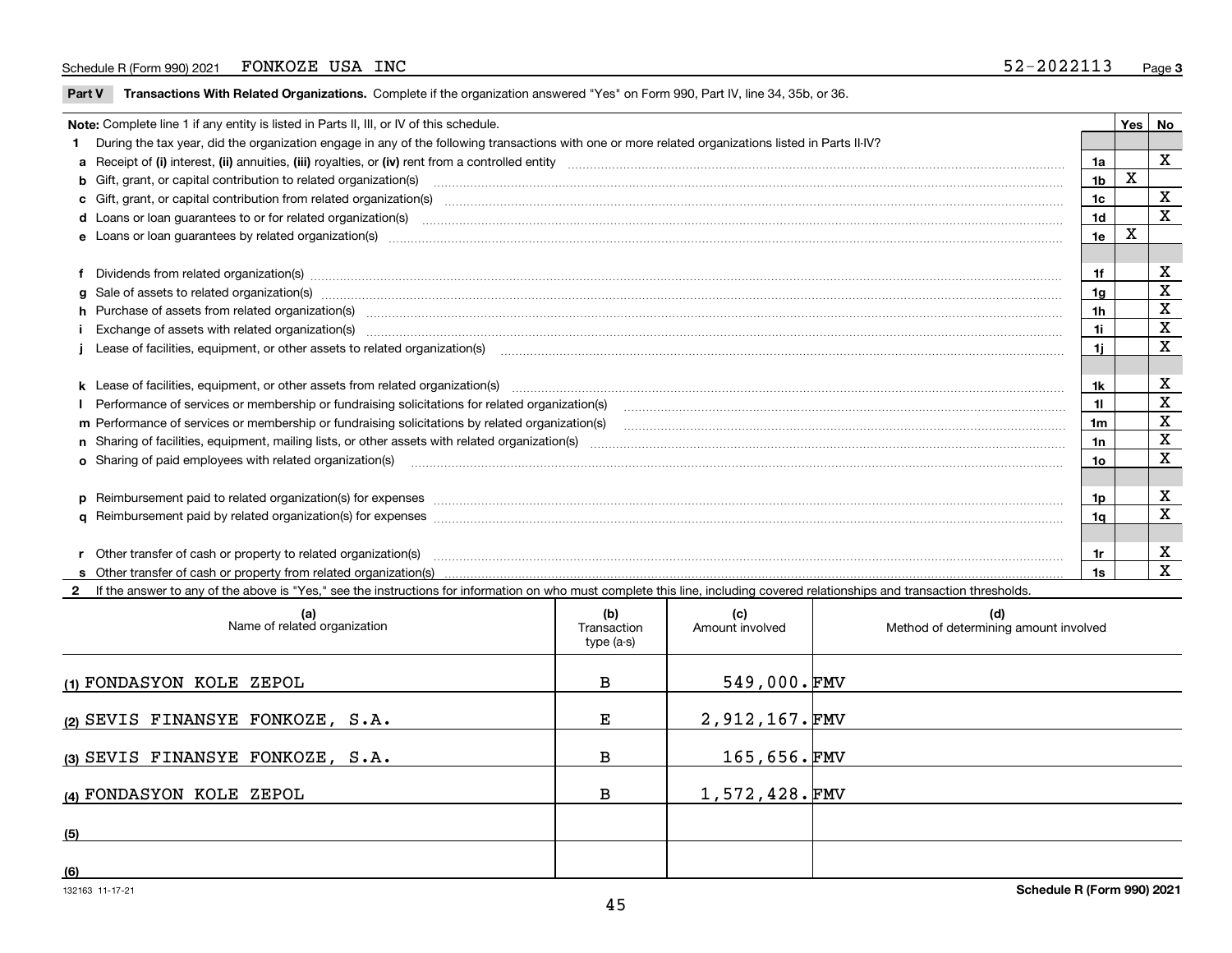#### Schedule R (Form 990) 2021  ${\rm FONKOZE}$  USA  ${\rm INC}$  . The set of the set of the set of the set of the set of the set of the set of the set of the set of the set of the set of the set of the set of the set of the set of the

**Part VI Unrelated Organizations Taxable as a Partnership. Complete if the organization answered "Yes" on Form 990, Part IV, line 37.** 

Provide the following information for each entity taxed as a partnership through which the organization conducted more than five percent of its activities (measured by total assets or gross revenue) that was not a related organization. See instructions regarding exclusion for certain investment partnerships.

| - - - - -<br>(a)<br>Name, address, and EIN<br>of entity | − ອ−<br>(b)<br>Primary activity | (c)<br>Legal domicile<br>(state or foreign<br>country) | (d)<br>Predominant income<br>(related, unrelated,<br>excluded from tax under<br>sections 512-514) | $\begin{array}{c} \textbf{(e)}\\ \text{Area all} \\ \text{partners sec.}\\ 501(c)(3) \\ \text{orgs.?} \end{array}$<br>Yes No | (f)<br>Share of<br>total<br>income | (g)<br>Share of<br>end-of-year<br>assets | (h)<br>Dispropor-<br>tionate<br>allocations?<br>Yes No | (i)<br>Code V-UBI<br>amount in box 20 managing<br>of Schedule K-1<br>(Form 1065)<br>$\overline{Yes}$ No | (i)<br>Yes No | (k) |
|---------------------------------------------------------|---------------------------------|--------------------------------------------------------|---------------------------------------------------------------------------------------------------|------------------------------------------------------------------------------------------------------------------------------|------------------------------------|------------------------------------------|--------------------------------------------------------|---------------------------------------------------------------------------------------------------------|---------------|-----|
|                                                         |                                 |                                                        |                                                                                                   |                                                                                                                              |                                    |                                          |                                                        |                                                                                                         |               |     |
|                                                         |                                 |                                                        |                                                                                                   |                                                                                                                              |                                    |                                          |                                                        |                                                                                                         |               |     |
|                                                         |                                 |                                                        |                                                                                                   |                                                                                                                              |                                    |                                          |                                                        |                                                                                                         |               |     |
|                                                         |                                 |                                                        |                                                                                                   |                                                                                                                              |                                    |                                          |                                                        |                                                                                                         |               |     |
|                                                         |                                 |                                                        |                                                                                                   |                                                                                                                              |                                    |                                          |                                                        |                                                                                                         |               |     |
|                                                         |                                 |                                                        |                                                                                                   |                                                                                                                              |                                    |                                          |                                                        |                                                                                                         |               |     |
|                                                         |                                 |                                                        |                                                                                                   |                                                                                                                              |                                    |                                          |                                                        |                                                                                                         |               |     |
|                                                         |                                 |                                                        |                                                                                                   |                                                                                                                              |                                    |                                          |                                                        |                                                                                                         |               |     |

**Schedule R (Form 990) 2021**